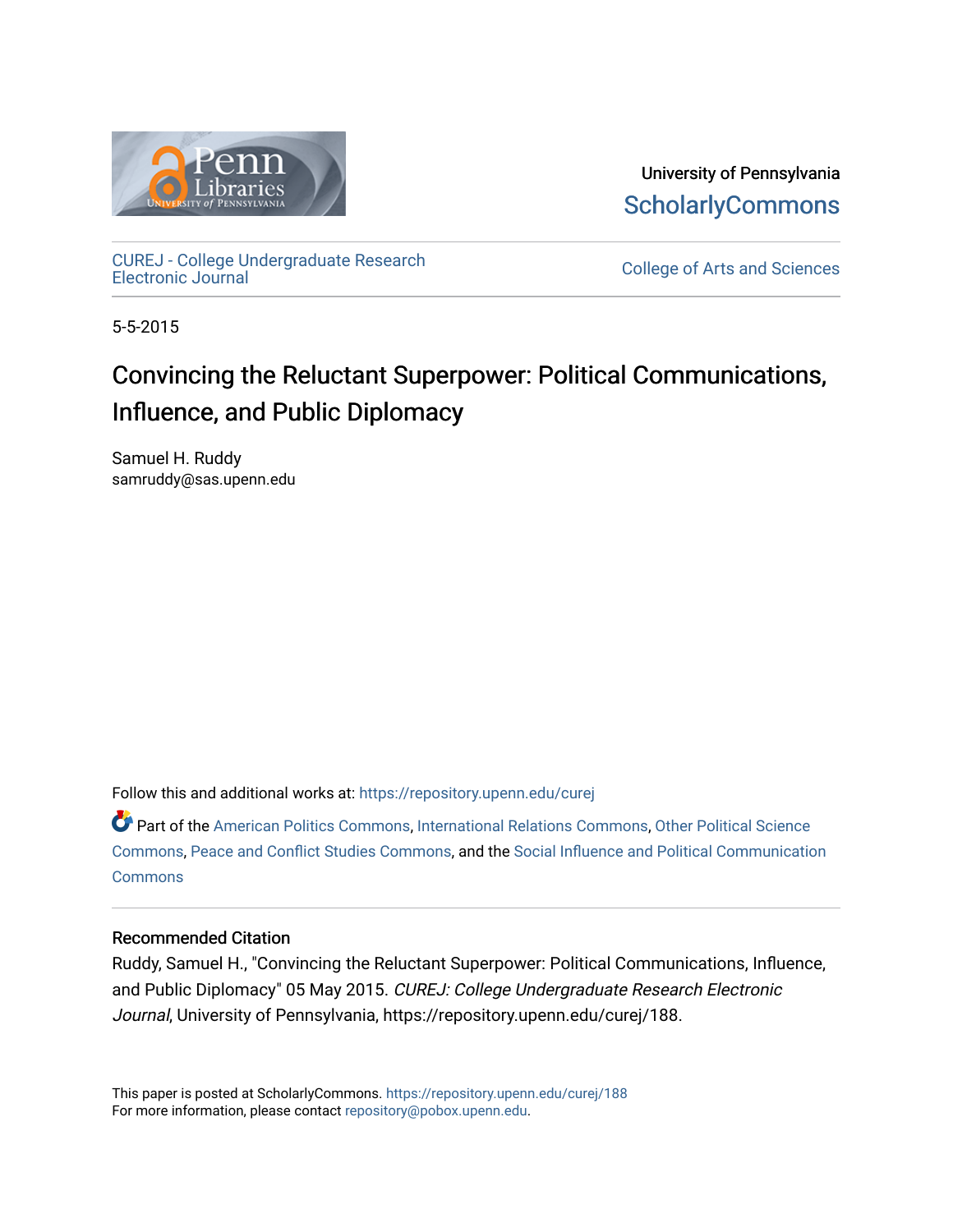### Convincing the Reluctant Superpower: Political Communications, Influence, and Public Diplomacy

#### **Abstract**

This paper seeks to understand the real influence that public diplomacy may have over American foreign policy vis-à-vis its effect on public opinion. In order to examine that influence, the paper uses the case of American intervention against the Islamic State in Iraq and al-Sham (ISIS, ISIL, or Dash) to examine how different kinds of elites influence American public opinion through political communication. It tests RM Entman's Cascading Activation model of elite influence as a framework to understand public diplomacy, replicating his qualitative study of press coverage with specific focus on foreign sources. It also expands the model by testing elites' respective abilities to directly influence opinion, using a controlled randomized survey experiment. The results of the mixed-method analysis demonstrate that elites from foreign countries, NGOs, and transnational organizations may have greater influence over American foreign policy outcomes than domestic elites outside of the President's administration. These foreign and transnational elites are relied upon by the press to define the realities of international crises long before the domestic debate on intervention begins, limiting the range of appropriate responses to a crisis. Moreover, the quantitative experiment demonstrated that Iraqi Prime Minister Haider al-Abadi had greater influence on opinion regarding the specifics of intervention policy than President Obama or Senator Harry Reid. These findings indicate that the identity of the matters when attempting to influence American public opinion, and quantitative research may help identify those who are best suited to promote a certain foreign policy goal.

#### Keywords

Political Science, Political Communications, Public Diplomacy, International Relations, Foreign Policy, ISIS, ISIL, American Foreign Policy, American Politics, Political Science, Social Sciences, John Lapinski, Lapinski, John

#### **Disciplines**

American Politics | International Relations | Other Political Science | Peace and Conflict Studies | Social Influence and Political Communication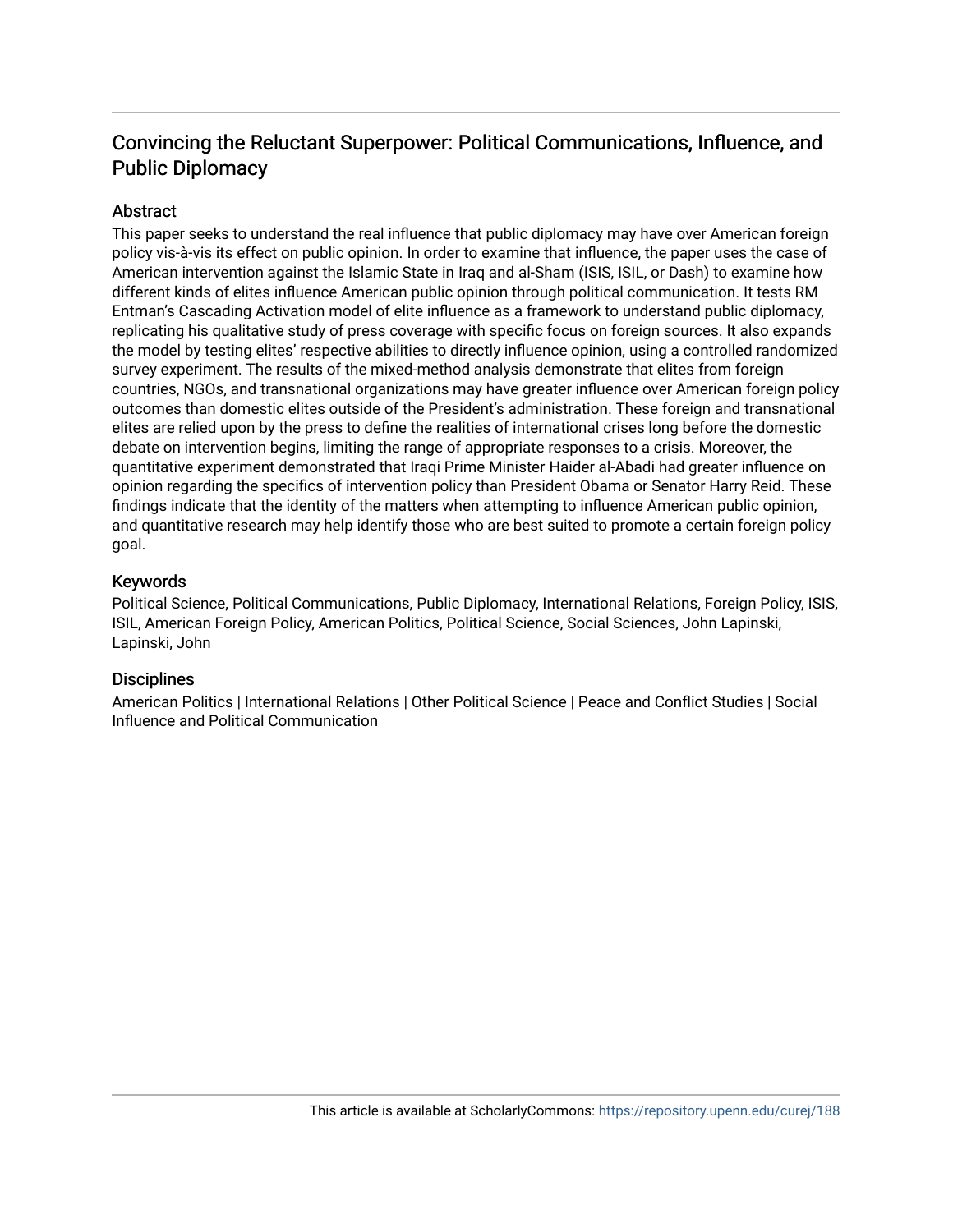# **Convincing the Reluctant Superpower: Political Communications, Influence, and Public Diplomacy**

Sam Ruddy Advisor: John Lapinski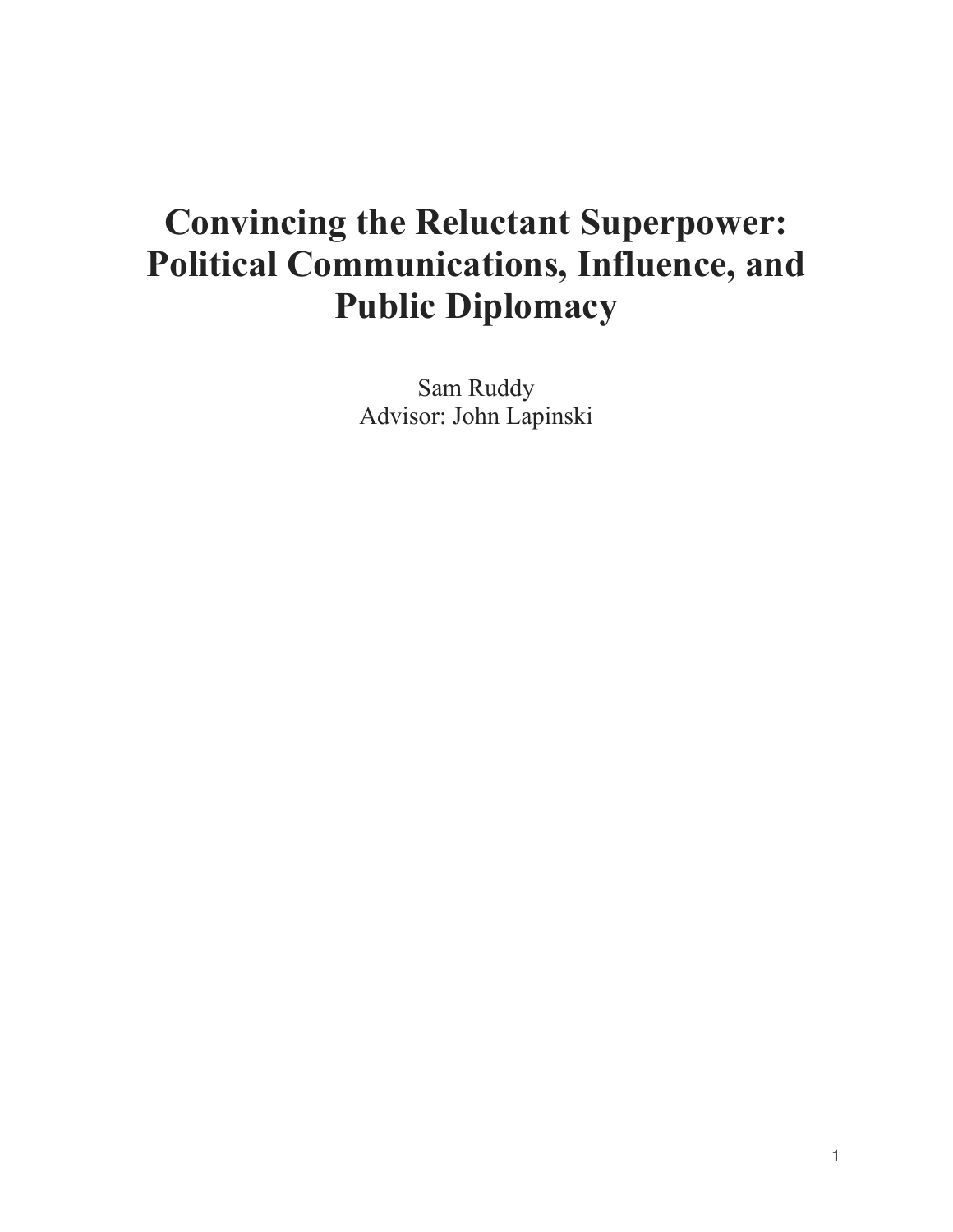## **Table of Contents**

| <b>Chapter 1: Introduction</b>                                                   | p.3   |
|----------------------------------------------------------------------------------|-------|
| <b>Chapter 2: Public Diplomacy and the Principles of Political Communication</b> | p.11  |
| <b>Chapter 3: Entman's Cascading Activation Model and Public Diplomacy</b>       | p.18  |
| <b>Chapter 4: The Experiment</b>                                                 | p.26  |
| <b>Chapter 5: The Results</b>                                                    | p.32  |
| <b>Chapter 6: Conclusion</b>                                                     | p.51  |
| <b>Appendix A: Treatment Video Scripts</b>                                       | p.56  |
| <b>Appendix B: Press Coverage Content Analysis</b>                               | p.58  |
| <b>Appendix C: Quantitative Experiment Data</b>                                  | p. 66 |
| <b>Works Cited</b>                                                               | p. 87 |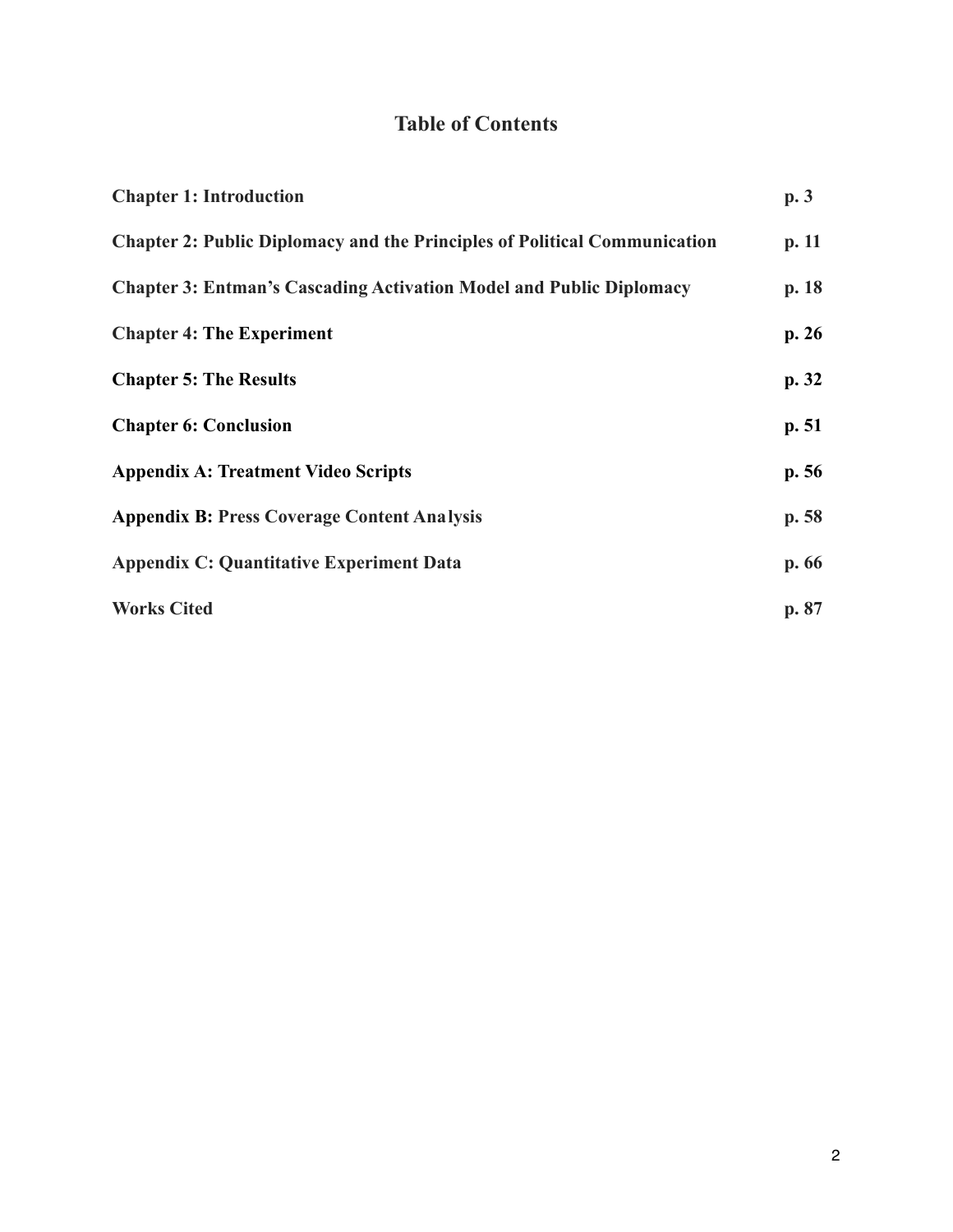#### **Chapter 1: Introduction**

 American foreign policy has long been defined by a polarized dichotomy between active interventionism and isolationism. These two forces have long been in conflict with each other, with the mood of the nation often coming into conflict with the realities of American interests abroad (Holmes, 2015). For example, the 1930s were a period of "deep introversion" when isolationism reigned, but the external realities of Pearl Harbor and World War II forced the nation back towards interventionism (Holmes, 2015). The current state of American foreign policy is no different. On September 27, 2014, *The Economist* published an article entitled "Mission Relaunched" on how the United States' military involvement against the terrorist group known as Islamic State in Iraq and al-Sham (ISIS, ISIL, or Daesh) would define its role in the international community.<sup>1</sup> While discussing the relative decline of American world power and how the continued interventionist role of the US against ISIL would define its role in world politics, the author comments that "America, meanwhile, seems swamped by the forces of disorder, either unable or unwilling to steady a world that is spinning out of control."<sup>2</sup> Despite these internal "forces of disorder," a *New York Times* op-ed published on September 11, 2014, the day after President Obama announced an expanded intervention effort against ISIL, claimed that "by the time President Obama announced the authorization of airstrikes in Syria Wednesday night, *he clearly felt that he had little choice militarily or politically*" (emphasis added).

<sup>&</sup>lt;sup>1</sup> [For the full article, please visit http://www.economist.com/news/leaders/21620191-fight-against-islamic-state-will](http://www.economist.com/news/leaders/21620191-fight-against-islamic-state-will-help-define-americas-role-world-mission-relaunched?spc=scode&spv=xm&ah=9d7f7ab945510a56fa6d37c30b6f1709) help-define-americas-role-world-mission-relaunched? spc=scode&spv=xm&ah=9d7f7ab945510a56fa6d37c30b6f1709

<sup>&</sup>lt;sup>2</sup> [For the full article, please visit http://www.economist.com/news/leaders/21620191-fight-against-islamic-state-will](http://www.economist.com/news/leaders/21620191-fight-against-islamic-state-will-help-define-americas-role-world-mission-relaunched?spc=scode&spv=xm&ah=9d7f7ab945510a56fa6d37c30b6f1709) help-define-americas-role-world-mission-relaunched? spc=scode&spv=xm&ah=9d7f7ab945510a56fa6d37c30b6f1709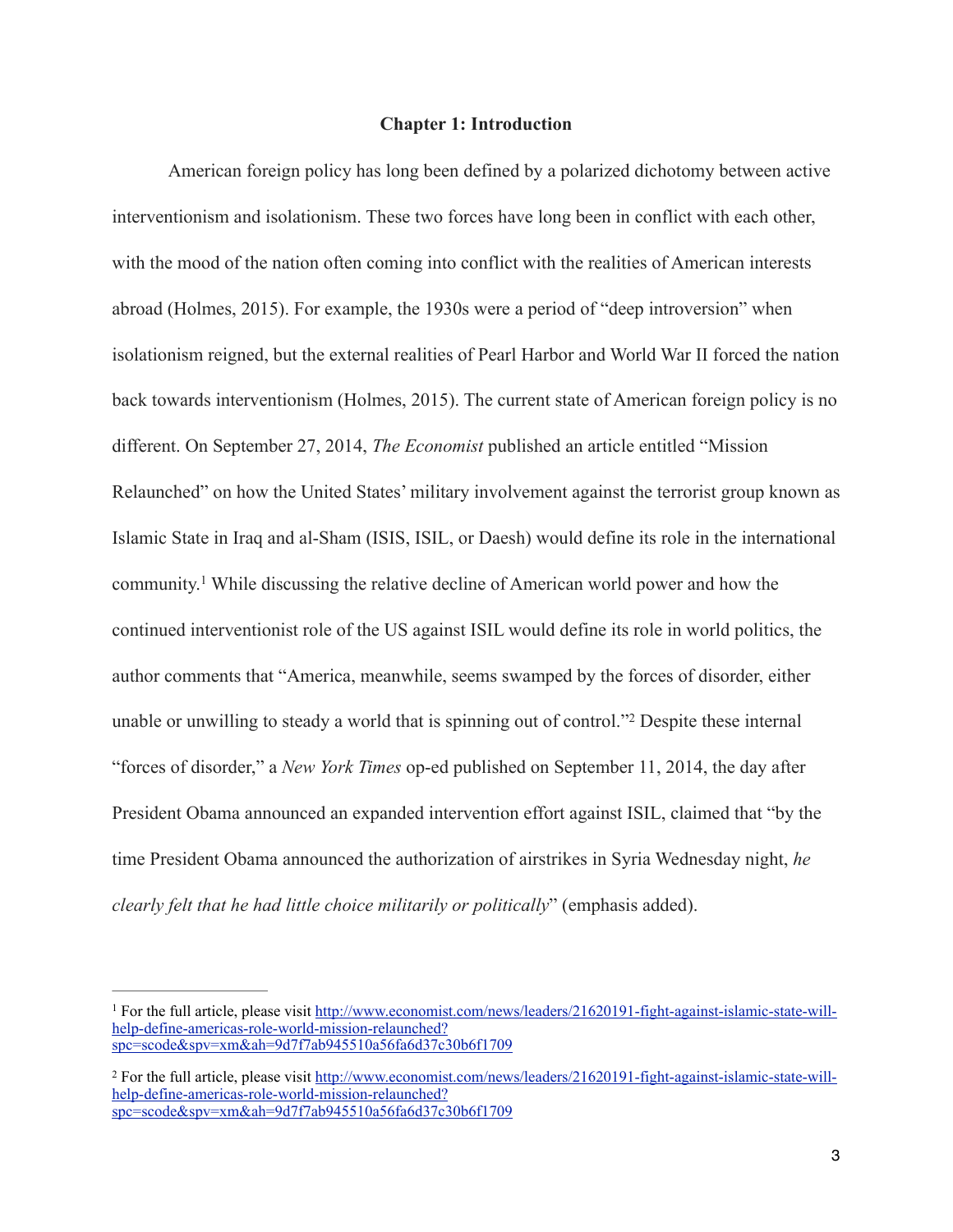With such strong anti-interventionist headwinds, it is truly remarkable that political pressure forced the president to act. The situation presents a distinct puzzle regarding how a mandate for military action coalesced in a war-weary America, and its answer lies in understanding public opinion. This dramatic shift between isolationism and interventionism is symptomatic of the influence of public opinion on foreign policy outcomes, preventing or enabling the mobilization of political capital necessary to legitimize "willing" intervention in international crises. With public opinion's power to shape such important foreign policy decisions, it is only natural that elites would seek to influence this powerful political force to suit their own preferences.

Given the international nature of the crises that set the world "spinning out of control," those who are significantly affected by these crises do not only live in the United States. Thus, the affected foreign governments, international institutions, and peoples have a critical interest in obtaining the aid and support of the American government in tackling the crises that affect them. As the push for expanded airstrikes against ISIL demonstrated, obtaining the support of the American public can be vital to the success of any effort to obtain aid. The processes of foreign and transnational actors advocating and obtaining widespread support for intervention in international crises falls distinctly in the area of public diplomacy.

 This paper seeks to understand the real influence that public diplomacy may have over American foreign policy vis-à-vis its effect on public opinion. However, in order to study the effectiveness of public diplomacy on any foreign policy matter, public diplomacy must be understood within the context of the whole debate surrounding each issue. With a myriad of different messages attempting to influence public opinion on each foreign policy issue, the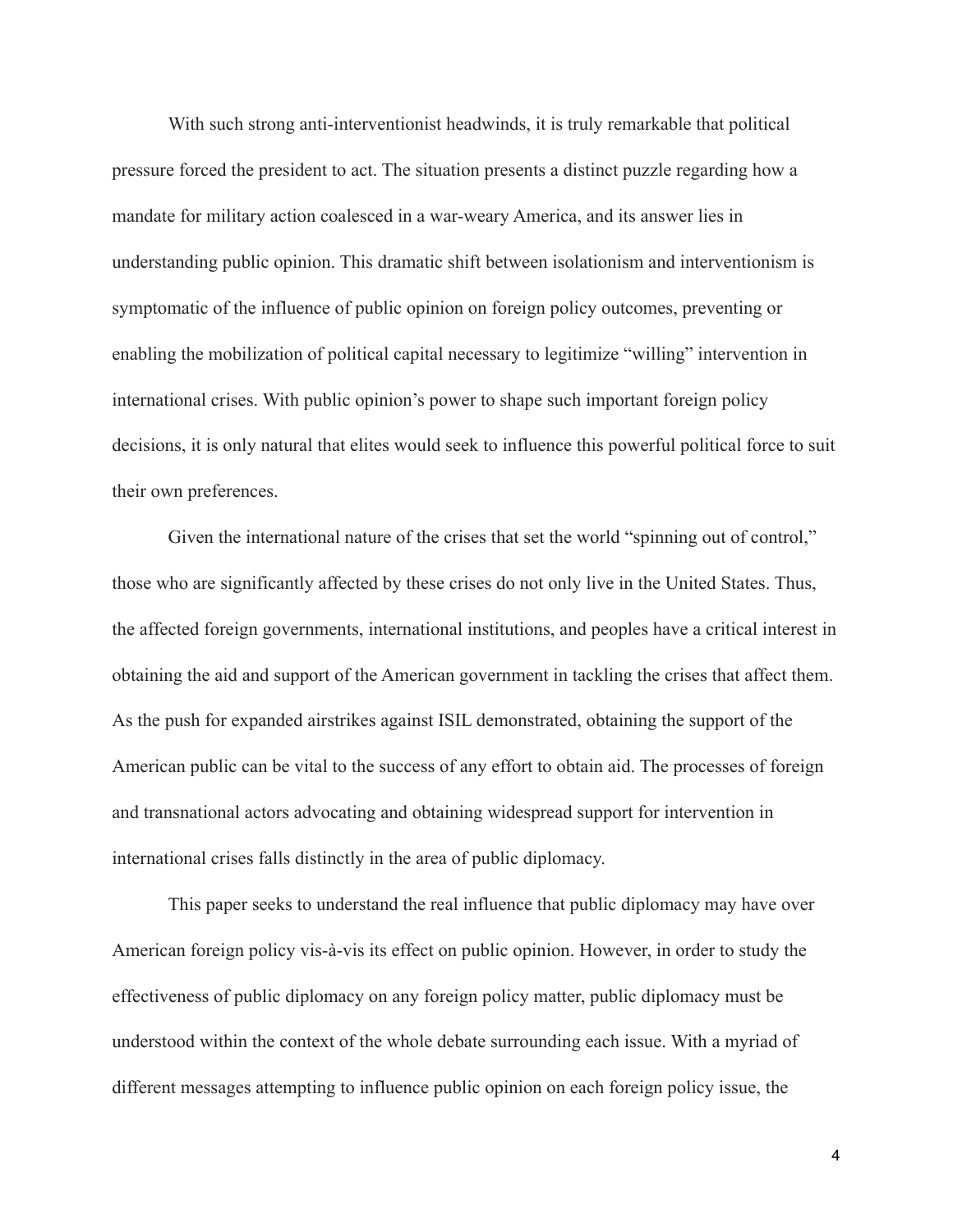effectiveness of public diplomacy can only be truly measured in comparison to domestic political communication. Since the public is generally uninformed about foreign policy issues, communication about foreign policy has a significant capacity to shift public opinion, especially when it comes to intervention (Krosnick & Kinder, 1990). With this powerful political force up for grabs, understanding how foreign and domestic elites try to align public opinion with their preferences is critical to understanding the formation of foreign policy, particularly policy regarding intervention. However, not every elite is equally effective at influencing public opinion.

 The leading model that outlines the hierarchy of elite influence over public opinion at the core of this thesis is Robert Entman's Cascading Activation model*.* In this model, different foreign policy actors and elites have varying levels of influence over frames reported by the news media (Entman, 2004). These elites include both current and former leaders of domestic and foreign governments, their staff, government officials, and foreign policy experts outside of the government. However, Entman's study only presents enough research to give a theoretical outline to the general hierarchy of these elites' respective influence, and he spends little time on communication from foreign elites. I extend his model by adding further empirical evidence to test its validity and, if the evidence supports it, to use the Cascading Activation model to understand public diplomacy's influence on American foreign policy. Using mixed-method analysis to evaluate this evidence, I address whether there are significant differences in the extent to which domestic and international forces shape public opinion.

 In a case study of contemporary news coverage, I attempt to replicate the study upon which Entman bases his model with some slight methodological alterations in order to examine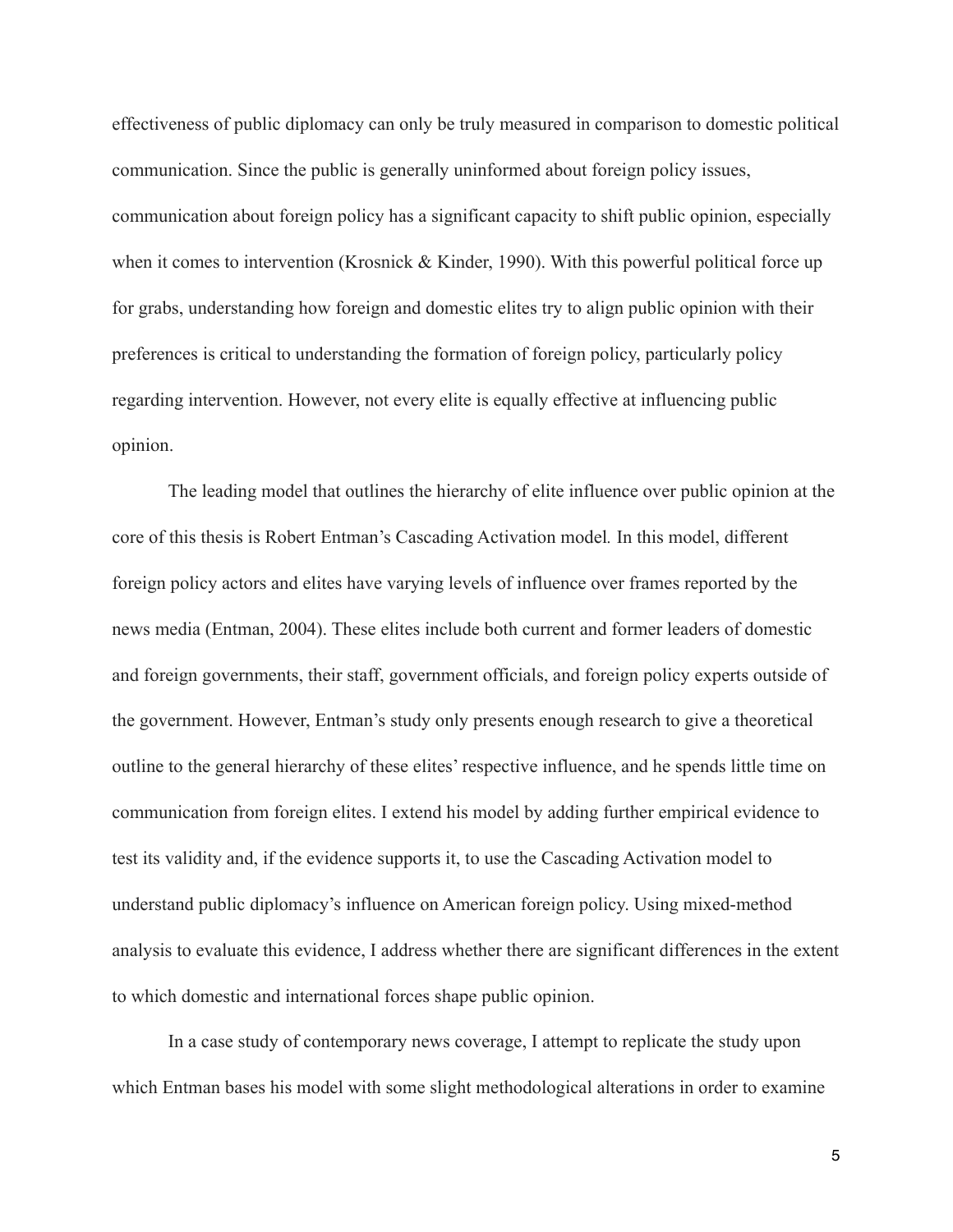how news coverage may affect policy decisions as well as public opinion. By examining how the news treats frames originating from different "news-worthy" sources during a critical period surrounding a high-profile foreign policy announcement, this study hopes to determine how Entman's proposed differences in elite influence over news frames may affect policy outcomes.

 To bolster the findings of the qualitative case study, this paper also pairs it with a randomized controlled survey experiment that quantitatively measures the effects of communication from domestic and foreign sources on public opinion. By not only observing how frames from foreign sources are treated by the domestic press but also how frames from different elites are processed by their intended audience, I hope to establish a stronger link between communication and the resulting political pressure for intervention. Adding this quantitative aspect to a study of both Entman's model and public diplomacy will not only help depict how this particular form of political communication can influence foreign policy, but it will also introduce an additional method of inquiry into the still nascent field of public diplomacy.

#### **Defining Public Diplomacy**

 Public diplomacy is a subfield of political science still in formation. Even the definition of the term "public diplomacy" has changed dramatically since the field began to take shape in the 1980s. The study of public diplomacy emerged during the Cold War with "the struggle for hearts and minds" raging throughout the world, and it has developed alongside the monumental and interrelated shifts in international relations, politics, and mass communications (Gilboa, 2008). The Cold War origins of public diplomacy scholarship can be seen in Malone's 1985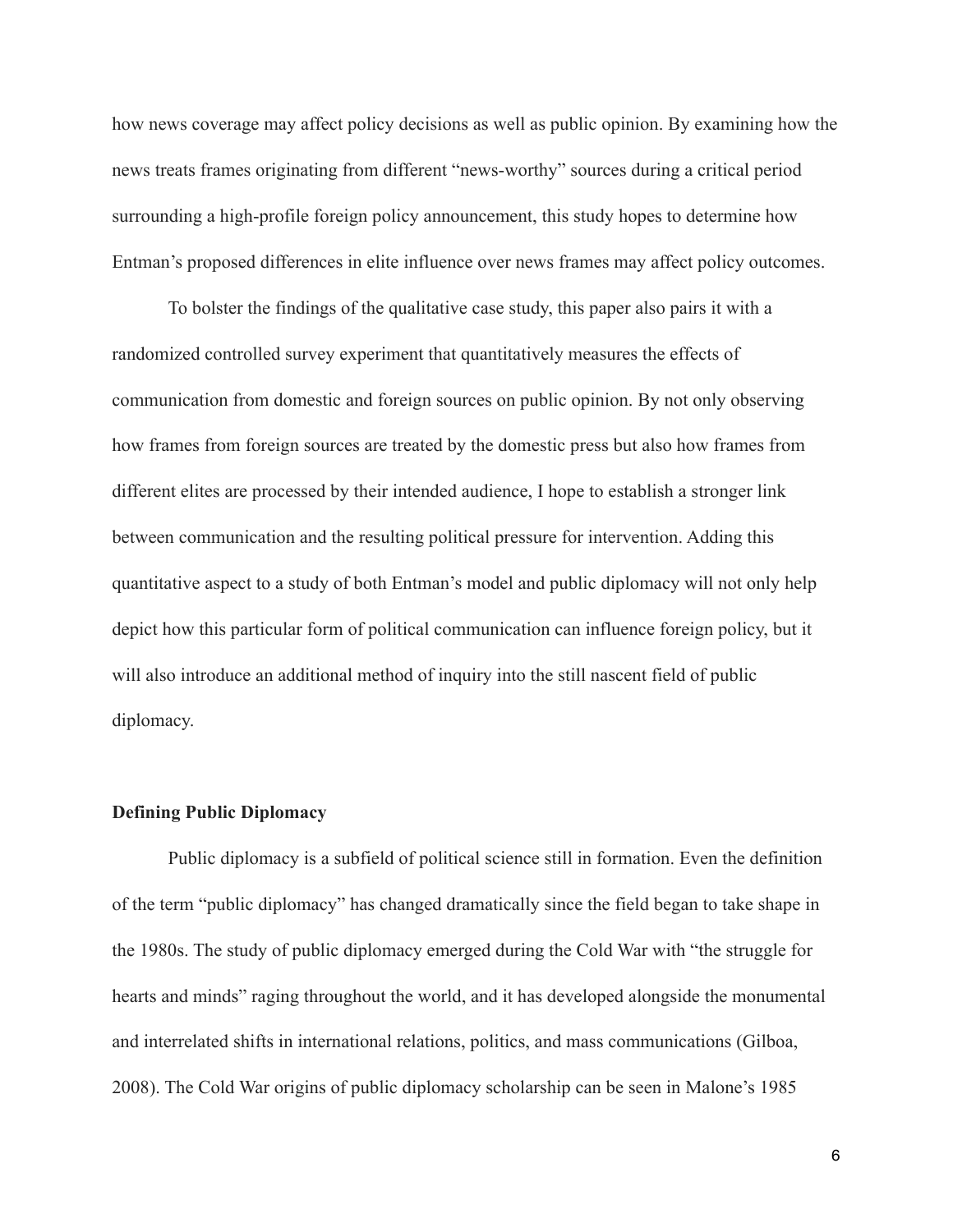definition of public diplomacy as direct communication with foreign peoples. HN Tuch (1990) expands this definition to provide purpose for this communication, saying that public diplomacy was a government's communication process with foreign publics to build understanding for its nation's "ideas and ideals, its institutions and culture, as well as its national goals and policies." Frederick (1993) provides purpose for that understanding, saying that it was intended to influence foreign governments by influencing their citizens.

 Due to the indirect nature of public diplomacy's influence on foreign governments in this Cold War-era definition, international relations scholars have often equated public diplomacy to soft power, citing that they both involve communication, education, and persuasion to influence foreign policy rather than the traditional economic or military force (Gilboa, 2008). However, the use of the term "soft power" should not be mistakenly interpreted to mean that this nontraditional foreign policy tool is less important than more tangible ones. New goals and means of foreign policy emerging from the end of the Cold War, a number of democratic revolutions around the world, and the development of global 24-hour news and the Internet have emphasized that favorable image and reputation are now critical aspects of a nation's foreign policy (Gilboa, 2008). Some scholars have even gone so far as to say that public diplomacy, as the means to obtain favorable image and reputation and utilize them accordingly, has become more central to foreign policy than traditional power politics (Melissen, 2005). However, limiting the definition of public diplomacy to national governments attempting to win over the foreign public is a drastic oversimplification, as it completely ignores non-state actors. Given the post-Cold War developments in mass communications and the rise of non-state actors in the arena of international politics, more recent scholarship extends the scope of public diplomacy to include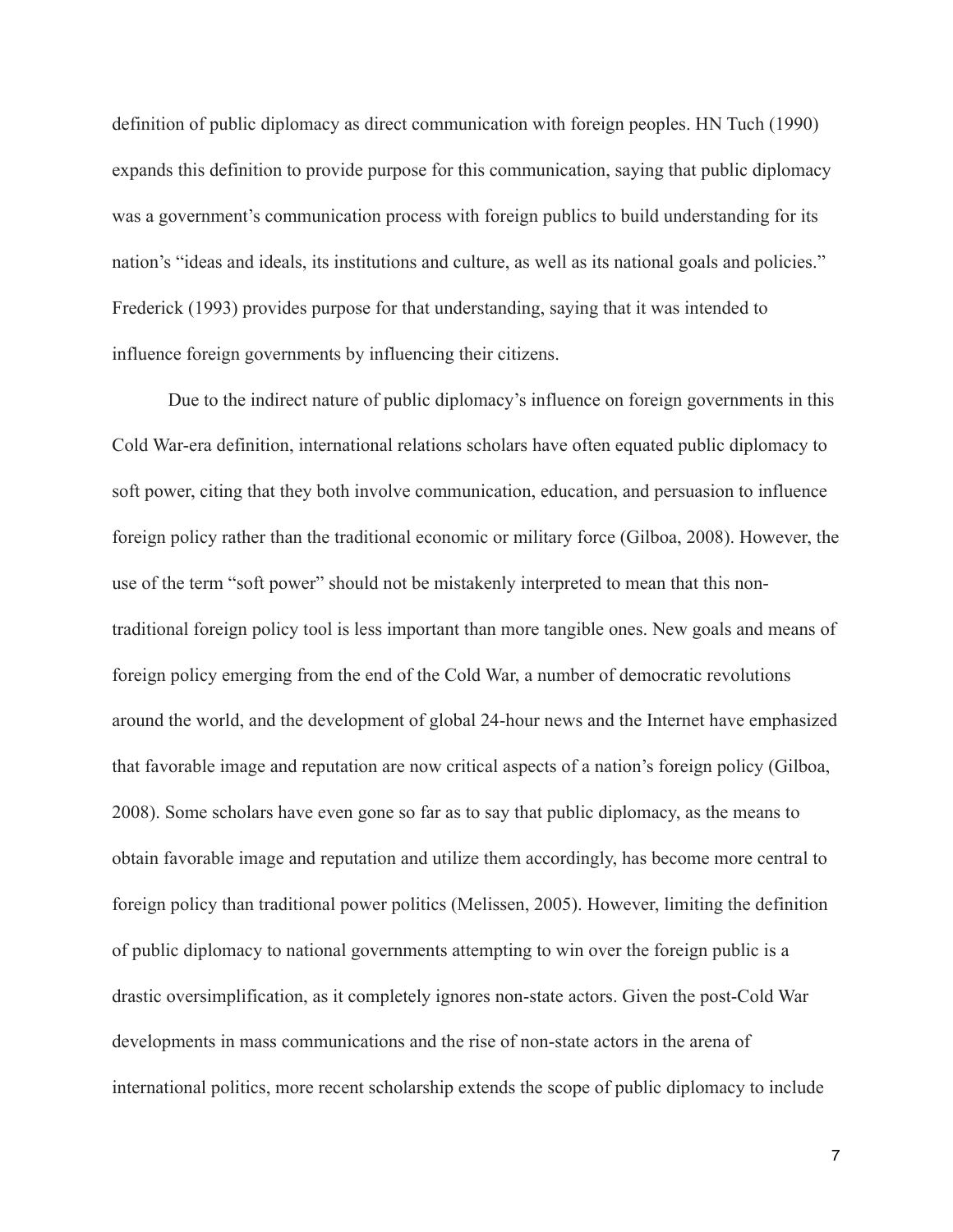the use of the media and other channels of communication by state and non-state actors to influence public opinion in foreign societies (Gilboa 2000, 2001).

 Within this definition of public diplomacy, there are different avenues to influence attitudes and policy reflected in three different models. The Basic Cold War model reflects the original zero sum game between governments, where each state attempts to win the support of the people in a foreign nation and use that support to influence that nation's foreign policy choices. The Nonstate Transnational model incorporates the advent of nonstate actors and the development of the global media, in which actors exploit the global media to build support for their causes amongst the public who then pressure their governments to act. Finally, the Domestic Public Relations model factors in the processes of government and the use of public opinion polling, where foreign governments hire lobbyists and political consultants in a target country with the express intent of influencing foreign policy (Gilboa, 2008). In this paper, I limit my examination to the Nonstate Transnational model model, as I seek to observe how communication from leaders of both foreign governments and transnational organizations can influence public support for intervention.

#### **Political Communication and Public Diplomacy**

 Though the study of public diplomacy involves examining how or why one actor is able to exert influence over another's foreign policy, there has been little systematic research into directly identifying and quantifying that influence. In his review of public diplomacy literature, Eytan Gilboa (2008) recognized that public diplomacy scholarship generally took the form of analytical historical accounts. These studies have made relatively limited contributions to the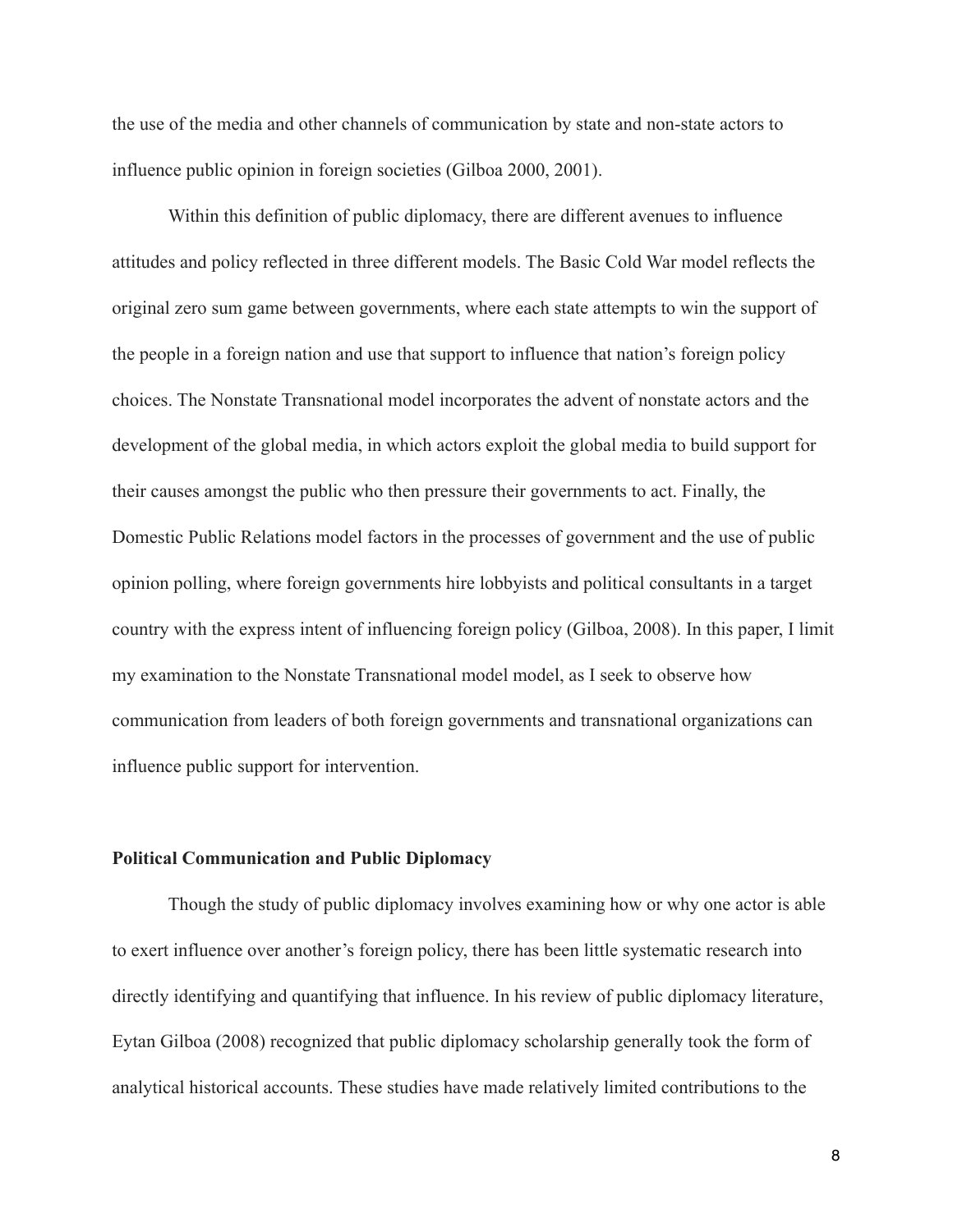development of public diplomacy theory and methodology due to their methodological homogeneity (Gilboa, 2008). The resulting lack of quantifiable evidence leaves a significant gap in analytical capabilities concerning extremely volatile and important events such as international conflicts and humanitarian crises. With lives, international reputations, and countries' futures at stake, every possible avenue of exploration should be taken in order to answer questions that facilitate crisis resolution. Since public legitimacy is critical to the fate of any policy handling international crises, we must ask ourselves, "Do world leaders really have the ability to directly influence public opinion in foreign countries when it comes to policy preferences?" If so, we must take the steps necessary to discover which foreign leaders are seen as the most legitimate partners by the American public and enlist their help.

 This study takes a different approach to the study of public diplomacy that I believe can help answer these questions. As Gilboa (2008) noted, scholars of public diplomacy rarely utilize political communications theory in their studies. This lack of developed scholarship presents an opportunity to marry a number of existing areas of inquiry to provide new depth to our understanding of public diplomacy. Since the Nonstate Transnational model describes the use of the global media to build international support for a cause, studying how this particular form of political communications affects opinion is critical to understanding the power of public diplomacy. In other words, I believe that quantifiably measuring and comparing the effects of political communication from different leaders may reveal the extent of these elites' influence on foreign policy decisions regarding international conflict. These beliefs are predicated on a constructivist view of international relations where individual leaders and the nature of the institutions are critical to understanding policy outcomes, as I am claiming that both individuals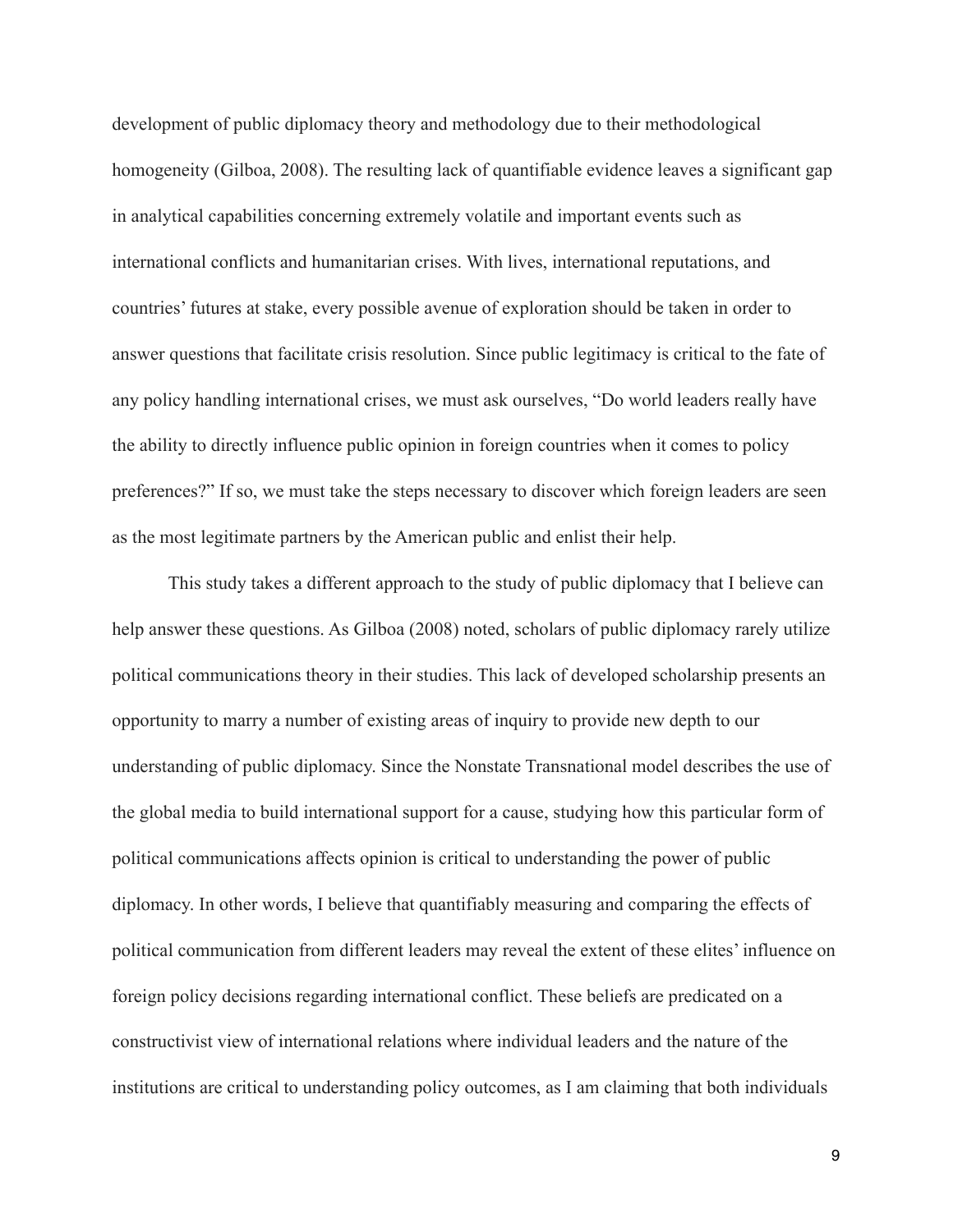representing nations and international organizations and the public opinion in the involved countries could matter in the outcomes of a nation's foreign policy calculus.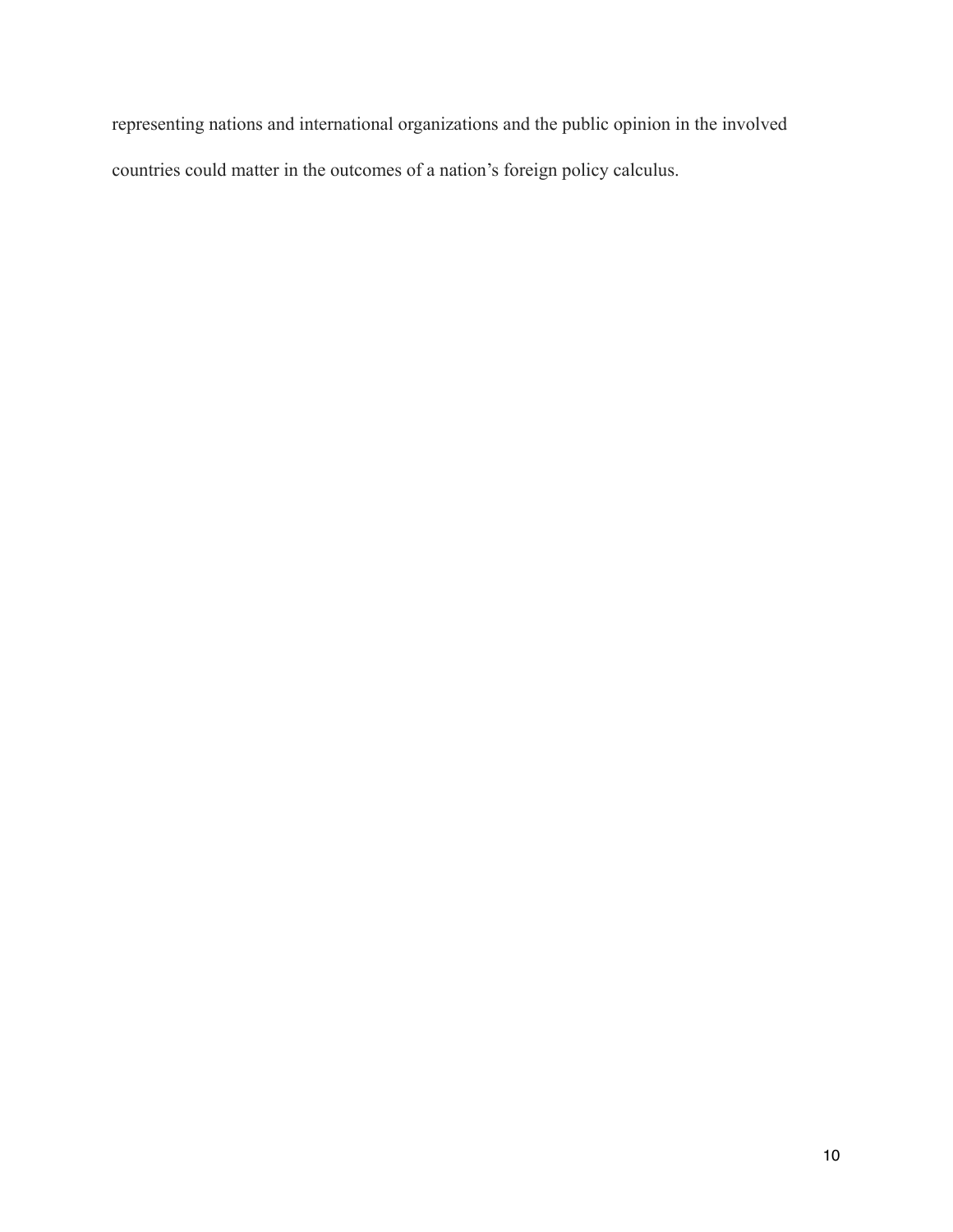## **Chapter 2: Public Diplomacy and the Principles of Political Communication Indexing Theory, The Press, and Elite-Driven Opinion**

 Since this study focuses on the influence of political communications inherent in the Nonstate Transnational Model, understanding how an elite's attempt to influence opinion actually reaches the public is critical to understanding the influence of this form of public diplomacy. The process of political communication that links specific frames about an issue to public opinion originates in the press's relationship with elites. In their need to craft cohesive narratives about different events and policies, the media turns to elites for information and opinion that can be used for content and inform their reporting (Entman, 2004). With the media influencing public opinion by reporting events and different elites' reactions to them, understanding how elite opinion drives the frames in the media coverage is vital to understanding the underlying principles of Entman's model.

 At the most basic level of this relationship between elite opinion and media coverage is Indexing. Indexing theory claims that the sides of debate between elites are closely mirrored by the range of frames offered by the media (Bennett & Manheim, 1993). Thus, if there is little disagreement about a certain policy, the range of opinions shared by the media is relatively narrow, but that range widens if there is heated debate amongst elites. In this regard, the media functions as a vehicle for government officials and other elites to criticize each other rather than offering its own substantive and independent contribution to the foreign policy debate (Mermin, 1999). Since the opinion of a reporter is rarely "newsworthy" outside of the editorial section, the media generally waits for another elite to offer a new counterframe and reports that frame instead of offering their own interpretation of events. The media's resulting lack of original contributions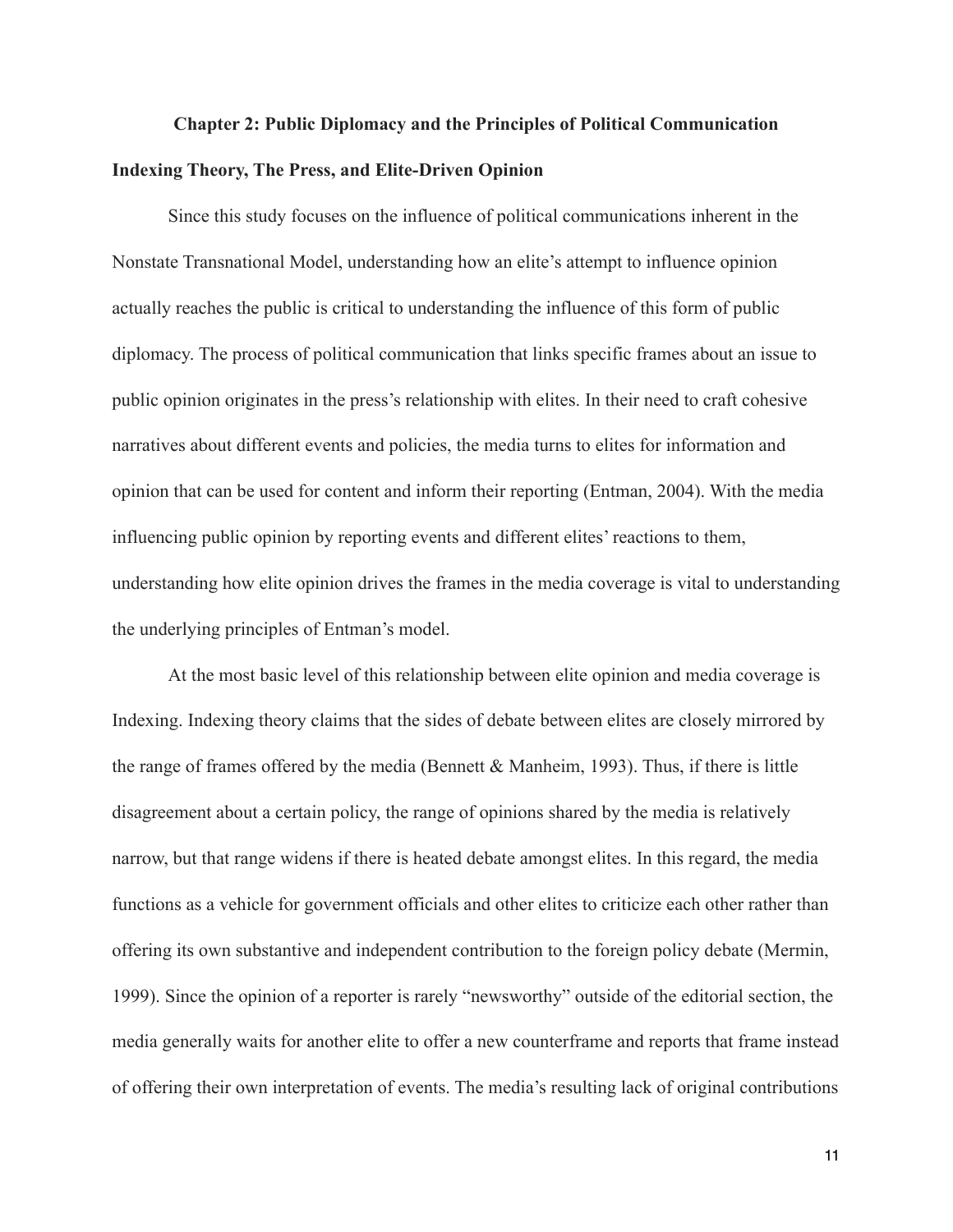to the framing of foreign policy issues demonstrates that the elites who reporters rely on when crafting a narrative are the ones who drive public opinion. The ability to link frames to specific elites also allows for qualitative research that traces an elite opinion's influence on the media by studying how coverage treats the frame that elite used to voice his or her opinion.

 Entman finds that the range of opinions reported in the press is not the only way that coverage can affect opinion. The way that the press substantively treats a frame in their reporting can also effect the prevalence and power of the frame in public opinion (Entman, 2004). The "magnitude" of a frame can be affected in coverage through the number of mentions the frame is given in coverage, where those mentions occur in news coverage concerning relevant issues or events, and how a reporter treats the frame while discussing it (Entman, 2004). The reporter's treatment of the frame can either highlight the frame as newsworthy or simply include it as a matter of following the norms of "fair reporting" procedure, which reduces the frame's capacity to activate the desired schemas and shift public opinion (Entman, 2004). By prioritizing certain sources as more "news-worthy" than others, reporters relegate statements from actors they label as "less influential" or as "merely used to balance the coverage" to the back pages of papers and the bottom of articles, minimizing the impact of what these "less important" elites say on public opinion (Entman, 2004). Thus, by examining the frequency and placement of frames in news coverage as indicators of what the media believes is most important, one can determine which elites have significant influence over the media's thinking concerning relevant events and issues.

 A particularly relevant finding from Entman's study concerns the press's treatment of foreign sources as a secondary source of policy opposition. Entman specifically notes that when there is little domestic opposition to a policy, the press only then turns to foreign sources in order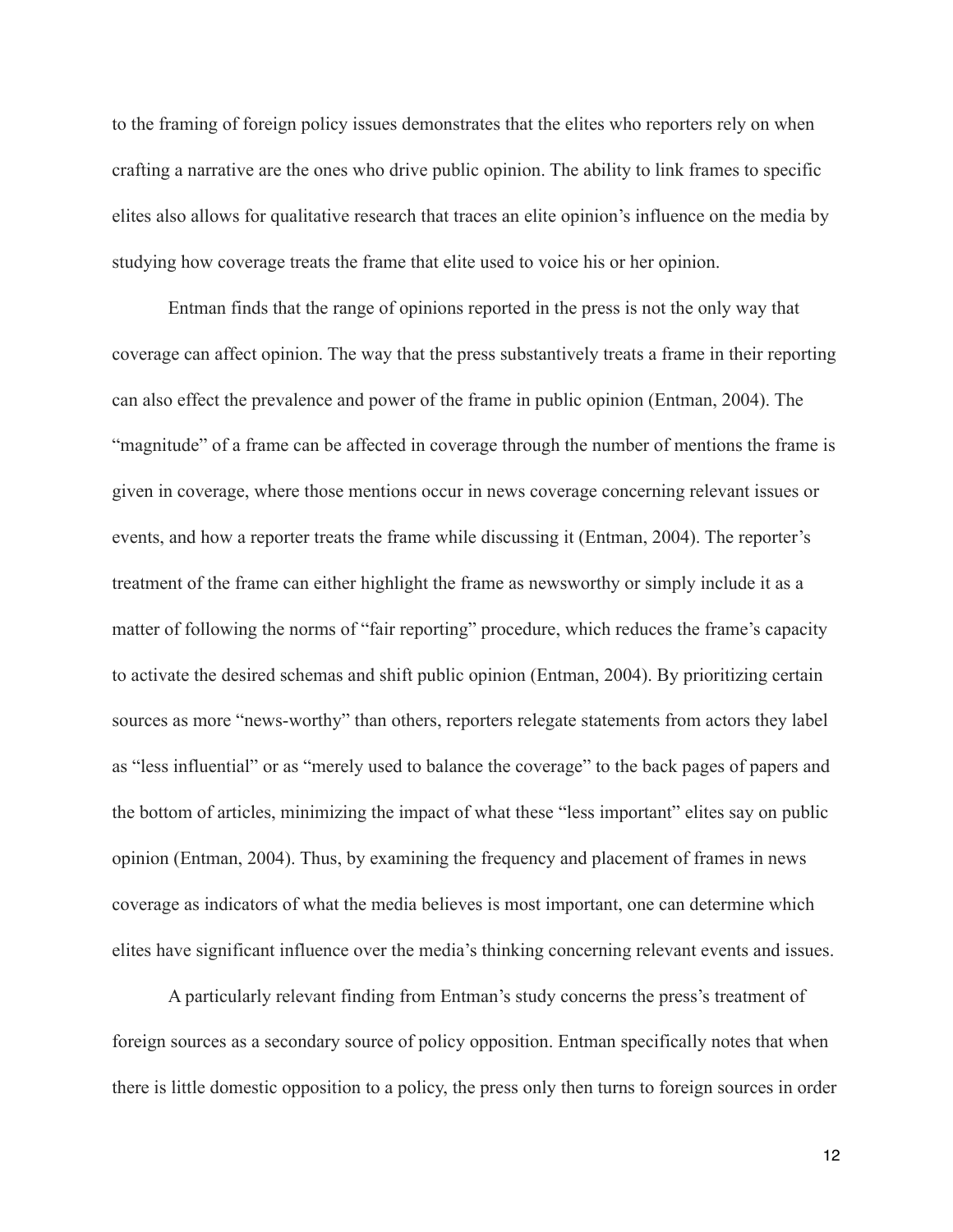to "balance" their coverage with criticism of White House policy (Entman, 2004). To illustrate this finding, he uses the examples of military intervention in Grenada, Libya, and Panama under Presidents Reagan and H.W. Bush. In these cases, Entman finds that due to widespread public support for intervention, "open debate among U.S. elites did not break out… because journalists had almost no sources to quote who cast doubt on the administration's framing of the *problem*" (Entman, 2004). Instead, "the source of many critical assertions was foreign" (Entman, 2004). In certain circumstances, this finding seems somewhat suspect due to other media pressures that Entman outlines. For example, some of those foreign sources could determine their own nation's policy and thereby have a great deal of influence over how the United States ultimately acts in the arena of foreign relations. However, if the media's use of foreign sources is, in fact, limited to times of relative domestic unity, their public diplomacy efforts would have little influence over public opinion concerning any American foreign policy.

 Entman also notes that despite the press's ability to weave together narratives and to expose different frames to the public, it is ultimately up to each individual audience to digest the information they receive (Entman, 2004). Therefore, even if a frame is given secondary treatment in news coverage, it can still become salient in public opinion given the right circumstances. However, the media's agenda setting power by priming certain frames over others means that how the press processes and communicates the frames from elites often helps determine how the public thinks about an issue. The multiple pressures on the press to maintain balanced coverage and help predict future events in a limited amount of space for content lead reporters to treat frames from different sources in different ways. Thus, not every elite will have the same level of influence over press coverage, and therefore not every elite will have the same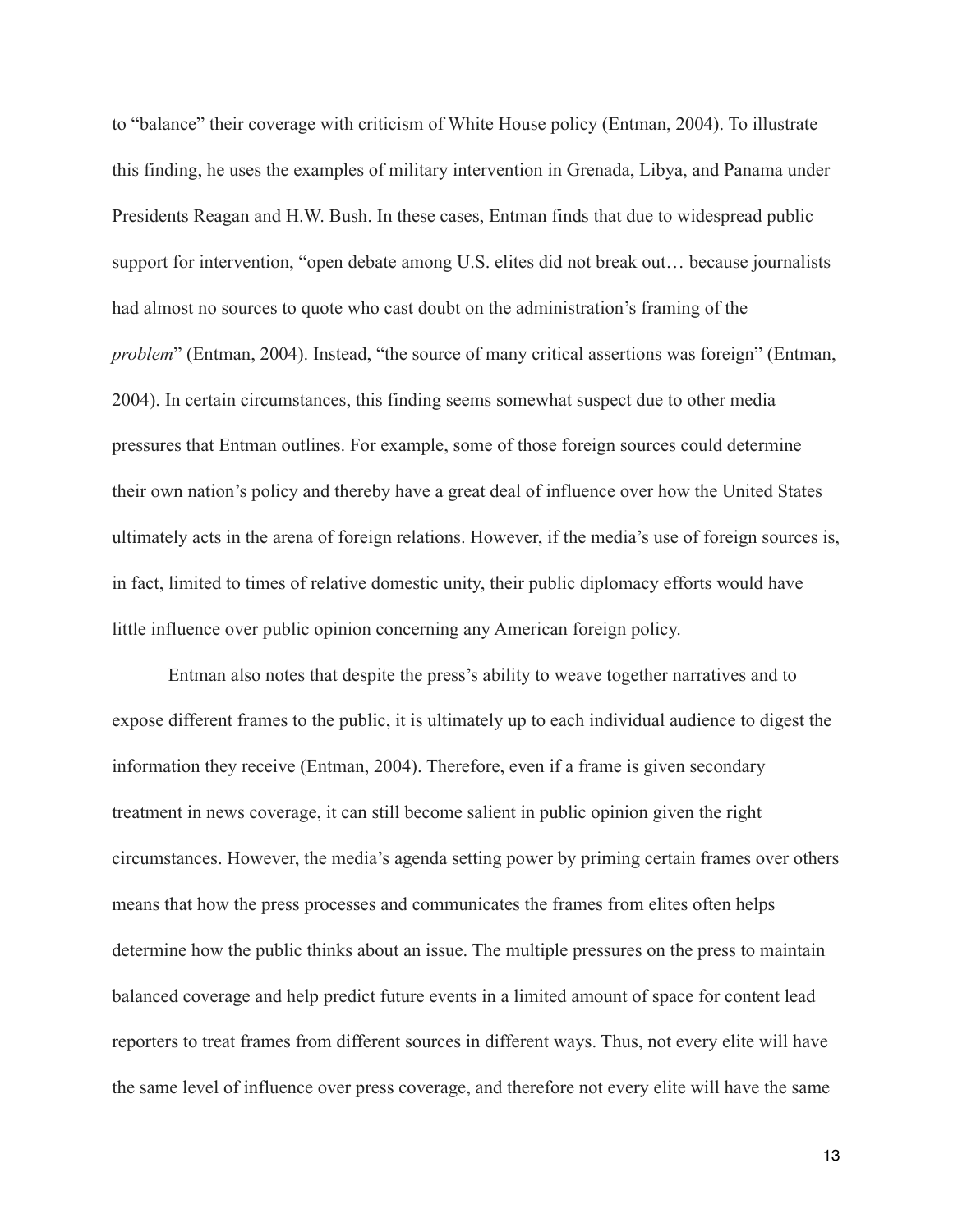capability to influence public opinion. Once a frame has been included in news content, however, it becomes critical to understand how the public internalizes that information and factors it into opinion formulation.

#### **Framing, Priming, and Public Opinion**

 First and foremost amongst the relevant forces in political communications is framing. Framing, as Entman defines it, is the selective highlighting of certain facets of events or issues and making connections between them to promote a particular interpretation, evaluation, and/or solution (Entman, 2004). As my study is in part an attempt to expand Entman's Cascading Activation model to consider public diplomacy efforts more extensively, I have chosen to follow his definition of framing as well.

 Within the larger definition of framing, he distinguishes two categories of frames, substantive and procedural. Substantive frames involve defining effects or conditions as problematic, identifying causes, conveying moral judgment, or endorsing remedies or improvements (Entman, 2004). One hypothetical example relevant to public diplomacy would be when the UN High Commissioner for Human Rights (Zeid Ra'ad Al Hussein) promotes some form of aid to a conflict he calls a "humanitarian crisis." In this hypothetical, the conflict is the cause of the situation defined using a moral judgment and aid is the endorsed remedy. Procedural frames deal with the legitimacy of political actors based on technique, success, and/or representativeness (Entman, 2004). For example, a member of Congress could contest the President's decision to use certain levels of military force without congressional approval by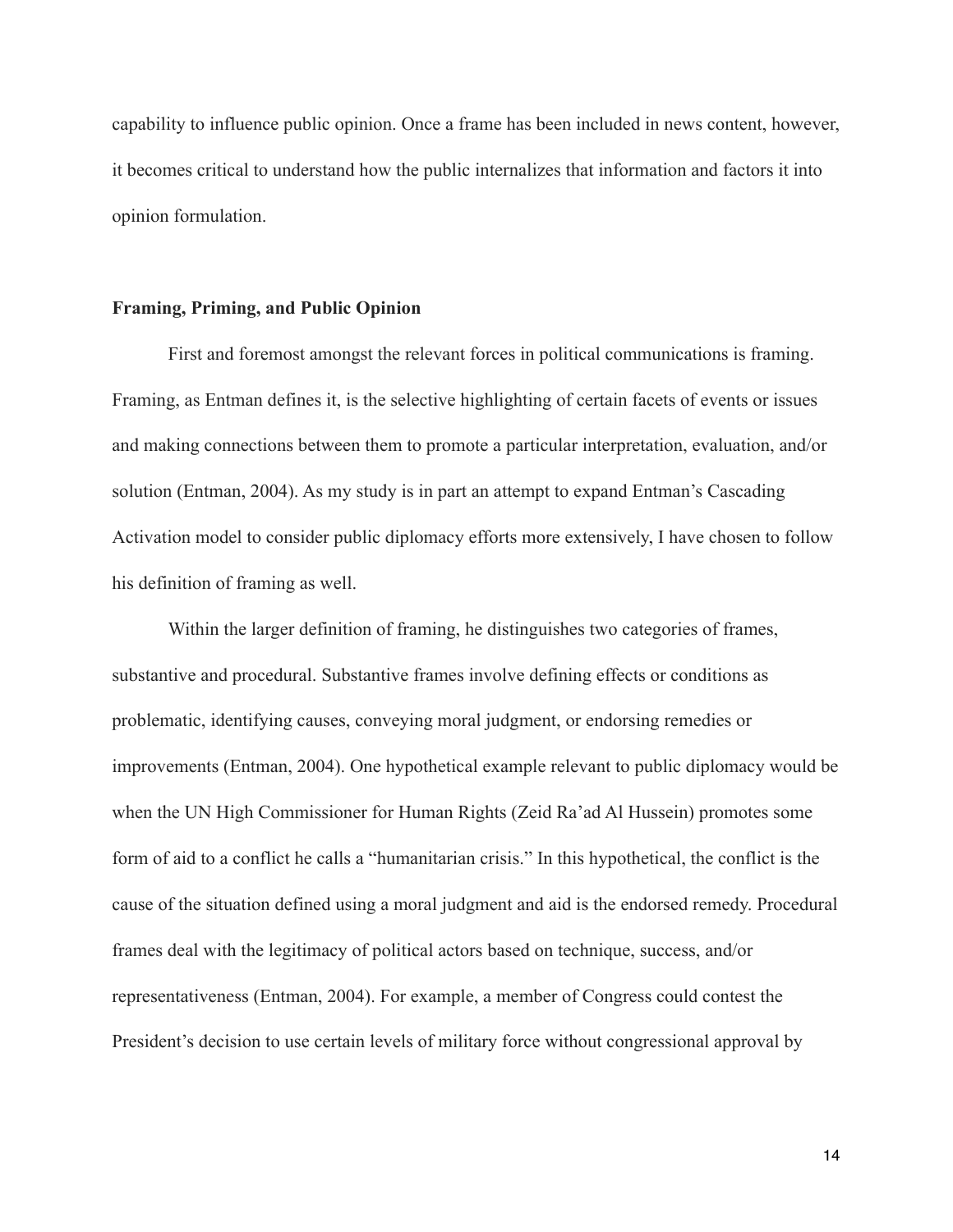objecting to the constitutionality of the decision, utilizing a "technique-based" procedural frame to question the move's legal legitimacy.

 Frames interact with interpretive schemas in the minds of the public, which are psychologically grouped clusters of information people use to process similar ideas and events, understand them, and evaluate them accordingly (Entman, 2004). Schemas enter long-term memory, and any new information that plays into one of them has the potential to bring up feelings associated with the original events that put the schema into place. Once entrenched, these first impressions are "difficult to dislodge," as Entman puts it (Entman, 2004). Schemas may not only include memories of prior events related to the new information being processed, but they also may include evaluations of the individuals who communicate the information to them and of the institutions those individuals are tied to. Substantial criticism from Ayatollah Khameni of Iran, for example, may be inherently rejected by the American public regardless of its merit due to their views of Khameni and the nation he leads. This inherent legitimacy built into the cognitive schemas of the public plays into the capacity of different public figures to affect Entman's framing competition, a process which this study hopes to observe.

 Though the use of schemas to evaluate new information occurs in the minds of individuals, Entman treats the schemas in the minds of members of the public as relatively monolithic. However schemas are far from monolithic, as different people bring different cognitive experiences to the same events. Similar to how the media indexes elite opinion in news coverage, I believe that public opinion measurements index a range of schemas. For example, liberals and conservatives may interpret the same frame from the same source in different ways based on their pre-existing opinion about the person communicating that frame. This pre-existing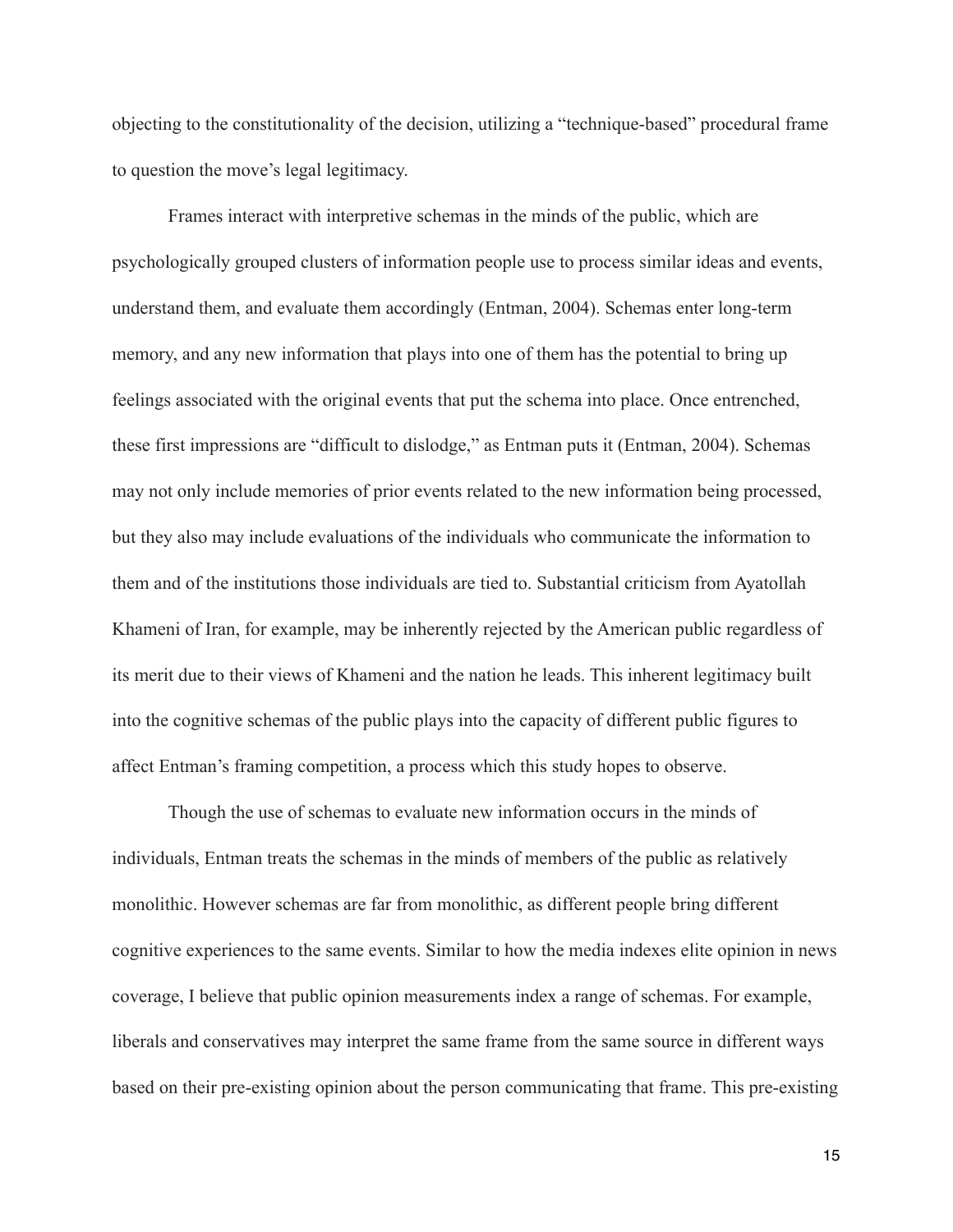opinion may originate, in part, from their ideological schemas. These similarities amongst individuals' cognitive processing of frames can be measured through controlled experimentation using priming.

 Priming is another effect closely tied to the framing process in political communication that also shifts public opinion. By priming, or drawing attention to, an international crisis, public opinion may shift because the most recently and frequently considered information has greater influence over decision making- often called an agenda-setting effect (Iyengar et. al, 1984, Iyengar & Kinder, 1987). The agenda-setting effects of priming makes it a useful tool in controlled political science experiments, as it allows researchers to identify a causal relationship between the primed content and a subsequent shift in the experimental group's opinions in comparison to a control group. When the public is primed on a certain issue, opinions about its most relevant aspects are effected the most. This shift is especially prevalent when discussing low-knowledge issues such as foreign affairs. Krosnick & Kinder's study (1990) highlights the power of priming on low-knowledge issues, finding shifts in opinion on intervention and isolationism were especially noticeable. Not only does this finding support the potential for efficacious public diplomacy efforts for military intervention, but it also indicates that there may be a similar influence on opinion concerning forms of intervention outside of direct military action, including the delivery of medical aid, arms, or economic aid.

 Since Entman's study relied on qualitative analysis of media coverage and historical public opinion polls, a controlled randomized survey experiment directly priming audiences with frames from different foreign policy elites may offer empirical support for his model with greater methodological depth. By comparing shifts in opinion between groups immediately after priming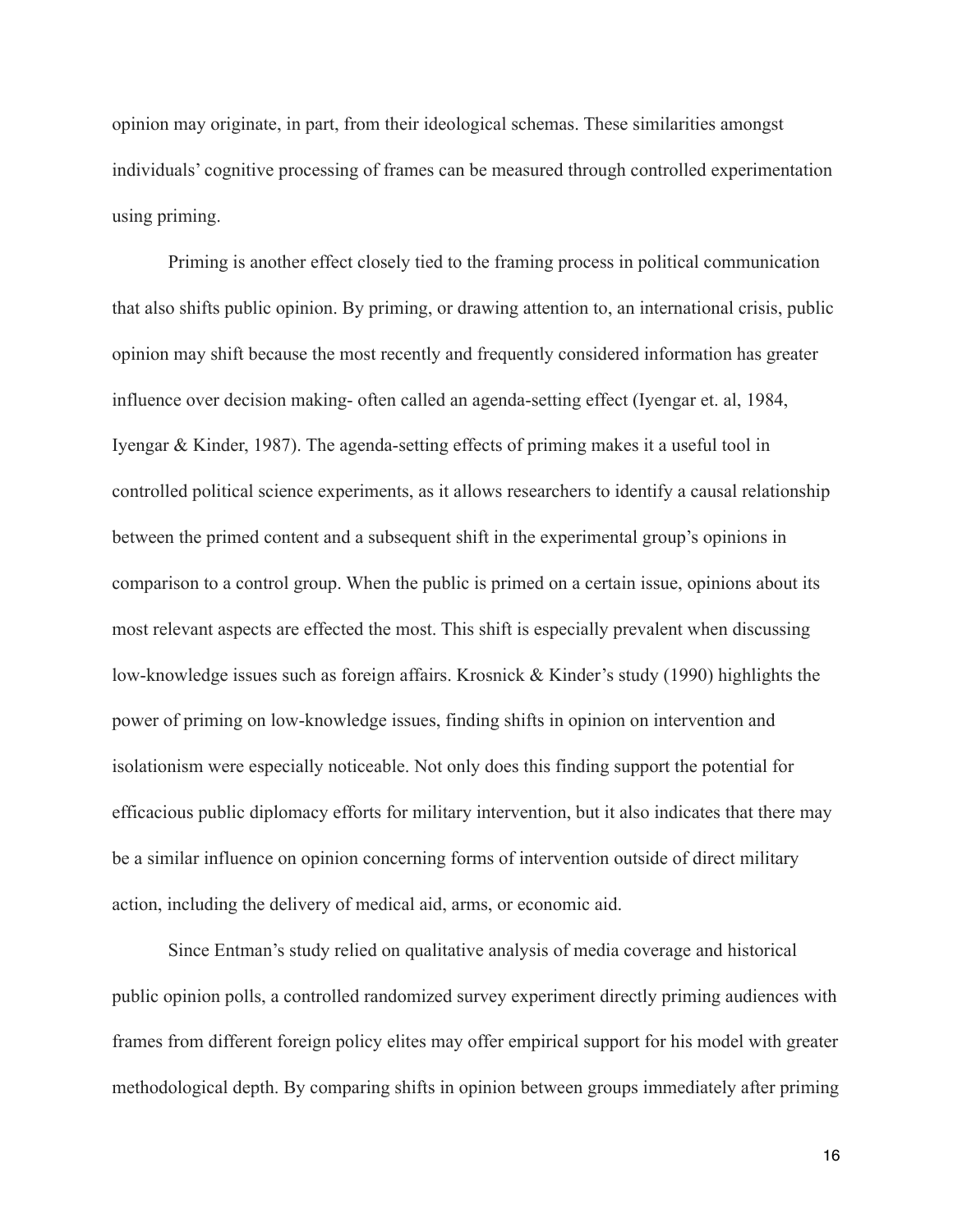them with statements from domestic or transnational actors about a relevant international crisis, I hope to determine measurable differences in the hierarchy of communicators in Entman's cascade and thereby reveal their respective influences over said international crisis. I intend on combining the resulting comparisons of communication by domestic, international, and transnational actors in order to identify and understand the international and transnational actors true capacity to galvanize American public opinion and thereby influence American foreign policy.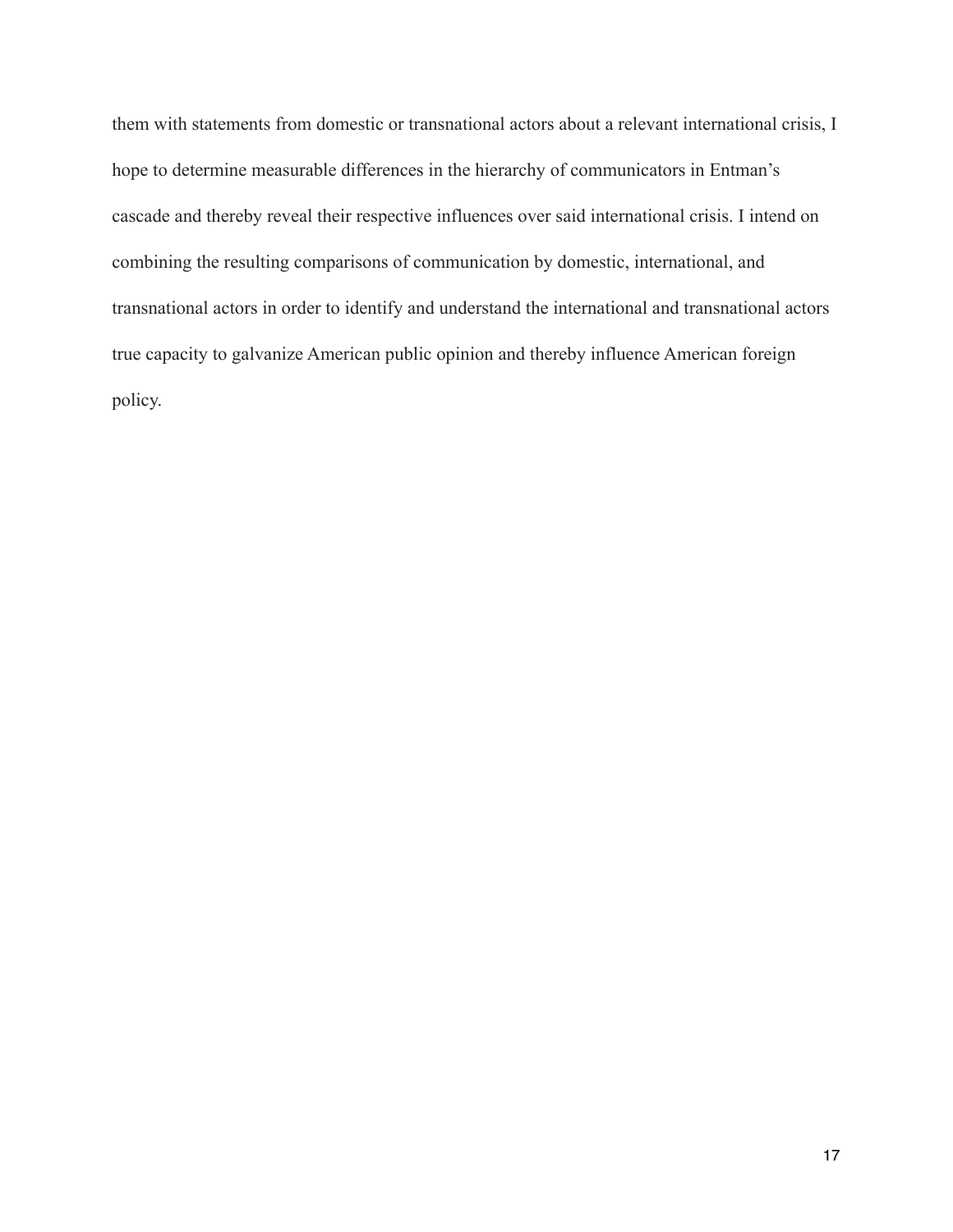



#### **Figure 1: Entman's Cascading Network Activation Model3**

 Entman's model hinges on the conflict that arises from elites' need for public opinion's political capital and their varying opinion-shaping capabilities. Since public opinion can be critical leverage against political opponents, presidents, chief foreign policy advisors, elites, and the media are all in a constant battle to control the dominant frame that reaches the public (Entman, 2004). However, since some individuals and actors have more power to influence that frame than others, Entman's research outlines a tiered system of influence over press frames-

 $3$  Taken from Entman (2004), p. 10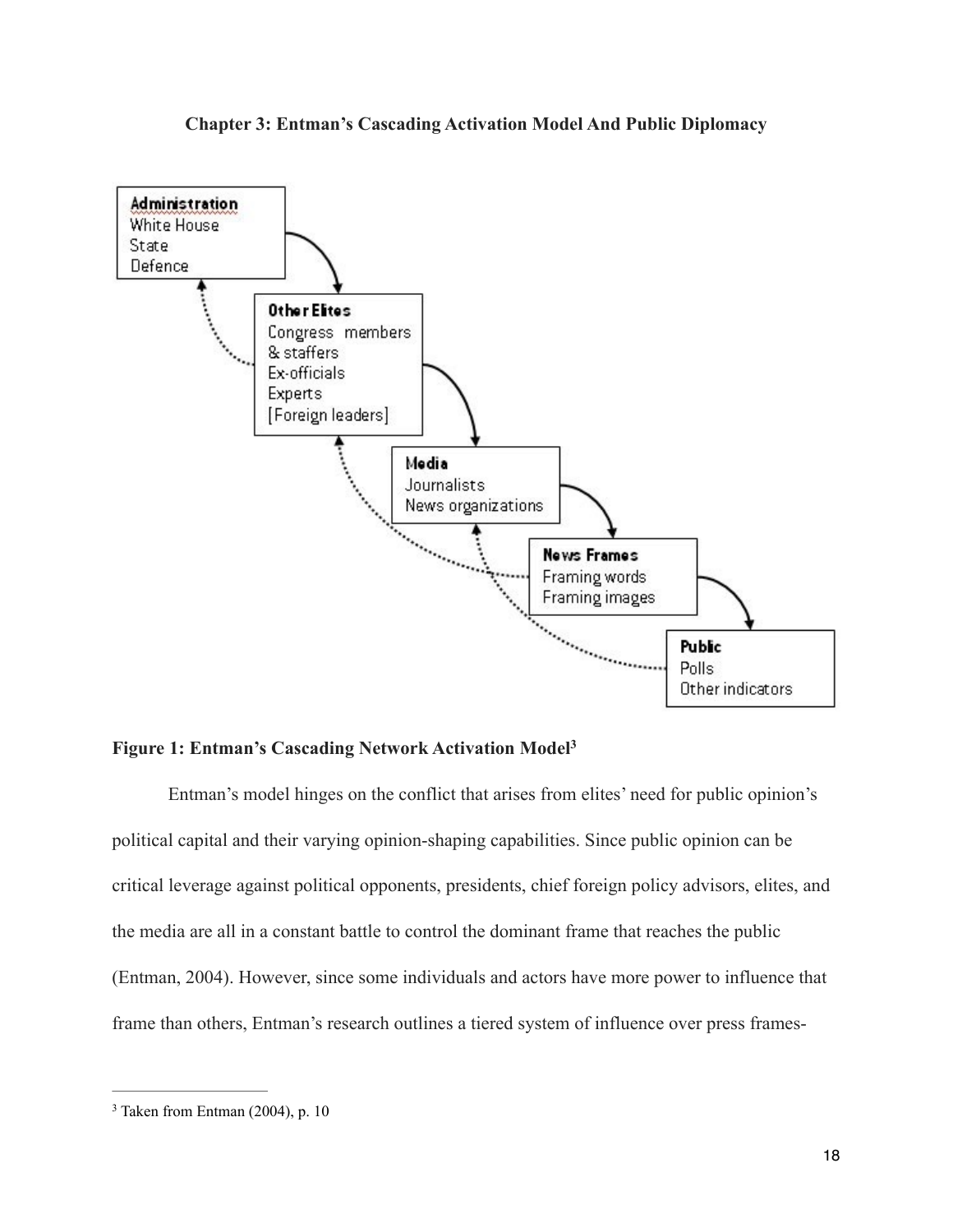hence the "cascade" (Entman, 2004). As can be seen in Figure 1 above, the institutional position of the elite can significantly influence the amount of control that elite will have over press framing (and therefore, public opinion), with the White House administration at the top, then other elites both in and out of official government office, and then the media.

 Entman goes on to note that certain individuals can have greater influence over framing than other elites in their tier of the cascade or, indeed, even elites in higher positions in the cascade. In this case, Entman gives the example of a news anchor who is so trusted and respected that he or she could be considered an "Expert" in the higher tier when he opines on an issue and offers his own substantive frame (Entman, 2004). Thus, both the media's and public's regard for a specific elite can also effect how that elite's frame is treated and internalized. The findings from this example reveal a deeper underlying claim than the superficial observation that institutional positions help determine the press treatment of elite opinion, which then influences how the public think about an issue. At the core of the Cascading Activation model is the belief that an elite's identity, which combines both institutional and individual aspects, is critical to understanding his or her influence over public opinion.

 Figure 1 also depicts the flow of communication concerning a foreign policy issue or decision, helping illuminate the flow of information between levels of Entman's cascade. The convergence of all elite opinion on the media depicted in the diagram demonstrates the influence the media has over both elite and public opinion. For example, when communication concerning foreign policy from the White House is reported by journalists, the main points of the administration's frame are packaged into sound bytes that are then used to construct a narrative for news content. Opinion leaders and other elites outside of the administration then have the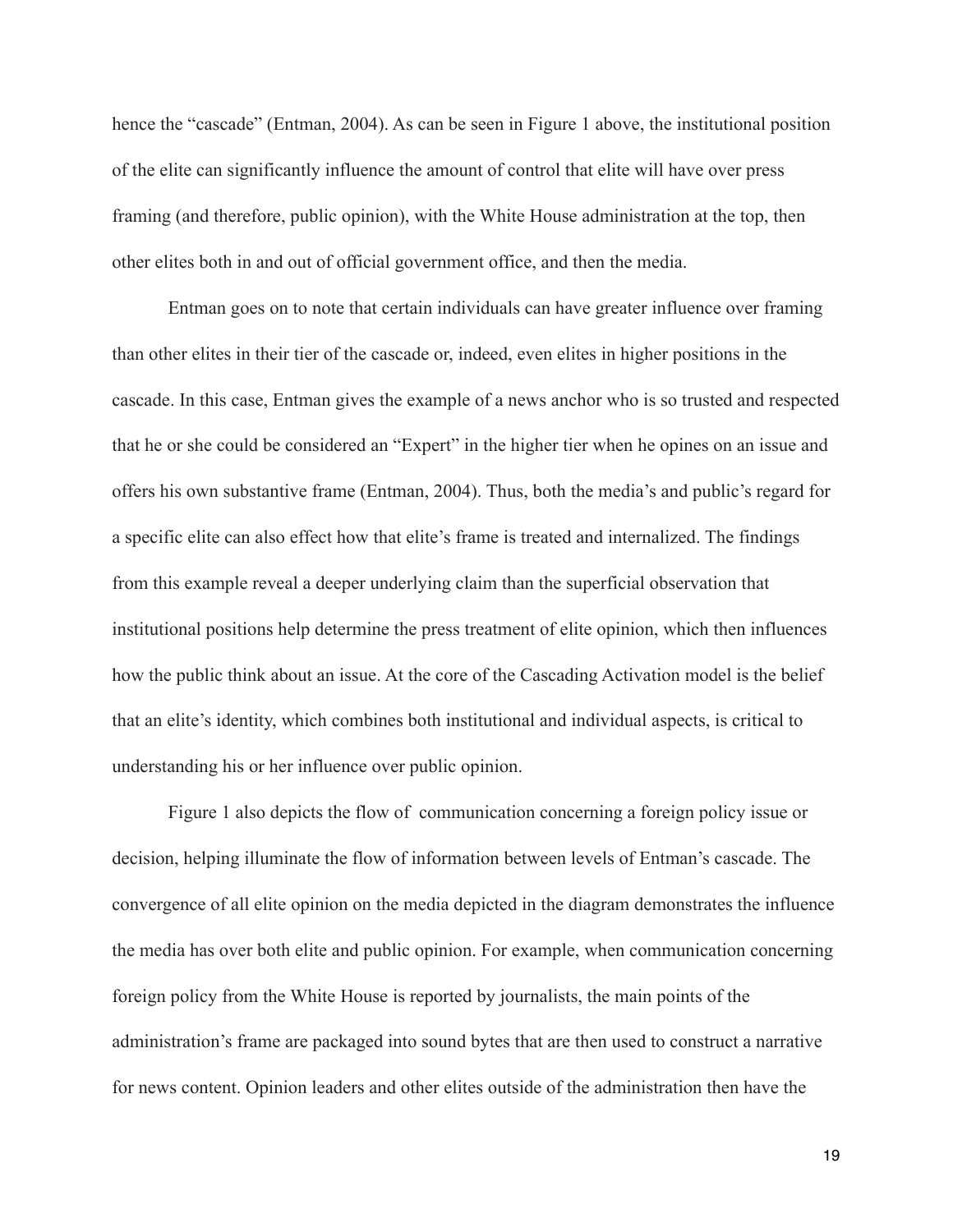chance to look over the White House's stance, challenge or accept its frame, and offer a frame of their own. The media can factor these outside opinions into their coverage in a number of ways that either promote the counterframes or diminish their influence (Entman, 2004). This process works in reverse as well, as the media packages the "most important" public opinion measures into a narrative that affects the way elites, elected officials, and administration bureaucrats understand what the public wants. Thus, for Entman, the media's reporting functions as the gobetween for the elite opinion leaders and the people, influencing both public opinion and policy outcomes.

#### **Entman's Model and Its Place in the Field of Public Diplomacy**

 Adding further empirical evidence in support of Entman's model and developing its understanding of foreign leaders' place in the cascade would mean three things. First, it would mean that the Cascading Activation model would be a useful tool in the study of public diplomacy - "expanding" it to public diplomacy as Gilboa puts it (Gilboa, 2008). Second, it would mean that public opinion can be used as a sound, measurable indicator of what influence certain international actors wield in both general US foreign policy and specific crises. For example, statements promoting international intervention in a crisis by a UN representative might be able to shift public opinion in countries more than similar statements by a representative of a third party nation, indicating that the UN (or at least that spokesperson) has more legitimacy as a partner in intervention efforts than the third party nation (or their spokesperson). Finally, a confirmation of Entman's model would lend further credence to the underlying assertion of the model, which is that press coverage creates or reflects the hierarchy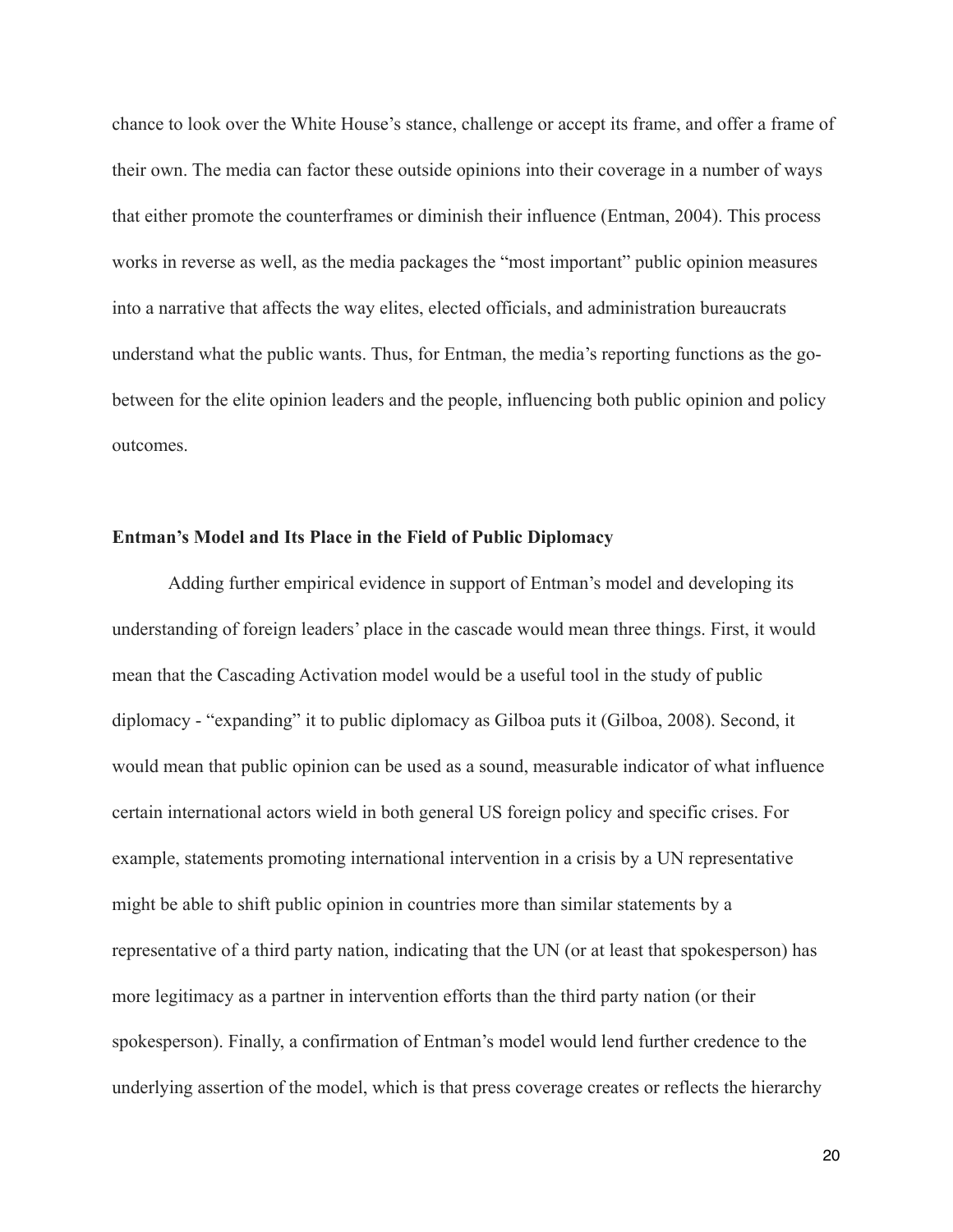of influence that certain individual elites hold over public opinion concerning foreign policy. By combining content analysis with a controlled randomized survey experiment, this study will also reinforce Entman's claims by directly observing how individual influence can affect how the public processes frames rather than simply implying influence by looking at timely polls.

Despite the potential for theoretical and methodological expansion in the field of public diplomacy built in to this study, it remains only a small step towards fully applying Entman's model to this field of research. Political communication from a foreign source about a specific policy issue only breaches the depth of what public diplomacy can be, even within the Nonstate Transnational Model. Political communication that falls within this model can also include less pointed messages to build general support for an organization, nation, or cause that could eventually translate into favorable foreign policy. This use of positive affect to influence public opinion could also be studied using a similar methodology to the one which I propose in this paper, but I choose to focus more narrowly on what I see as the logical first step in adding quantitative communications research to the study of public diplomacy: foreign elites' communication regarding specific US policies.

 Second, this study (and the use of Entman's model for that matter) only extends to foreign influence over US foreign policy. Though Gilboa notes that there has been little research into foreign public diplomacy efforts in the United States (Gilboa, 2008), neither Entman's original model nor this study are necessarily generalizable to public diplomacy efforts in other nations. Further research is necessary to determine whether this paper's findings can be replicated outside of the United States.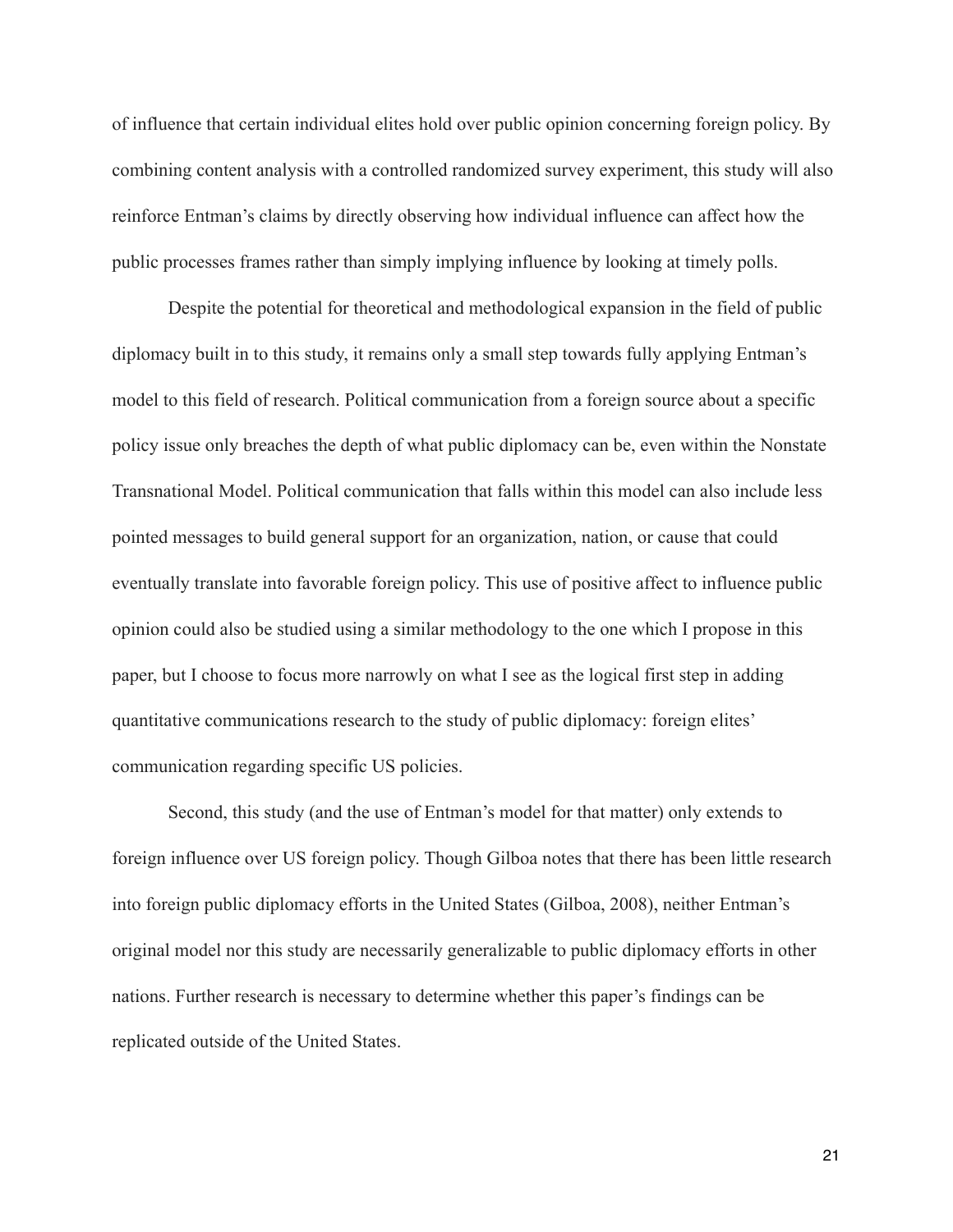Finally, this study only examines the influence of a certain aspect of public diplomacy efforts. Though the use of the global media to communicate with a target public and build support for a cause may be effective, there are other methods to influence a government's foreign policy within the purview of public diplomacy that this study does not address. The Domestic Public Relations Model includes a wide variety of public diplomacy methods that use behindthe-scenes methods to influence governmental decision making which deserve further research to compare their efficacy to the more public methods studied in this paper.

 I believe this paper is also a step towards addressing the generalizability issues I have outlined. The issues discussed above reflect some of the methodological limitations of the current body of public diplomacy research, as controlled quantitative research has yet to be significantly applied to any model of public diplomacy. Though this lack of research limits the larger generalizability of this study, it also reveals a methodological gap that must be addressed. This paper is consequently an attempt to help build a body of research that uses the experimental methodology from the field of political communications to fill that gap.

#### **Hypotheses**

Given that the case study in this paper focuses on how Entman's Cascading Activation model can be applied to public diplomacy, the first question of this paper regards whether or not Entman's model will be confirmed by my case study's evidence. Due to his lack of focus on sources covered by the Nonstate Transnational model, I believe my examination of these sources' efforts to influence public opinion will result in a more nuanced understanding of their place in Entman's cascade. **With influential foreign leaders and transnational organizations**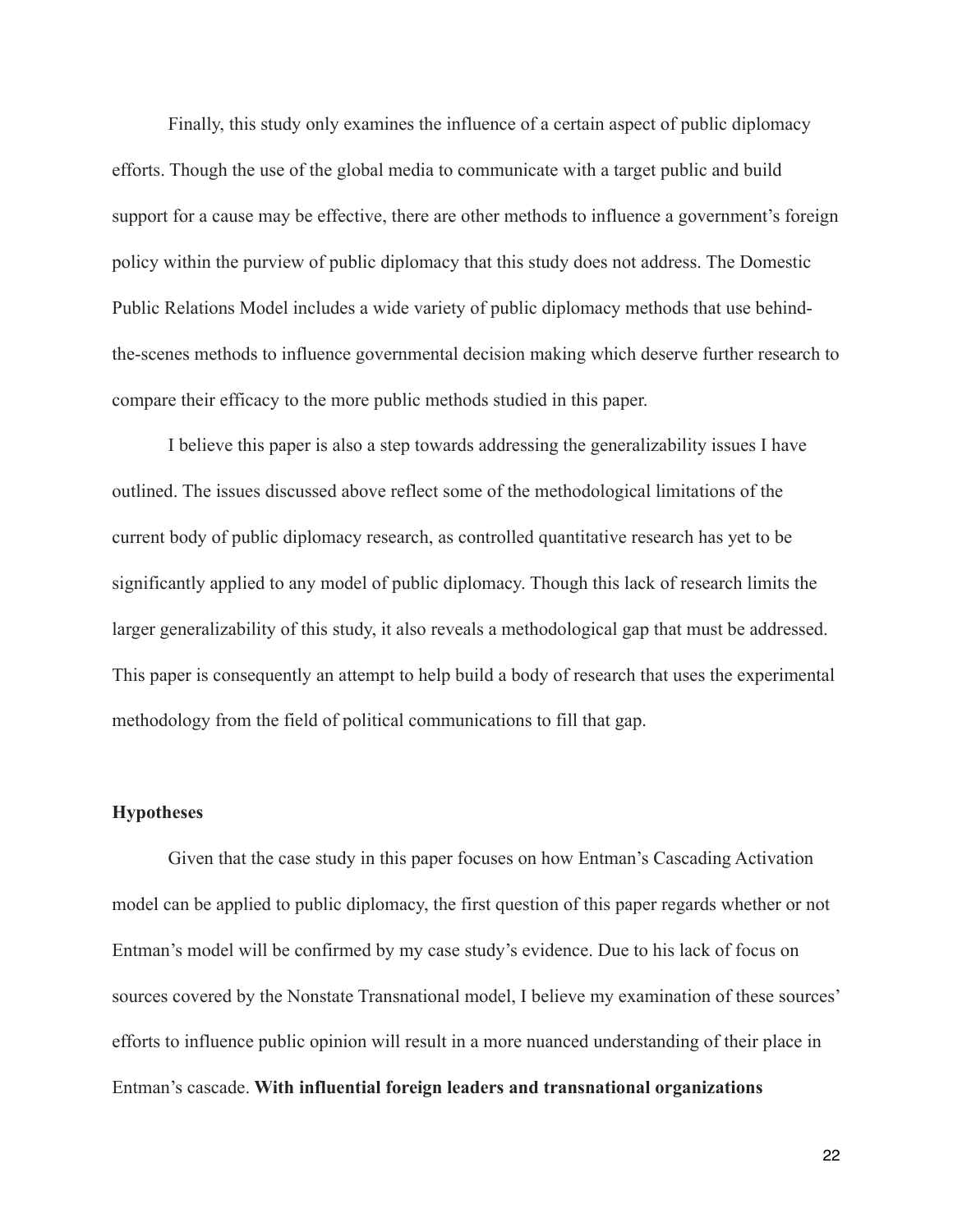**constantly engaging in the struggle to secure public support for their preferences in American foreign policy, there should be a more distinct place for foreign elites in the cascade (H1)**.

 Since the press acts as the mediator between elite and public opinion in Entman's model, my second hypothesis (which is the first of the quantitative study) reflects the effects of media treatment of different sources on public opinion. **In concordance with the Cascading Activation model, priming frames from different actors in the cascade will shift aggregate opinion to varying degrees (H2).** In a sense, the way the media treats different sources in their coverage will be reflected in those sources' relative capacities to influence public opinion. Within this hypothesis, however, there are a number of corollary hypotheses that relate to the different identities of the communicators and how they fit into the various cognitive schemas present in the minds of the people processing the new information offered by the primed frame.

 First, I will address the different identities of the communicators. Even before the opinions of their audiences truly come into play, some of these communicators are more wellknown than others. A well-known, "higher-profile" communicator may lend more attention to the frame they are presenting to the audience than a relatively unknown one, regardless of the audience's qualitative opinion of the individual relaying the information. Entman's cascade reflects this hierarchy by placing the presidential administration in a level above that of other elites who do not have as high public profiles in the United States (Entman, 2004). However, simply placing the whole "administration" on one level of familiarity is an oversimplification, especially in an era when only one third of Americans are able to name all three branches of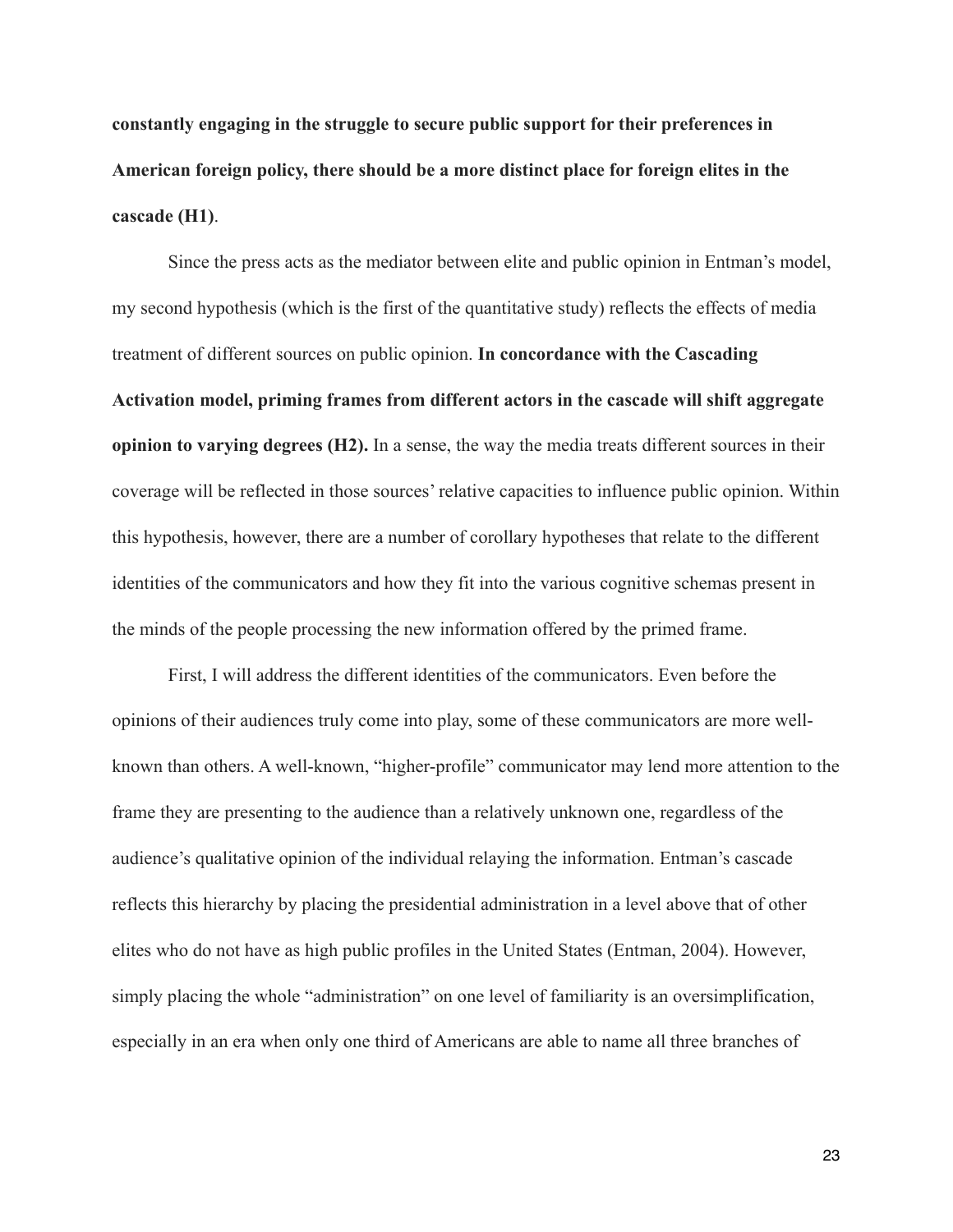government, let alone members of the administration outside of the President. **Thus, my first** <sup>4</sup> **corrollary hypothesis (H2A), is that American presidents will affect aggregate opinion more than any other individual communicator.** After this peak position in the cascade, I believe the order put forth by Entman's cascade will follow.

Given that there are generally few stories about foreign news in the American media (Lent, 1977; Robinson & Davis, 1990), I expect that there will likely be more familiarity with high-profile domestic elites than foreign ones. **Therefore, I hypothesize that domestic elites outside of the administration will have more influence over aggregate opinion than less familiar international and transnational leaders, who will have the least amount of effect on aggregate opinion (H2B).** 

 My next series of hypotheses deal with the how the different subsets of schemas that respondents bring to the experiment affect their responses after being primed. Though these hypotheses are related to the overall process of how Cascading Activation functions on a microlevel, I wish to separate them from H2 as they do not deal with the affects of priming on aggregate opinion. Given appropriate sample sizes of survey respondents who fall into the categories I seek to measure, I will be able to evaluate these hypotheses by comparing responses to policy-related questions by demographic breakdowns.

 Of the demographic characteristics that I will measure in my survey, I plan to specifically examine responses in relation to respondents' education levels and partisan identification. Activation of opinion about foreign affairs has been shown to be prevalent in highly educated

<sup>&</sup>lt;sup>4</sup> See the Annenberg Public Policy Center Poll for the Civics Renewal Network, http:// [cdn.annenbergpublicpolicycenter.org/wp-content/uploads/Civics-survey-press-release-09-17-2014-for-PR-](http://cdn.annenbergpublicpolicycenter.org/wp-content/uploads/Civics-survey-press-release-09-17-2014-for-PR-Newswire.pdf)Newswire.pdf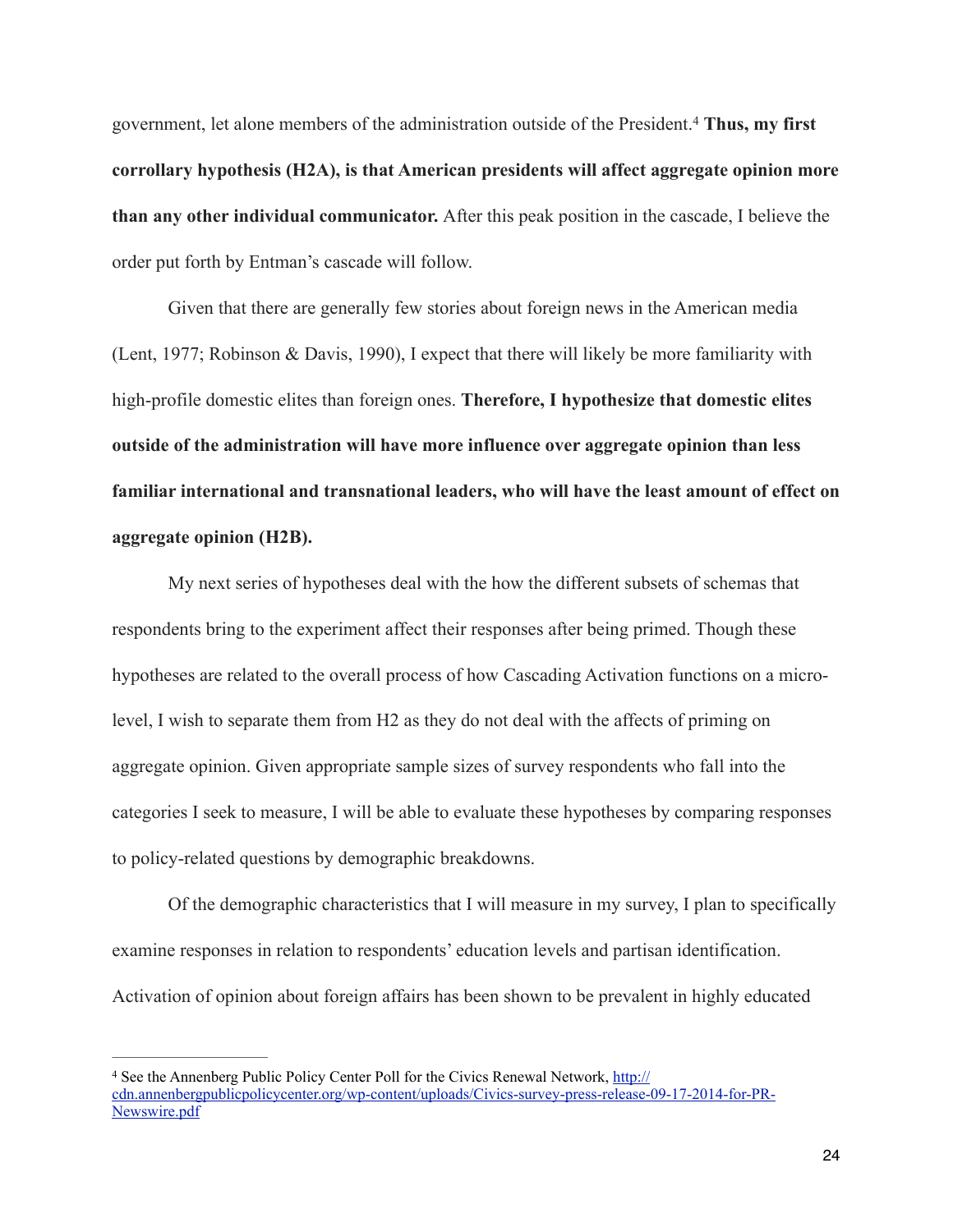individuals who are invested in their views (Robinson 1967 & 1972; Price & Zaller, 1993). Druckman and Holmes (2004) also show these individuals with higher levels of political sophistication about an issue strengthen their opinions rather than changing them when primed. However, these same politically sophisticated individuals, by definition, know more about politics and politicians than the average individual, so they are also more likely to be familiar with the "lower profile" international and transnational actors they are primed with. **Thus, I hypothesize that priming these more educated respondents will be affected by agendasetting and reinforce their existing beliefs across all treatments, but there will also be a different hierarchy of actors in their cascade than less educated respondents (H3).** Higher political sophistication has also been shown to be significantly associated with increasingly partisan attitude structures (Zinni, Mattei, & Rhodebeck, 1997). **Therefore, I predict that my findings related to primed respondents who self-identify as ideologically partisan will reveal a different hierarchy of influence than what is observed on aggregate (H4).**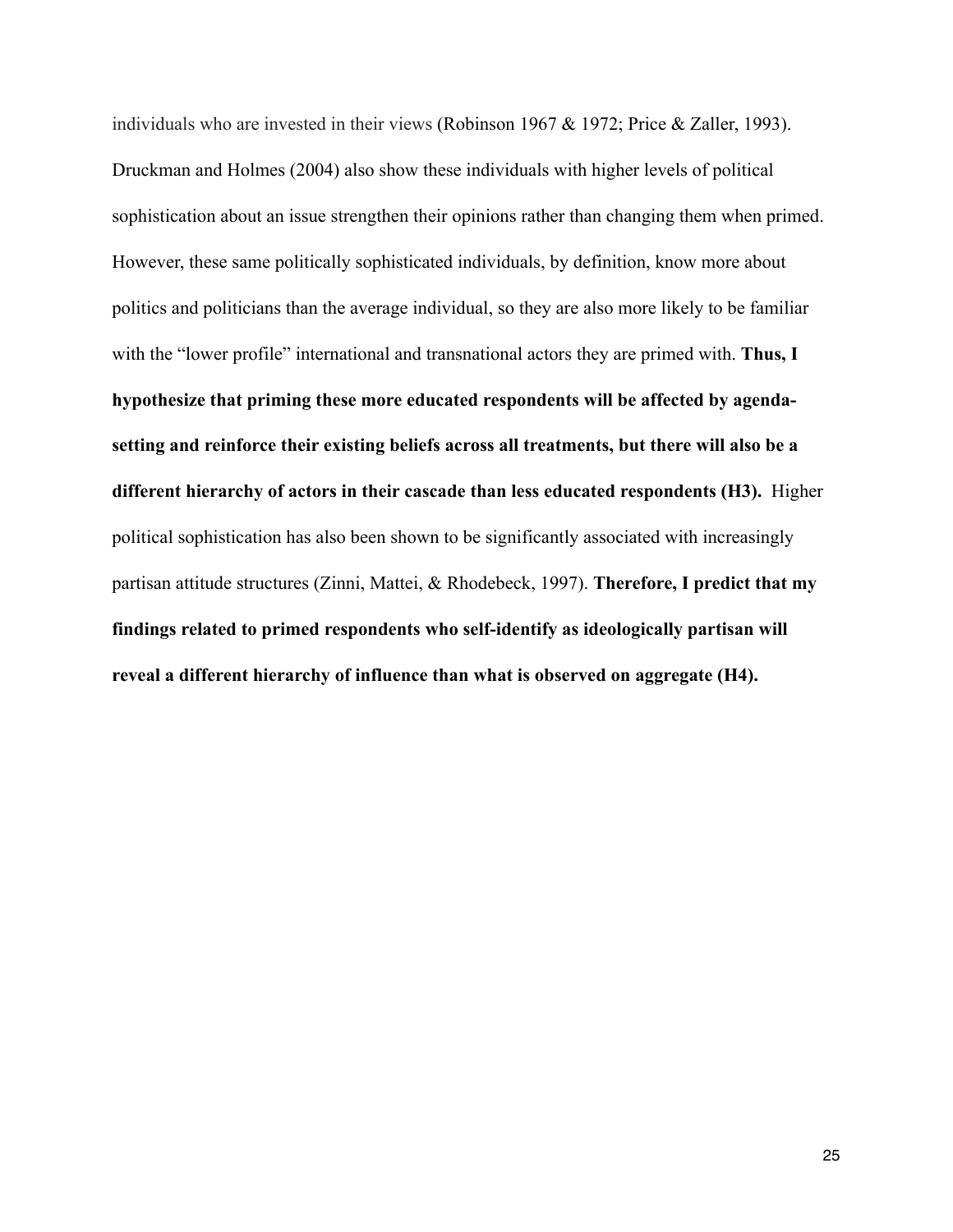#### **Chapter 4: The Experiment**

#### **Entman's Methodology and Qualitative Case Study Construction**

 Though Entman offers many insights into how the press treats elite opinion and how that may affect public opinion, his book, in my opinion, is more theory than rigorous empirical study. His book offers evidence for his model through qualitative case studies, but he does not really start out with a discreet hypothesis and often changes data sources, namely different channels' nightly news broadcasts, without notice in between different chapters. Moreover, there is no experimental evidence in Entman's study regarding the actual internalization of these competing frames by the public. He instead uses timely polls that can be influenced by confounding factors like methodological differences between polling organizations, poor question wording, and public opinion concerning issues that have nothing to do with the foreign policy in question. This lack of strong empirical evidence presents a significant issue with the complex, tiered system of influence over public opinion he proposes. Despite these issues, Entman's study presents some methodological guidelines that can be used to attempt a more empirically focused recreation of his study. Furthermore, his inclusion of public opinion measurements in his model allows for quantitative experimentation that can reinforce or overturn his conclusions.

 Entman's study is composed of a series of case studies analyzing the struggle over framing during critical periods of high-profile foreign policy news coverage. In order to analyze how the media may have framed these events, Entman examines coverage from a sampling of sources - nightly news broadcasts on CBS or ABC, daily coverage in the *New York Times* and *Washington Post*, and weekly coverage in *Time* and the now-defunct *Newsweek* magazines (Entman, 2004). In the first major case study of the book, Entman points to research that CBS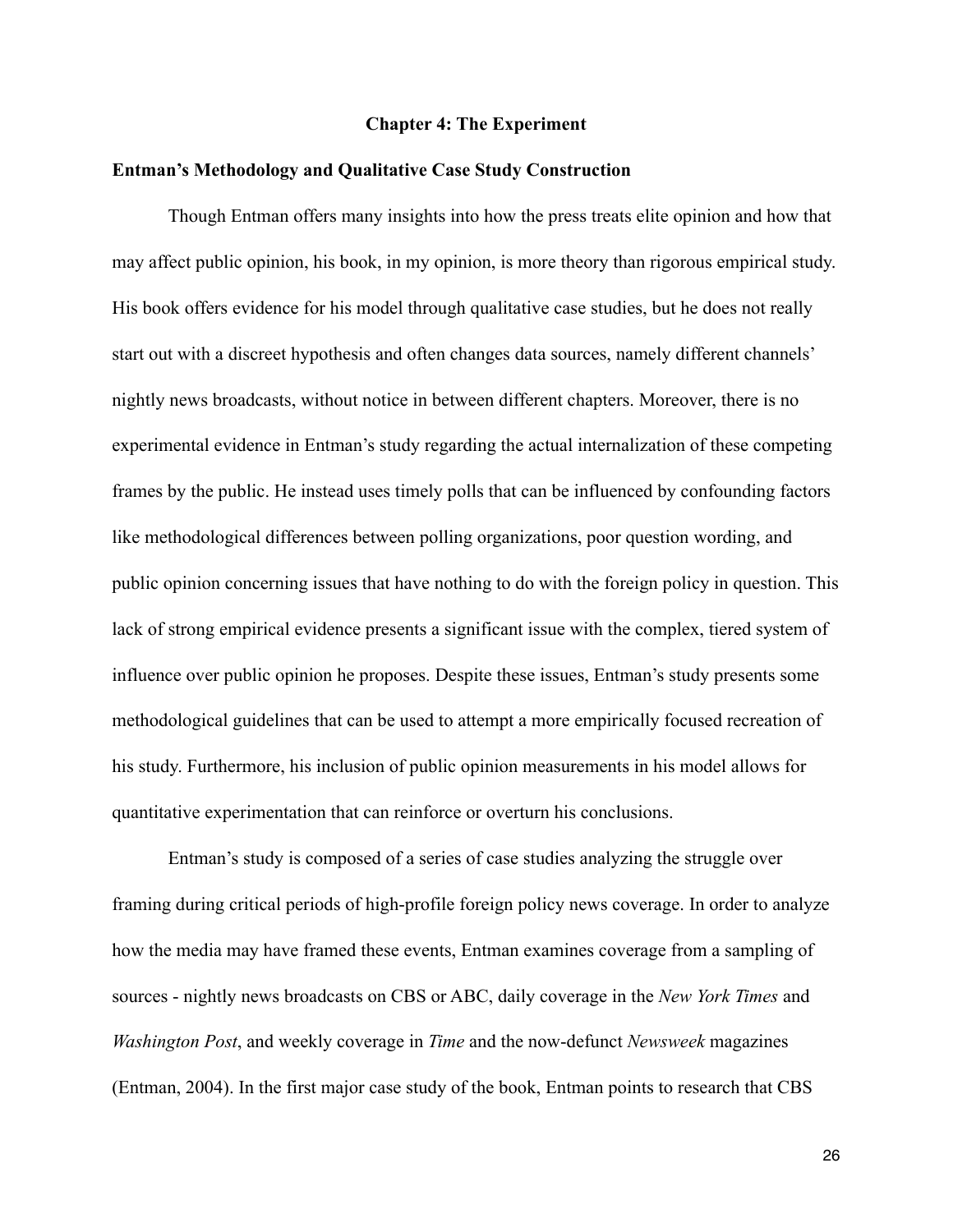news coverage can be "safely treated as broadly representative of ABC and NBC broadcast coverage," and also notes that there is literature supporting the claims that the framing in these three networks' coverage has been found to be similar enough to generally be treated as equivalent (Entman, 2004). Entman also justifies his selection of the *Times* and *Post* by calling them "perhaps the two most influential newspapers" (Entman, 2004). Most interestingly, Entman cites *Time* and *Newsweek's* ability to peruse a week of other sources' coverage prior to the print deadlines and distill it into a narrative generally reflecting the main themes in the media (Entman, 2004). These selections may have skewed his study's findings given that the rise of ideologically-affiliated news on TV and online has significantly reduced the audience of "the traditional news media" since 1990 (Baum in Coglianese, 2012). Indeed, Entman notes that his findings are not necessarily generalizable to all mass media concerning the framing of the event he is studying. Despite these limitations, Entman's sample of "premier" print and television media allows him to observe how exemplars of the news media treat different sources of framing within their stories, giving his theoretical conclusions greater significance than his findings regarding the specific framing of certain events in foreign policy news. Therefore, to replicate the strengths of Entman's study, I have chosen to use the same print news sources for my case studies (excluding Newsweek for obvious reasons), as those data sources remained constant throughout his book and have the largest body of data to compare findings.

 Though I chose to replicate Entman's data collection methodology, I also chose to shift the period of data collection to reflect my focus on public diplomacy and policy outcomes rather than simply examining news coverage in and of itself. Since public opinion has the potential to impact policy decisions, opinion-shifting coverage relevant to intervention must be examined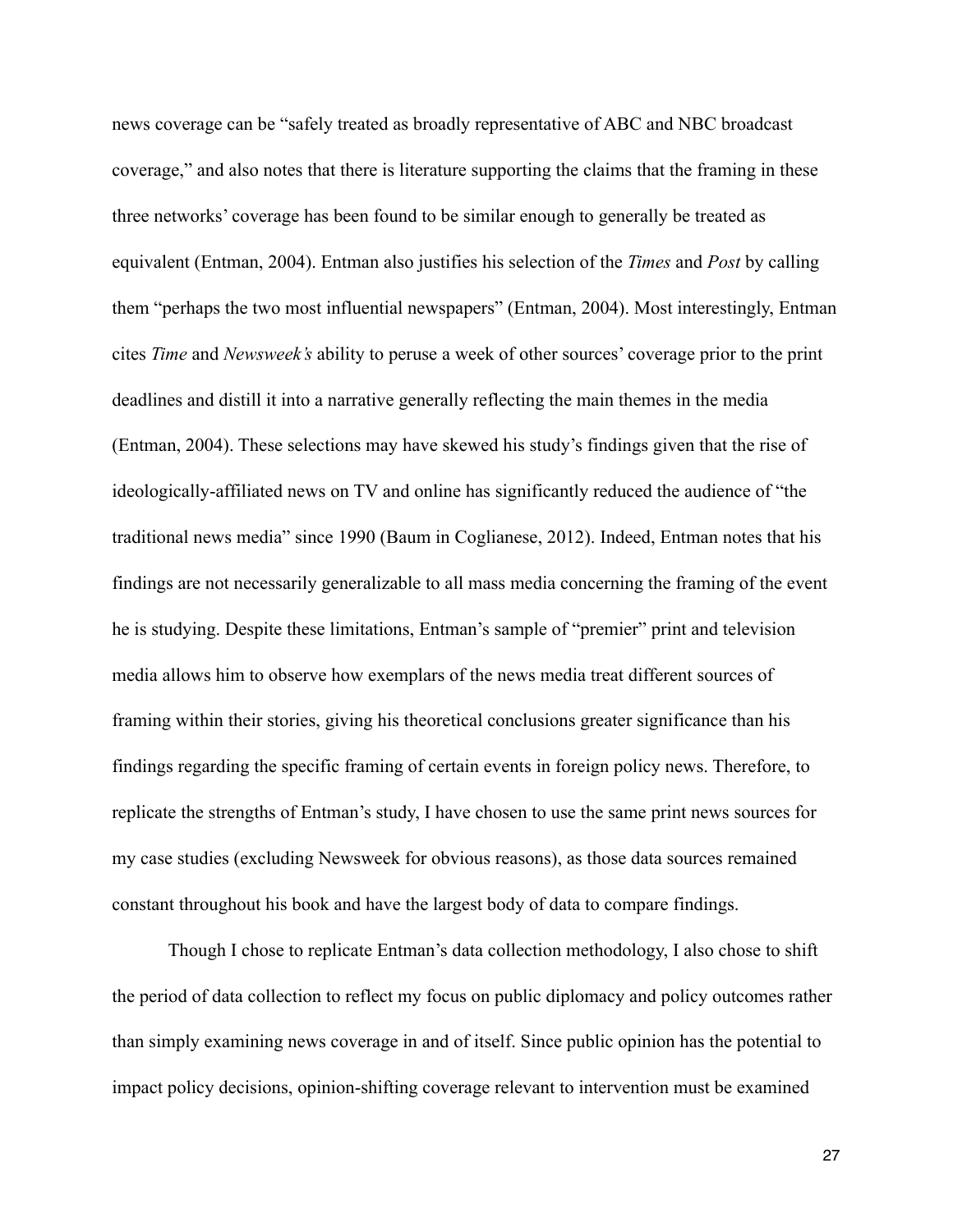during a period when the decision to intervene is actually being made. Unlike Entman, who tends to look at the media's interpretations of critical events after they happened, I sought to observe how coverage of an unfolding crisis affects policy outcomes. Reflecting this research goal, I shifted my case study's two-week-long "critical period" of news coverage to span the week before and the week after a significant foreign policy announcement. The policy announcement I have selected also satisfied the policy goals of international elites appealing to the American public, allowing for the study of how the press treated their public diplomacy efforts. In my analysis, I chose not to merely look at foreign criticism of the administration frame, but rather all comments and frames in the news put forth by foreign sources during this period. By analyzing the framing competition in a case that I am also able test in a controlled randomized survey experiment, I an observe how effective specific elites in the cascade are at influencing public opinion. Given that influence on the public's understanding of an international crisis, one leader could potentially sway policy outcomes to a significant degree by convincing the public to support or oppose intervention.

#### **Case Study Selection**

My use of a mixed-method analysis posed unique challenges for a study examining both competing frames and individual influence. For the qualitative study, which traces the media's treatment of different elites' frames throughout the data collection period, there had to be adequate disagreement about policy solutions to attribute distinct frames to the various elites opining on the matter. For the quantitative study, there had to be enough widespread agreement to control for potential differences in framing presented in the experimental stimuli and establish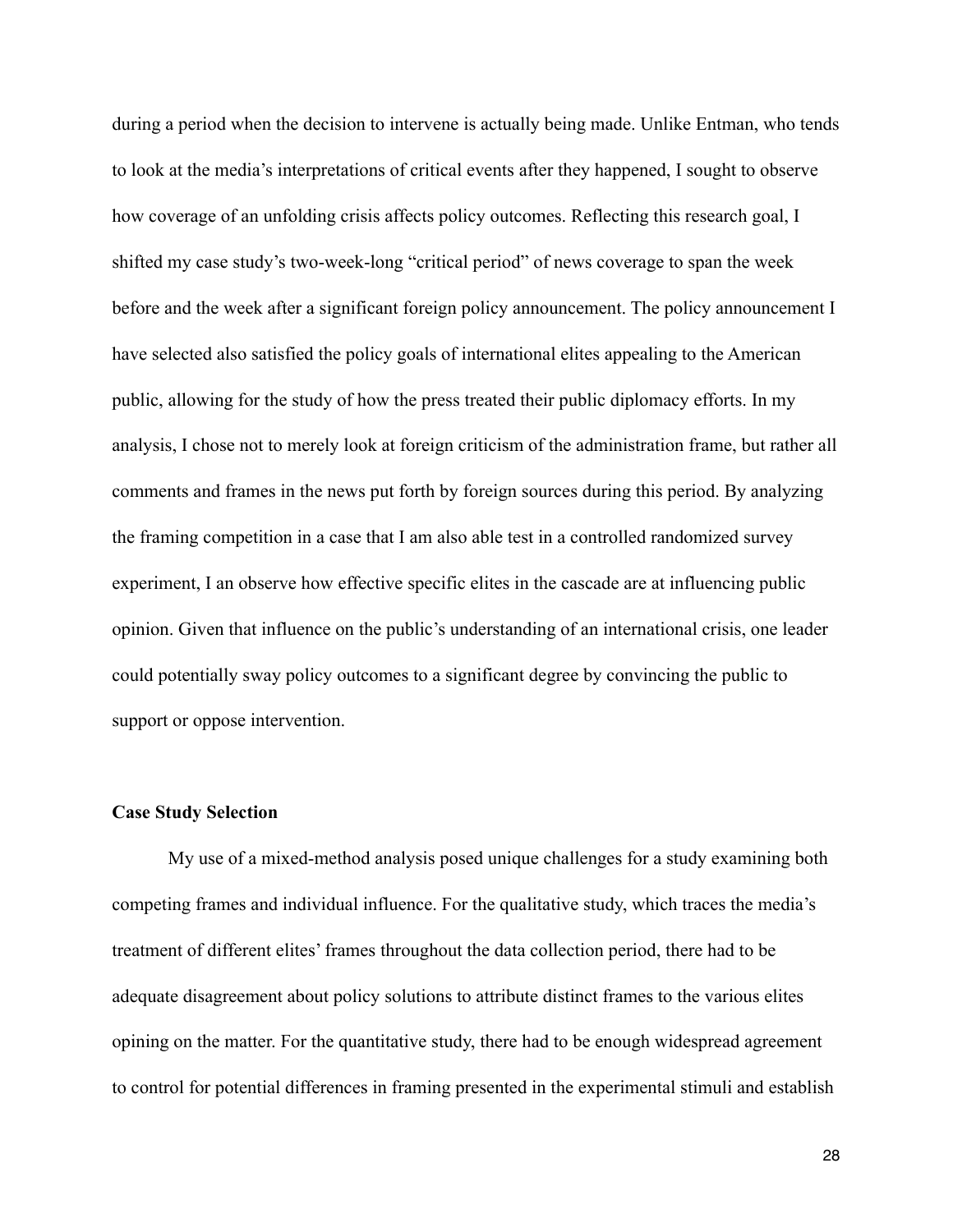that the independent variable is the identity of the elite communicating that frame. Moreover, the crises need to be high-profile and recent enough for the American public to know about them and have some opinion. In the past year, there has been one crisis that fits this description perfectlythe ISIS/ISIL crisis.

 Elites throughout the cascade have agreed that the terrorist group ISIL is a threat and that something needs to be done to address them. However, there has also been significant disagreement as to how involved the US government should be in helping resolve the crises. By examining news coverage in the two weeks surrounding President Obama's September 10, 2014 announcement of an expanded airstrike campaign against ISIL in Syria and Iraq (September 3-17), I was able to gauge how the press treats the frames put forth by the President, his supporters, and those who disagree with policies. Given the high profile of these crises, especially during the critical period which I have selected, I was also able to find experimental stimuli from elites throughout the cascade with frames that were similar enough to control for the public's predisposition to favor one frame over another.

#### **Experimental Methodology**

 Given my study's differences from Entman's study, I believe that the quantitative methodology I propose adds robustness to his theoretical framework by providing an alternative method of measuring individual influence over public opinion. By establishing a clear causal relationship between communication and opinion shift, I was able to tease out the differences between the various communicators' capabilities to influence public opinion. Overall, I believe revealing these relationships shines a light on the inner workings of Entman's Cascading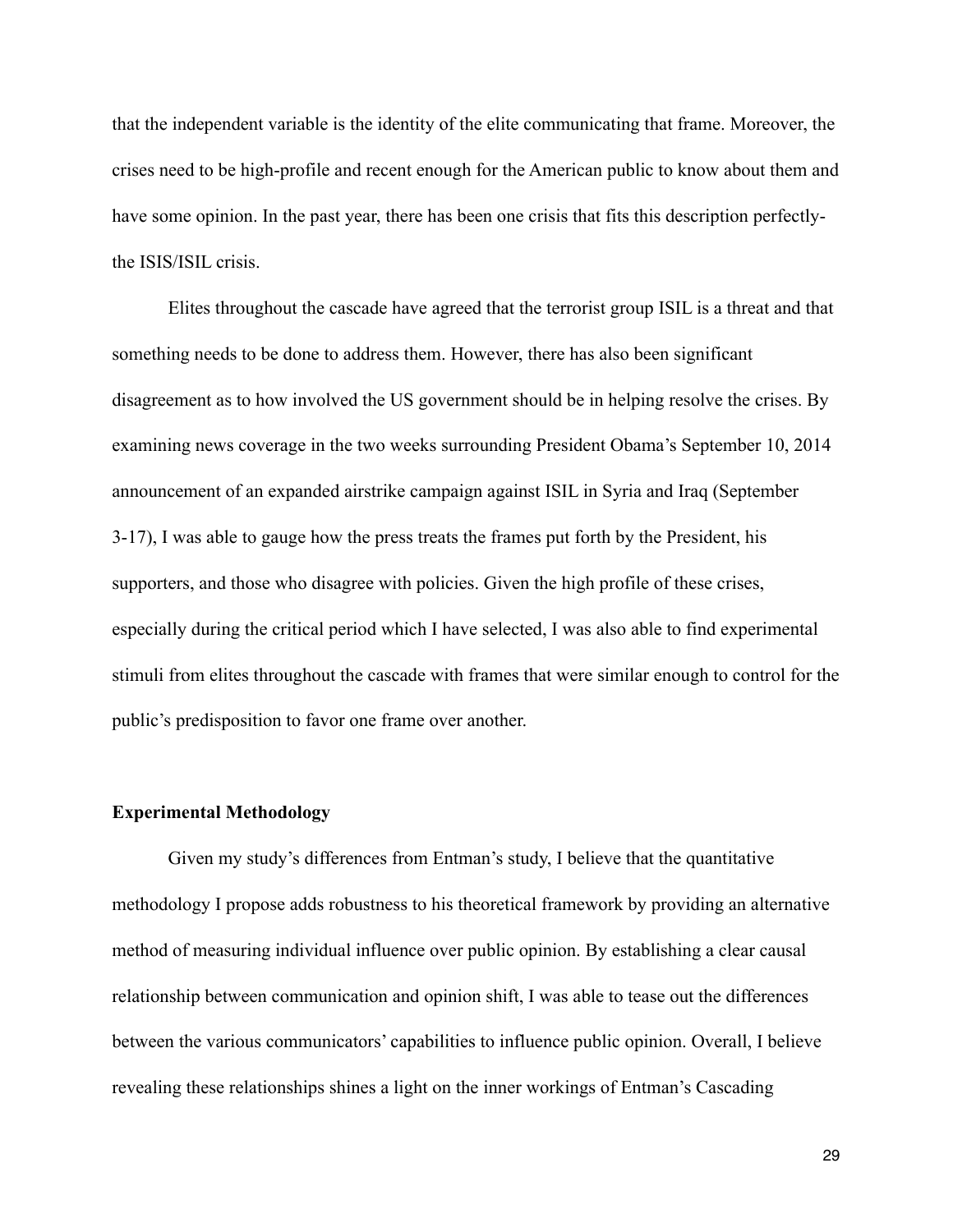Activation model both in the original environment in which he proposed it and in the realm of public diplomacy.

 To establish measurable effects of various elites' support for intervention on public opinion, I primed randomly sorted groups of respondents on Amazon's Mechanical Turk with video clips of various leaders calling for some form of American action against ISIL. Mechanical Turk has been shown to be a source of robust data with strong internal validity that is often more representative than convenience samples often used by political science researchers (Buhrmester, Kwang, and Gosling, 2011 and Berisnky, Huber, and Lenz, 2012). With such a sound source of data, the main challenge in the quantitative experiment was the selection of the treatment videos.

 The most critical variable that my experimental design had to control for was the content of the message in the treatment videos. When dealing with a hotly debated issue, widely varying frames might resonate differently amongst primed individuals, shifting public opinion due to the content of the message and obfuscating the influence of the communicator. Though it is nearly impossible for each elite's message to be exactly the same when using videos for experimental stimuli, it is possible to get relatively close by choosing actors who agree on problem definition and policy solution. To achieve this level of control, I used videos of three different leaders across the cascade that were about 70 seconds long. The first treatment video was of President Obama calling for the passage of his proposed Authorized Use of Military Force bill (AUMF) to combat ISIL. The second was of Senate Minority Leader Harry Reid calling for passage of the President's AUMF. The third treatment video was of Iraqi Prime Minister Haider al-Abadi advocating for aid from the international community (America implicitly being the main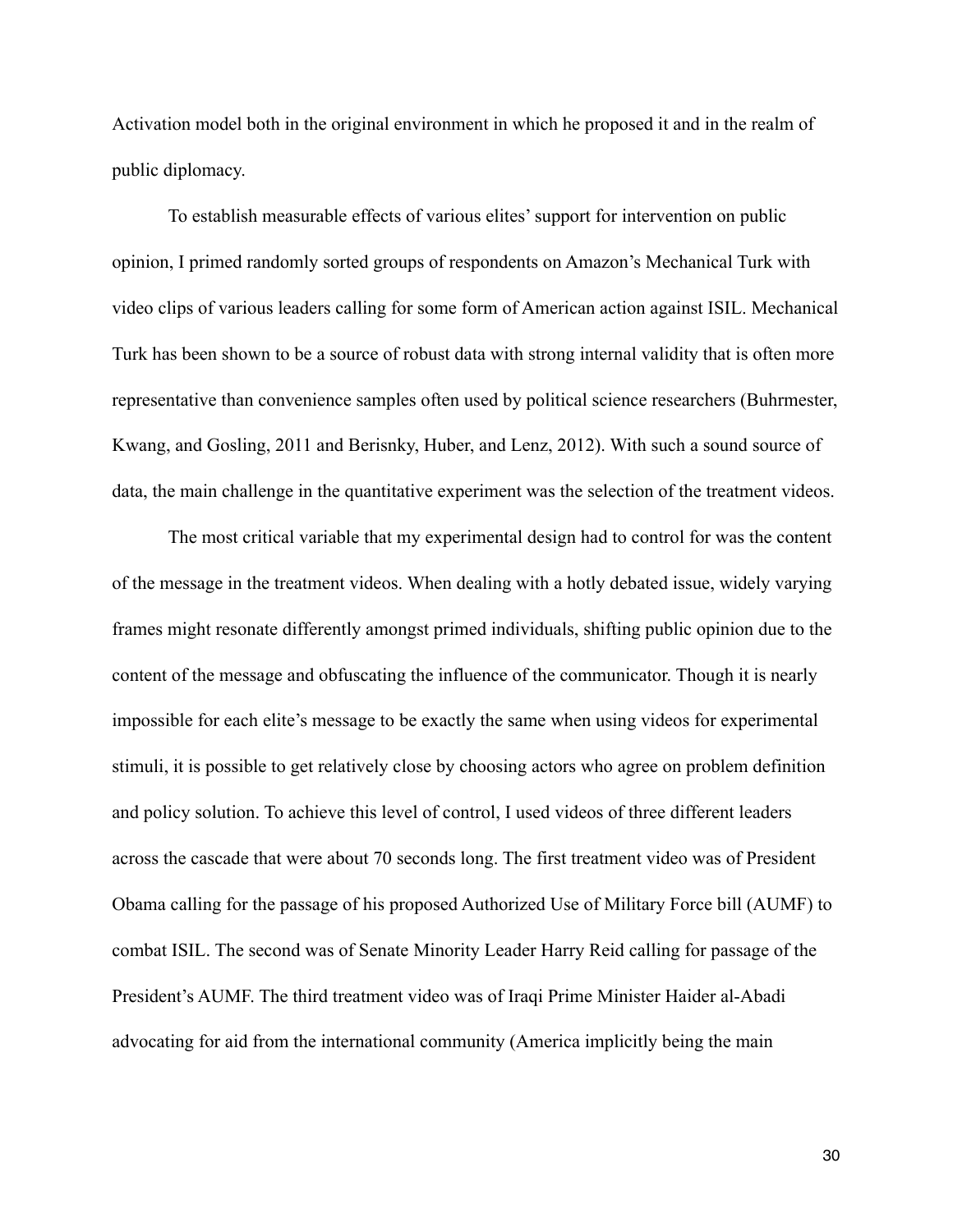contributor of that aid). The control group viewed an unrelated video selected to have no impact on opinion (an instructional video on tying bow ties).5

 Following the priming instrument, I asked respondents a series of questions concerning their opinions on current and potential policy options to address the ISIL crisis. I then compared the results across the different groups in order to measure how opinion shifted due to the different treatments. Since it is unreasonable to expect the same amount of opinion shift due to priming an individual actor across every question in the survey instrument, I examined the comparative magnitudes of the shifts in reported opinion between treatment groups. In other words, I looked at who influenced opinion more or less, whether that influence reinforced or changed reported opinions, and whether those differences were statistically significant. This experimental design allowed me to best address the confounding factors in my experiment while still providing adequate priming stimuli to measure how priming with different leaders affected opinion.

<sup>&</sup>lt;sup>5</sup> Please refer to Appendix A for transcripts of the treatment videos.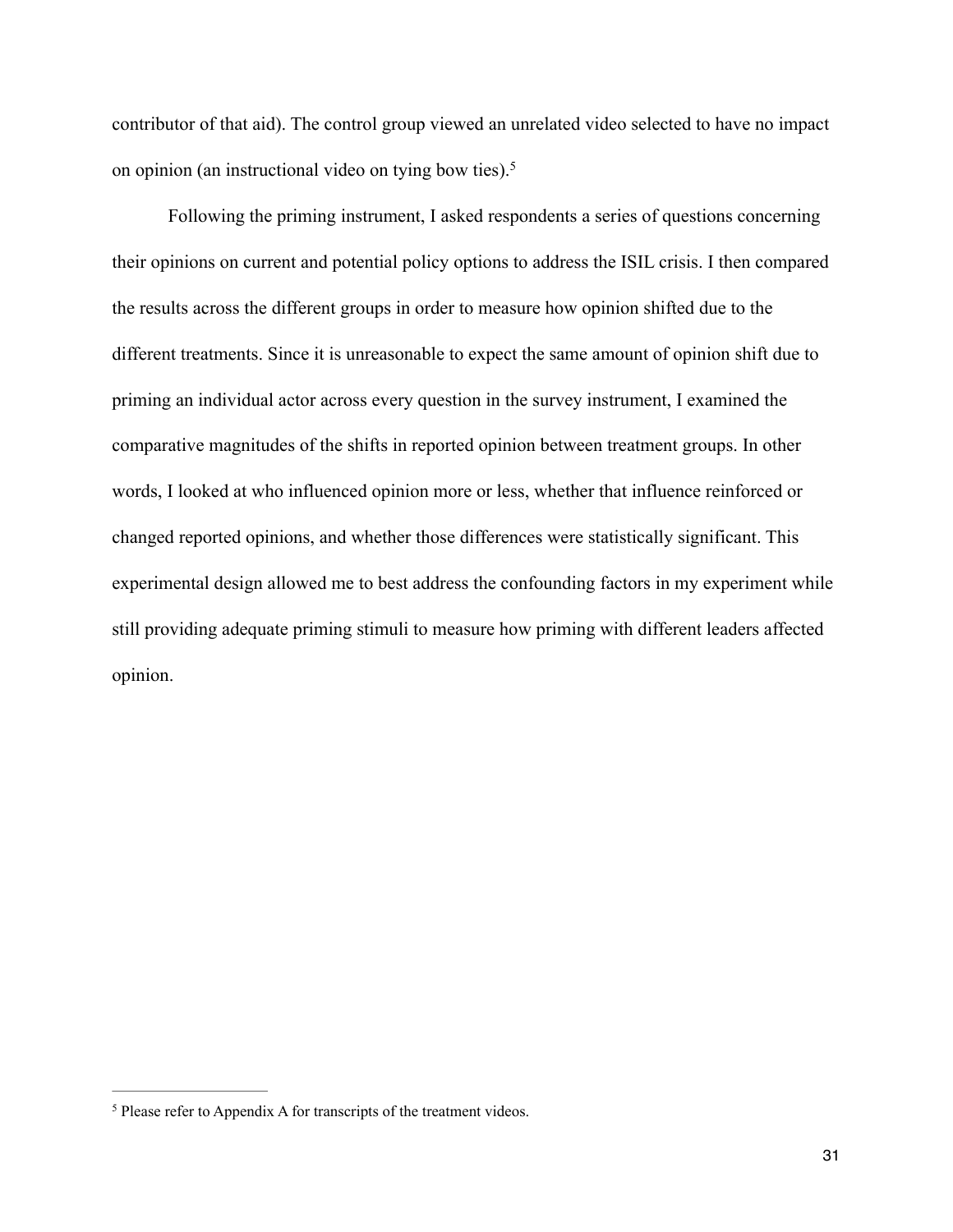#### **Chapter 5: The Results**

#### **Case Study Findings**

 The shift in the qualitative data collection period demonstrated a completely different role for foreign elites than the one described in Entman's study. Once the White House started leaking the specifics of President Obama's September 10th announcement, the media focused its coverage of the ISIL crisis on the roll-out of the expanded airstrike campaign, the effectiveness of the American coalition-building efforts, and the foreign and domestic reactions to the President's policy shift. However, coverage prior to the policy announcement focused on the realities on the ground in Iraq and Syria. With the press trying to create a narrative about what ISIL was doing, how successful they were, and how war had affected local communities, NGOs and foreign elites from the region had significant power over the story that reached American readers. After the September 10th announcement, the role of international sources in news coverage expanded to include elites' reactions to American coalition-building efforts across the world. Thus, foreign elites generally had distinct roles in the American media's coverage that differed greatly from the roles of domestic sources, who often focused on the domestic policy debate. This finding actually contradicts Entman's findings regarding the primary use of foreign sources, as foreign sources were used significantly by the press to support the White House frame. In fact, the amount of foreign-sourced information that supported the administration's framing of events in Syria and Iraq was vastly greater than the total amount of foreign-sourced criticism. To break down what this comparison means in terms of real news coverage, let me define the frames I observed and outline how they were translated into coding.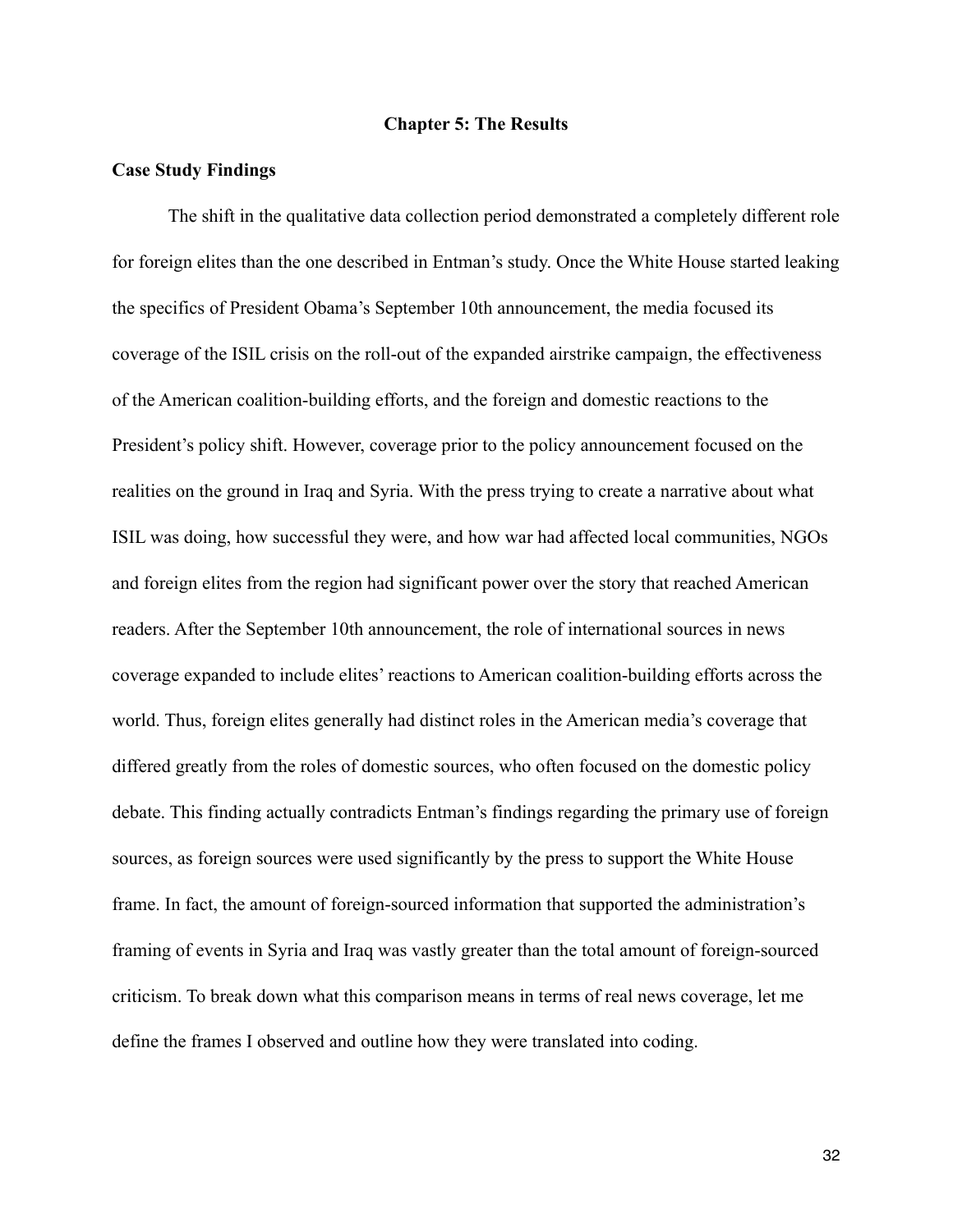#### **The Obama Administration Frame**

 The White House's framing of the ISIL crisis was encapsulated in President Obama's September 10th speech where he committed to "degrade and ultimately destroy" ISIL. He presented ISIL as a brutal terrorist group that, having already publicly butchered two American journalists, would pose a serious threat to the United States if left to its own devices. Moreover, he highlighted ISIL's persecution of minorities, women, and children to emphasize the humanitarian necessity of intervention. In order to assuage public fears of entering another quagmire in the Middle East, President Obama committed to forming an international coalition with partners around the world, including Arab nations, to pursue an expanded air campaign against ISIL and to provide aid to moderate Syrian rebels and the new Iraqi government. He also promised that there would be no American combat troops on the ground. Instead, the President compared this new military strategy to those that had been "successfully pursued in Yemen or Somalia for years." According to President Obama, a more limited version of this strategy had already been successful in helping Kurdish and Iraqi troops save "the lives of thousands of innocent men, women, and children." Ultimately, he called on Congress to support his efforts with legislation approving the aid and training of Syrian rebels. Though he did not need Congress's authority to act, the President claimed, he believed "we are strongest as a nation when the president and Congress work together."

 The frame in this speech can be boiled down to a few key points. First, ISIL is a serious threat to human rights and international peace and security. Intervention is vital to dealing with this threat, and every expedient measure possible must be taken. Second, there must be strong cooperation between the US and the international community to combat ISIL. American troops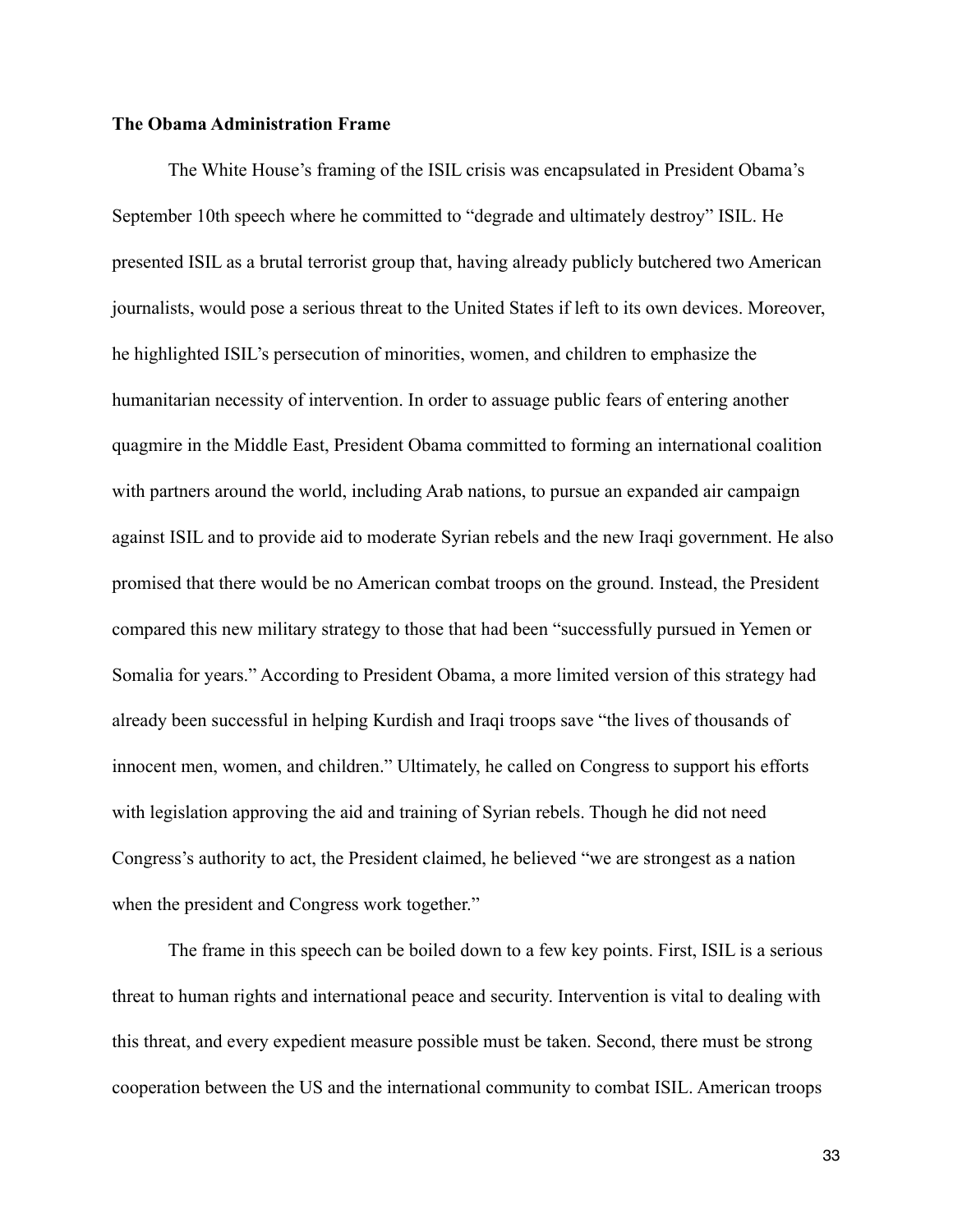on the ground, for a number of reasons, is not an option. An active international coalition demonstrates that the world opposes this terrorist group, and it prevents the negative impact of an isolated American intervention. An American ground invasion would simply mobilize jihadist support around ISIL and undercut domestic public support for intervention. Third, American-led airstrikes have worked in the past and will be effective against ISIL going forward. Finally, the President does not need congressional approval to act. Though he called for Congress to act to show support, the unilateral actions the President announced were supposedly permitted through a previous AUMF allowing for the use of a certain amount of force without prior congressional approval.

 When analyzing news coverage, I coded any information in articles attributed to foreigners or transnational organizations like the UN or Human Rights Watch (HRW) that reinforced the narrative presented by the Obama administration as "supportive." This category included quotes from local tribal leaders about the need for American airstrikes and aid, reports from the UN and NGOs about human rights offenses committed by ISIL, and statements from foreign leaders about the serious security threats posed by ISIL. However, the "supportive" category of references also included statements from ISIL sympathizers which played into the Administration's characterization of the terrorist group. For example, in a *New York Times* front page story covering ISIL sympathizers in Turkey, a young boy's reaction to the beheading of American journalist James Foley was encapsulated in a hate-filled pronouncement: "Journalists, infidels of this country, we'll kill them all." Though this quote obviously communicates the boy's opposition to American Middle East policy, it fits in nicely into the narrative that ISIL would pose a serious threat if left alone. Since the reporter clearly intended to use this quote to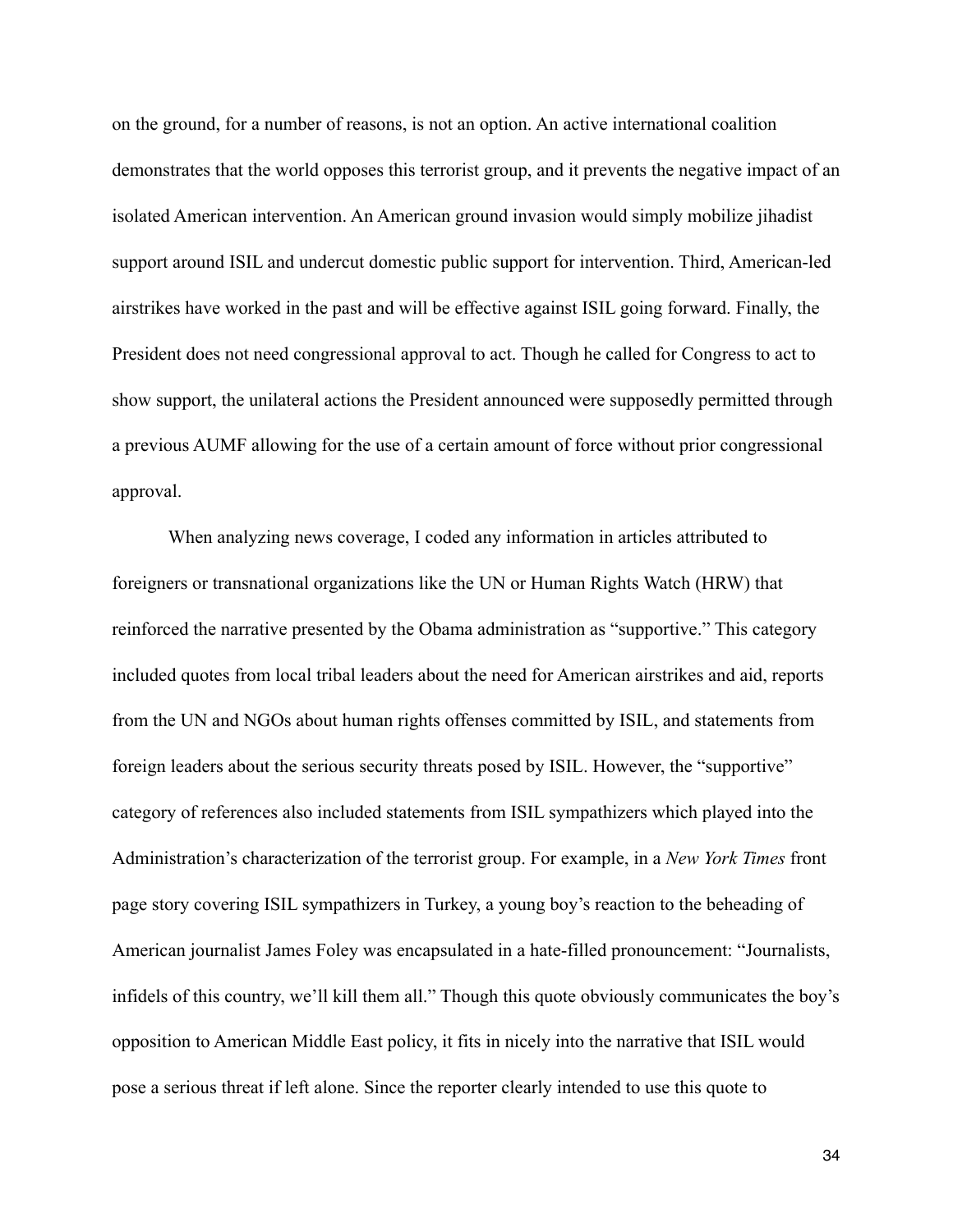demonstrate the ambitious and bloodthirsty nature of a growing terrorist group and its doctrine, I coded this foreign source as "supportive."

 Though the "supportive" coding scheme outlined above could also include the coverage of the execution videos published by ISIL itself, I chose not to code quotes or descriptions of the videos during data collection. Since I wanted to look at how third-party foreign and transnational sources' framing impacted US policy against ISIL, I did not include the substantial coverage of the execution videos' messages that would dilute the data regarding framing from other foreign sources.

 Generally, I recorded a "reference" to a frame whenever the press quoted someone or reported something "according to" a source. Sources were divided into officials inside the Obama administration, domestic sources outside the executive branch, and foreign or transnational sources. To evaluate Entman's claim about the role of foreign sources, I also sorted references from foreign or transnational sources into three categories evaluating the kind of frame offered. Not only could these sources support the White House frame, but they could also be coded for one of the two kinds of opposition to President Obama's intervention policy.

### **The Pro-Intervention Opposition Frame**

Pro-interventionist opposition framing mostly focused on procedural criticism of President Obama's leadership, but it also included some substantial criticism that the policy solutions the president offered as remedies did not go far enough. The procedural criticism covered by this frame, though usually originating from Congressional leaders and other domestic elites, generally hit at President Obama's failure to act sooner to combat the ISIL threat. Though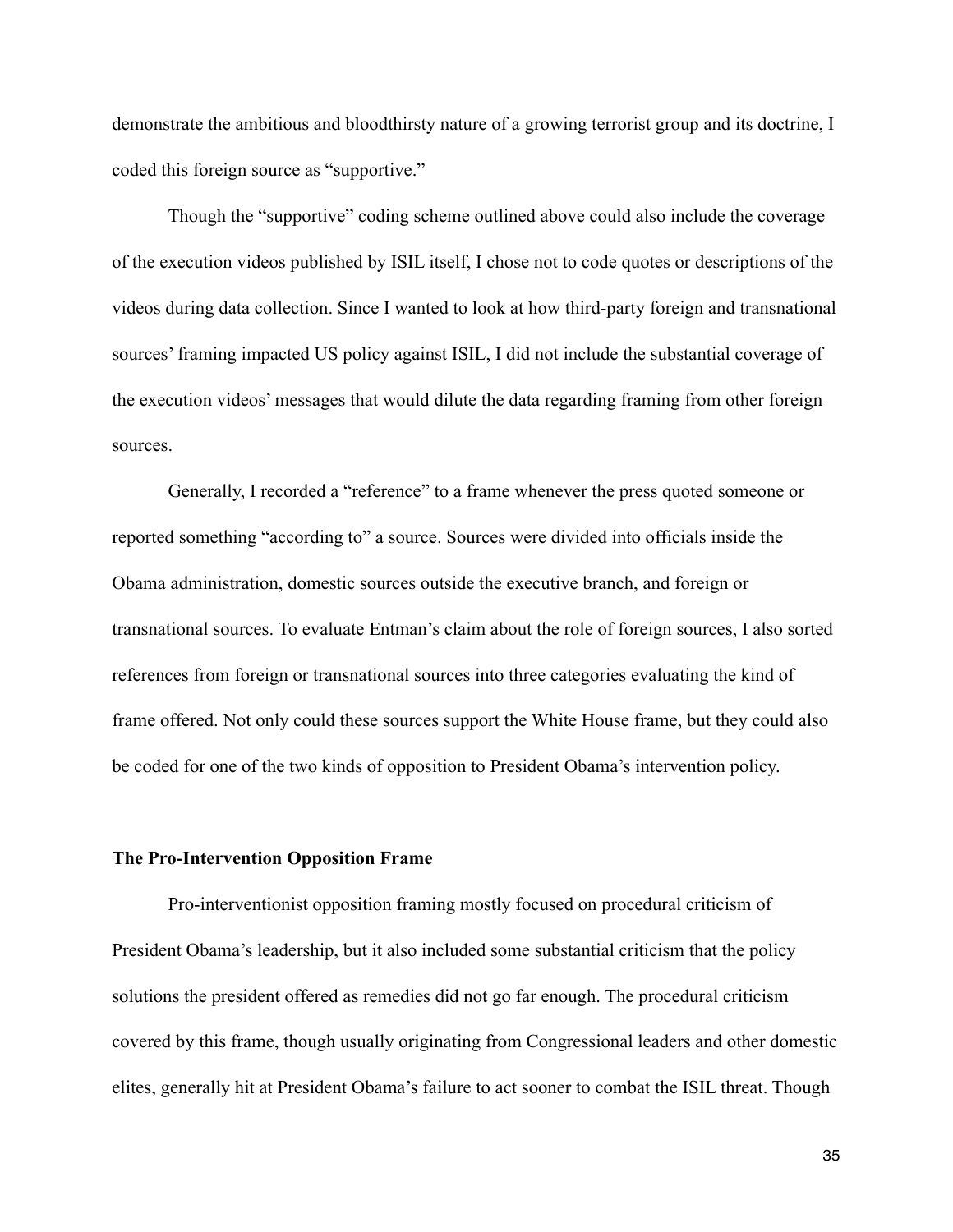pro-interventionist substantial criticism was somewhat less common, it endorsed a wide range of policy solutions that would constitute "doing more" to combat ISIL. Domestic prointerventionist frames ranged from criticizing the President's refusal to consider the use of ground troops in Iraq to, as one *Times* op-ed called for, advocating a partnership with the Bashar al-Assad regime in Syria. Internationally, substantial pro-interventionist criticism of White House policy included everything from Syrian rebel leaders calling for military aid against Bashar al-Assad to an Assad spokesperson calling for the inclusion of the Syrian government in the US-led coalition coordinating airstrikes against ISIL.

 Though both procedural and substantial criticisms raised concerns with the voracity and effectiveness of the President Obama's proposed solutions, they endorsed the same problem definition and the same general policy solution as the White House. With both the President and his hawkish critics promoting intervention to the public, foreign policy doves could be pressured to side with the White House to ensure limits are placed on military action. Thus, if prointerventionist criticism is internalized in public opinion, its political capital will still largely support the President's pro-intervention position despite his policy's supposed failings.

### **The Anti-Interventionist Opposition Frame**

The anti-interventionist frames criticizing White House policy on ISIL are the building blocks of the "forces of disorder" from the *Economist* article referenced in the introduction. These frames touch upon the long history of what Entman calls the "quagmire" schema that has been prevalent in modern American politics since the Vietnam War. The quagmire schema presents foreign intervention as a mistake bound to escalate and evolve into a costly drawn-out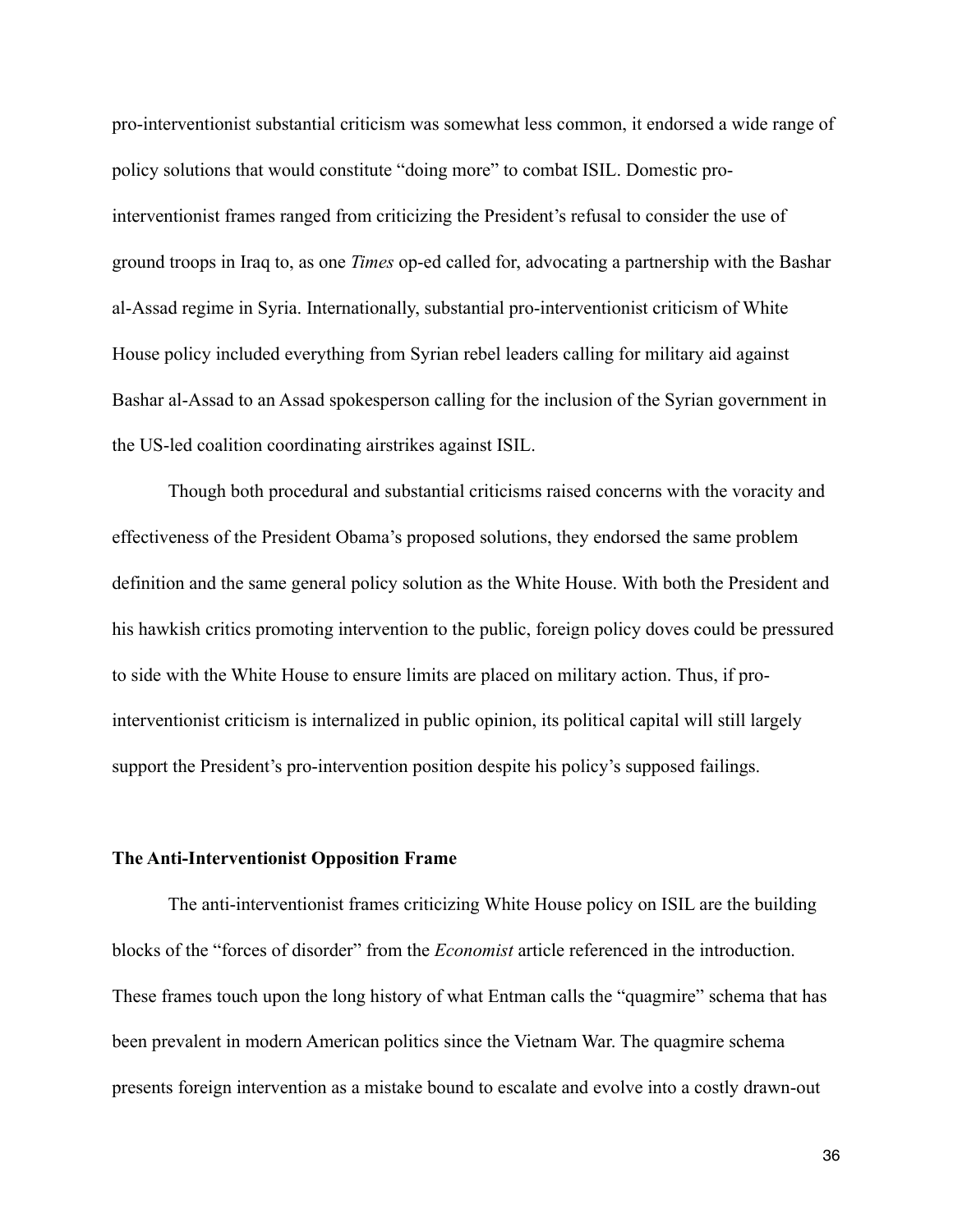war without adequate congressional supervision. Within the category of critical frames that activate this anti-interventionist schema in the ISIL policy debate, there are also both procedural and substantial frames.

 The anti-interventionist procedural criticism that was especially prevalent in the *New York Times* after the September 10th speech concerned President Obama's constitutional authority to order military action unilaterally. Though these criticisms address substantial implications for the future of government and executive power, they are classified as procedural because they have nothing to do with the actual merits of intervening against ISIL. Antiinterventionist procedural criticism still gives the President some leeway to act, as it only opposes the way intervention policy was enacted. Like the pro-interventionist critical frames, it still shares the same problem definition and endorses the same solution. Indeed, since his September 10th speech, President Obama has proposed a new AUMF to address this very kind criticism. However, he has also maintained his position regarding the legitimacy of the efforts previously outlined in his previous policy announcement. The simultaneous convenience and problem of unilateral executive action is that critics can only debate the constitutional legitimacy of a policy after it has already been implemented - yet another reason why it is important to study how the public understands international crises *prior* to announcements of White House policy.

 The substantial criticisms that fell within the anti-interventionist quagmire schema focused on mission-creep and the costs of war. These frames often compared the new military intervention to the previous fiasco in Iraq under George W. Bush that cost the US billions of dollars and thousands of lives while creating the politically unstable situation that allowed for ISIL to rise to power. Substantial anti-interventionist frames also highlighted the potential for

37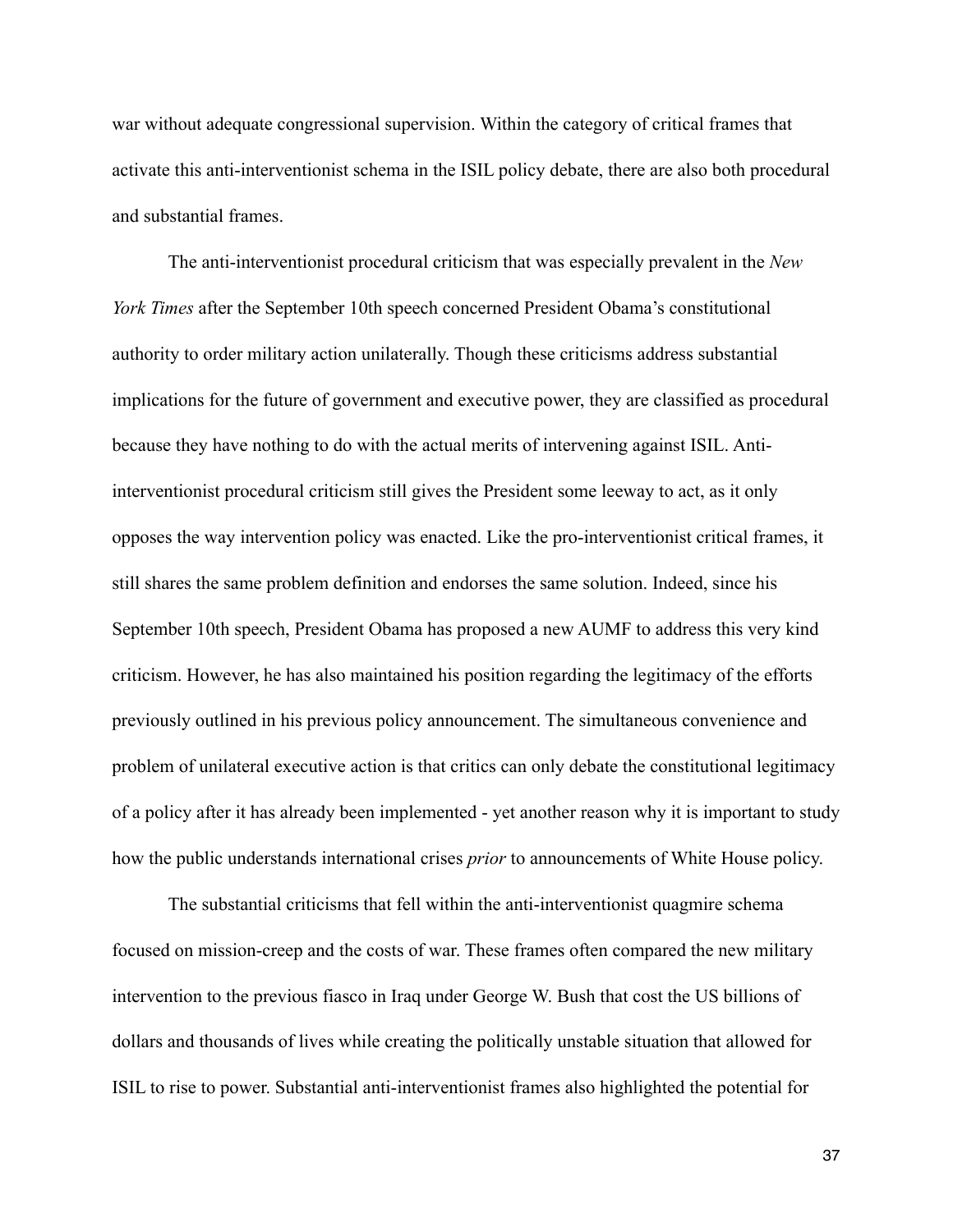significant civilian casualties and cast potential partners as war-weary and unwilling to act. Just as Human Rights Watch reports on ISIL's butchering of innocents could implicitly advocate military action, NGO reports on civilian casualties from Iraqi military shelling could discourage a potentially flawed intervention on the side of a government that kills its own people. However, a less-intense version of the "quagmire" schema also undergirded the President's reluctance to commit combat troops to the fight against ISIL. Many of the fears within this schema informed President Obama's decision to impose limits on intervention and use his September 10th speech to reassure the public that it would "be different than the wars in Afghanistan and Iraq."

 The other substantial criticism of the Obama administration frame is the assertion that the US should not bother committing money and lives to combat terrorists that do not pose an immediate threat to the US. Critics who use this frame point to the fact that intelligence officials have said that there has not been any "credible information" uncovered to suggest an imminent terrorist attack on American soil. This evidence is basically used to contest the notion that there is a problem at all. ISIL may be doing terrible things, critics concede, but they encourage the public to oppose intervention because these terrorists have no current plans to directly harm the United States. Needless to say, the vast majority of these critics who are advocating this frame are domestic elites.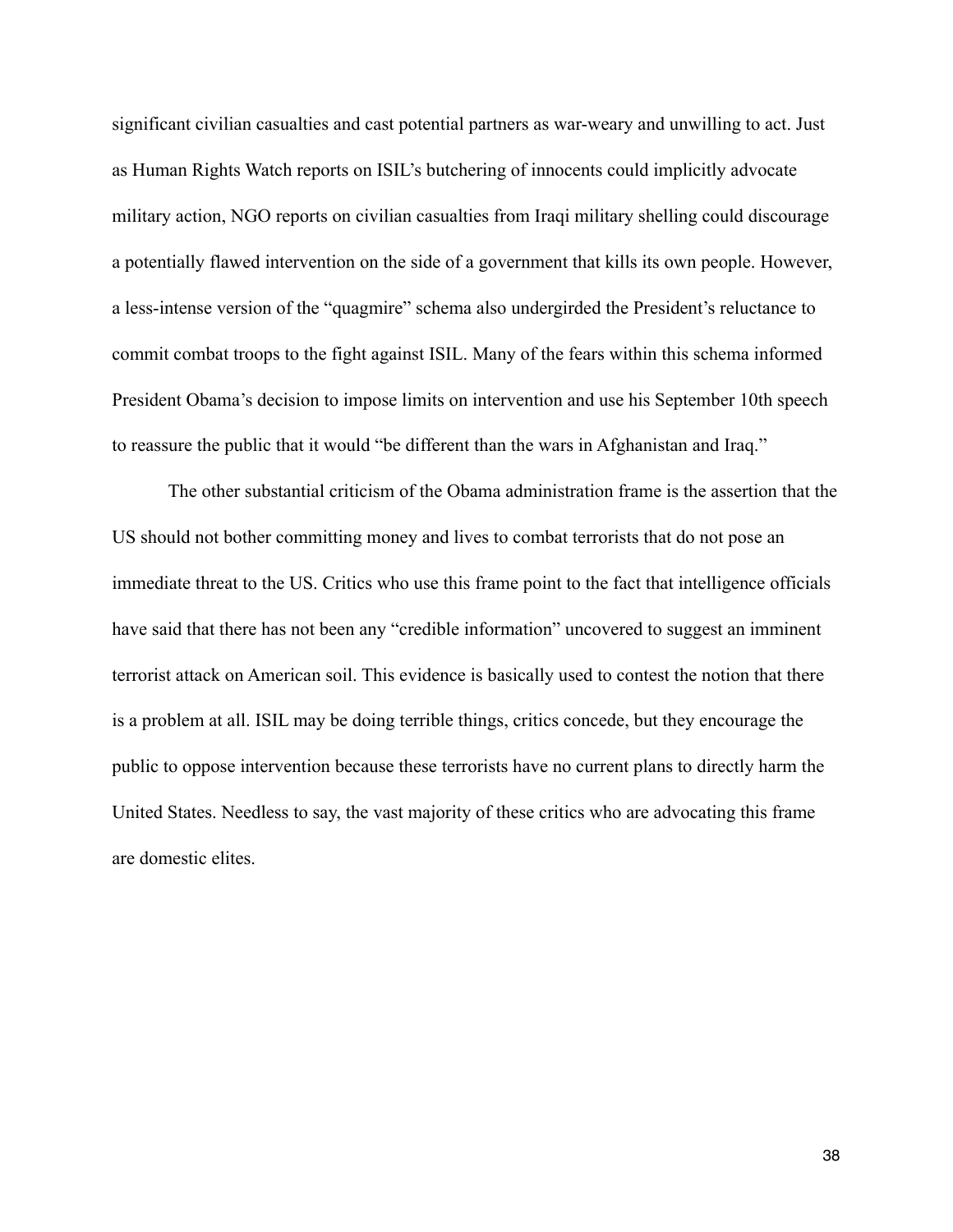### **Newspaper Coverage of the ISIL Crisis**

 Overall press coverage of the crisis in Iraq and Syria was overwhelmingly supportive of the narrative offered by the Obama administration.<sup>6</sup> Not only did the vast majority of the coverage between news and editorials (70.2% of all related coverage) support the Administration's frame, but critical coverage was further split up between the two different opposition frames. The two newspapers also tended to emphasize different kinds of critical frames in their respective coverage. Critical content in the *Washington Post* mainly focused on the pro-interventionist critical frames from domestic sources, which ranged from op-eds criticizing the administration's lack of action, to hawkish criticism from Congressional Republicans about the President's self-imposed limits on American involvement, to critical quotes that "derided" a presidential gaffe from a press conference. In the *New York Times*, antiinterventionist frames were given more emphasis than in the *Post's* coverage, publishing articles on the front with substantial criticism that reframed the ISIL threat using expert analysis. For example, the day after the president's address announcing an expanded intervention effort, an article was published on the front page claiming that "some officials and terrorism experts believe that the actual danger posed by ISIS has been distorted in hours of television punditry and alarmist statements by politicians."

 However, despite some *Times* reporters' front page efforts to reframe the ISIL crisis through an anti-interventionist lens, only about 27% of *Times* articles featured on the front page included serious criticism as article. The other 43% of *Times* articles featured on the front page that included critical frames used them to meet the media's obligations to cover the political

<sup>6</sup> To view a breakdown of the content analysis, please refer to Appendix B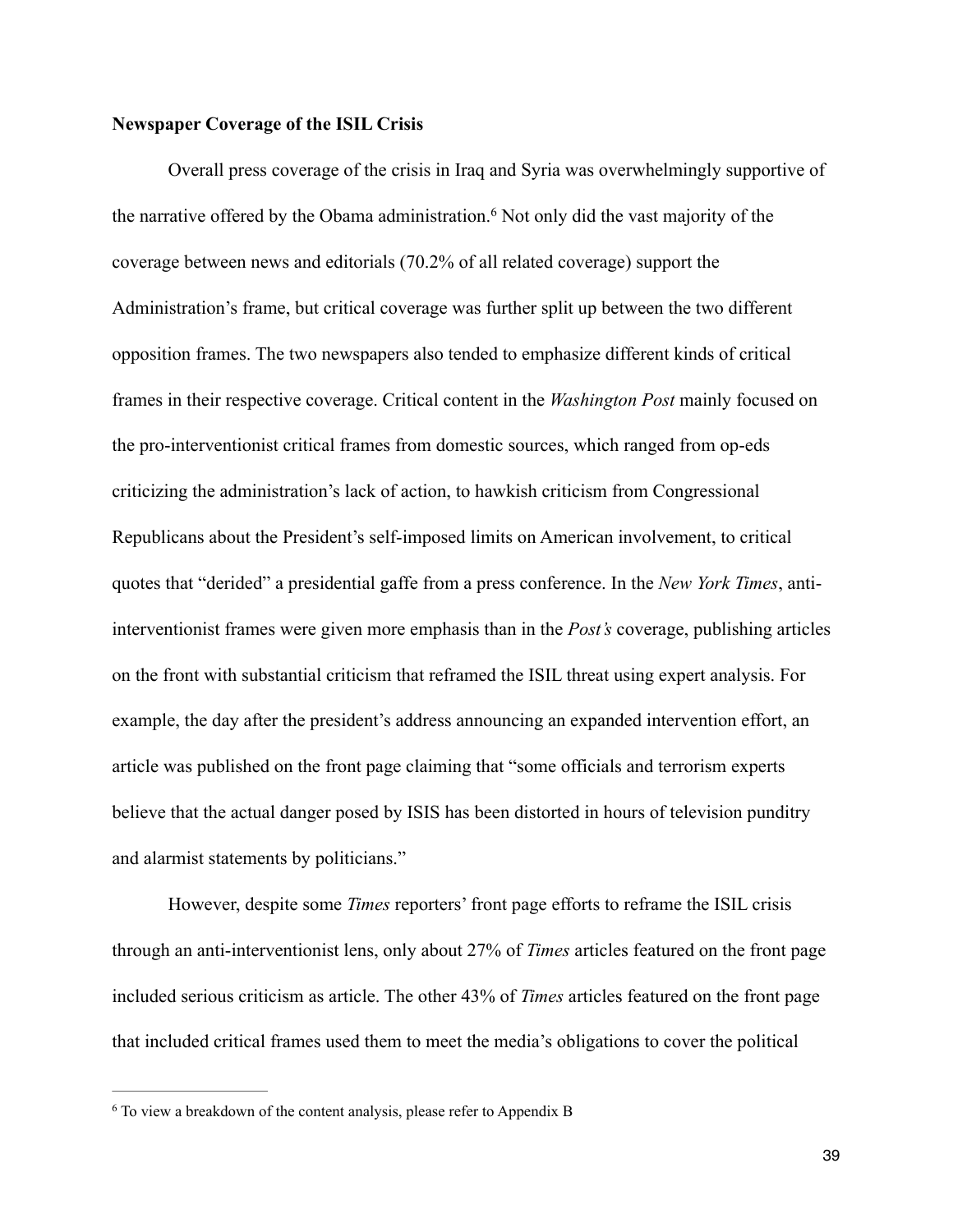situation of the policy being debated. This "political" motivation forced reporters to use opposition frames to balance coverage and help predict how Congress or the international community would act in response to White House framing and policy. Rather than fully debating the merits of one frame over another, the obligatory inclusion of multiple frames diluted the critical frames' power by using them merely as a way to understand the policy debate and the context of the political horse race.

 One example of the use of critical framing to characterize the political horse race and predict congressional action is from an article in the *Times* where a Republican lawmaker was quoted saying, "A lot of Democrats don't know how it (ISIL intervention) would play in their party, and Republicans don't want to change anything. We can denounce it if it goes bad and praise it if it goes well and ask him (President Obama) what took him so long" (parentheses added). Though there is substantial criticism underlying the reasons why Democrats "don't know how it would play" and why "Republicans don't want to change anything," the emphasis on process distracts from the substantial arguments that motivate the political maneuvering highlighted in this quote. Furthermore, when characterizing the political situation, an article's author can undercut the validity of a critical frame with quotes from other elites. For example, when some articles covered domestic criticism of President Obama's "no strategy" against ISIL gaffe, some reporters either cited White House aides clarifying the president's remarks or simply stated that critics were "misinterpreting" the comments.

 Unlike Entman, who focuses on comparing substantial and procedural framing in frontpage articles, I sought to measure media treatment of critical frames in high-profile articles both substantial and procedural frames in the policy debate. As President Obama has recently turned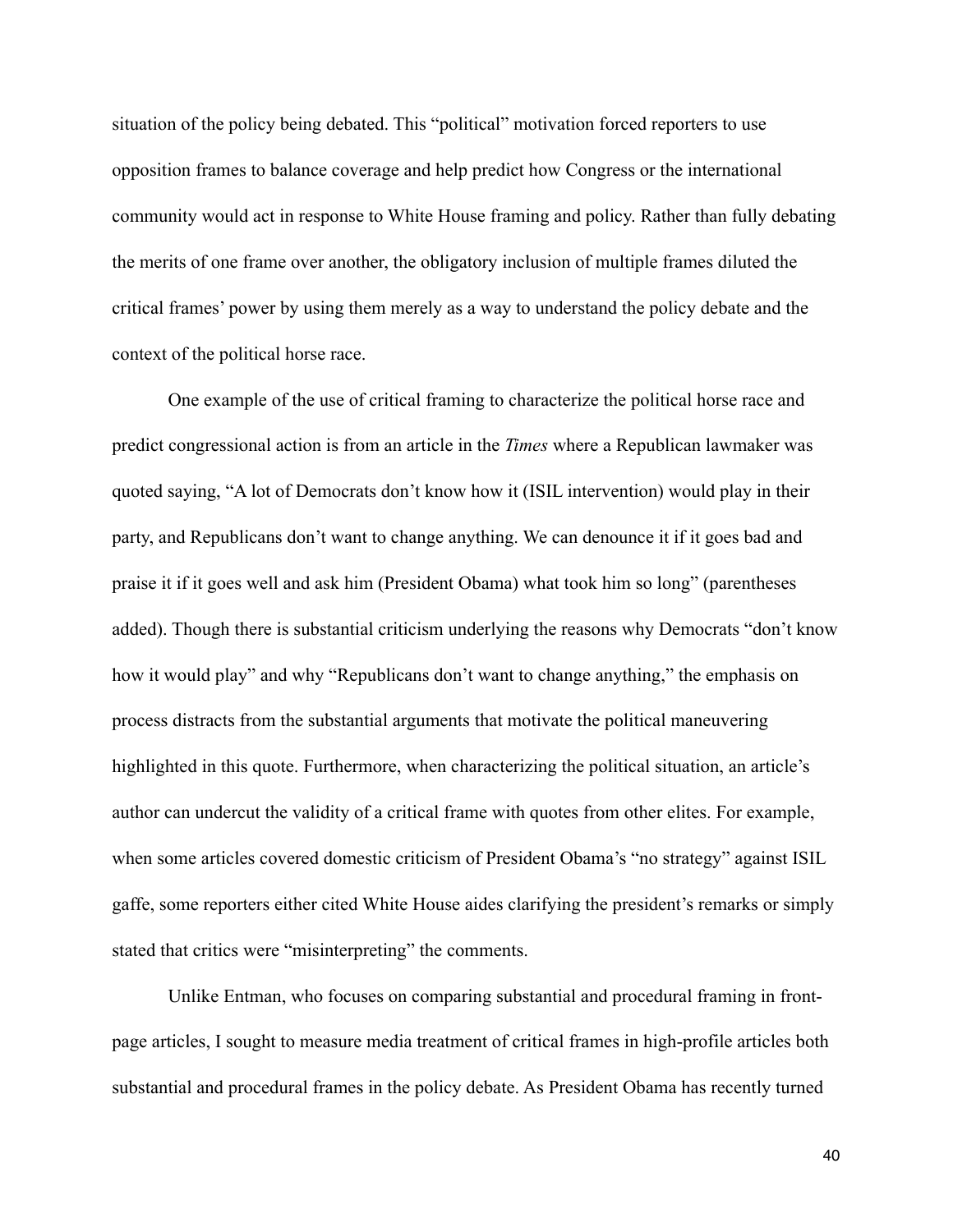to Congress for approval of a new AUMF, procedural criticism has been shown to affect some changes in foreign policy. Thus, it is important to understand how seriously the press treat both kinds of frames. To address this need, I coded critical frames in articles featured on the front page as either contributing to the policy debate ("Policy") or included to understand the political environment ("Politics"). With only 28% of articles featured on the front page containing serious contributions to the policy debate and two-thirds of all coverage in the data collection period supporting the administration frame, it is safe to conclude that the administration's position was generally supported by the media.

### **Quoting the Cascade and Media Use of Foreign Sources**

 Though the aggregate number of references to the administration, domestic elites, and foreign and transnational sources was roughly equal over the data collection period, the apparent equality of media attention falls apart upon closer examination. The first significant evidence of the media's unequal treatment of sources lies in the frequency that the two different papers reference the different levels the cascade. The *New York Times* paid significantly more attention to foreign sources than the *Washington Post*, which more frequently turned to domestic experts and administration officials for input. One potential reason for this may lie in the identity of each newspaper. The *Post* is a paper that is published in a city where government is the main industry. Thus, understanding the inner workings of the White House and Congress is critical to many of its readers' jobs, and the *Post* likely catered to those interests. Moreover, the dearth of thinktanks in the city trying to maintain or improve their reputations allowed for reporters to frequently consult with a number of experts eager to share their opinions about any and every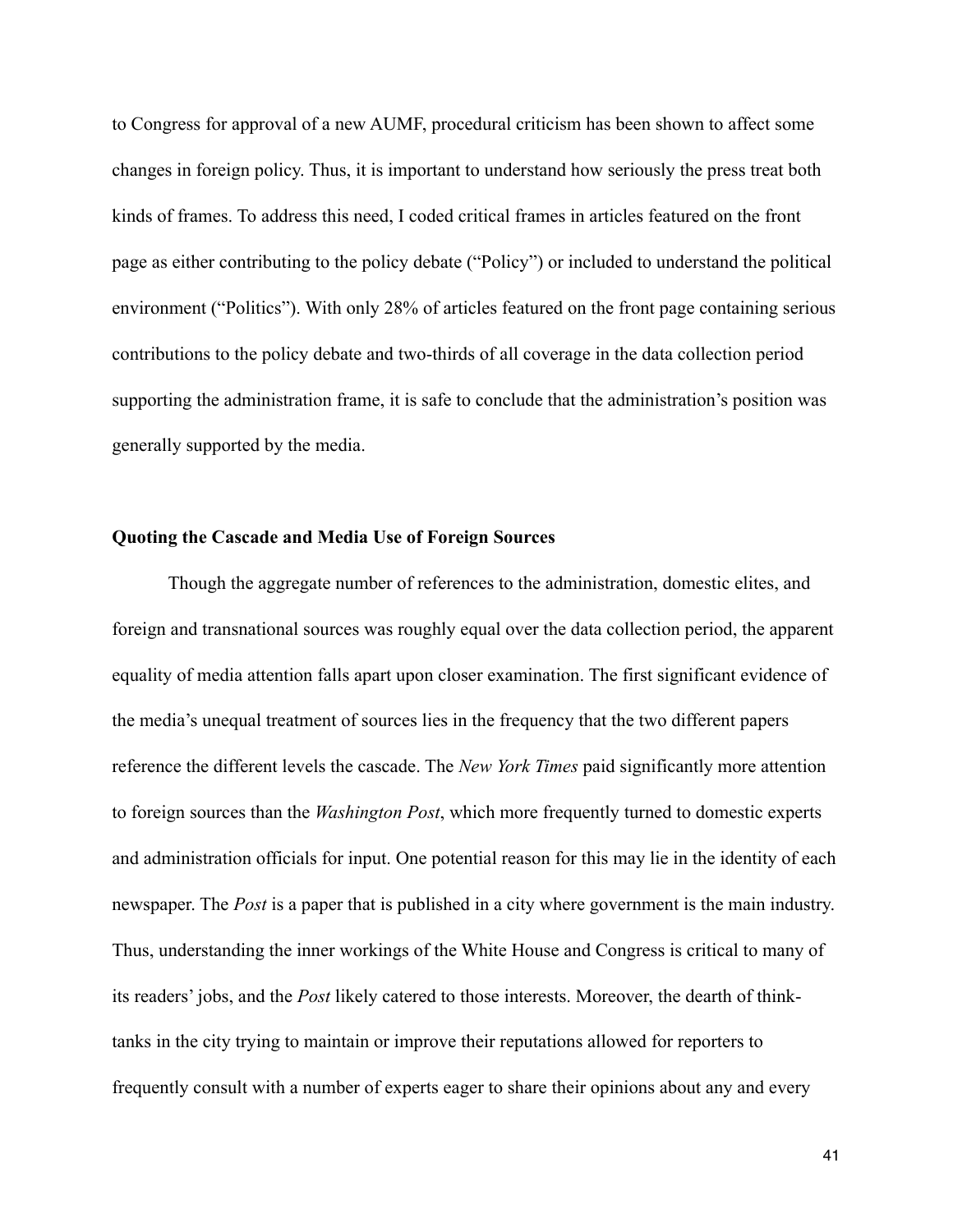issue. The *Times*, on the other hand, is known as the "newspaper of record."<sup>7</sup> Thus their focus may emphasize recording the events on the ground, promoting the use of foreign sources over domestic analysts who are "secondary sources."

 The data that are most telling about the roles of different elites in foreign policy news coverage, however, come from both papers' use of sources in front page articles. Prior to the September 10th policy announcement, articles featured on the front page referenced "Foreign and Transnational" sources more than either other group, with 40.2% of references in featured articles in the sample period. These references largely characterized the realities of the ISIL crisis on the ground, but they also included reactions from foreign experts and government leaders concerning the geopolitical threat posed by ISIL or the latest barbaric murder committed by the terrorist group. Moreover, many of the domestic elites referenced in this period were former White House officials and Middle East or counterterrorism experts from think-tanks analyzing the crisis from afar. Once reporters found out about the upcoming White House policy announcement, there was a noticeable change in front page coverage. Reporters began outlining the administration's positions, asking thought leaders for their analysis of the policy, and taking the temperature of members of Congress to gauge how much political support there would be for the President's proposed policies. After President Obama announced the administration's strategy for combatting ISIL, the press not only had to monitor the realities of the ISIL threat abroad, but they also had to cover the policy debate at home that spawned from the president's speech. This shift in coverage priorities lead to a marked drop in the percentage of foreign sources referenced in both papers' front page articles coupled with a rise in the percentage of domestic sources

<sup>&</sup>lt;sup>7</sup> [See Encyclopædia Brittanica, "The New York Times," http://www.britannica.com/EBchecked/topic/412546/The-](http://www.britannica.com/EBchecked/topic/412546/The-New-York-Times) New-York-Times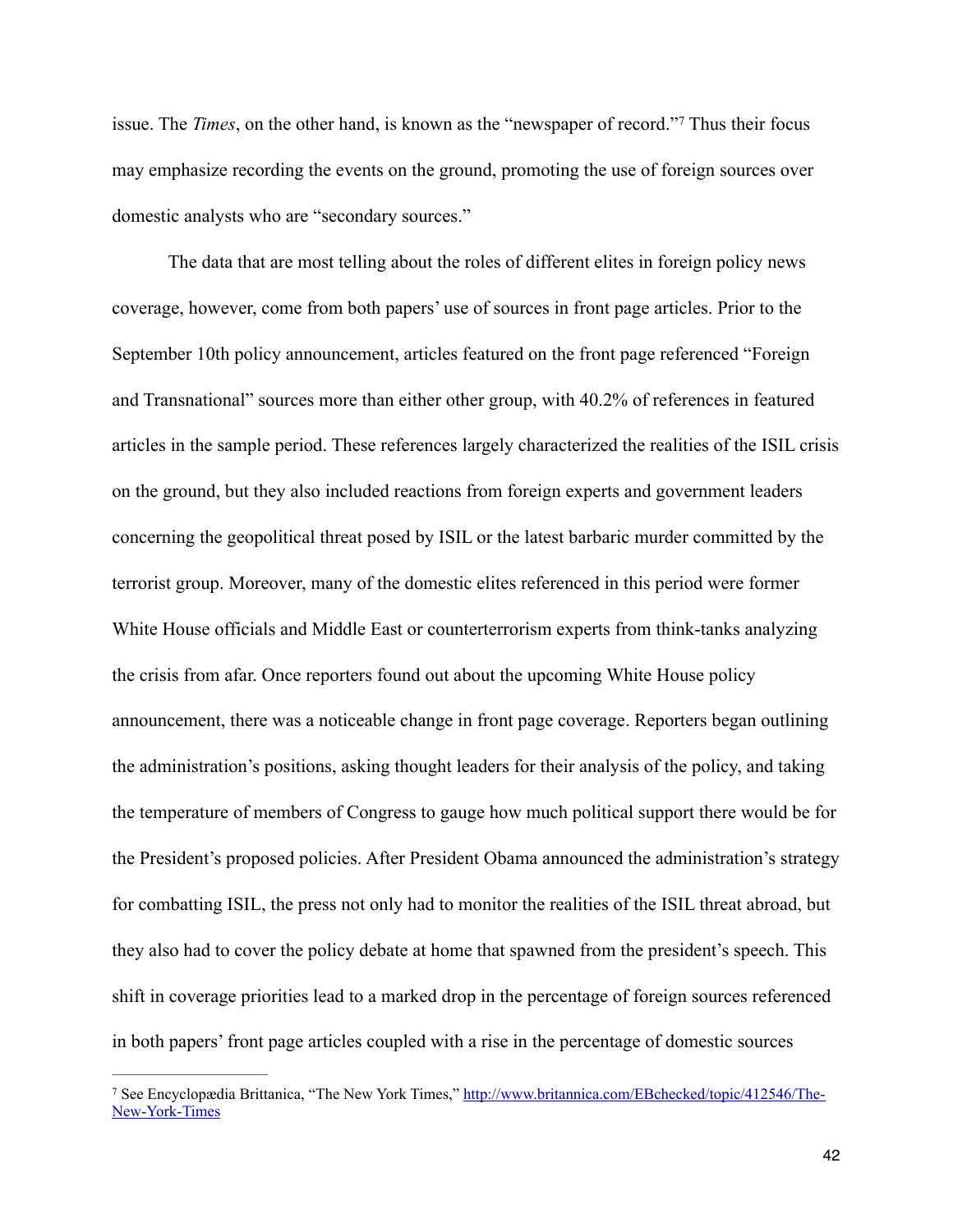referenced. With the policy debate especially critical to the lives of Washingtonians, references to foreign and transnational sources in articles featured on the front page of the *Post* dropped from 29% to a mere 5.9% of references in front page articles during the data collection period. The drop in foreign or transnational references in the *Times* coverage was much less severe, dropping from 45.5% to 37.5% of references in articles featured on the front page, but the drop still reflected the need for the American media to cover the "domestic" policy debate.

 With both the *Times* and the *Post* relying heavily on foreign and transnational sources to help define the conditions on the ground abroad, it becomes clear that these sources are critical to identifying the problems that inform the debate over foreign policy solutions. Sources ranging from local tribal leaders to major NGOs to the UN made it incredibly difficult for the "ISIL is not a direct threat" frame to gain traction by regularly highlighting ISIL's vicious authoritarian rule, its human rights violations, and the threat posed by its widespread recruitment of fighters from western nations. With 83.4% of all foreign and transnational sources communicating some kind of pro-interventionist frame, ISIL was easily labeled as a serious and immediate threat to international peace and security (69.9% reinforced the White House's narrative and 13.5% called for even greater intervention). The strong international support for the Obama administration's problem definition was also reflected in a *Post-*ABC poll that was first reported in the September 9th *Post* and later mentioned in the September 12th *Times.* The survey of a random sample of 1,001 adults revealed that "nine in 10 Americans now see the militants as a serious threat to vital U.S. interests" and that 71% of the American public favors airstrikes. As the poll was conducted prior to the president's September 10th speech announcing the expansion of airstrikes in Iraq and

43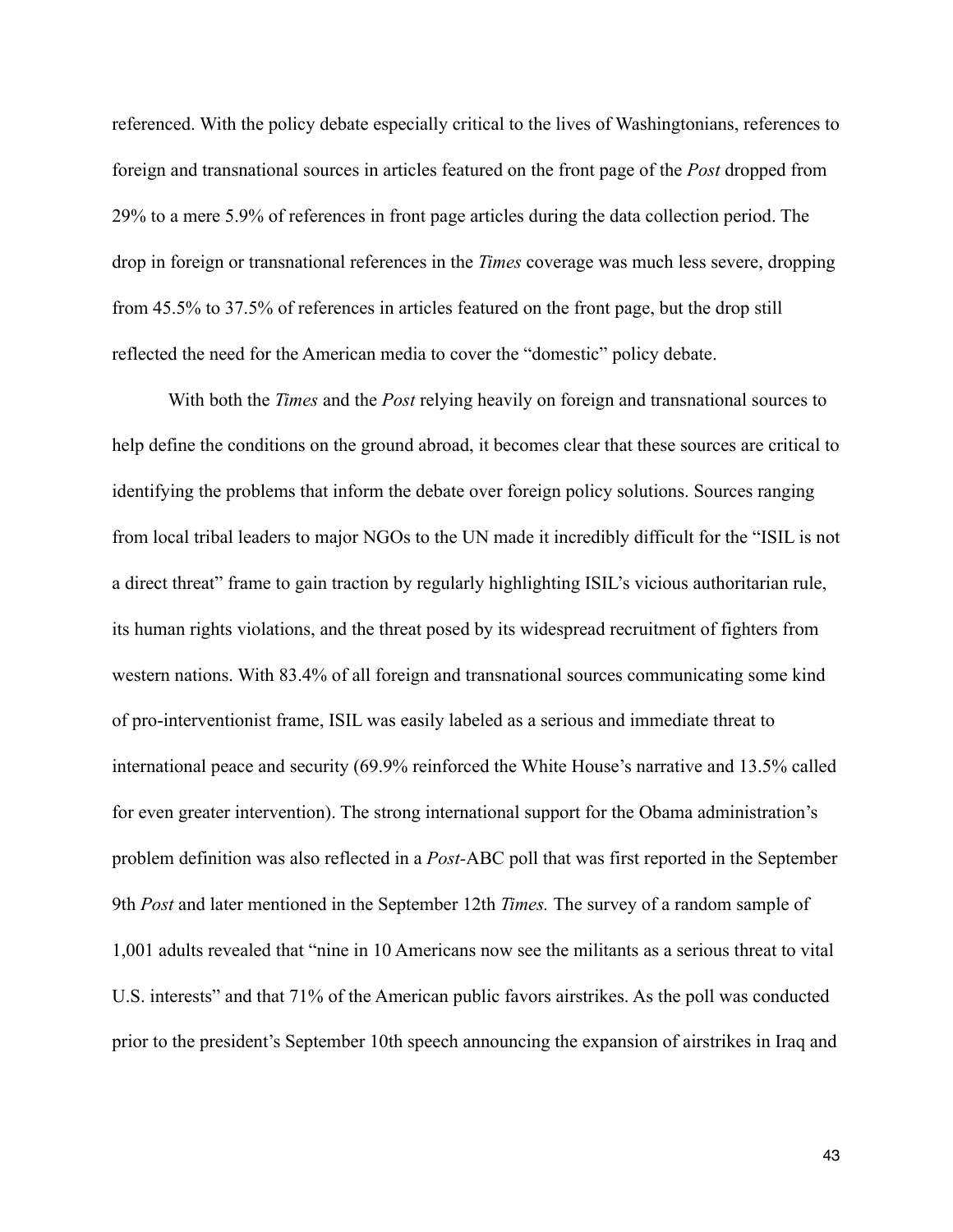Syria, it is clear that the political capital had already been mobilized behind military intervention before the domestic policy debate truly began.

#### **The Disappointing Case of Time Magazine**

 The lack of data from my chosen data collection period in *Time* was surprising. When I finally came across the double issue magazine that covered both weeks of the period I had selected for analysis, not only was the ISIL crisis not even mentioned on the magazine cover, but I also discovered that there was barely any hard news in the issue at all. It was the "Answers Issue," which spent a significant portion of the issue answering random questions of varying importance with slick graphics and short blurbs. Instead of covering the issues of the day, it spent many pages answering life's most important questions, such as "Where is the richest suburb in America?" and "When will we discover aliens?" Needless to say, this magazine made me rather discouraged about the current state of the print media.

*Time* had only 2 relevant articles and one short quote from Senator Rand Paul on the "Briefing" page. Senator Paul's quote was a politically-focused use of the quagmire frame, claiming that Hillary Clinton would get the US "involved in another Middle Eastern War" if elected president. The caption that gave the quote context further reinforced the horse-race treatment, saying that Senator Paul was talking about "how his non-interventionist stance could attract Democratic votes in 2016."

 The two articles, however, reflected the focus of the press on policy debate once the White House announced its policy. There was a short column in the world news section on the burgeoning civil war in Libya where regional powers had started calling in air strikes against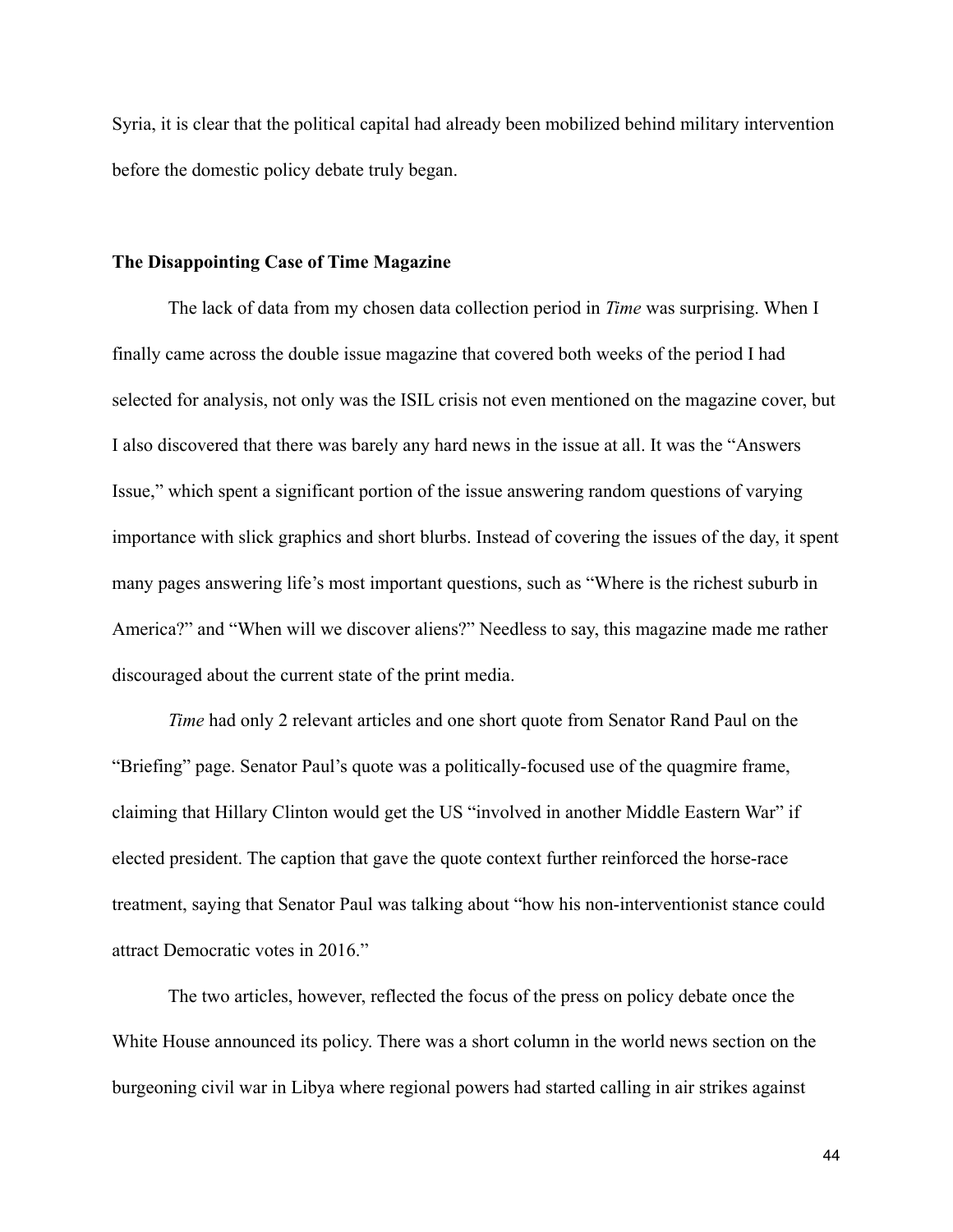Islamist militants for "fear for their own stability" due to the rise of ISIL. The second article was more substantial, dedicating two pages to the "bitter debate over a new war in the Middle East" and procedural criticism about President Obama's unilateral expansion of airstrikes. There were no foreign or transnational sources referenced in the article, as the main focus of the article was the supposed constitutional implications of the President's actions without congressional approval.

 Given the lack of data, no serious conclusions can be drawn without a more robust sample of magazine data. But since *Time* reviewed two weeks of news prior to printing this double-issue, the magazine's choice to encapsulate two weeks of civil war in Iraq and Syria and a major American foreign policy shift in one article focusing on constitutional process is telling. The choice of this one article as the "core" of two weeks of news coverage suggests that the postannouncement findings from my examination of the *Post* and the *Times* may hold true in the weekly print media as well. Further research using a weekly magazine with better hard news coverage is necessary.

### **The Quantitative Experiment**

The survey I fielded on Mechanical Turk provided robust data for statistical analysis. Since this controlled randomized survey experiment relies on internal validity, the skewed demographics of the sample population were not really an issue until I attempted to look at responses by ideology and education level, where some groups were too small for sound

45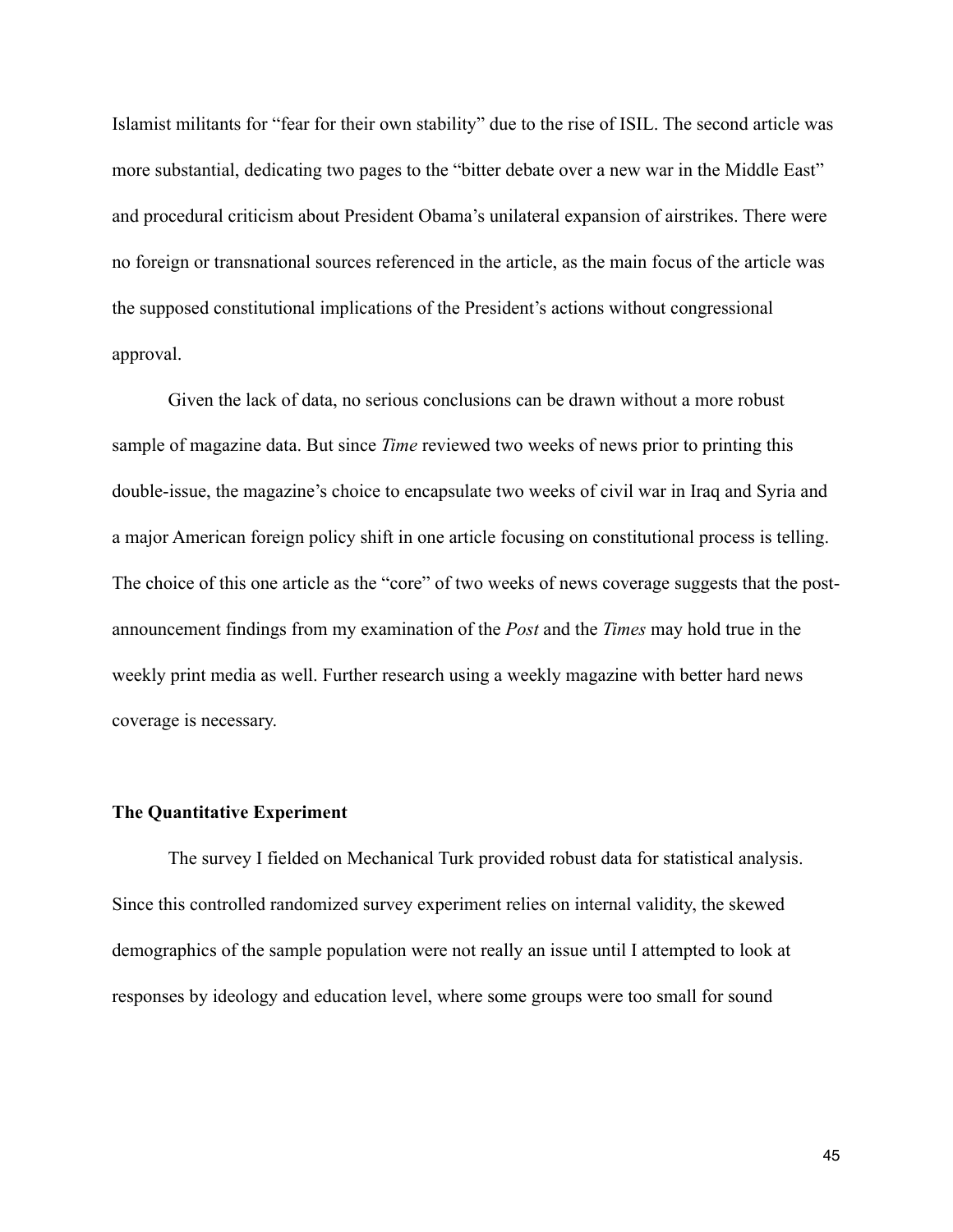analysis.<sup>8</sup> That being said, the survey data revealed some compelling insights into how the public internalized the frames presented to them by different elites in the experimental stimuli.

 On an aggregate level, priming respondents with different videos was shown to have a highly statistically significant relationship to the opinions reported on every question asked in the survey (p<.01). These highly significant relationships between treatment and question response indicate that the different elites influenced public opinion in noticeably different ways. However, not every question was affected in the same way.

 All three experimental treatments demonstrated significant agenda setting affects, with an increase of anywhere from 7.9 to 14.9 percentage points in the number of respondents selecting foreign policy over environment, healthcare and civil rights as the most important issue of the options presented. Interestingly, the percentage of respondents selecting civil rights as most important fell in all three treatment groups as well, losing between 3.5 points and 5.9 points. In both opinion shifts, the presidential priming instrument was the most effective treatment.

 The President was also the most effective at shifting opinion in favor of his handling of the ISIL. A majority of respondents (52%) who watched the Obama priming instrument reported that his handling of ISIL was "about right" when asked whether they believed that he was being "too tough, about right, or not tough enough in dealing with ISIS/ISIL," a 14 point increase from the control group. Moreover, those who were primed with the Obama treatment were the least likely to select the most anti-interventionist option, "The US should not get too involved in the situation," with 19.1% of respondents viewing the treatment choosing that option in comparison to 23.1% in the control group. In agenda setting, both Senator Reid and Prime Minister al-Abadi

<sup>8</sup> For a demographic profile of this study and the rest of the survey data, please turn to Appendix C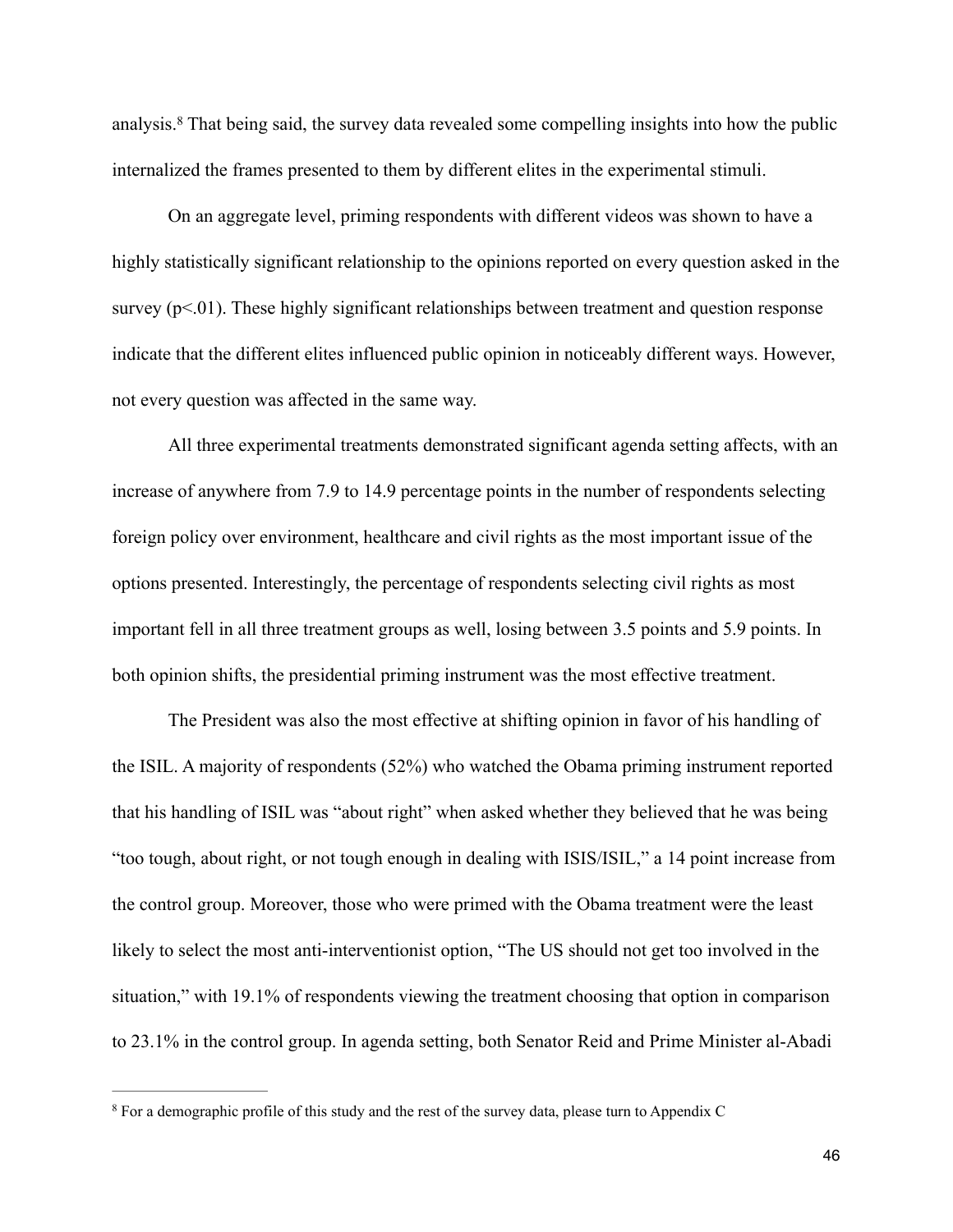seemed to be almost equally effective in raising the foreign affairs response, but the group that viewed the al-Abadi treatment were slightly more likely to believe that President Obama was "about right" in his handling of ISIL. Though the president seemed to be the most effective in raising the profile of foreign policy issues and rallying support for his endorsed policy solution, he was not the most effective in shifting opinion on every question.

 Responses regarding President Obama's job approval and his overall handling of international crises were a little more convoluted. Though all three treatment groups experienced a drop in respondents reporting that they had no confidence in the president's handling of international crises, both the Reid and Obama treatment groups reported similar increases in the number of responses choosing "some" confidence. Though the al-Abadi treatment group had a slightly higher response rate of "none" and a smaller percentage of "some" responses in comparison to the other treatment groups, this group also reported the lowest percentage of "little" and the highest percentage of "a lot" responses for the same question. In the Reid treatment group, the percentage of respondents reporting "a lot" of confidence actually fell over 2 percentage points in comparison to the control group. The shifts in opinion concerning overall job approval are similarly convoluted, but it is important to note that all three treatment groups reported some sort of increase in both the percentage of respondents who said that they "approved" of the overall job that Barack Obama was doing as President and the percentage of respondents who said they had "some confidence" in him to handle an international crisis.

 The treatments' effects on the three questions concerning the details of President Obama's intervention policy may demonstrate where foreign leaders can wield significant influence over American public opinion. When asked whether they favor or oppose sending

47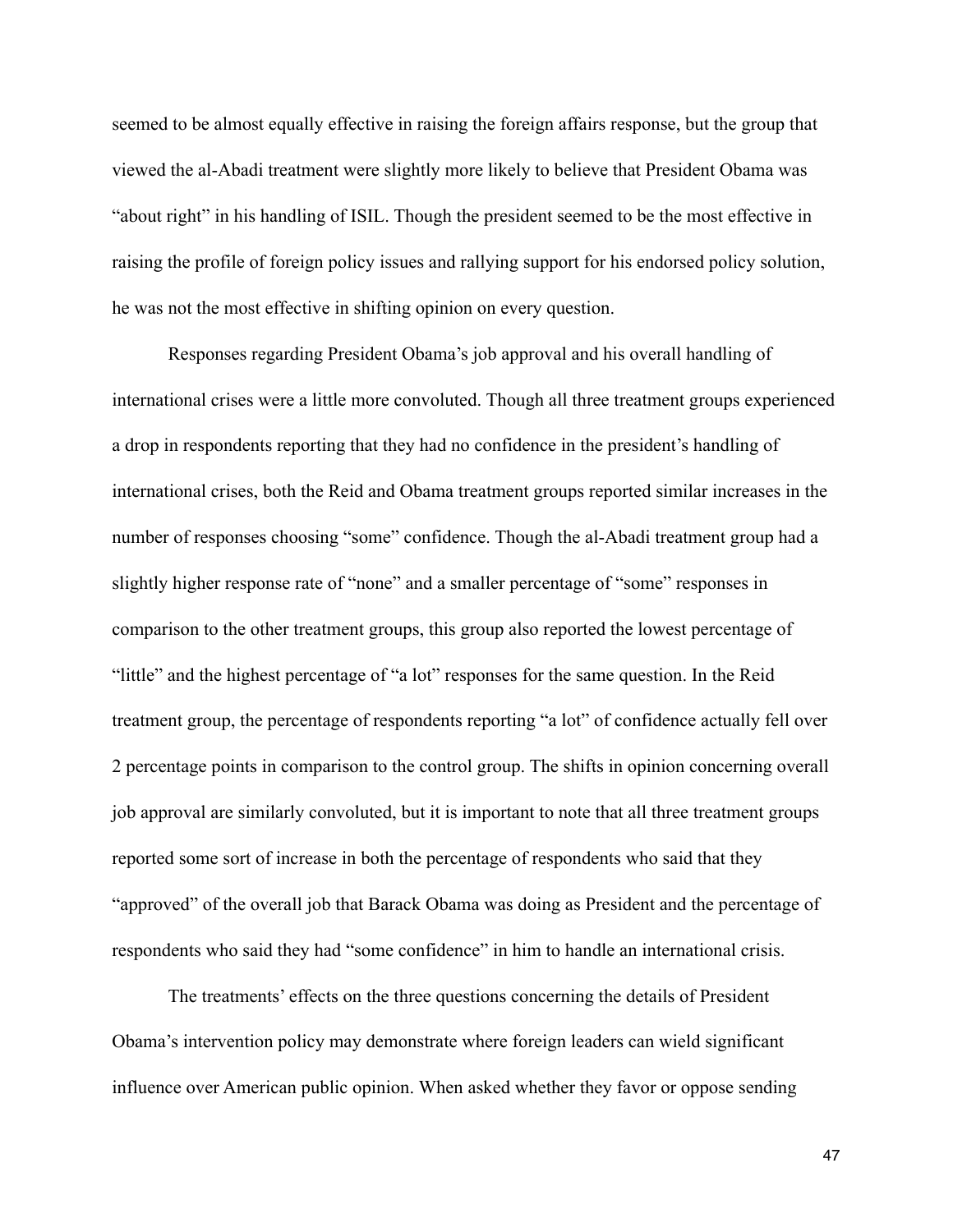ground troops into combat operations against ISIL, all three treatment groups saw a rise in the percentage of "no opinion" answers coupled with a drop in respondents favoring the use of ground troops. However, the al-Abadi treatment group was the only group that saw a higher percentage of respondents answer that they opposed sending ground troops (which was actually a majority at 51.9%) than the control group. In contrast, the percentage of respondents who opposed sending ground troops fell in the Reid treatment group and even more drastically in the Obama treatment group. Moreover, though a vast majority of respondents across every group already believed that the President was right in asking for a new AUMF, the largest rise in support for the request was in the al-Abadi treatment group. Over 85% of this treatment group reported that the president was right to ask for a new AUMF, and it was also the only treatment group to see a rise, albeit only a small one, in support for the passage of that bill.

 This distinct shift may have occurred in part due to a quote in the al-Abadi treatment video in which the Iraqi prime minister calls for much-needed international aid and reports that the "onslaught of Daesh… is being reversed" (See Appendix A). Though I originally expected domestic elites to have a greater influence over public opinion, the data indicate that a foreign leader may have greater influence over the specifics of policy decisions that specifically pertain to the country which they are from. Since the Prime Minister of Iraq confirmed that air strikes and aid had been effective in turning the tide against ISIL within his country, respondents may have felt more comfortable supporting the White House's proposed aid and limitations on military force. With the terrorists on the back foot, US ground troops may have simply seemed unnecessary, and aid from the international community endorsed by al-Abadi may have been seen as the reasonable solution.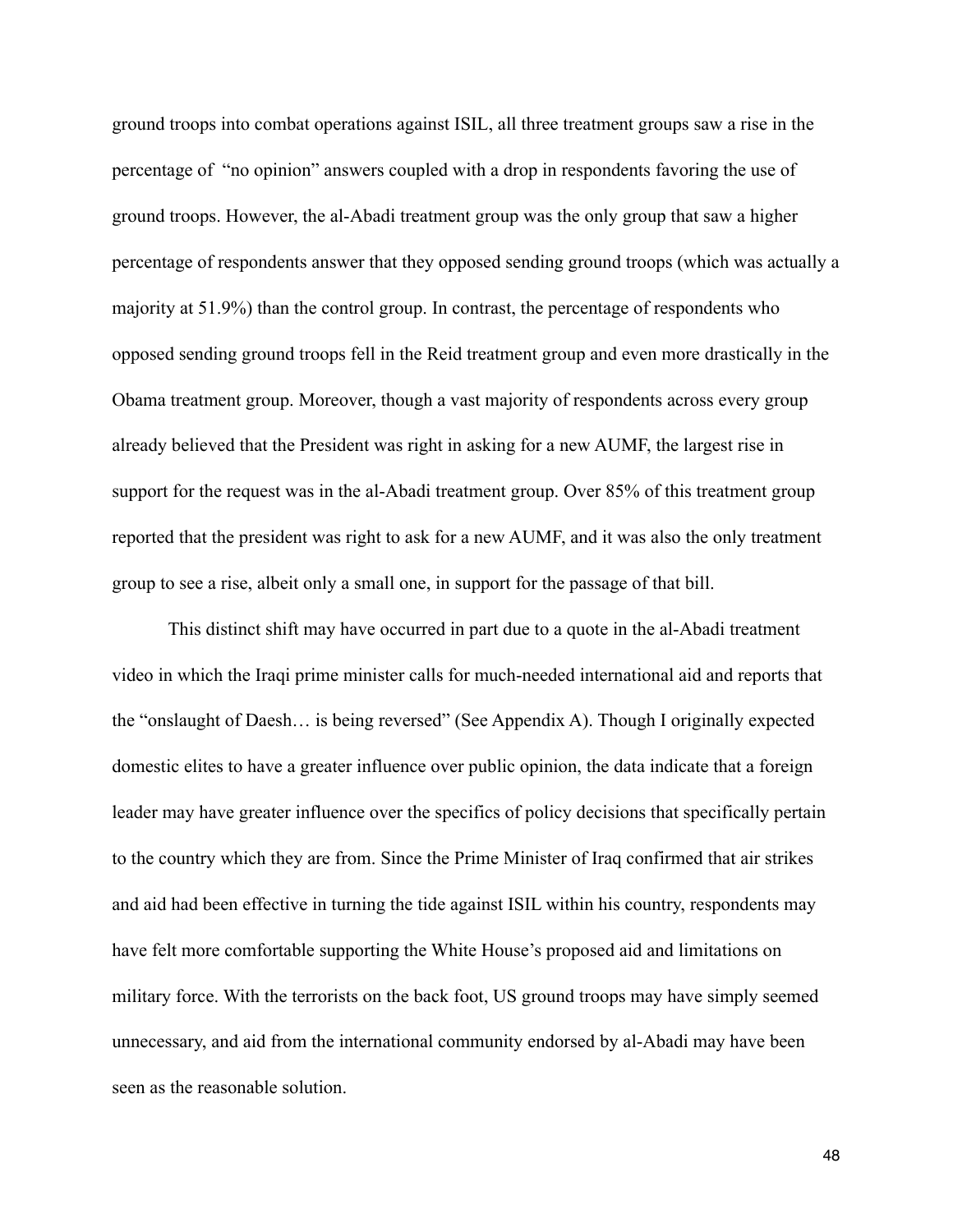### **Addressing the Effects By Demographic**

When the time came to analyze the data to address the sub-hypotheses based on schemas and demographics, there were some issues regarding the sample size of less educated respondents. None of my attempts to examine differences in primed opinions through the lens of respondents' level of education were found to be statistically significant, as there seemed to be simply too few respondents at each level to uncover meaningful relationships across treatment groups. In order to view the effects of one's education level on their shifts in opinion when primed, I believe that a simpler questionnaire or a larger sample size with a wider range of educational experiences may have helped.

 With regards to ideology, there were a number of interesting findings, including which ideological groups did not show statistically significant differences between treatments at all. Respondents who self-identified as "somewhat liberal" or "very liberal" did not have any statistically significant differences in opinion by treatment. Furthermore, respondents who identified as Democrats did not have any statistically significant differences in opinion by treatment either.

 The only ideological groups that had any sort of statistically significant relationship to how they processed the different priming instruments were "somewhat conservatives" and "independents" (there were not enough respondents who self-identified as "very conservative" to uncover any meaningful findings). When respondents self-identified as ideologically independent, the data show statistically significant relationships  $(p<0.05)$  between the priming instrument and respondents' opinions on agenda setting, overall job approval, and the president's handling of ISIL. The data also reveal a statistically significant relationship between the priming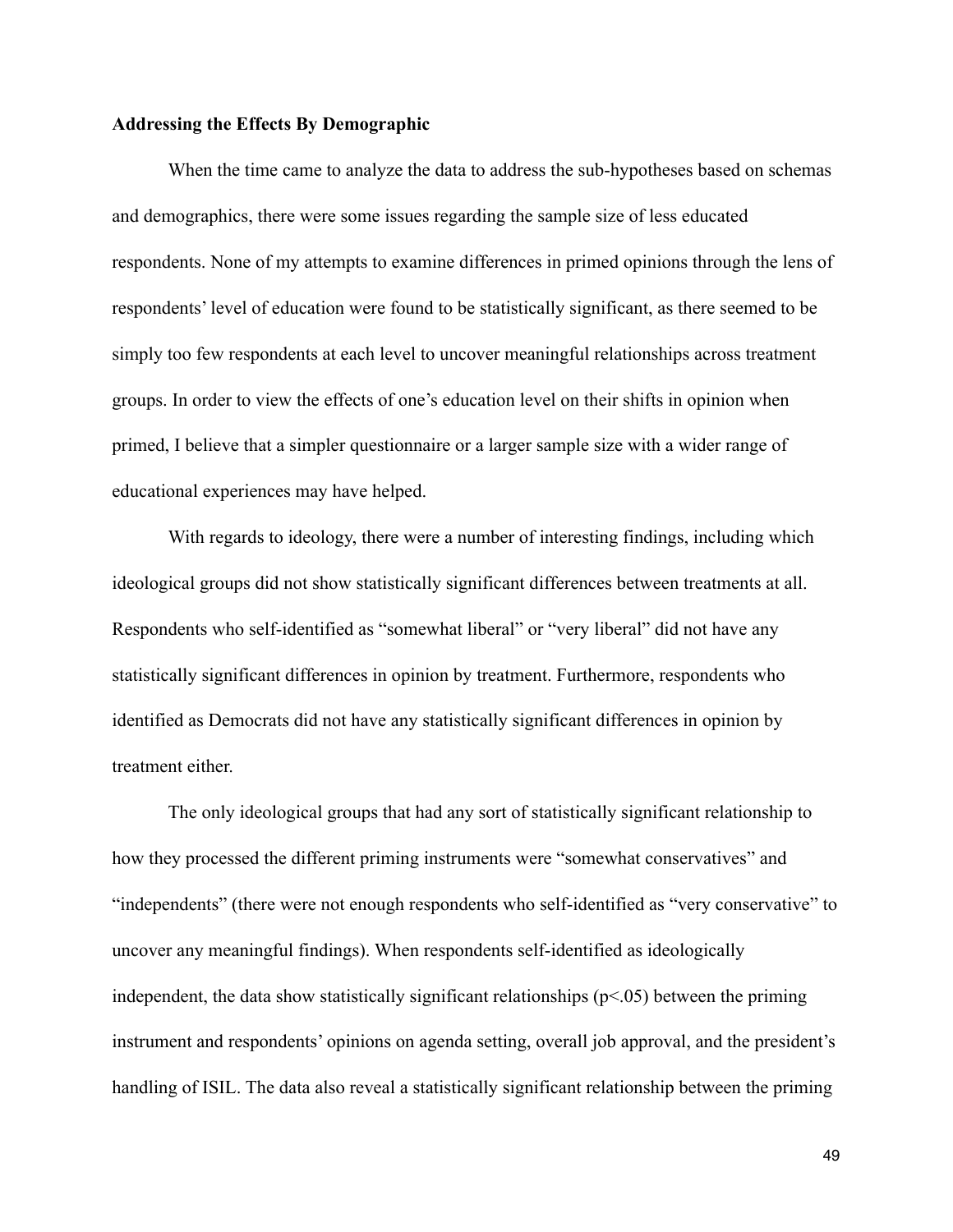instrument and agenda-setting amongst self-identified conservatives. With ideological independents and conservatives demonstrating similar statistical relationships, it was unsurprising to see respondents who identified as Independents or affiliated themselves with the Republican Party demonstrated statistically significant relationships between their priming instruments and responses on the same question  $(p<.05)$ . Yet the agenda-setting question was the only one that exhibited a distinct relationship between party affiliation of any kind, treatment group, and reported opinion.

 Since these statistically significant relationships between ideology, treatment group, and opinion are not ubiquitous throughout the survey, I hesitate to draw specific conclusions on how ideological schemas affect the ways respondents process frames from different elites. That being said, the presence of some statistically significant relationships between ideology, treatment group, and opinion indicate that schemas like ideology may influence how individuals process communication from different elites. Since I attempted to hold the frame constant while varying the individual communicating that frame, the data indicate that both the partisan (i.e. liberal or conservative, Republican or Democrat) and the personal (i.e. Prime Minister of Iraq or President of the United States) identities of the individual communicating a frame may help determine the fate of their attempt to win the framing contest.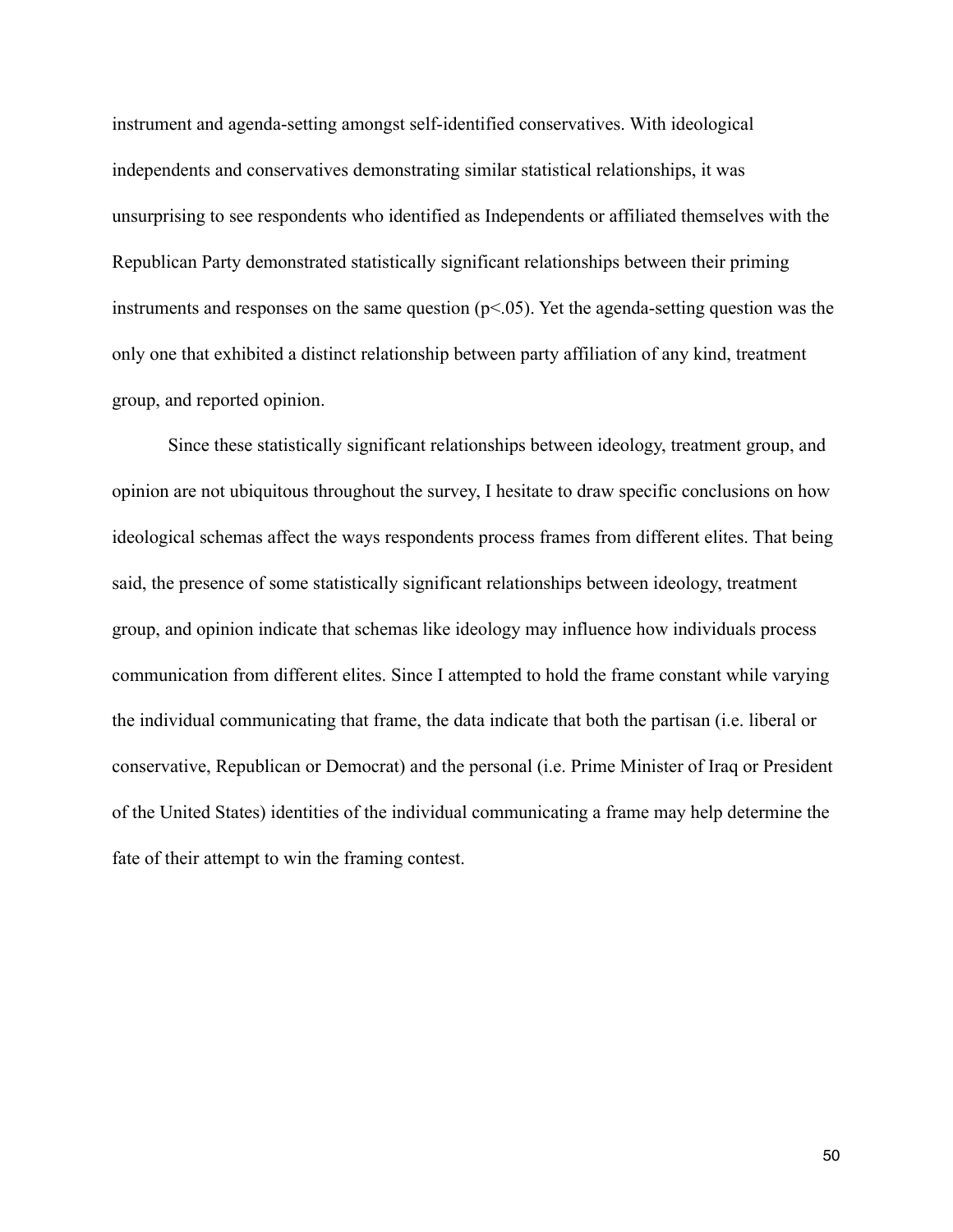#### **Chapter 6: Conclusion**

### **Identity and Influence**

 Both the qualitative and quantitative aspects of this study have demonstrated the importance of identity in the framing contest. Before the domestic framing debate over policy solutions began in earnest, foreign elites and transnational organizations made significant highprofile contributions to defining ISIL as a serious threat that required some level of intervention. By basically monopolizing the framing of problem definition, these international sources limited the range of acceptable policy solutions before most domestic elites could offer their own framing of events. As polls overwhelmingly demonstrated, a vast majority of Americans not only agreed with the problem definition that most foreign sources promoted, but they also agreed with the basic strategy of the policy solution that the Obama Administration would endorse just days later. With the President at the top of the media coverage cascade, the White House essentially won the struggle for framing dominance as soon as President Obama announced a position that was in line with foreign and transnational elites' problem definition. Due to this early influence on foreign policy problem definition, I believe that foreign leaders, NGOs, and transnational organizations should be given a place in the Cascading Activation model above domestic elites and below the White House.

 Just as the identities of different sources affected how the media utilized them when crafting narratives, the identities of different leaders made significant differences in how primed individuals factored frames into their opinions. A foreign leader's influence on public opinion could, in certain cases, be greater than the influence of both a domestic elite and the President. Indicative of this potential influence, the al-Abadi treatment video was the most effective at

51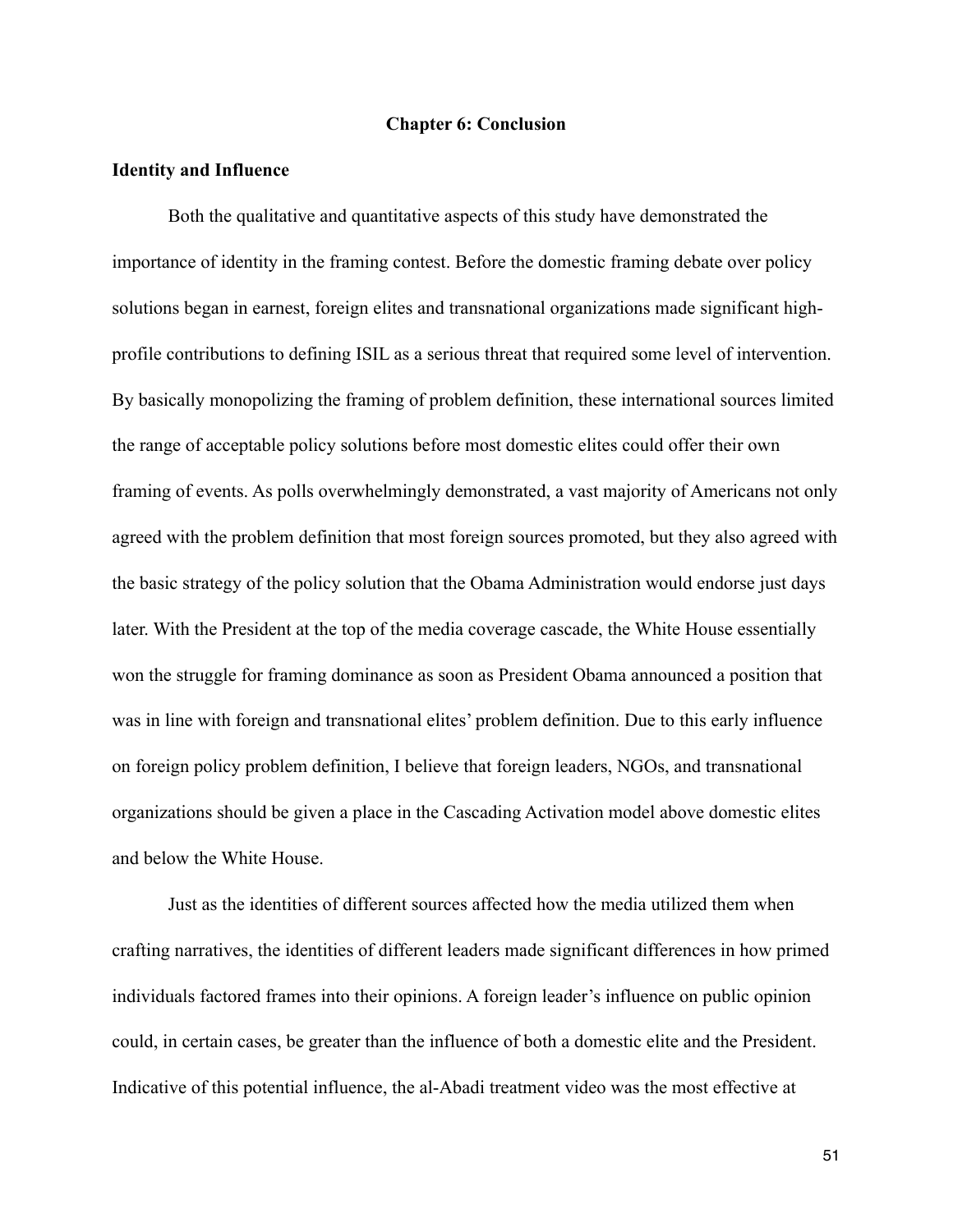increasing support for the specifics of the current White House strategy against ISIL. The Iraqi prime minister report that ISIL's brutal advance was being reversed may have had greater legitimacy than any reassurance from a domestic leader. President Obama, however, seemed to be more effective at raising the profile of the issue through agenda-setting, and he was also more effective at shifting opinion to support his leadership specifically regarding the handling ISIL. Harry Reid was somewhere in the middle, demonstrating that my hypotheses comparing foreign and domestic elites on this issue was incorrect. Despite being brand-new to the world of international politics, Haider al-Abadi's public diplomacy efforts could be seen as better at influencing certain aspects of public opinion than Harry Reid's attempts to influence the framing competition.

 The way that the general public understands each elite's identity may also be affected by each individual's own unique set of schemas. These schemas may include the use of ideological affiliation and political party to characterize an elite, which may then alter how an individual understands the framing choices made by that elite. For example, a person who self-identifies as a serious conservative may categorically deny any foreign policy a progressive president may propose simply due to the nature of that president's politics (though there was not enough data to examine this hypothetical). However, further research is necessary to establish this link.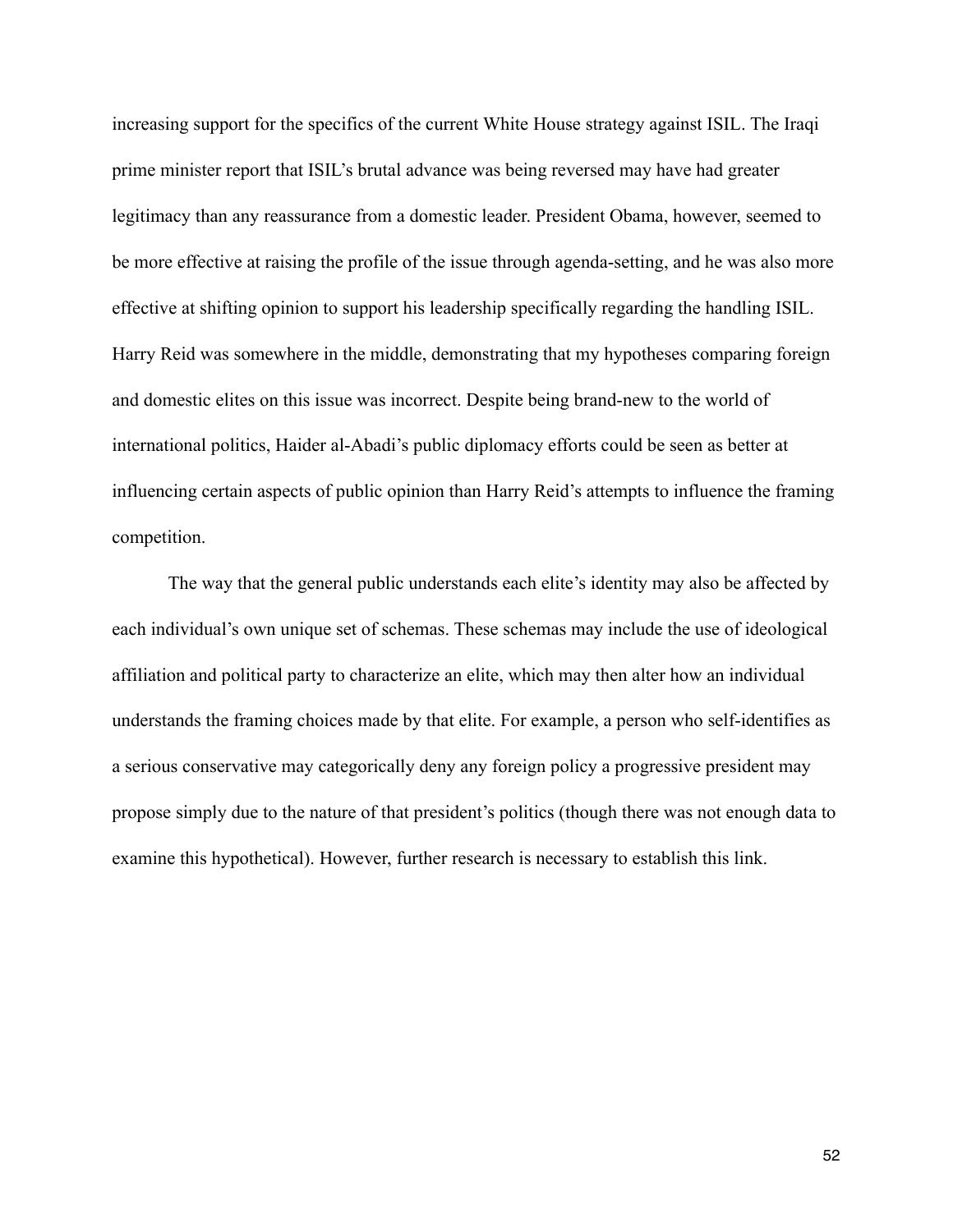#### "**Identity Politics" and Public Diplomacy**

 Since understanding identity is critical to understanding how the press covers a specific elite and how the public internalizes that elite's framing of events, there are a number of significant, practical, and positive applications of this research to public diplomacy under the Nonstate Transnational model. The three suggestions outlined below are useful not only in the field of public diplomacy, but also potentially useful for any area where public opinion exerts significant influence.

 The first practical application of this research involves problem definition in press coverage. As foreign elites and transnational organizations are relied upon significantly by the press to define the nature of international crises, public diplomacy efforts must naturally begin with problem definition. As the process of problem definition often occurs before the White House actively pursues any kind of solution, foreign leaders and NGO members seeking can shape the range of acceptable policy solutions in an international crisis by defining the problem appropriately in the media before any other group has a chance to define it. In a sense, foreign leaders and transnational organizations can pre-empt the White House in the cascade, though the administration's frame will likely still get preferential treatment in the media. One op-ed in the *New York Times* acknowledged the particular power of problem definition when the author wrote that the "ISIS *narrative* is so vicious and so brutal that it (ISIS) has virtually no external allies" (parenthesis and emphasis added). Those who were able to win the framing contest and define ISIL as a serious and brutal problem helped prevent the terrorist group from making any powerful new friends.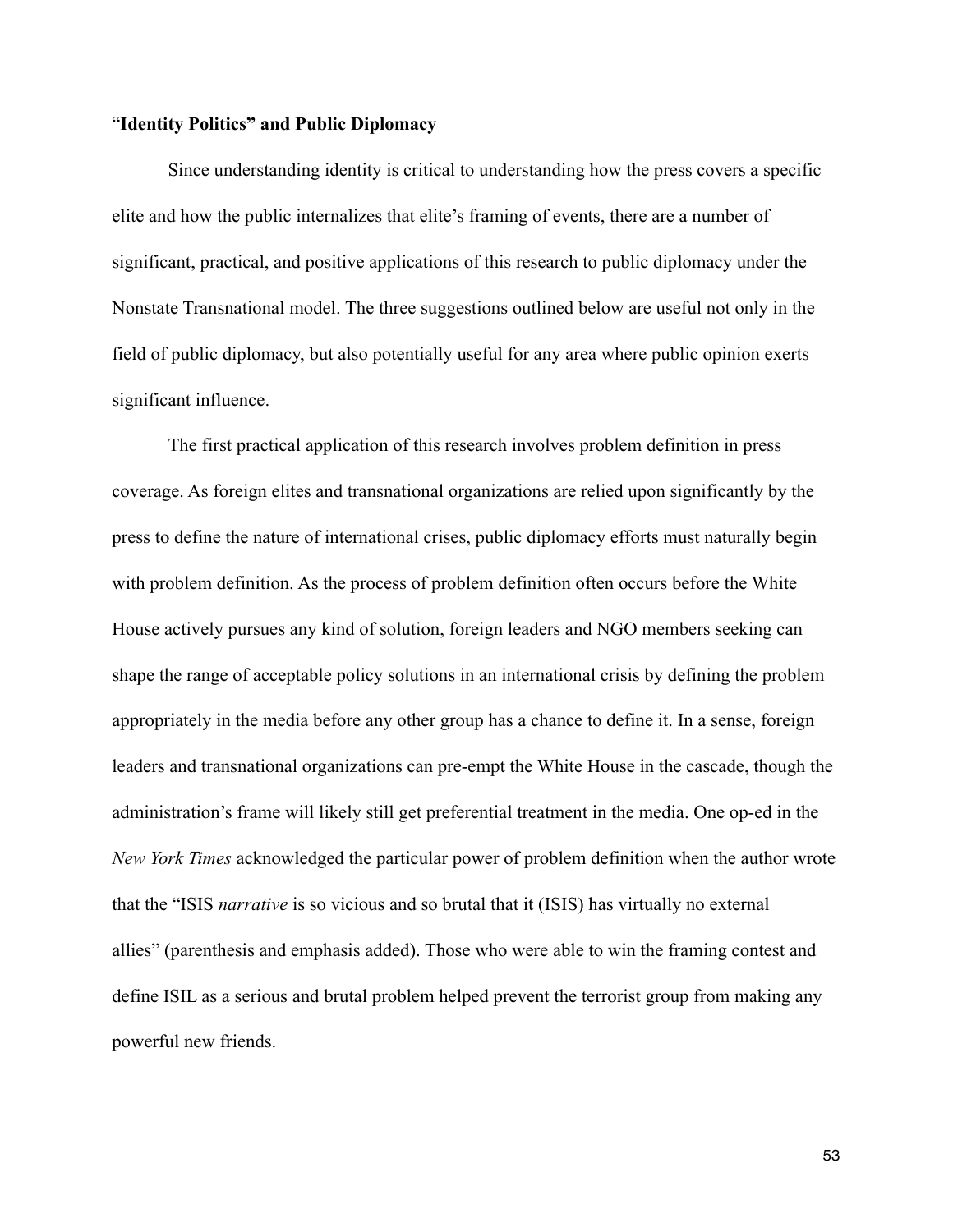This activist use of problem definition in public diplomacy factors in both the particular powers and limitations of political communications. Though the media may rely on elite opinion for content, there are specific ways that the media choose to use elite opinion to craft their own narratives. This partnership in forming news content means that the foreign nations and transnational actors who engage in public diplomacy are uniquely situated to help craft the narratives relevant to their own specific issues. These actors can be the first people in the cascade to quickly identify a problem and publicize it, but it may be incredibly difficult to dislodge a certain problem definition once serious debate about solutions to the wrong problem begins.

 The second way that this research can be applied is a more tangible operationalization of the use of quantitative methodology to understand political identity and influence. Just as domestic politicians run polls to test how to best market their previous work and leadership experience, leaders in foreign governments or transnational organizations could field experiments to help understand how the public understands their identity, how they can most effectively influence opinion towards their desired policy outcomes, and how potential surrogates could do a better job of influencing opinion on certain issues. If this research can be expanded to nations beyond the United States, it could potentially have serious diplomatic implications. Imagine using polling and experimentation to establish a list of international leaders who Israelis and Palestinians mutually hold in the highest regard. Mobilizing a public diplomacy campaign utilizing these true opinion makers could have a significant impact on the effort to reach a two-state solution. Survey research like this can help distinguish exactly which elites one might want to utilize as surrogates in public diplomacy, and I believe it can do so both effectively and economically.

54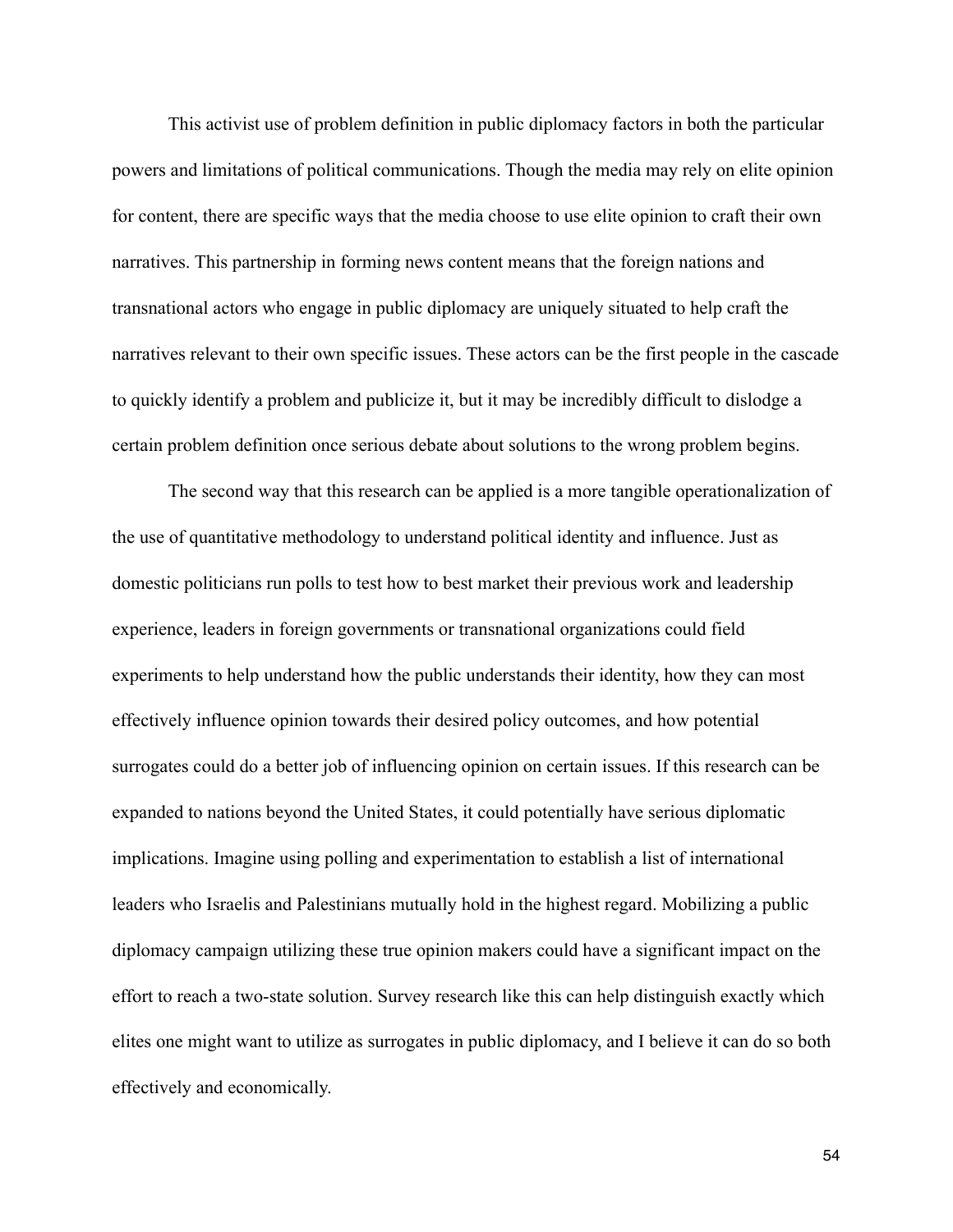Finally, understanding how identity factors into public diplomacy and the outcomes of the foreign policy framing contest is critical to good democratic leadership. As public diplomacy often involves debate over policies that can quite literally save the lives of thousands, if not millions, of people, democratically-elected leaders of needy, unstable nations are regularly involved in public diplomacy efforts. Thus, understanding the merits of one's own position in the cascade of influence is one way to address the question of how to be a good democratic leader in foreign policy posed by Elizabeth Saunders in Kane and Patapan's aptly titled *Good Democratic Leadership* (2014). Though Saunders incorrectly posits that public opinion has little effect over foreign policy, she offers a compelling puzzle for democratic leadership when she asks, "How can leaders be empowered to choose good policies that protect the state's interests, simultaneously remaining true to democratic principles and operating without undue constraints from electoral or other short-term political concerns?" (Saunders in Kane and Patapan, 2014). By understanding one's own ability to influence both foreign and domestic public opinion and using that knowledge to mobilize opinion, democratic leaders can maximize their capacity to influence policy outcomes within the constraints of a democratic system. Instead of being limited by the "undue constraints of electoral or other short-term political concerns," they are empowered by them.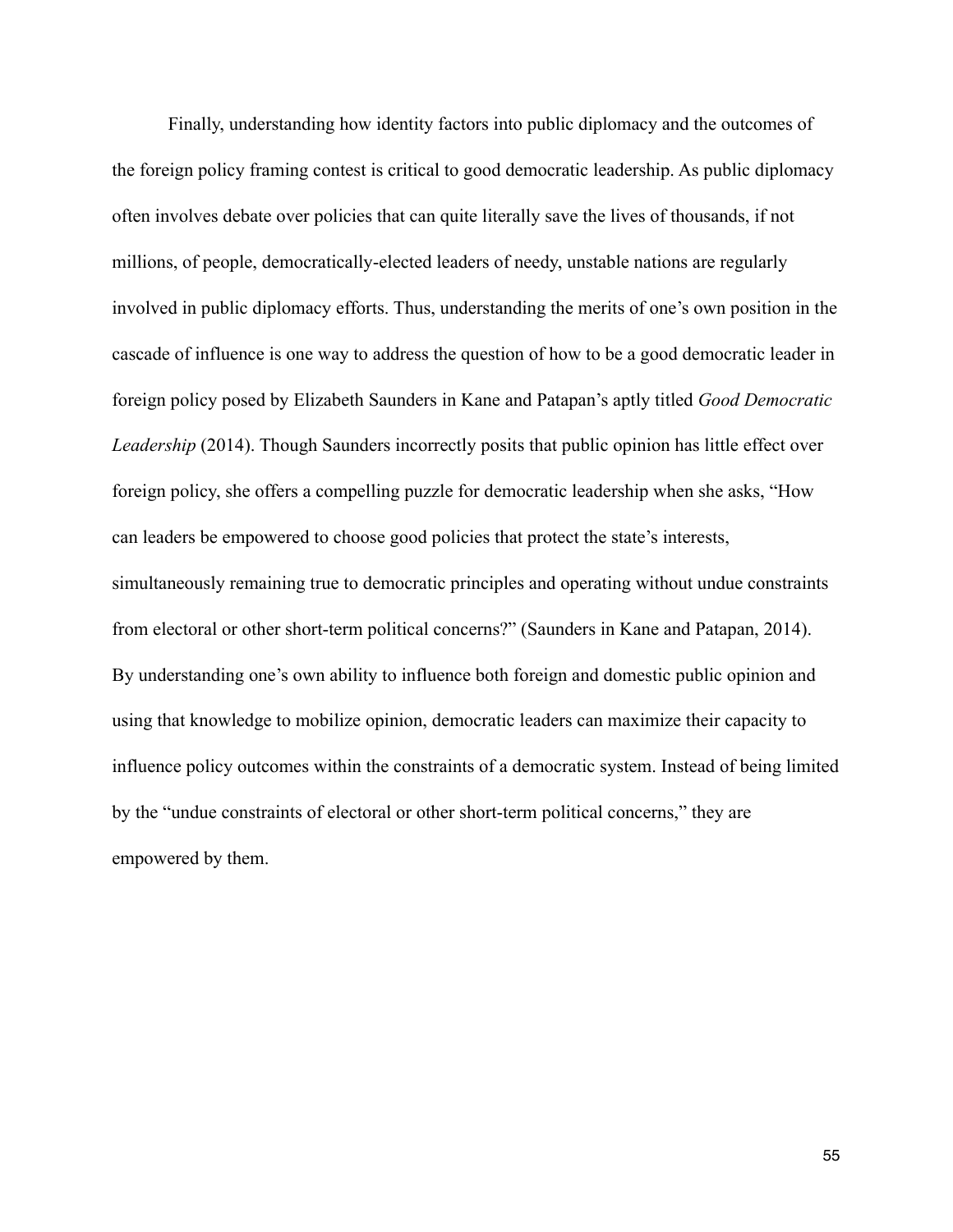### **Appendix A: Treatment Video Scripts**

#### **Treatment 1: Barack Obama**

 "Now make no mistake this is a difficult mission. And it will remain difficult for some time. But our coalition is on the offensive, ISIL is on the defensive, and ISIL is going to lose. With vile groups like this there is only one option. With our allies and partners, we are going to degrade and ultimately destroy this terrorist group. When I announced our strategy against ISIL in September, I said that we are strongest as a nation when the president and Congress work together. Today, my administration submitted a draft resolution to Congress to authorize the use of force against ISIL. This resolution reflects our core objective to destroy ISIL. It supports the comprehensive strategy that we have been pursuing with our allies and our partners: a systemic and sustained campaign of airstrikes against ISIL and Iraq and Syria. Support and training for local forces on the ground, including the moderate Syrian opposition. Preventing ISIL attacks in the region and beyond, including by foreign terrorist fighters who try to threaten our countries. Regional and international support for an inclusive Iraqi government that unites the Iraqi people and strengthens Iraqi forces against ISIL."

### **Treatment 2: Harry Reid**

 "Last night President Obama outlined a strategy for eradicating ISIS without repeating the mistakes of the past. President made it clear that we will not rush into another ground war in the Middle East and we will not go at it alone. Instead America will lead a coalition that includes European and Arab nations in a targeted, strategic mission to destroy ISIS. American airstrikes will be supported by local forces fighting on the ground to protect their own countries, their own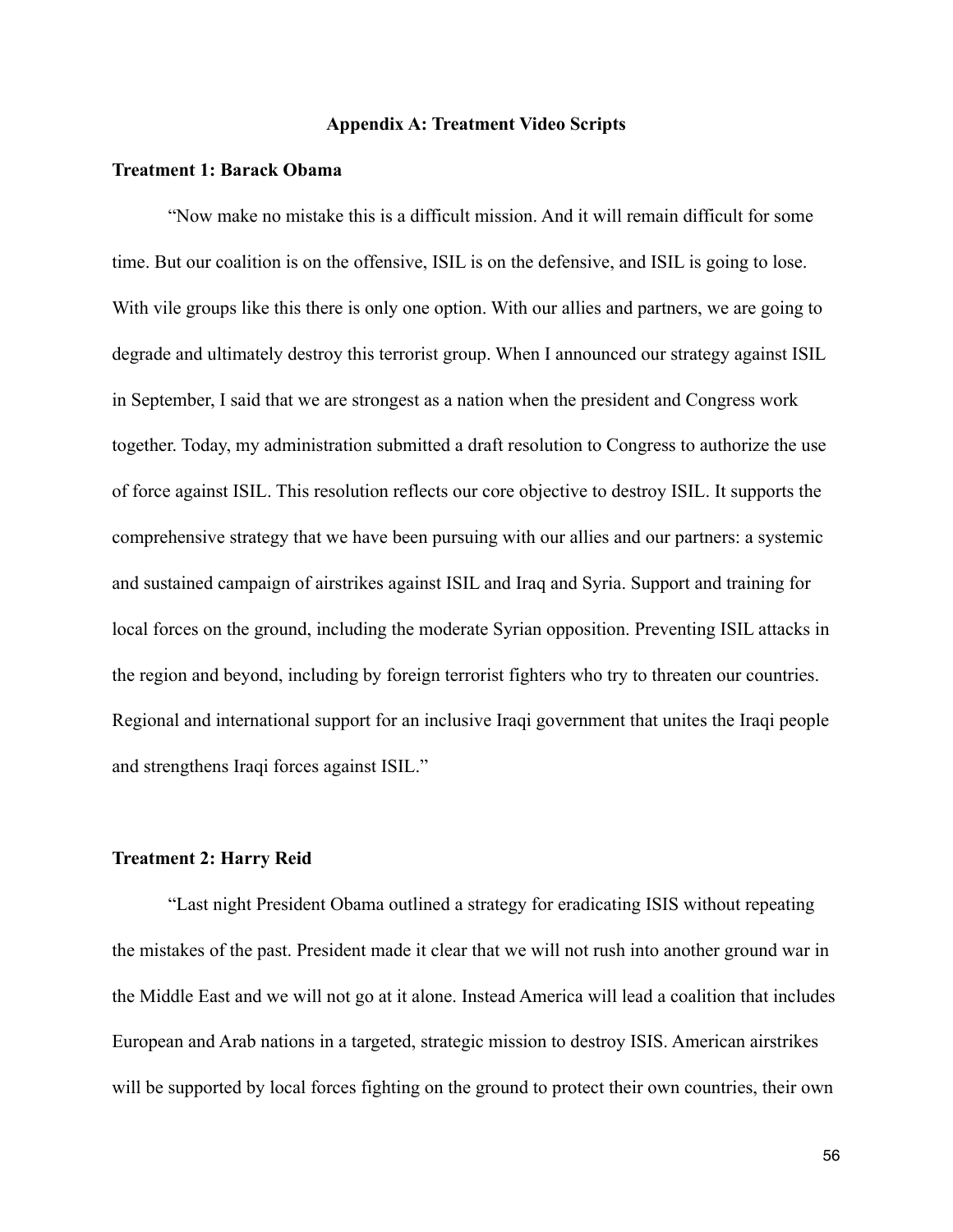families, their own homes, their own communities. But now it is up to Congress to rally behind President Obama and his decisive strategy. The proposal that the President has given to the American people requires immediate congressional action in granting the administration the authority to equip and train Syrian rebels under Title 10 to fight ISIS. Now is the time for us to come together to speak with one voice and tell the terrorists: you cannot hide, you've committed horrific accidents, threatened the security of the United States and our allies, and we will find you and we will destroy you."

### **Treatment 3: Haider al-Abadi**

 "Yes I think so. I think the reverses of Daesh or the onslaught of Daesh has been reversed. Not fully but is being reversed, is in the opposite direction now, that is very important. I think we have made a change in the political atmosphere, in the social atmosphere of the country. I have to be very blunt about this. We need the support. The support is essential. The fact that the whole world is standing with us is very important for our own public, for our own soldiers. We are the only country who have soldiers on the ground who are fighting Daesh and is important to the moral support of our soldiers. There has been an increase of this bombing of Daesh locations. There has been a very well liaison and coordination between our ground forces and the air cover which is provided for our own forces. I think now that this cooperation is very good. So for this war to continue and we have to continue this war, we need a lot of support from the international community. I mean one of the reasons I am here is to gather this support from the international coalition to support Iraq, to keep its fight and to keep its people. The minimum services must be there."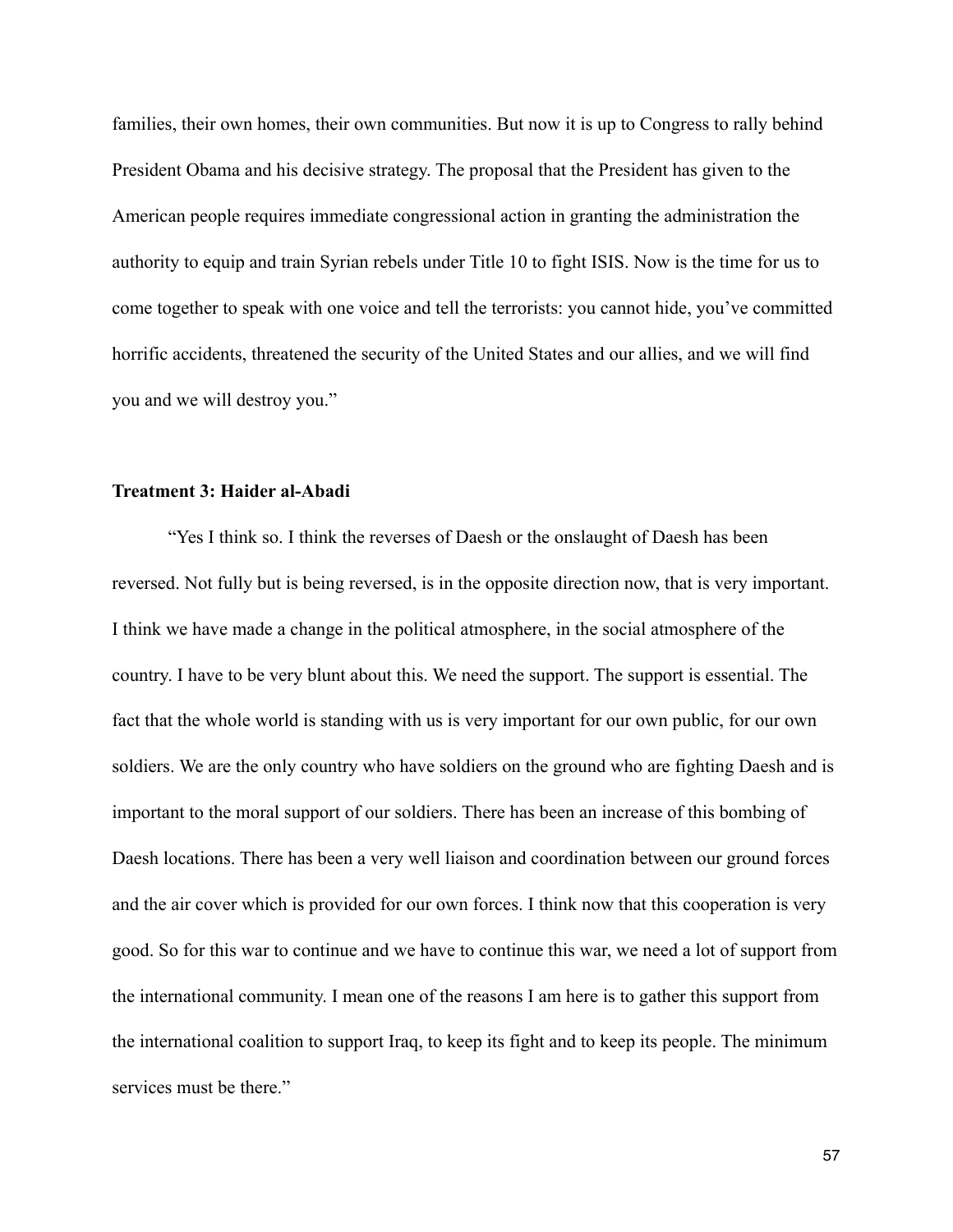# **Appendix B- Press Coverage Content Analysis**

### **Overall Press Coverage**

# Washington Post Coverage

| <b>Type of Article</b>       | Data Collection Period Number of Articles |    | <b>Percentage of Articles</b> |
|------------------------------|-------------------------------------------|----|-------------------------------|
| <b>Supportive News</b>       | Before 9/10                               | 35 | 26.9%                         |
|                              | After 9/10                                | 29 | 22.3%                         |
|                              | Total                                     | 64 | 49.2%                         |
| <b>Supportive Editorials</b> | Before 9/10                               | 10 | 7.7%                          |
|                              | After 9/10                                | 15 | 11.5%                         |
|                              | <b>Total</b>                              | 25 | 19.2%                         |
| <b>Critical News</b>         | Before 9/10                               | 5  | 3.8%                          |
|                              | After 9/10                                | 12 | 9.2%                          |
|                              | <b>Total</b>                              | 17 | 13.1%                         |
| <b>Critical Editorials</b>   | Before 9/10                               | 14 | 10.8%                         |
|                              | After 9/10                                | 10 | 7.7%                          |
|                              | <b>Total</b>                              | 24 | 18.5%                         |

## New York Times Coverage

| <b>Type of Article</b>       | Data Collection Period Number of Articles |                | <b>Percentage of Articles</b> |
|------------------------------|-------------------------------------------|----------------|-------------------------------|
| <b>Supportive News</b>       | Before 9/10                               | 34             | 30.35%                        |
|                              | After 9/10                                | 34             | 30.35%                        |
|                              | Total                                     | 68             | 60.7%                         |
| <b>Supportive Editorials</b> | Before 9/10                               | 9              | 8%                            |
|                              | After 9/10                                | $\overline{4}$ | 3.6%                          |
|                              | <b>Total</b>                              | 13             | 11.6%                         |
| <b>Critical News</b>         | Before 9/10                               | 7              | 6.3%                          |
|                              | <b>After 9/10</b>                         | 11             | 9.8%                          |
|                              | <b>Total</b>                              | 18             | 16.1%                         |
| <b>Critical Editorials</b>   | Before 9/10                               | 3              | 2.7%                          |
|                              | After 9/10                                | 10             | 8.9%                          |
|                              | <b>Total</b>                              | 13             | 11.6%                         |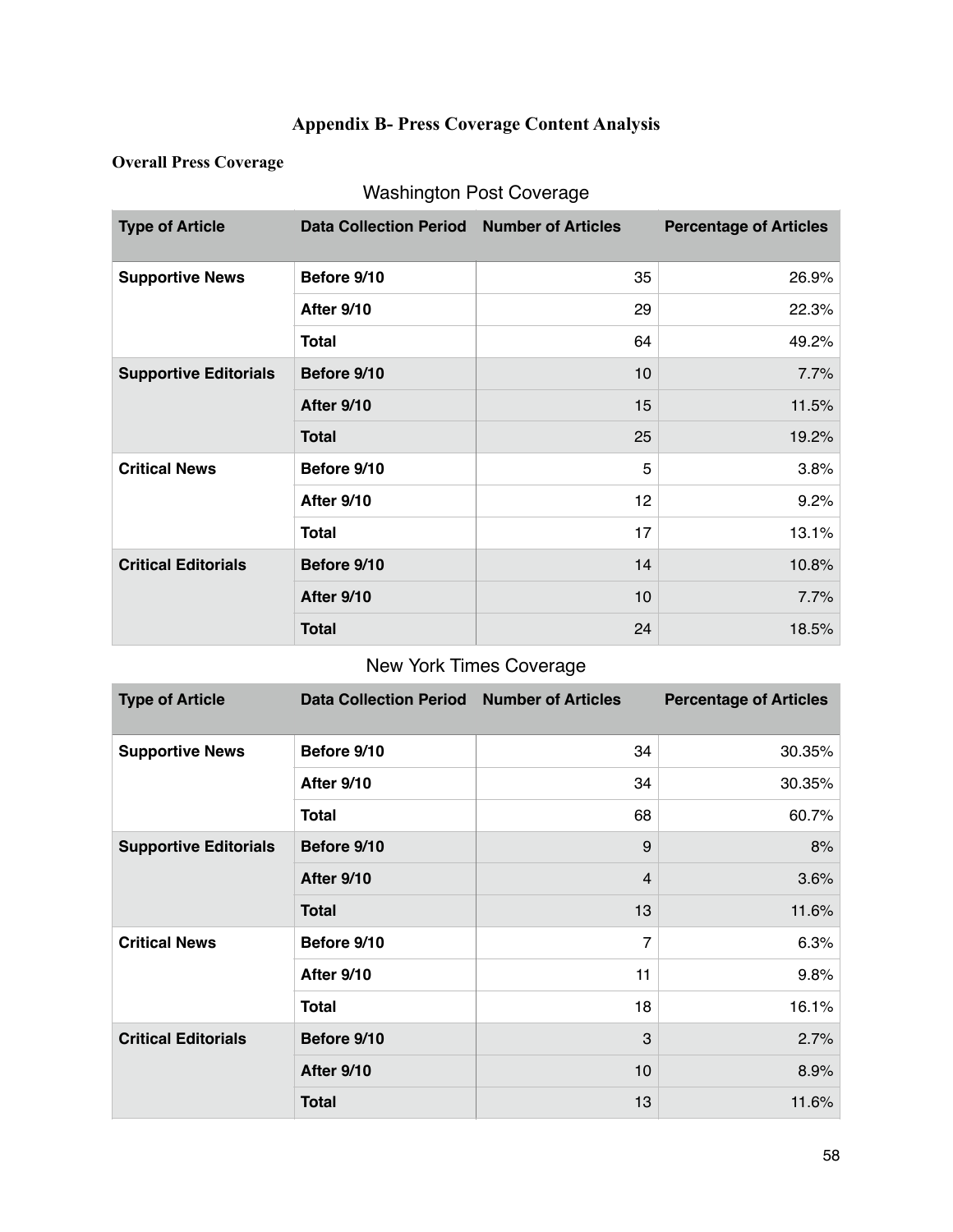| <b>Type of Article</b>       | Data Collection Period Number of Articles |     | <b>Percentage of Articles</b> |
|------------------------------|-------------------------------------------|-----|-------------------------------|
| <b>Supportive News</b>       | Before 9/10                               | 69  | 28.5%                         |
|                              | <b>After 9/10</b>                         | 63  | 26%                           |
|                              | <b>Total</b>                              | 132 | 54.5%                         |
| <b>Supportive Editorials</b> | Before 9/10                               | 19  | 7.85%                         |
|                              | <b>After 9/10</b>                         | 19  | 7.85%                         |
|                              | <b>Total</b>                              | 38  | 15.7%                         |
| <b>Critical News</b>         | Before 9/10                               | 12  | 5%                            |
|                              | After 9/10                                | 23  | 9.5%                          |
|                              | <b>Total</b>                              | 35  | 14.5%                         |
| <b>Critical Editorials</b>   | Before 9/10                               | 17  | 7%                            |
|                              | After 9/10                                | 20  | 8.3%                          |
|                              | <b>Total</b>                              | 37  | 15.3%                         |

# Aggregate Newspaper Coverage

# Framing of Washington Post Coverage

| <b>Main Frame of Article</b> | Data Collection Period Number of Articles |    | <b>Percentage of Articles</b> |
|------------------------------|-------------------------------------------|----|-------------------------------|
| <b>Policy Positive</b>       | Before 9/10                               | 45 | 34.6%                         |
|                              | After 9/10                                | 39 | 30%                           |
|                              | <b>Total</b>                              | 84 | 64.6%                         |
| <b>Policy Negative</b>       | Before 9/10                               | 13 | 10%                           |
|                              | After 9/10                                | 16 | 12.3%                         |
|                              | <b>Total</b>                              | 29 | 22.3%                         |
| <b>Leadership Positive</b>   | Before 9/10                               | 1  | 0.8%                          |
|                              | After 9/10                                | 4  | 3.1%                          |
|                              | <b>Total</b>                              | 5  | 3.9%                          |
| <b>Leadership Negative</b>   | Before 9/10                               | 6  | 4.6%                          |
|                              | After 9/10                                | 6  | 4.6%                          |
|                              | <b>Total</b>                              | 12 | 9.2%                          |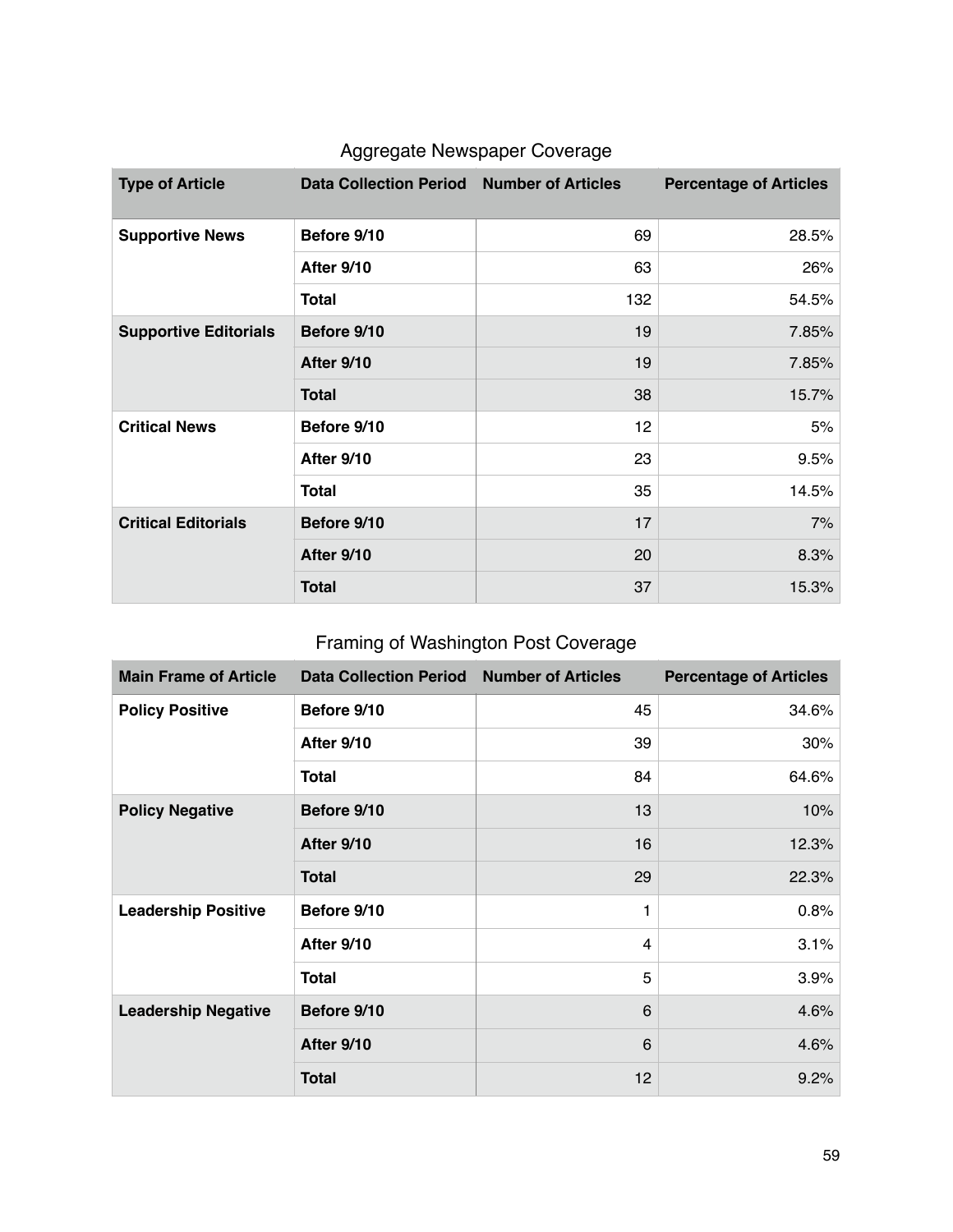| <b>Main Frame of Article</b> | <b>Data Collection Period</b> | <b>Number of Articles</b> | <b>Percentage of Articles</b> |
|------------------------------|-------------------------------|---------------------------|-------------------------------|
| <b>Policy Positive</b>       | Before 9/10                   | 42                        | 37.5%                         |
|                              | After 9/10                    | 35                        | 31.25%                        |
|                              | Total                         | 77                        | 68.75%                        |
| <b>Policy Negative</b>       | Before 9/10                   | 5                         | 4.5%                          |
|                              | After 9/10                    | 16                        | 14.25%                        |
|                              | <b>Total</b>                  | 21                        | 18.75%                        |
| <b>Leadership Positive</b>   | Before 9/10                   | 1                         | 0.9%                          |
|                              | After 9/10                    | 4                         | 3.6%                          |
|                              | <b>Total</b>                  | 5                         | 4.5%                          |
| <b>Leadership Negative</b>   | Before 9/10                   | 5                         | 4.5%                          |
|                              | After 9/10                    | $\overline{4}$            | 3.5%                          |
|                              | <b>Total</b>                  | 9                         | 8%                            |

# Framing of New York Times Coverage

# Aggregate Newspaper Framing

| <b>Main Frame of Article</b> | <b>Data Collection Period</b> | <b>Number of Articles</b> | <b>Percentage of Articles</b> |
|------------------------------|-------------------------------|---------------------------|-------------------------------|
| <b>Policy Positive</b>       | Before 9/10                   | 87                        | 36%                           |
|                              | After 9/10                    | 74                        | 30.5%                         |
|                              | <b>Total</b>                  | 161                       | 66.6%                         |
| <b>Policy Negative</b>       | Before 9/10                   | 18                        | 7.4%                          |
|                              | After 9/10                    | 32                        | 13.2%                         |
|                              | <b>Total</b>                  | 50                        | 20.7%                         |
| <b>Leadership Positive</b>   | Before 9/10                   | $\overline{2}$            | 0.8%                          |
|                              | After 9/10                    | 8                         | 3.3%                          |
|                              | <b>Total</b>                  | 10                        | 4.1%                          |
| <b>Leadership Negative</b>   | Before 9/10                   | 11                        | 4.5%                          |
|                              | After 9/10                    | 10                        | 4.1%                          |
|                              | <b>Total</b>                  | 21                        | 8.6%                          |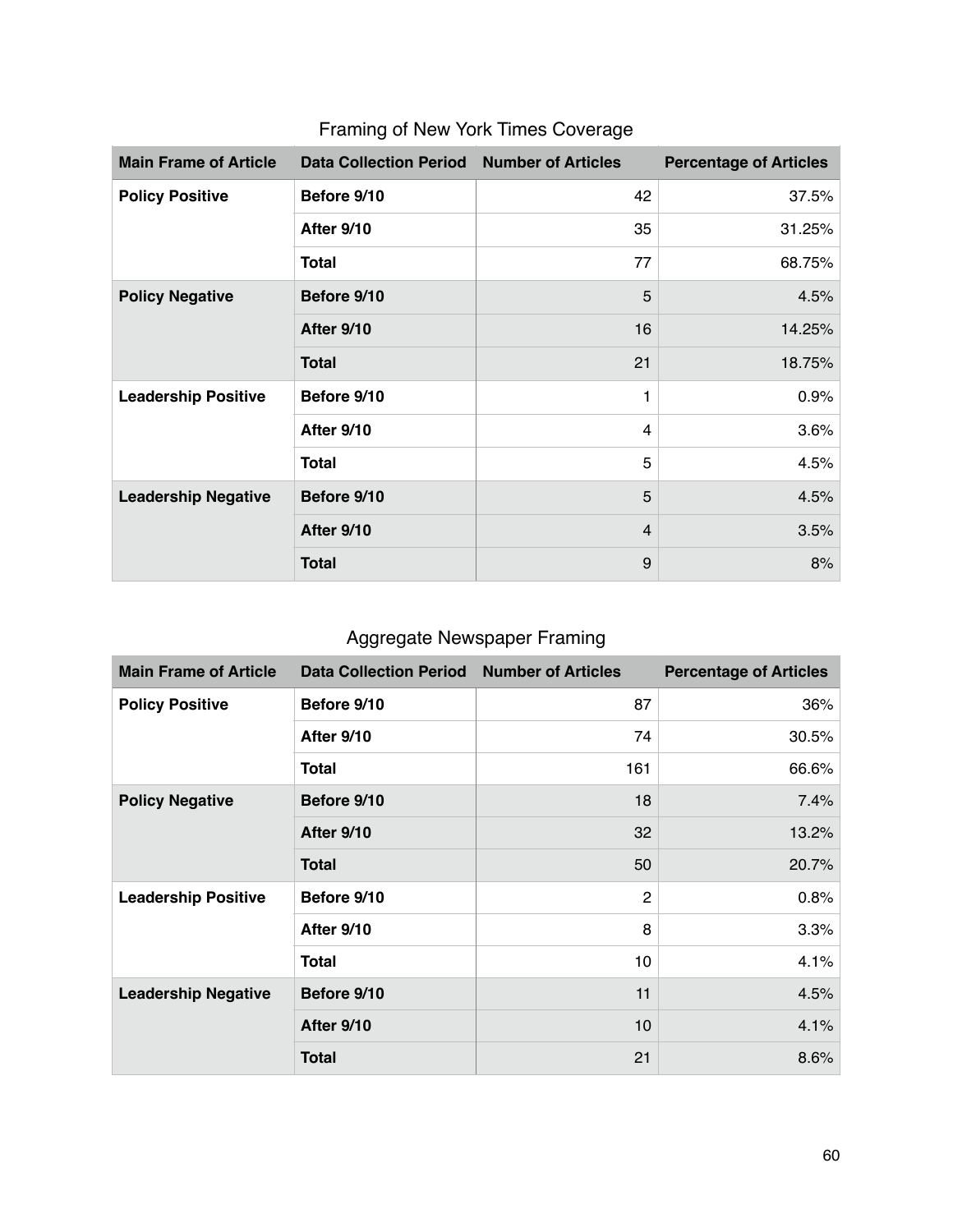| Washington Post Treatment of Criticism in Featured Articles                          |    |        |  |  |
|--------------------------------------------------------------------------------------|----|--------|--|--|
| <b>Number of Articles</b><br><b>Press Treatment</b><br><b>Percentage of Articles</b> |    |        |  |  |
| <b>Policy</b>                                                                        | 6  | $30\%$ |  |  |
| <b>Politics</b>                                                                      | 12 | 60%    |  |  |
| <b>Total</b>                                                                         | 20 |        |  |  |

| New York Times Treatment of Criticism in Featured Articles                           |    |       |  |  |
|--------------------------------------------------------------------------------------|----|-------|--|--|
| <b>Number of Articles</b><br><b>Press Treatment</b><br><b>Percentage of Articles</b> |    |       |  |  |
| <b>Policy</b>                                                                        | 8  | 26.7% |  |  |
| <b>Politics</b>                                                                      | 13 | 43.3% |  |  |
| <b>Total</b>                                                                         | 30 |       |  |  |

| Aggregate Treatment of Criticism in Featured Articles                                |    |     |  |  |
|--------------------------------------------------------------------------------------|----|-----|--|--|
| <b>Number of Articles</b><br><b>Press Treatment</b><br><b>Percentage of Articles</b> |    |     |  |  |
| <b>Policy</b>                                                                        | 14 | 28% |  |  |
| <b>Politics</b>                                                                      | 25 | 50% |  |  |
| <b>Total</b>                                                                         | 50 |     |  |  |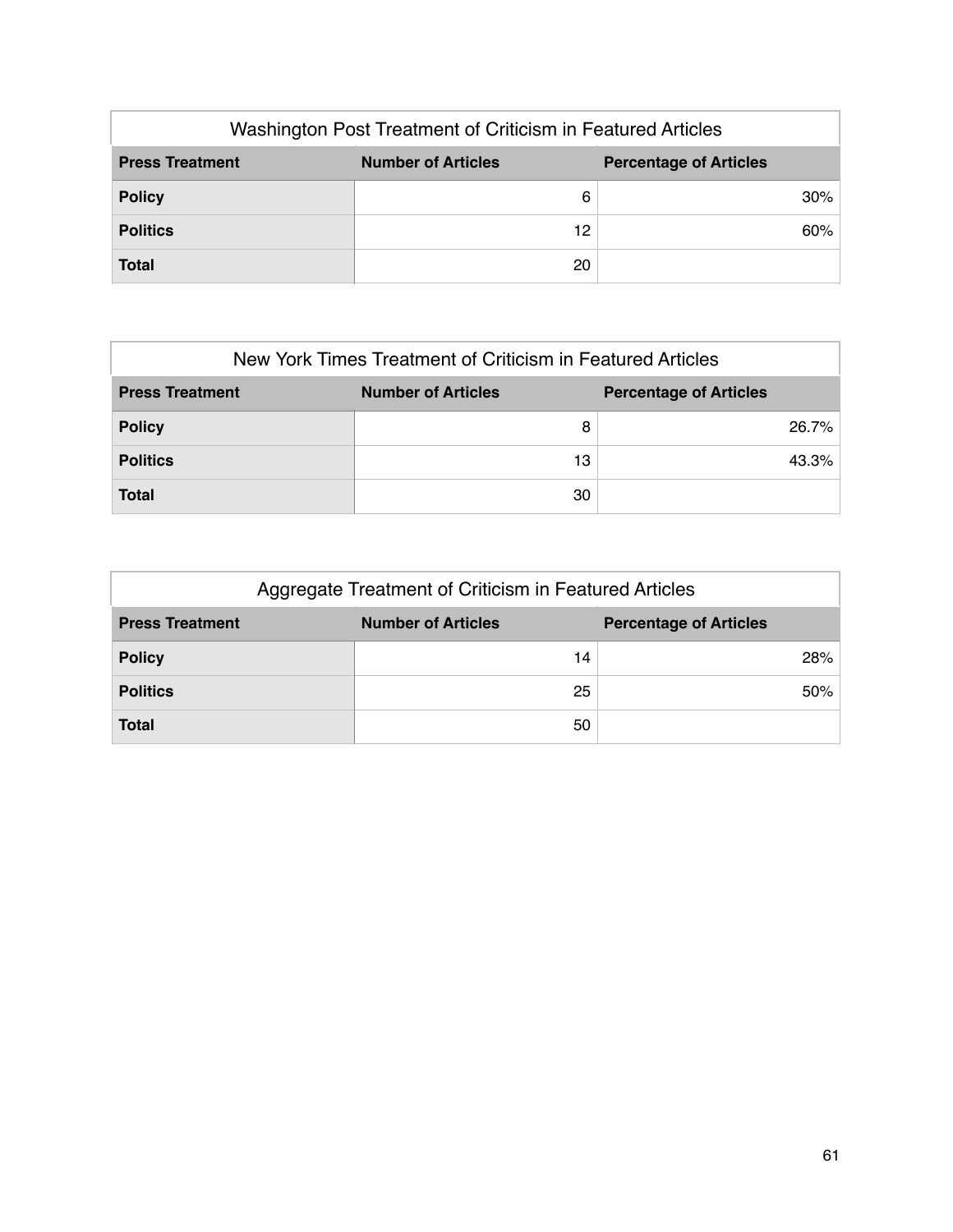# **Frame Sources in Press Coverage**

| <b>Collection Period</b> | <b>Frame Sources</b>                | Number of<br><b>References</b> | <b>Percentage</b><br>within Sample<br><b>Period</b> | Percentage of<br><b>Total References</b> |
|--------------------------|-------------------------------------|--------------------------------|-----------------------------------------------------|------------------------------------------|
| September 3-10           | <b>Administration</b>               | 111                            | 48.3%                                               | 15.7%                                    |
|                          | <b>Domestic</b>                     | 63                             | 27.4%                                               | 8.9%                                     |
|                          | Foreign and<br><b>Transnational</b> | 56                             | 24.3%                                               | 7.9%                                     |
|                          | <b>Total</b>                        | 230                            |                                                     | 32.5%                                    |
| September 11-17          | Administration                      | 166                            | 34.7%                                               | 23.4%                                    |
|                          | <b>Domestic Elites</b>              | 193                            | 40.4%                                               | 27.3%                                    |
|                          | Foreign and<br><b>Transnational</b> | 119                            | 24.9%                                               | 16.8%                                    |
|                          | <b>Total</b>                        | 478                            |                                                     | 67.5%                                    |

## Washington Post Frame Sources by Sample Period

## New York Times Frame Sources by Sample Period

| <b>Collection Period</b> | <b>Frame Sources</b>                       | <b>Number of</b><br><b>References</b> | Percentage<br>within Sample<br><b>Period</b> | Percentage of<br><b>Total References</b> |
|--------------------------|--------------------------------------------|---------------------------------------|----------------------------------------------|------------------------------------------|
| September 3-10           | Administration                             | 117                                   | 31.8%                                        | 12.6%                                    |
|                          | <b>Domestic</b>                            | 120                                   | 32.6%                                        | 12.9%                                    |
|                          | <b>Foreign and</b><br><b>Transnational</b> | 131                                   | 35.6%                                        | 14.1%                                    |
|                          | <b>Total</b>                               | 368                                   |                                              | 39.6%                                    |
| September 11-17          | Administration                             | 206                                   | 36.6%                                        | 22.2%                                    |
|                          | <b>Domestic Elites</b>                     | 174                                   | 31%                                          | 18.7%                                    |
|                          | <b>Foreign and</b><br><b>Transnational</b> | 182                                   | 32.4%                                        | 19.5%                                    |
|                          | <b>Total</b>                               | 562                                   |                                              | 60.4%                                    |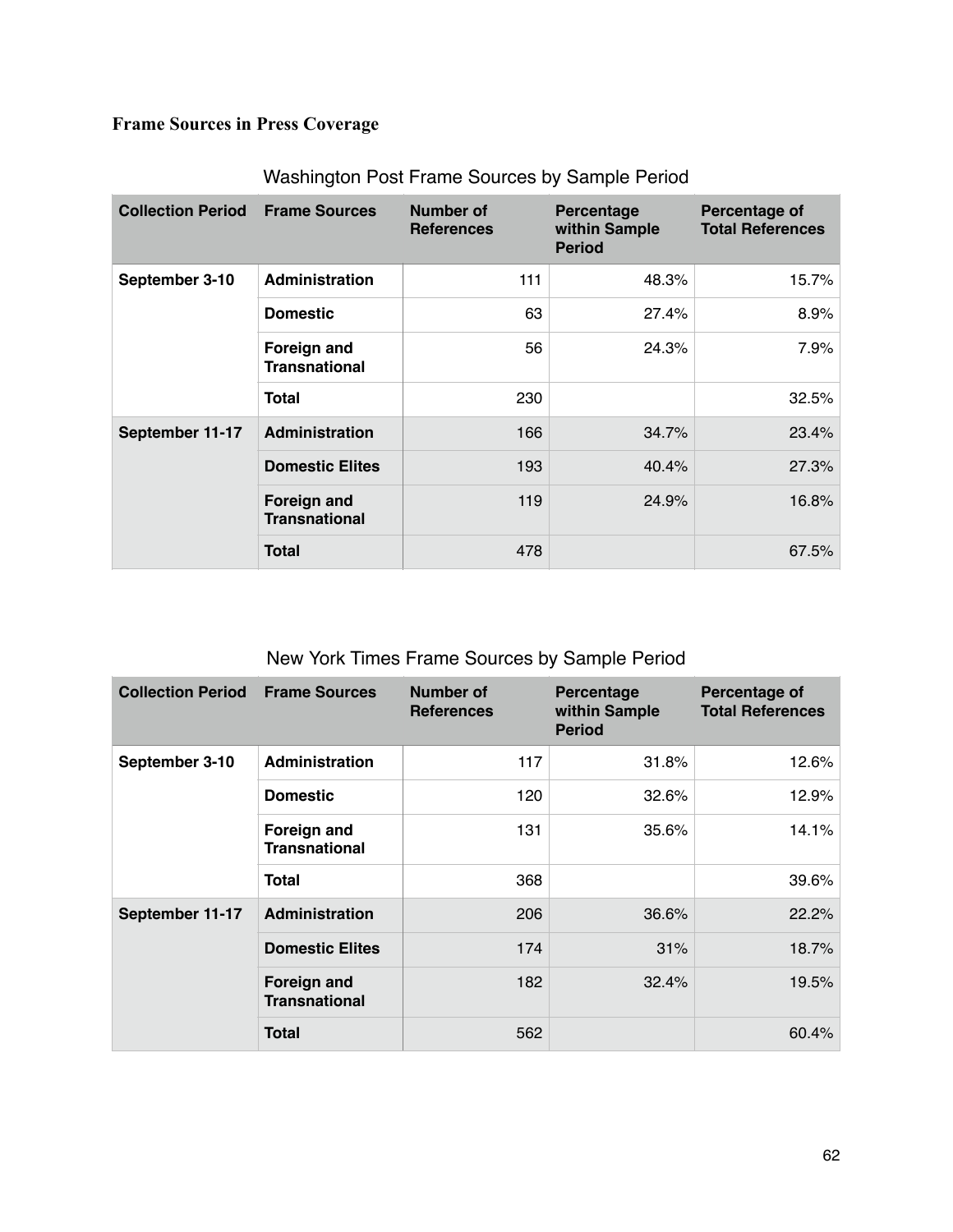| <b>Collection Period</b> | <b>Frame Sources</b>                       | Number of<br><b>References</b> | <b>Percentage</b><br>within Sample<br><b>Period</b> | Percentage of<br><b>Total References</b> |
|--------------------------|--------------------------------------------|--------------------------------|-----------------------------------------------------|------------------------------------------|
| September 3-10           | <b>Administration</b>                      | 228                            | 38.2%                                               | 13.9%                                    |
|                          | <b>Domestic</b>                            | 183                            | 30.65%                                              | 11.2%                                    |
|                          | Foreign and<br><b>Transnational</b>        | 186                            | 31.15%                                              | 11.4%                                    |
|                          | <b>Total</b>                               | 597                            |                                                     | 36.5%                                    |
| September 11-17          | Administration                             | 372                            | 35.8%                                               | 22.7%                                    |
|                          | <b>Domestic Elites</b>                     | 367                            | 35.3%                                               | 22.4%                                    |
|                          | <b>Foreign and</b><br><b>Transnational</b> | 301                            | 28.9%                                               | 18.4%                                    |
|                          | <b>Total</b>                               | 1,040                          |                                                     | 63.5%                                    |

## Aggegate Frame Sources by Sample Period

Washington Post Frame Sources in Featured Articles

| <b>Collection Period</b> | <b>Frame Sources</b>                       | <b>Number of</b><br><b>References</b> | Percentage<br>within Sample<br><b>Period</b> | Percentage of<br><b>Total References</b> |
|--------------------------|--------------------------------------------|---------------------------------------|----------------------------------------------|------------------------------------------|
| September 3-10           | <b>Administration</b>                      | 14                                    | 22.6%                                        | 7.7%                                     |
|                          | <b>Domestic</b>                            | 30                                    | 48.4%                                        | 16.7%                                    |
|                          | Foreign and<br><b>Transnational</b>        | 18                                    | 29%                                          | 10%                                      |
|                          | <b>Total</b>                               | 62                                    |                                              | 34.4%                                    |
| September 11-17          | <b>Administration</b>                      | 63                                    | 53.4%                                        | 35%                                      |
|                          | <b>Domestic</b>                            | 48                                    | 40.7%                                        | 26.7%                                    |
|                          | <b>Foreign and</b><br><b>Transnational</b> | $\overline{7}$                        | 5.9%                                         | 3.9%                                     |
|                          | <b>Total</b>                               | 118                                   |                                              | 65.6%                                    |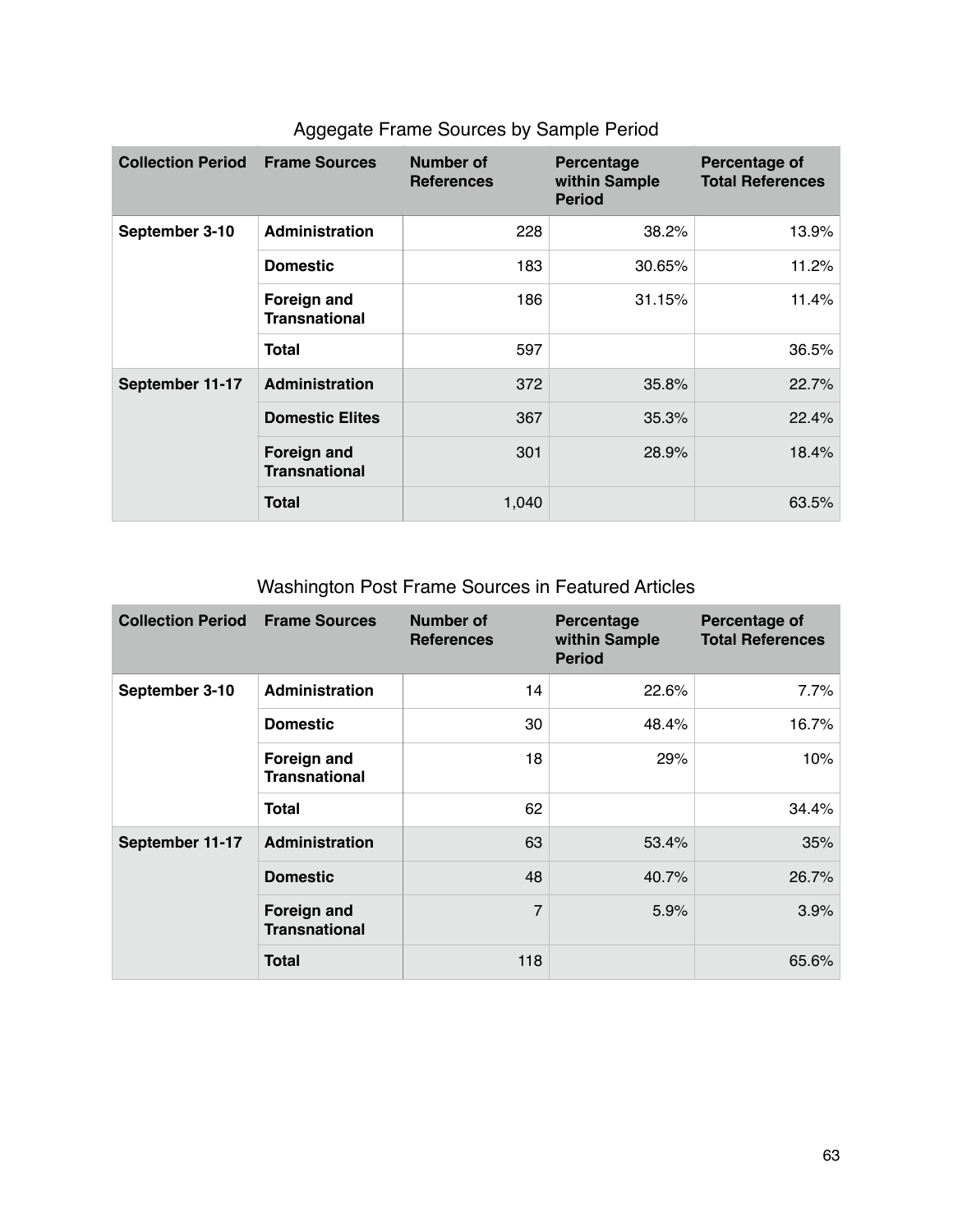| <b>Collection Period</b> | <b>Frame Sources</b>                | Number of<br><b>References</b> | Percentage<br>within Sample<br><b>Period</b> | Percentage of<br><b>Total References</b> |
|--------------------------|-------------------------------------|--------------------------------|----------------------------------------------|------------------------------------------|
| September 3-10           | <b>Administration</b>               | 35                             | 26.5%                                        | 8.9%                                     |
|                          | <b>Domestic</b>                     | 37                             | 28%                                          | 9.4%                                     |
|                          | Foreign and<br><b>Transnational</b> | 60                             | 45.5%                                        | 15.2%                                    |
|                          | <b>Total</b>                        | 132                            |                                              | 33.6%                                    |
| September 11-17          | <b>Administration</b>               | 82                             | 31.4%                                        | 20.9%                                    |
|                          | <b>Domestic</b>                     | 81                             | 31%                                          | 20.6%                                    |
|                          | Foreign and<br><b>Transnational</b> | 98                             | 37.5%                                        | 24.9%                                    |
|                          | <b>Total</b>                        | 261                            |                                              | 66.4%                                    |

### New York Times Frame Sources in Featured Articles

# Aggregate Frame Sources in Featured Articles

| <b>Collection Period</b> | <b>Frame Sources</b>                       | <b>Number of</b><br><b>References</b> | Percentage<br>within Sample<br><b>Period</b> | Percentage of<br><b>Total References</b> |
|--------------------------|--------------------------------------------|---------------------------------------|----------------------------------------------|------------------------------------------|
| September 3-10           | Administration                             | 49                                    | 25.3%                                        | 8.6%                                     |
|                          | <b>Domestic</b>                            | 67                                    | 32.5%                                        | 11.7%                                    |
|                          | Foreign and<br><b>Transnational</b>        | 78                                    | 40.2%                                        | 13.6%                                    |
|                          | <b>Total</b>                               | 194                                   |                                              | 33.9%                                    |
| September 11-17          | Administration                             | 145                                   | 38.3%                                        | 25.3%                                    |
|                          | <b>Domestic</b>                            | 129                                   | 34%                                          | 22.5%                                    |
|                          | <b>Foreign and</b><br><b>Transnational</b> | 105                                   | 27.7%                                        | 18.3%                                    |
|                          | <b>Total</b>                               | 379                                   |                                              | 66.1%                                    |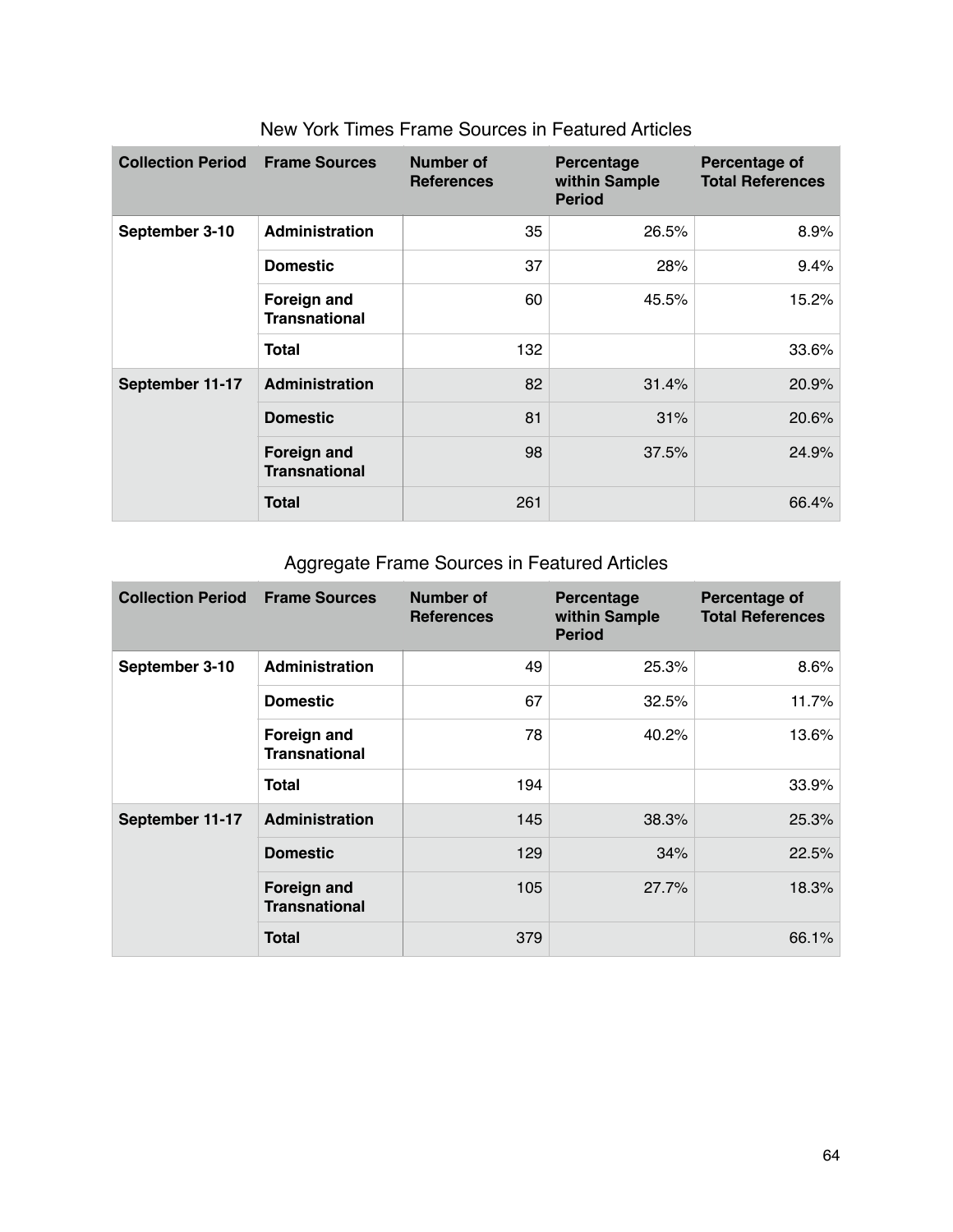## **Framing from Foreign and Transnational Sources**

|                                   | <b>Number of References</b> | <b>Percentage of References</b> |
|-----------------------------------|-----------------------------|---------------------------------|
| <b>Support Administration</b>     | 132                         | 75.4%                           |
| <b>Pro-Intervention Critical</b>  | 26                          | 14.9%                           |
| <b>Anti-intervention Critical</b> | 17                          | 9.7%                            |
| <b>Total</b>                      | 175                         |                                 |

## Washington Post Frames from Foreign and Transnational Sources

## New York Times Frames from Foreign and Transnational Sources

|                                   | <b>Number of References</b> | <b>Percentage of References</b> |
|-----------------------------------|-----------------------------|---------------------------------|
| <b>Support Administration</b>     | 209                         | 66.8%                           |
| <b>Pro-Intervention Critical</b>  | 40                          | 12.8%                           |
| <b>Anti-intervention Critical</b> | 64                          | 20.4%                           |
| <b>Total</b>                      | 313                         |                                 |

## Aggregate Frames from Foreign and Transnational Sources

|                                   | <b>Number of References</b> | <b>Percentage of References</b> |
|-----------------------------------|-----------------------------|---------------------------------|
| <b>Support Administration</b>     | 341                         | 69.9%                           |
| <b>Pro-Intervention Critical</b>  | 66                          | 13.5%                           |
| <b>Anti-intervention Critical</b> | 81                          | 16.6%                           |
| <b>Total</b>                      | 488                         |                                 |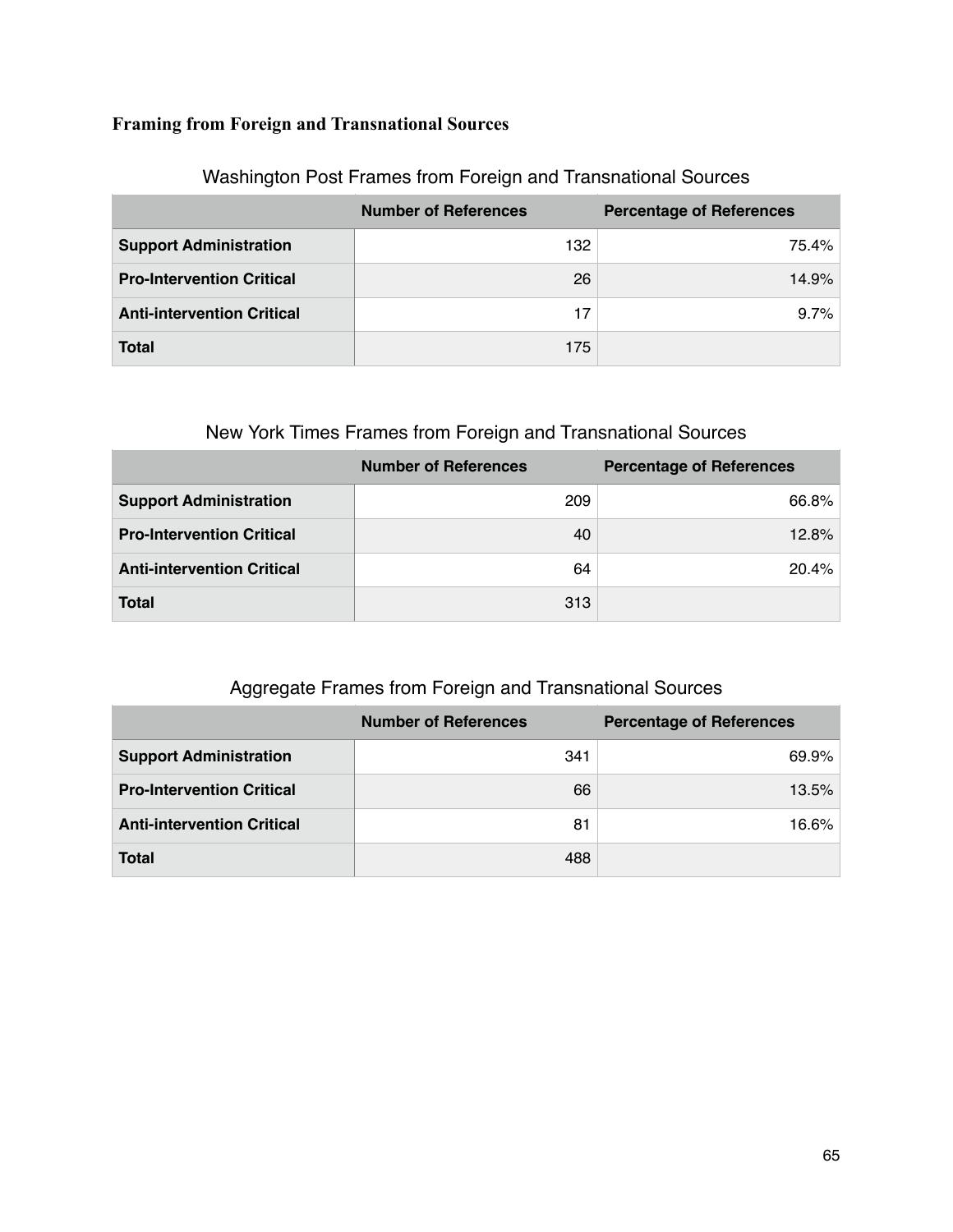## **Appendix C: Quantitative Experiment Data**

## **Demographics:**

| Arv you. |        |           |         |               |                           |  |
|----------|--------|-----------|---------|---------------|---------------------------|--|
|          |        | Frequency | Percent | Valid Percent | <b>Cumulative Percent</b> |  |
| Valid    | Male   | 582       | 62.2    | 62.6          | 62.6                      |  |
|          | Female | 348       | 37.2    | 37.4          | 100.0                     |  |
|          | Total  | 930       | 99.5    | 100.0         |                           |  |
| Missing  | System | 5         | .5      |               |                           |  |
| Total    |        | 935       | 100.0   |               |                           |  |

### **Are you:**

### **Are you:**

|         |        | Frequency | Percent | Valid Percent | <b>Cumulative Percent</b> |
|---------|--------|-----------|---------|---------------|---------------------------|
| Valid   | Male   | 582       | 62.2    | 62.6          | 62.6                      |
|         | Female | 348       | 37.2    | 37.4          | 100.0                     |
|         | Total  | 930       | 99.5    | 100.0         |                           |
| Missing | System | 5         | $.5\,$  |               |                           |
| Total   |        | 935       | 100.0   |               |                           |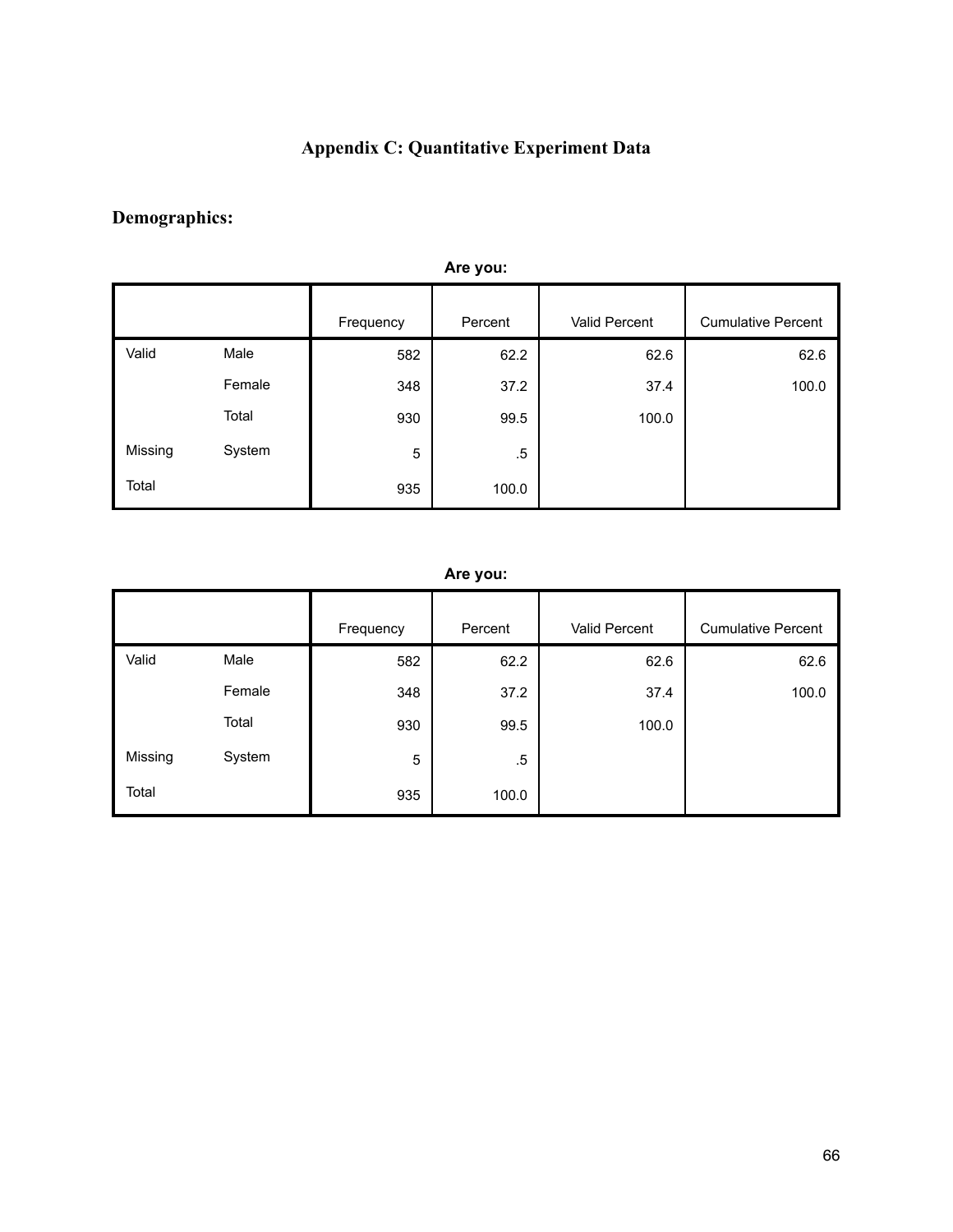|         |        | Frequency      | Percent | Valid Percent | <b>Cumulative Percent</b> |
|---------|--------|----------------|---------|---------------|---------------------------|
| Valid   | Yes    | 73             | 7.8     | 7.8           | 7.8                       |
|         | No     | 858            | 91.8    | 92.2          | 100.0                     |
|         | Total  | 931            | 99.6    | 100.0         |                           |
| Missing | System | $\overline{4}$ | $\cdot$ |               |                           |
| Total   |        | 935            | 100.0   |               |                           |

### **Are you of Hispanic or Latino origin or descent?**

### **What is the last grade of school you completed?**

|         |                        | Frequency | Percent | <b>Valid Percent</b> | Cumulative<br>Percent |
|---------|------------------------|-----------|---------|----------------------|-----------------------|
|         |                        |           |         |                      |                       |
| Valid   | No high school diploma | 9         | 1.0     | 1.0                  | 1.0                   |
|         | High school graduate   | 105       | 11.2    | 11.3                 | 12.2                  |
|         | Some college/associate | 336       | 35.9    | 36.1                 | 48.3                  |
|         | degree                 |           |         |                      |                       |
|         | College graduate       | 379       | 40.5    | 40.7                 | 88.9                  |
|         | Postgraduate study     | 103       | 11.0    | 11.1                 | 100.0                 |
|         | Total                  | 932       | 99.7    | 100.0                |                       |
| Missing | System                 | 3         | .3      |                      |                       |
| Total   |                        | 935       | 100.0   |                      |                       |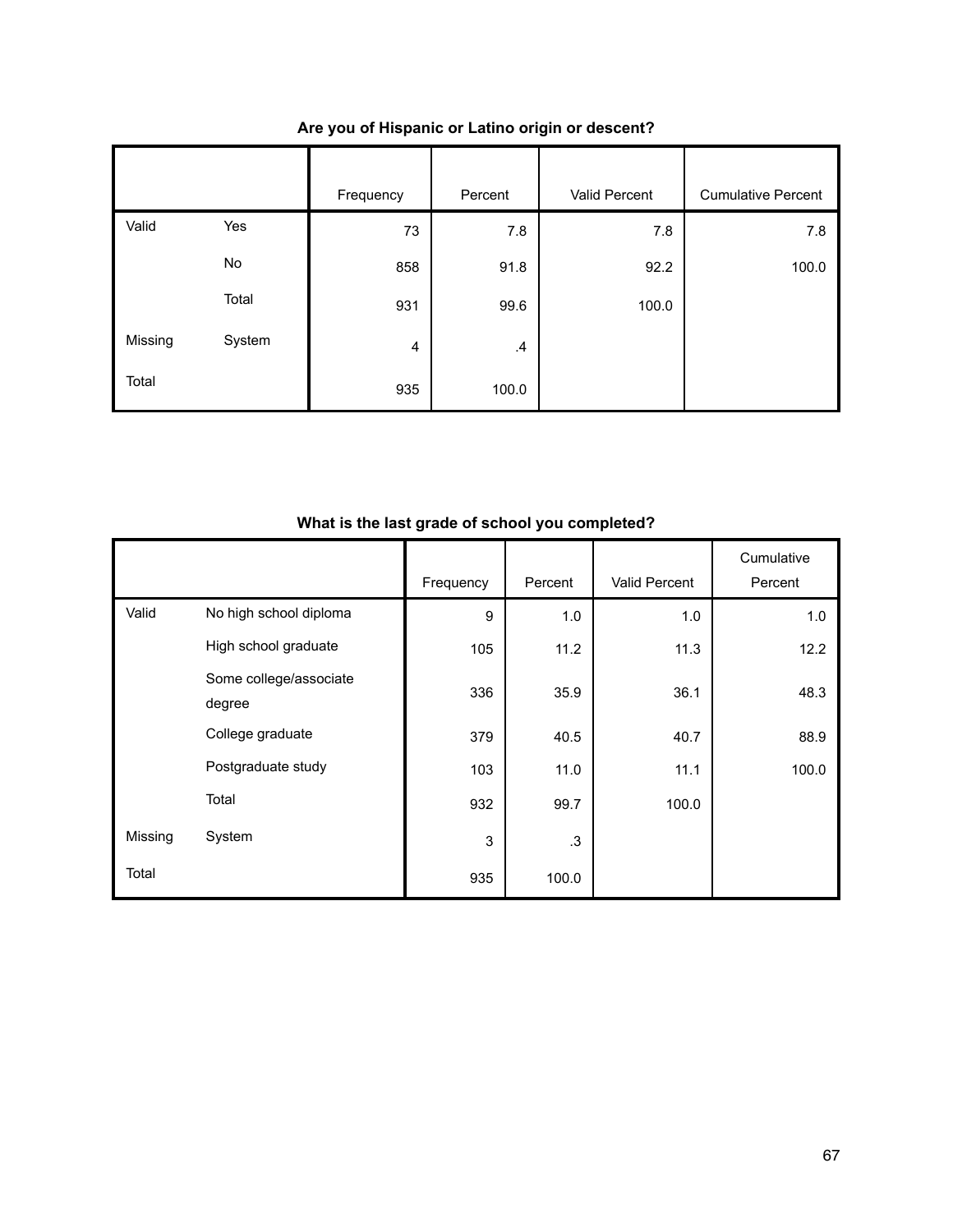|         |              | Frequency | Percent   | Valid Percent | Cumulative<br>Percent |
|---------|--------------|-----------|-----------|---------------|-----------------------|
| Valid   | 18-24        | 195       | 20.9      | 20.9          | 20.9                  |
|         | 25-29        | 254       | 27.2      | 27.3          | 48.2                  |
|         | 30-39        | 257       | 27.5      | 27.6          | 75.8                  |
|         | 40-44        | 69        | 7.4       | 7.4           | 83.2                  |
|         | 45-49        | 43        | 4.6       | 4.6           | 87.8                  |
|         | 50-59        | 75        | 8.0       | 8.0           | 95.8                  |
|         | 60-64        | 23        | 2.5       | 2.5           | 98.3                  |
|         | 65 and older | 16        | 1.7       | 1.7           | 100.0                 |
|         | Total        | 932       | 99.7      | 100.0         |                       |
| Missing | System       | 3         | $\cdot$ 3 |               |                       |
| Total   |              | 935       | 100.0     |               |                       |

**What is your age?**

### **Are you registered to vote?**

|         |        | Frequency      | Percent | Valid Percent | <b>Cumulative Percent</b> |
|---------|--------|----------------|---------|---------------|---------------------------|
| Valid   | Yes    | 809            | 86.5    | 87.2          | 87.2                      |
|         | No     | 119            | 12.7    | 12.8          | 100.0                     |
|         | Total  | 928            | 99.3    | 100.0         |                           |
| Missing | System | $\overline{7}$ | .7      |               |                           |
| Total   |        | 935            | 100.0   |               |                           |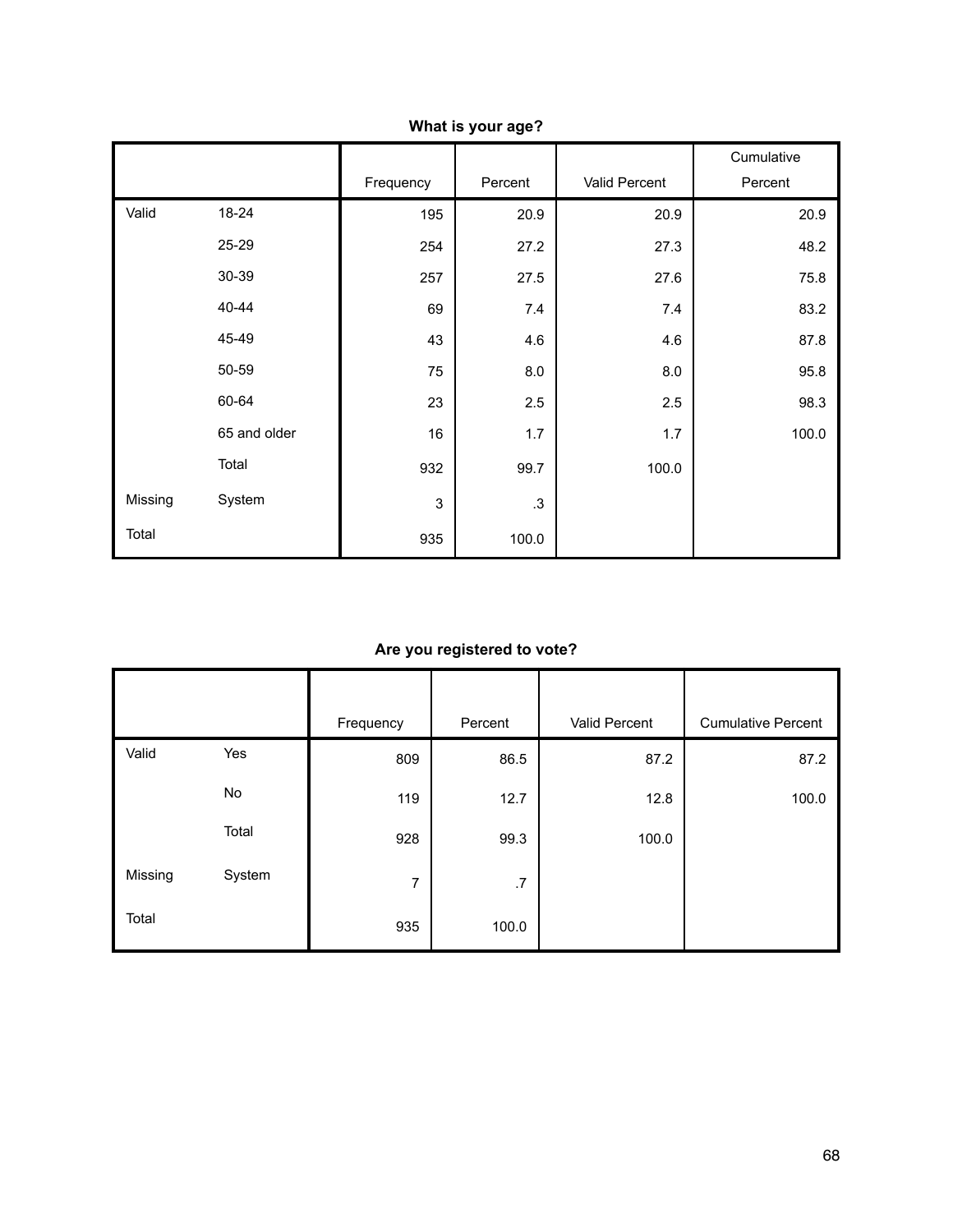|         |                       | Frequency | Percent | Valid Percent | Cumulative<br>Percent |
|---------|-----------------------|-----------|---------|---------------|-----------------------|
|         |                       |           |         |               |                       |
| Valid   | Very liberal          | 179       | 19.1    | 19.2          | 19.2                  |
|         | Somewhat liberal      | 339       | 36.3    | 36.5          | 55.7                  |
|         | Moderate              | 230       | 24.6    | 24.7          | 80.4                  |
|         | Somewhat conservative | 141       | 15.1    | 15.2          | 95.6                  |
|         | Very conservative     | 41        | 4.4     | 4.4           | 100.0                 |
|         | Total                 | 930       | 99.5    | 100.0         |                       |
| Missing | System                | 5         | $.5\,$  |               |                       |
| Total   |                       | 935       | 100.0   |               |                       |

## **Thinking about your general approach to issues, do you consider yourself to be liberal, moderate, or conservative?**

### **Generally speaking, do you think of yourself as:**

|         |                | Frequency      | Percent    | Valid Percent | Cumulative<br>Percent |
|---------|----------------|----------------|------------|---------------|-----------------------|
| Valid   | Democrat       | 418            | 44.7       | 44.8          | 44.8                  |
|         | Republican     | 146            | 15.6       | 15.6          | 60.5                  |
|         | Independent    | 317            | 33.9       | 34.0          | 94.4                  |
|         | Something else | 52             | 5.6        | 5.6           | 100.0                 |
|         | Total          | 933            | 99.8       | 100.0         |                       |
| Missing | System         | $\overline{2}$ | $\cdot$ .2 |               |                       |
| Total   |                | 935            | 100.0      |               |                       |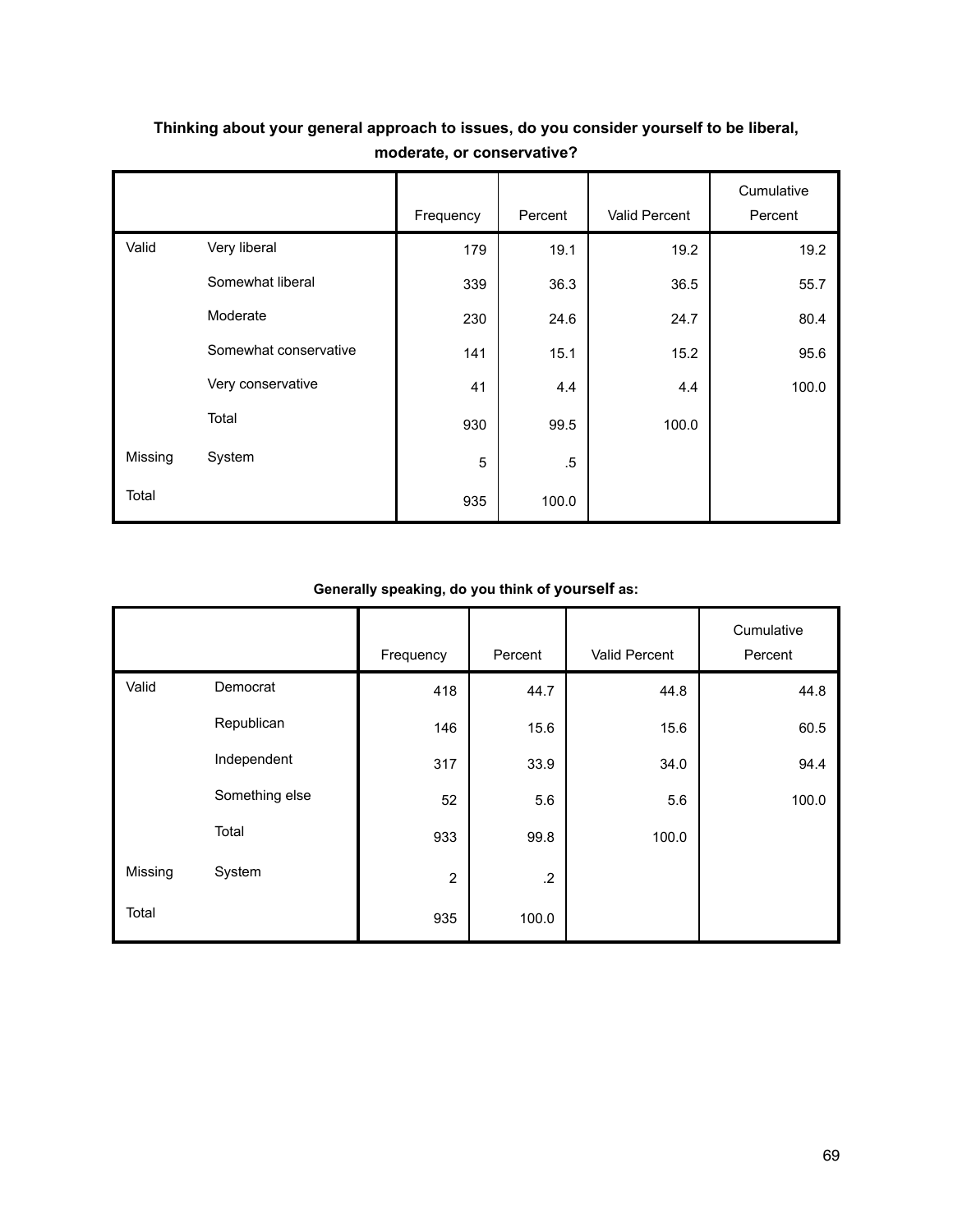|         |                          | Frequency | Percent | Valid Percent | Cumulative<br>Percent |
|---------|--------------------------|-----------|---------|---------------|-----------------------|
| Valid   | <b>Strong Democrat</b>   | 189       | 20.2    | 45.2          | 45.2                  |
|         | Not very strong Democrat | 229       | 24.5    | 54.8          | 100.0                 |
|         | Total                    | 418       | 44.7    | 100.0         |                       |
| Missing | System                   | 517       | 55.3    |               |                       |
| Total   |                          | 935       | 100.0   |               |                       |

### **Would you call yourself a strong Democrat or not a very strong Democrat?**

#### **Would you call yourself a strong Republican or not a very strong Republican?**

|         |                            |           |         |               | Cumulative |
|---------|----------------------------|-----------|---------|---------------|------------|
|         |                            | Frequency | Percent | Valid Percent | Percent    |
| Valid   | Strong Republican          | 45        | 4.8     | 31.0          | 31.0       |
|         | Not very strong Republican | 100       | 10.7    | 69.0          | 100.0      |
|         | Total                      | 145       | 15.5    | 100.0         |            |
| Missing | System                     | 790       | 84.5    |               |            |
| Total   |                            | 935       | 100.0   |               |            |

### **Do you think of yourself as closer to the Republican Party, closer to the Democratic Party, or do you think of yourself as strictly Independent?**

|         |                      |           |         |               | Cumulative |
|---------|----------------------|-----------|---------|---------------|------------|
|         |                      | Frequency | Percent | Valid Percent | Percent    |
| Valid   | Republican Party     | 51        | 5.5     | 16.1          | 16.1       |
|         | Democratic Party     | 119       | 12.7    | 37.7          | 53.8       |
|         | Strictly Independent | 146       | 15.6    | 46.2          | 100.0      |
|         | Total                | 316       | 33.8    | 100.0         |            |
| Missing | System               | 619       | 66.2    |               |            |
| Total   |                      | 935       | 100.0   |               |            |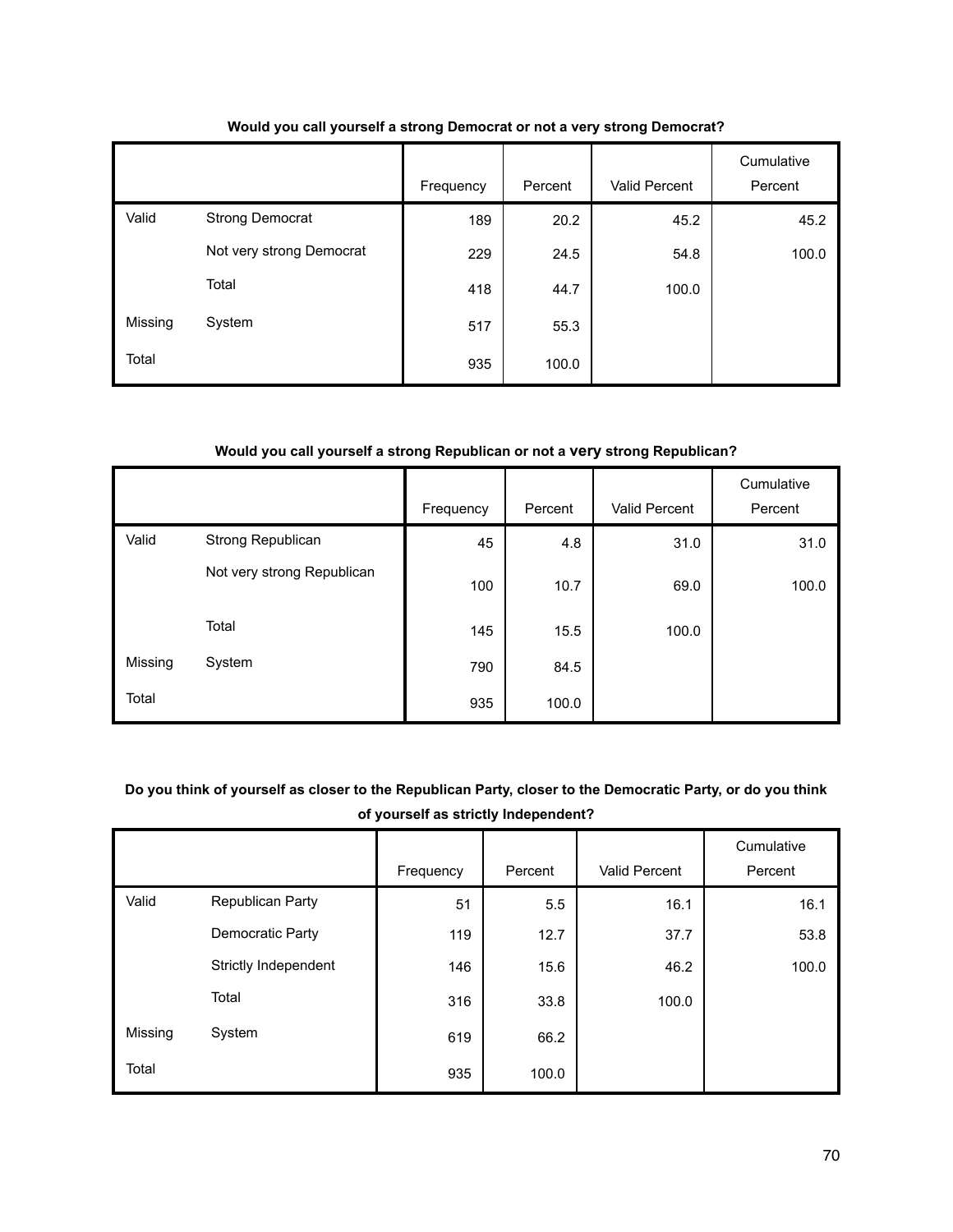|         |                        | Frequency      | Percent | Valid Percent | Cumulative<br>Percent |
|---------|------------------------|----------------|---------|---------------|-----------------------|
| Valid   | Under \$30,000         | 292            | 31.2    | 31.3          | 31.3                  |
|         | \$30,000 to \$49,999   | 226            | 24.2    | 24.2          | 55.5                  |
|         | \$50,000 to \$99,999   | 330            | 35.3    | 35.4          | 90.9                  |
|         | \$100,000 to \$199,999 | 79             | 8.4     | 8.5           | 99.4                  |
|         | \$200,000 to \$249,999 | 3              | .3      | $\cdot$ 3     | 99.7                  |
|         | \$250,000 or more      | $\mathsf 3$    | $\cdot$ | $\cdot$ 3     | 100.0                 |
|         | Total                  | 933            | 99.8    | 100.0         |                       |
| Missing | System                 | $\overline{2}$ | $.2\,$  |               |                       |
| Total   |                        | 935            | 100.0   |               |                       |

## **Last year, what was the total income before taxes of all the people in your household or apartment?**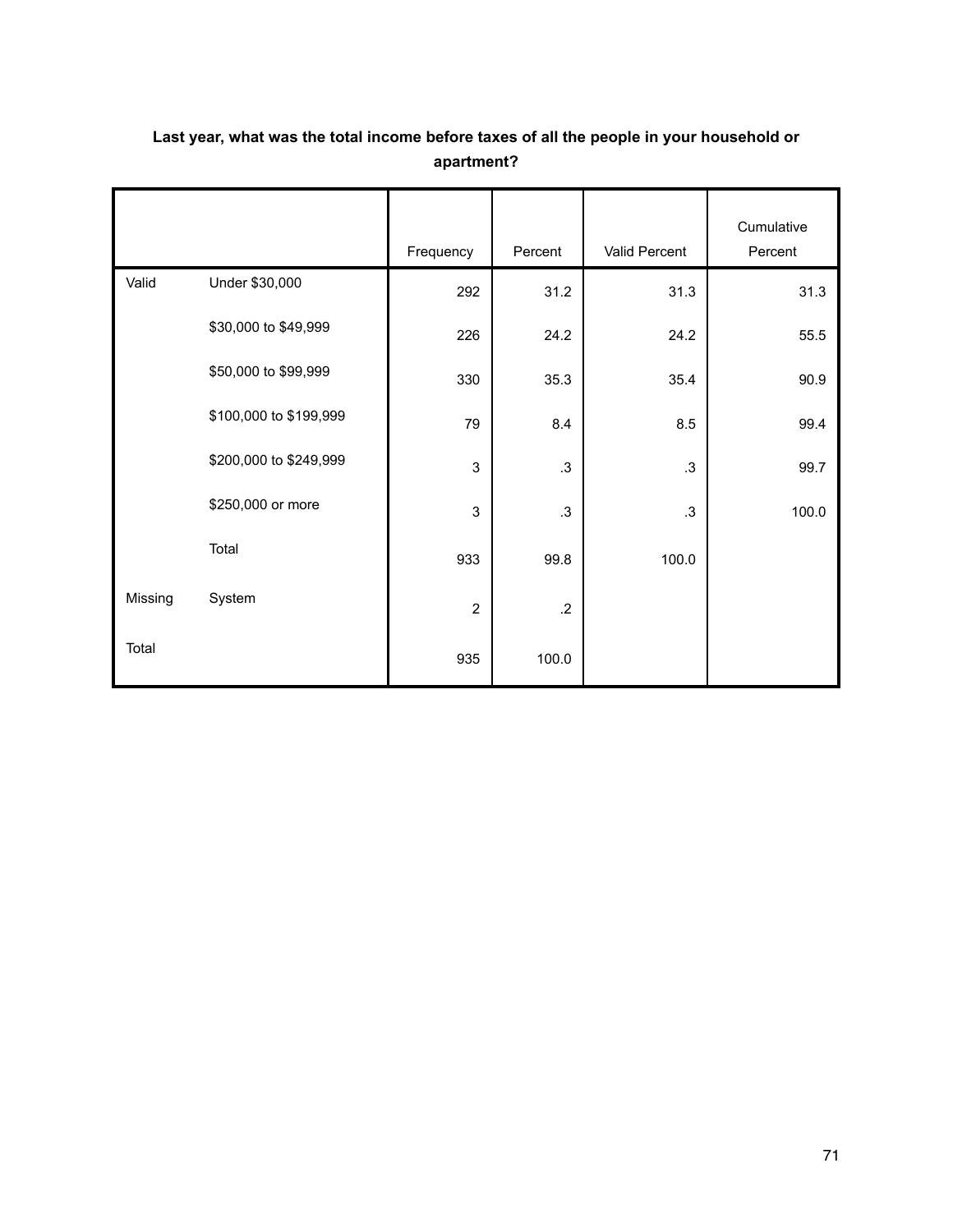## **Issue Rank By Treatment**

|              |                |                |              |          | <b>IssueRank</b> |             |          |                |
|--------------|----------------|----------------|--------------|----------|------------------|-------------|----------|----------------|
|              |                |                | $\mathbf 0$  | 1        | $\overline{2}$   | 3           | 4        | Total          |
| <b>Trtmt</b> | $\mathbf 0$    | Count          | 2            | $\Omega$ | $\mathbf 0$      | $\mathbf 0$ | $\Omega$ | $\overline{2}$ |
|              |                | % within Trtmt | 100.0%       | 0.0%     | 0.0%             | 0.0%        | 0.0%     | 100.0%         |
|              | 1              | Count          | $\Omega$     | 40       | 122              | 58          | 26       | 246            |
|              |                | % within Trtmt | 0.0%         | 16.3%    | 49.6%            | 23.6%       | 10.6%    | 100.0%         |
|              | $\overline{2}$ | Count          | $\mathbf 0$  | 33       | 101              | 76          | 27       | 237            |
|              |                | % within Trtmt | 0.0%         | 13.9%    | 42.6%            | 32.1%       | 11.4%    | 100.0%         |
|              | 3              | Count          | $\mathbf 0$  | 40       | 89               | 52          | 27       | 208            |
|              |                | % within Trtmt | 0.0%         | 19.2%    | 42.8%            | 25.0%       | 13.0%    | 100.0%         |
|              | 4              | Count          | $\mathbf{0}$ | 44       | 84               | 74          | 40       | 242            |
|              |                | % within Trtmt | 0.0%         | 18.2%    | 34.7%            | 30.6%       | 16.5%    | 100.0%         |
| Total        |                | Count          | 2            | 157      | 396              | 260         | 120      | 935            |
|              |                | % within Trtmt | 0.2%         | 16.8%    | 42.4%            | 27.8%       | 12.8%    | 100.0%         |

### **Trtmt \* IssueRank Crosstabulation**

#### **Chi-Square Tests**

|                    |                      |    | Asymp. Sig. (2- |
|--------------------|----------------------|----|-----------------|
|                    | Value                | df | sided)          |
| Pearson Chi-Square | 951.941 <sup>a</sup> | 16 | .000            |
| Likelihood Ratio   | 45.495               | 16 | .000            |
| N of Valid Cases   | 935                  |    |                 |

a. 9 cells (36.0%) have expected count less than 5. The minimum expected

count is .00.

### Treatment:

1- Obama; 2- Reid; 3- al-Abadi; 4- Control

- 0- No Response; 1- Environment; 2- Foreign Affairs;
- 3- Healthcare; 4-Civil Rights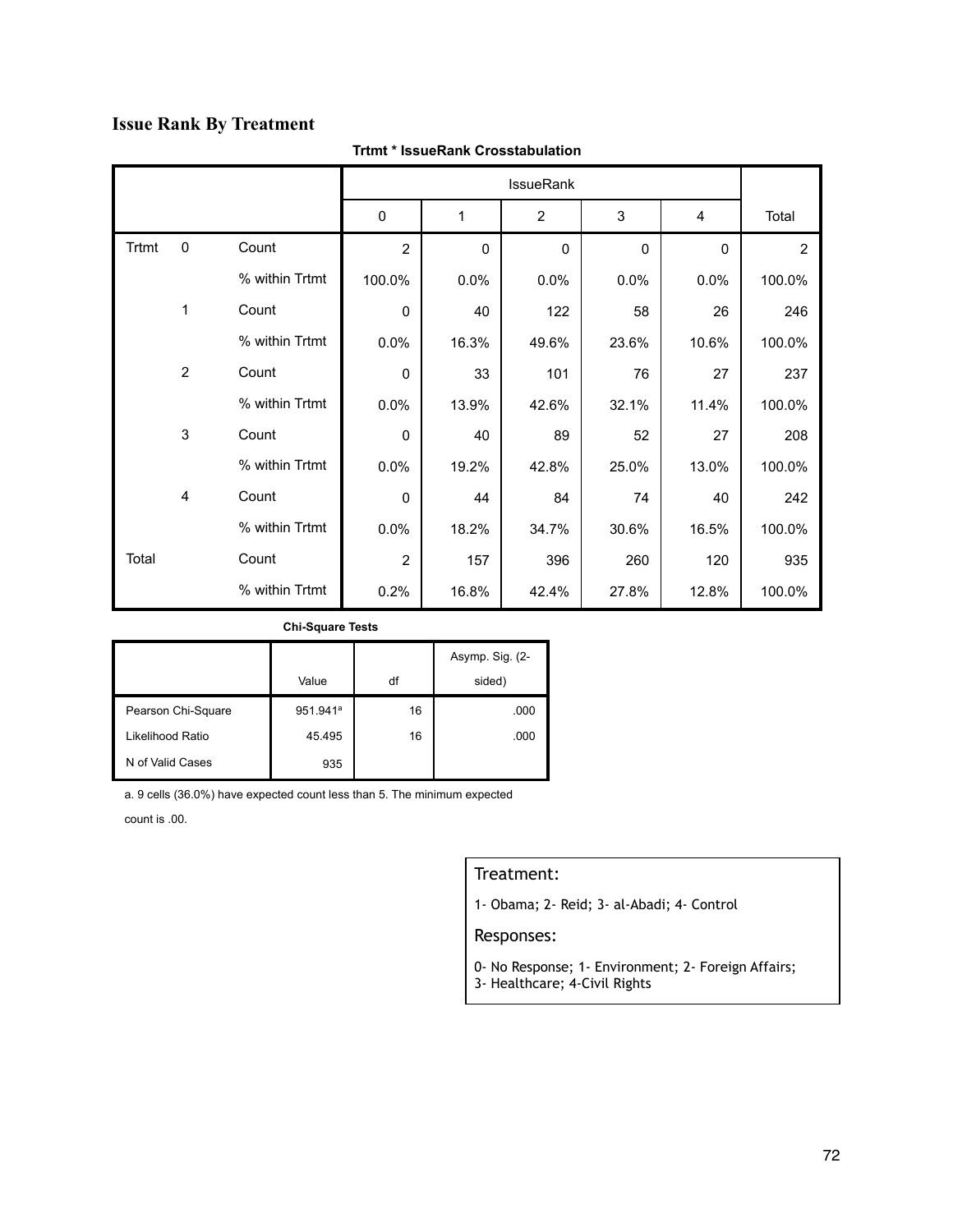## **Favor Sending Ground Troops by Treatment**

|       |              |                |                |              | Q38      |          |                |
|-------|--------------|----------------|----------------|--------------|----------|----------|----------------|
|       |              |                | 0              | 1            | 2        | 3        | Total          |
| Trtmt | $\mathbf 0$  | Count          | $\overline{2}$ | $\mathbf{0}$ | $\Omega$ | $\Omega$ | $\overline{2}$ |
|       |              | % within Trtmt | 100.0%         | 0.0%         | 0.0%     | 0.0%     | 100.0%         |
|       | $\mathbf{1}$ | Count          | 0              | 91           | 110      | 45       | 246            |
|       |              | % within Trtmt | 0.0%           | 37.0%        | 44.7%    | 18.3%    | 100.0%         |
|       | 2            | Count          | 0              | 90           | 109      | 38       | 237            |
|       |              | % within Trtmt | 0.0%           | 38.0%        | 46.0%    | 16.0%    | 100.0%         |
|       | 3            | Count          | 0              | 65           | 108      | 35       | 208            |
|       |              | % within Trtmt | 0.0%           | 31.3%        | 51.9%    | 16.8%    | 100.0%         |
|       | 4            | Count          | 1              | 97           | 116      | 28       | 242            |
|       |              | % within Trtmt | 0.4%           | 40.1%        | 47.9%    | 11.6%    | 100.0%         |
| Total |              | Count          | 3              | 343          | 443      | 146      | 935            |
|       |              | % within Trtmt | 0.3%           | 36.7%        | 47.4%    | 15.6%    | 100.0%         |

#### **Trtmt \* Q38 Crosstabulation**

#### **Chi-Square Tests**

|                    |                      |    | Asymp. Sig. (2- |
|--------------------|----------------------|----|-----------------|
|                    | Value                | df | sided)          |
| Pearson Chi-Square | 631.439 <sup>a</sup> | 12 | .000            |
| Likelihood Ratio   | 35.519               | 12 | .000            |
| N of Valid Cases   | 935                  |    |                 |

a. 8 cells (40.0%) have expected count less than 5. The minimum expected

count is .01.

## Treatment:

1- Obama; 2- Reid; 3- al-Abadi; 4- Control

### Responses:

0- No Response; 1- Favor; 2- Oppose; 3- No Opinion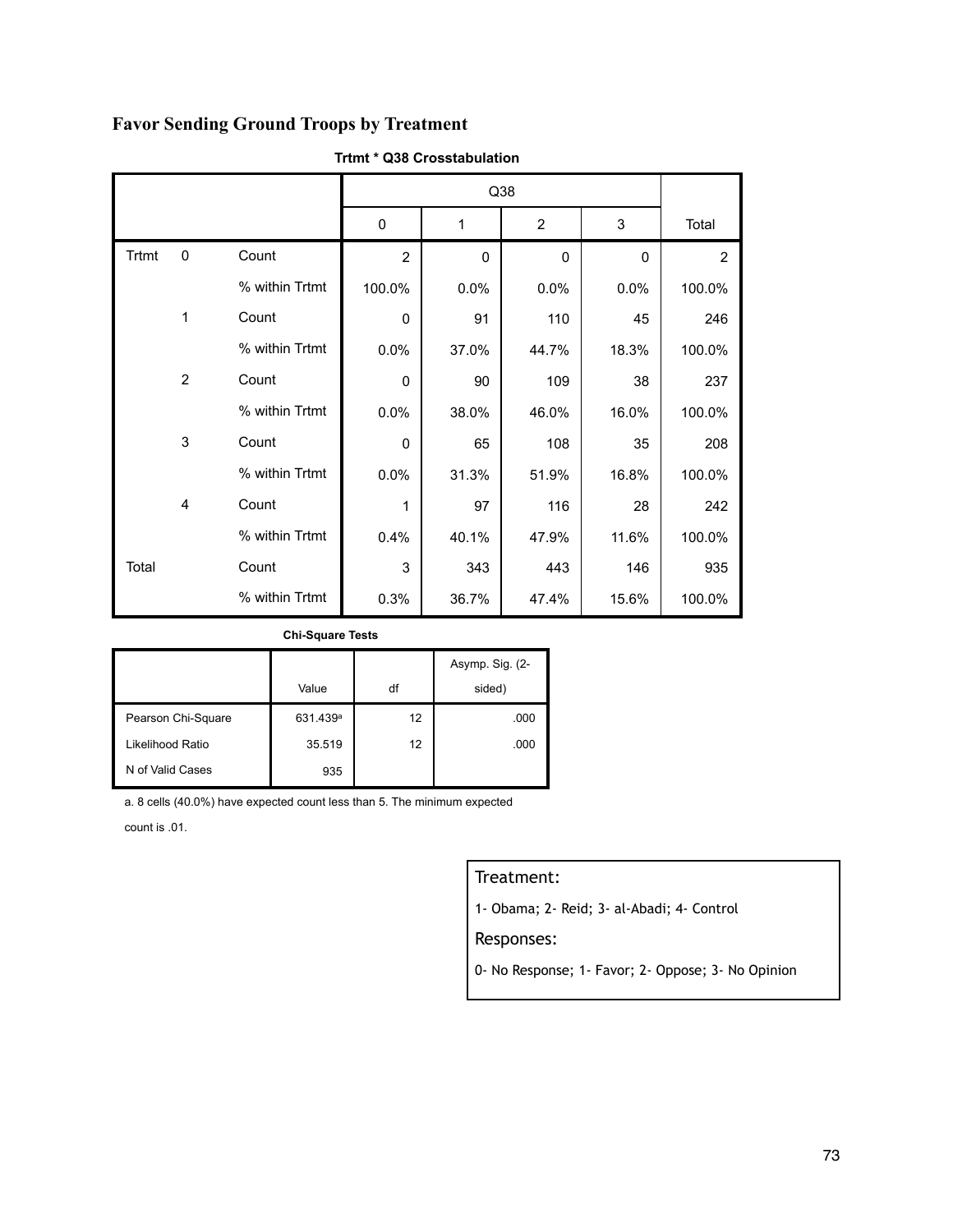|              |                |                |                |             | ObamaConf      |             |          |                |
|--------------|----------------|----------------|----------------|-------------|----------------|-------------|----------|----------------|
|              |                |                | $\mathbf 0$    | 1           | $\overline{2}$ | 3           | 4        | Total          |
| <b>Trtmt</b> | $\mathbf 0$    | Count          | $\overline{2}$ | $\mathbf 0$ | $\mathbf 0$    | $\mathbf 0$ | $\Omega$ | $\overline{2}$ |
|              |                | % within Trtmt | 100.0%         | 0.0%        | 0.0%           | 0.0%        | 0.0%     | 100.0%         |
|              | 1              | Count          | $\mathbf 0$    | 50          | 116            | 50          | 30       | 246            |
|              |                | % within Trtmt | 0.0%           | 20.3%       | 47.2%          | 20.3%       | 12.2%    | 100.0%         |
|              | $\overline{2}$ | Count          | $\mathbf 0$    | 43          | 113            | 54          | 27       | 237            |
|              |                | % within Trtmt | 0.0%           | 18.1%       | 47.7%          | 22.8%       | 11.4%    | 100.0%         |
|              | 3              | Count          | $\mathbf 0$    | 52          | 88             | 39          | 29       | 208            |
|              |                | % within Trtmt | 0.0%           | 25.0%       | 42.3%          | 18.8%       | 13.9%    | 100.0%         |
|              | $\overline{4}$ | Count          | $\mathbf 0$    | 50          | 100            | 45          | 47       | 242            |
|              |                | % within Trtmt | 0.0%           | 20.7%       | 41.3%          | 18.6%       | 19.4%    | 100.0%         |
| Total        |                | Count          | $\overline{2}$ | 195         | 417            | 188         | 133      | 935            |
|              |                | % within Trtmt | 0.2%           | 20.9%       | 44.6%          | 20.1%       | 14.2%    | 100.0%         |

## **Confidence In Barack Obama's Handling of International Crises by Treatment**

### **Trtmt \* ObamaConf Crosstabulation**

#### **Chi-Square Tests**

|                    |                      |    | Asymp. Sig. (2- |
|--------------------|----------------------|----|-----------------|
|                    | Value                | df | sided)          |
| Pearson Chi-Square | 947.246 <sup>a</sup> | 16 | .000            |
| Likelihood Ratio   | 40.404               | 16 | .001            |
| N of Valid Cases   | 935                  |    |                 |

a. 9 cells (36.0%) have expected count less than 5. The minimum expected

count is .00.

### Treatment:

1- Obama; 2- Reid; 3- al-Abadi; 4- Control

#### Responses:

0- No Response; 1- A Lot; 2- Some; 3- Little; 4- None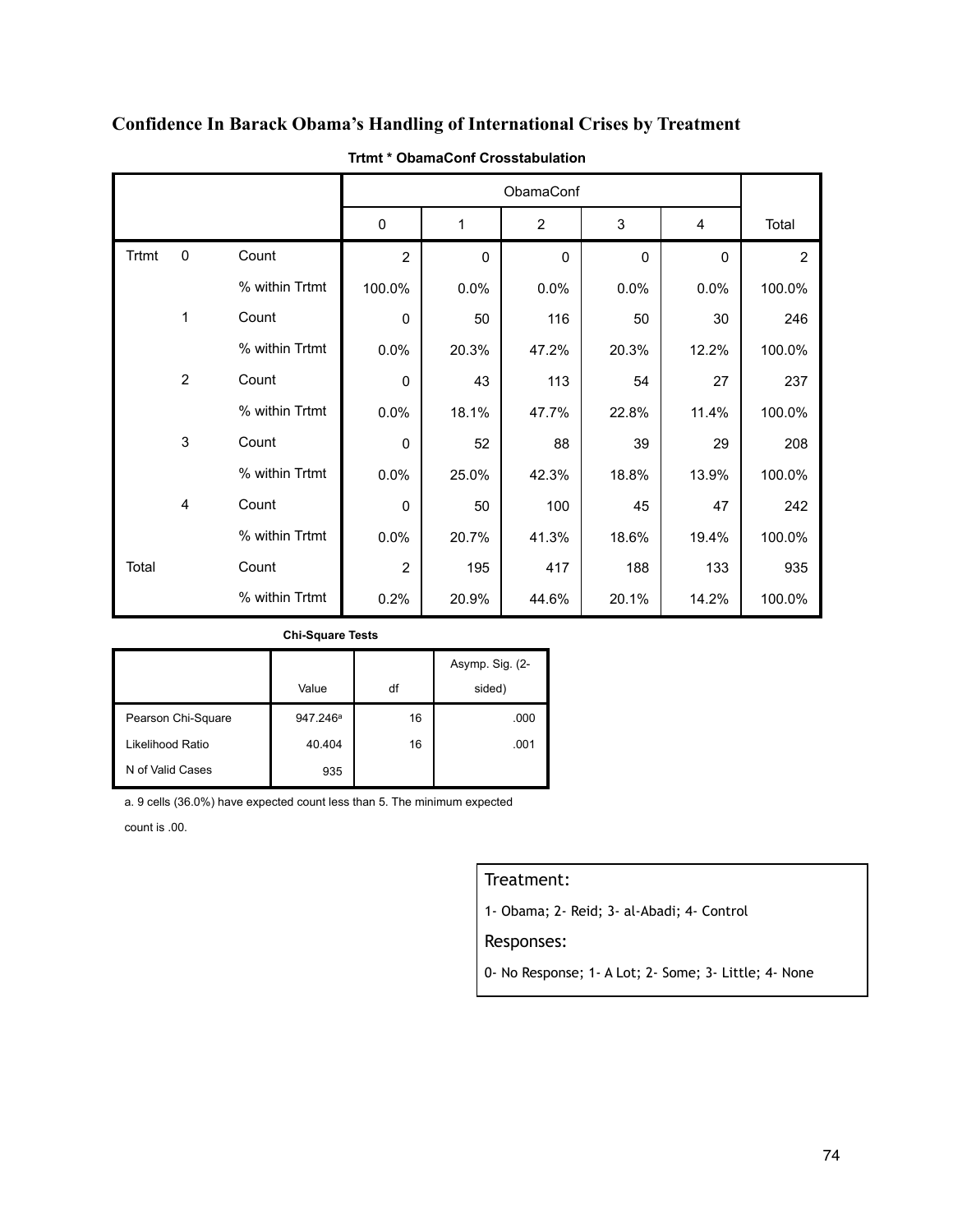## **Approval of Barack Obama's Job as President by Treatment**

|       |                |                |                |             |             | ObamaJob    |             |             |                |
|-------|----------------|----------------|----------------|-------------|-------------|-------------|-------------|-------------|----------------|
|       |                |                | $\mathbf 0$    | 1           | 2           | 3           | 4           | 5           | Total          |
| Trtmt | $\mathbf 0$    | Count          | $\overline{2}$ | $\mathbf 0$ | $\mathbf 0$ | $\mathbf 0$ | $\mathsf 0$ | $\mathbf 0$ | $\overline{2}$ |
|       |                | % within Trtmt | 100.0%         | 0.0%        | 0.0%        | 0.0%        | 0.0%        | 0.0%        | 100.0%         |
|       | $\mathbf{1}$   | Count          | $\mathbf 0$    | 35          | 37          | 53          | 102         | 19          | 246            |
|       |                | % within Trtmt | 0.0%           | 14.2%       | 15.0%       | 21.5%       | 41.5%       | 7.7%        | 100.0%         |
|       | 2              | Count          | $\mathbf 0$    | 34          | 35          | 51          | 93          | 24          | 237            |
|       |                | % within Trtmt | 0.0%           | 14.3%       | 14.8%       | 21.5%       | 39.2%       | 10.1%       | 100.0%         |
|       | 3              | Count          | $\mathbf 0$    | 24          | 38          | 37          | 86          | 23          | 208            |
|       |                | % within Trtmt | 0.0%           | 11.5%       | 18.3%       | 17.8%       | 41.3%       | 11.1%       | 100.0%         |
|       | $\overline{4}$ | Count          | $\mathbf 0$    | 46          | 42          | 45          | 89          | 20          | 242            |
|       |                | % within Trtmt | 0.0%           | 19.0%       | 17.4%       | 18.6%       | 36.8%       | 8.3%        | 100.0%         |
| Total |                | Count          | $\overline{2}$ | 139         | 152         | 186         | 370         | 86          | 935            |
|       |                | % within Trtmt | 0.2%           | 14.9%       | 16.3%       | 19.9%       | 39.6%       | 9.2%        | 100.0%         |

**Trtmt \* ObamaJob Crosstabulation**

**Chi-Square Tests**

|                    |          |    | Asymp. Sig. (2- |
|--------------------|----------|----|-----------------|
|                    | Value    | df | sided)          |
| Pearson Chi-Square | 944.701ª | 20 | .000            |
| Likelihood Ratio   | 38.179   | 20 | .008            |
| N of Valid Cases   | 935      |    |                 |

a. 10 cells (33.3%) have expected count less than 5. The minimum expected

count is .00.

### Treatment:

1- Obama; 2- Reid; 3- al-Abadi; 4- Control

- 0- No Response; 1- Strongly Disapprove; 2- Disapprove;
- 3- Neutral; 4- Approve; 5- Strongly Approve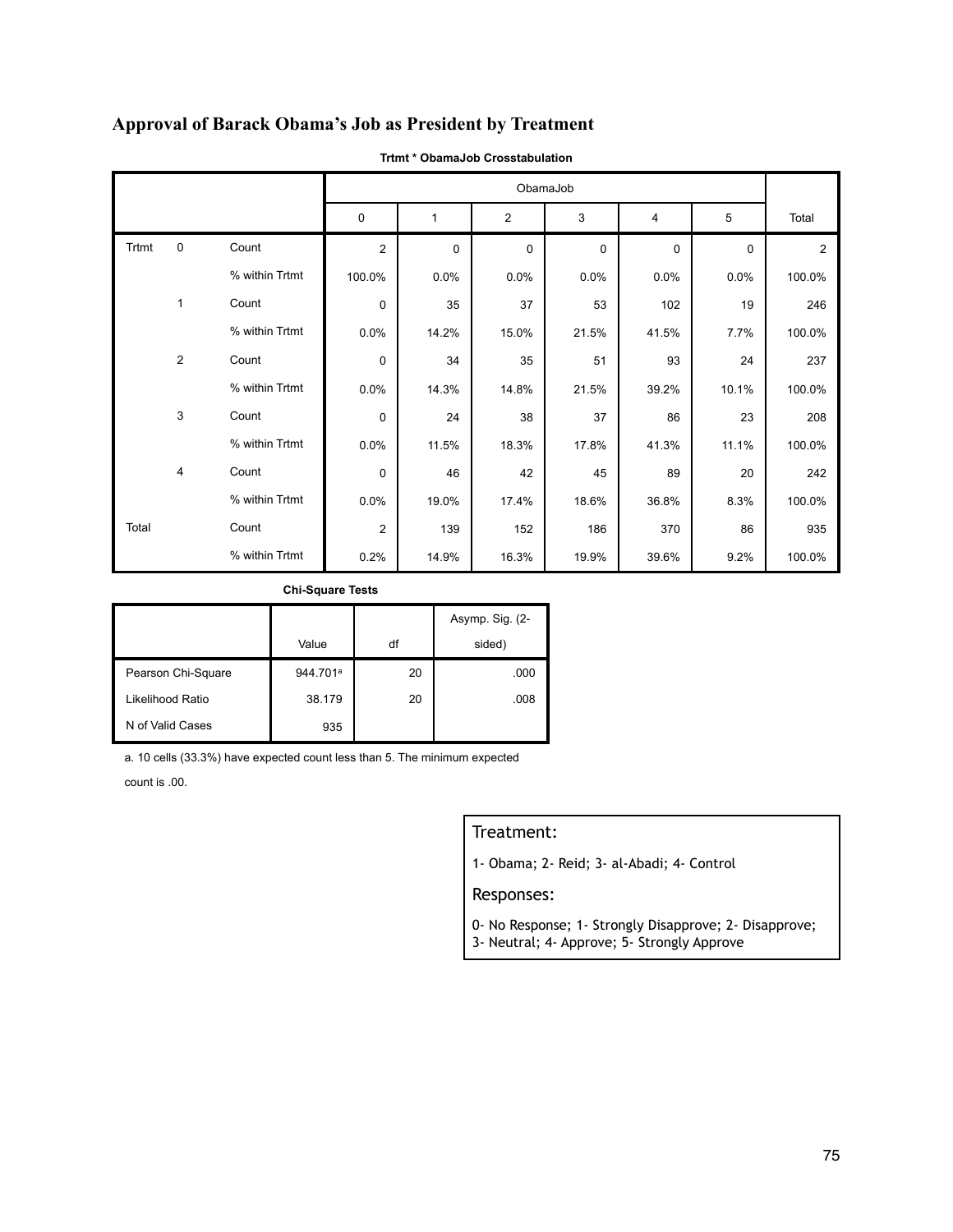|              |                |                | $\mathbf 0$    | 1              | $\overline{2}$ | 3     | 4           | Total          |
|--------------|----------------|----------------|----------------|----------------|----------------|-------|-------------|----------------|
| <b>Trtmt</b> | 0              | Count          | $\overline{2}$ | $\Omega$       | $\mathbf 0$    | 0     | $\mathbf 0$ | $\overline{2}$ |
|              |                | % within Trtmt | 100.0%         | 0.0%           | 0.0%           | 0.0%  | 0.0%        | 100.0%         |
|              | $\mathbf{1}$   | Count          | $\mathbf 0$    | $\overline{4}$ | 129            | 66    | 47          | 246            |
|              |                | % within Trtmt | 0.0%           | 1.6%           | 52.4%          | 26.8% | 19.1%       | 100.0%         |
|              | 2              | Count          | 0              | 3              | 109            | 77    | 48          | 237            |
|              |                | % within Trtmt | 0.0%           | 1.3%           | 46.0%          | 32.5% | 20.3%       | 100.0%         |
|              | $\mathsf 3$    | Count          | $\mathbf 0$    | 4              | 101            | 58    | 45          | 208            |
|              |                | % within Trtmt | 0.0%           | 1.9%           | 48.6%          | 27.9% | 21.6%       | 100.0%         |
|              | $\overline{4}$ | Count          | $\mathbf{0}$   | 3              | 93             | 90    | 56          | 242            |
|              |                | % within Trtmt | 0.0%           | 1.2%           | 38.4%          | 37.2% | 23.1%       | 100.0%         |
| Total        |                | Count          | $\overline{2}$ | 14             | 432            | 291   | 196         | 935            |
|              |                | % within Trtmt | 0.2%           | 1.5%           | 46.2%          | 31.1% | 21.0%       | 100.0%         |

# **Barack Obama's Handling of ISIL by Treatment**

**Trtmt \* USDisc Crosstabulation**

**Chi-Square Tests**

|                    |                      |    | Asymp. Sig. (2- |
|--------------------|----------------------|----|-----------------|
|                    | Value                | df | sided)          |
| Pearson Chi-Square | 947.170 <sup>a</sup> | 16 | .000            |
| Likelihood Ratio   | 40.769               | 16 | .001            |
| N of Valid Cases   | 935                  |    |                 |

a. 13 cells (52.0%) have expected count less than 5. The minimum expected count is .00.

#### Treatment:

1- Obama; 2- Reid; 3- al-Abadi; 4- Control

- 0- No Response; 1- Too Tough; 2- About Right;
- 3- Not Tough Enough; 4-The US should not get too involved in the situation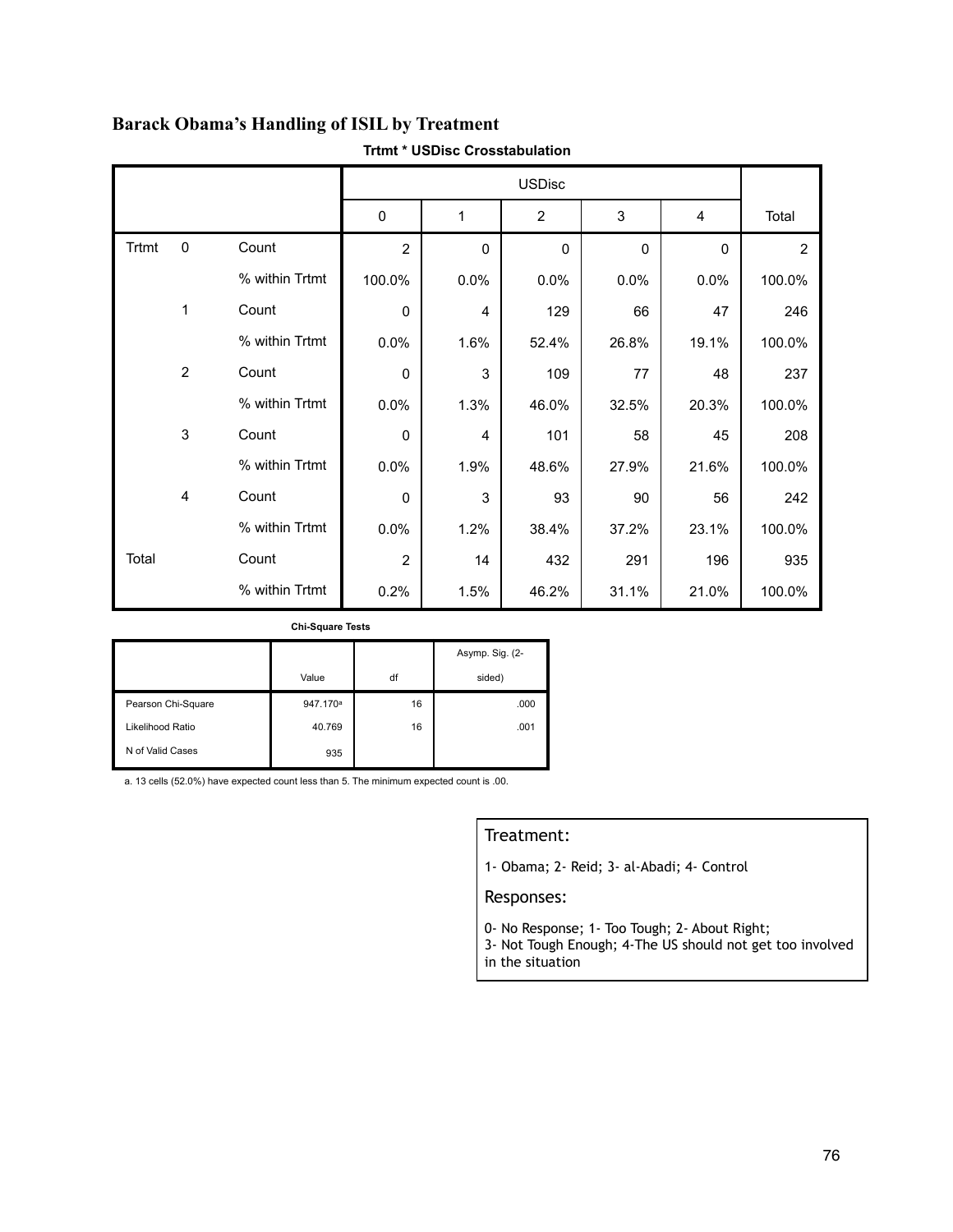|              |                |                |                |              | Q36          |              |                |
|--------------|----------------|----------------|----------------|--------------|--------------|--------------|----------------|
|              |                |                | 0              | 1            | 2            | 3            | Total          |
| <b>Trtmt</b> | $\mathbf 0$    | Count          | $\overline{2}$ | $\mathbf{0}$ | $\mathbf{0}$ | $\mathbf{0}$ | $\overline{2}$ |
|              |                | % within Trtmt | 100.0%         | 0.0%         | 0.0%         | 0.0%         | 100.0%         |
|              | 1              | Count          | $\mathbf 0$    | 198          | 23           | 25           | 246            |
|              |                | % within Trtmt | 0.0%           | 80.5%        | 9.3%         | 10.2%        | 100.0%         |
|              | 2              | Count          | 0              | 193          | 14           | 30           | 237            |
|              |                | % within Trtmt | 0.0%           | 81.4%        | 5.9%         | 12.7%        | 100.0%         |
|              | 3              | Count          | 0              | 177          | 15           | 16           | 208            |
|              |                | % within Trtmt | 0.0%           | 85.1%        | 7.2%         | 7.7%         | 100.0%         |
|              | $\overline{4}$ | Count          | $\Omega$       | 188          | 21           | 33           | 242            |
|              |                | % within Trtmt | 0.0%           | 77.7%        | 8.7%         | 13.6%        | 100.0%         |
| Total        |                | Count          | $\overline{2}$ | 756          | 73           | 104          | 935            |
|              |                | % within Trtmt | 0.2%           | 80.9%        | 7.8%         | 11.1%        | 100.0%         |

### **Barack Obama's Request For New AUMF by Treatment Trtmt \* Q36 Crosstabulation**

#### **Chi-Square Tests**

|                    |          |    | Asymp. Sig. (2- |
|--------------------|----------|----|-----------------|
|                    | Value    | df | sided)          |
| Pearson Chi-Square | 942.229ª | 12 | .000            |
| Likelihood Ratio   | 36.022   | 12 | .000            |
| N of Valid Cases   | 935      |    |                 |

a. 8 cells (40.0%) have expected count less than 5. The minimum expected

count is .00.

### Treatment:

1- Obama; 2- Reid; 3- al-Abadi; 4- Control

#### Responses:

0- No Response; 1- He was right to ask for the authority to continue using military force; 2- He should have continued the use of military force without asking for authorization; 3- No opinion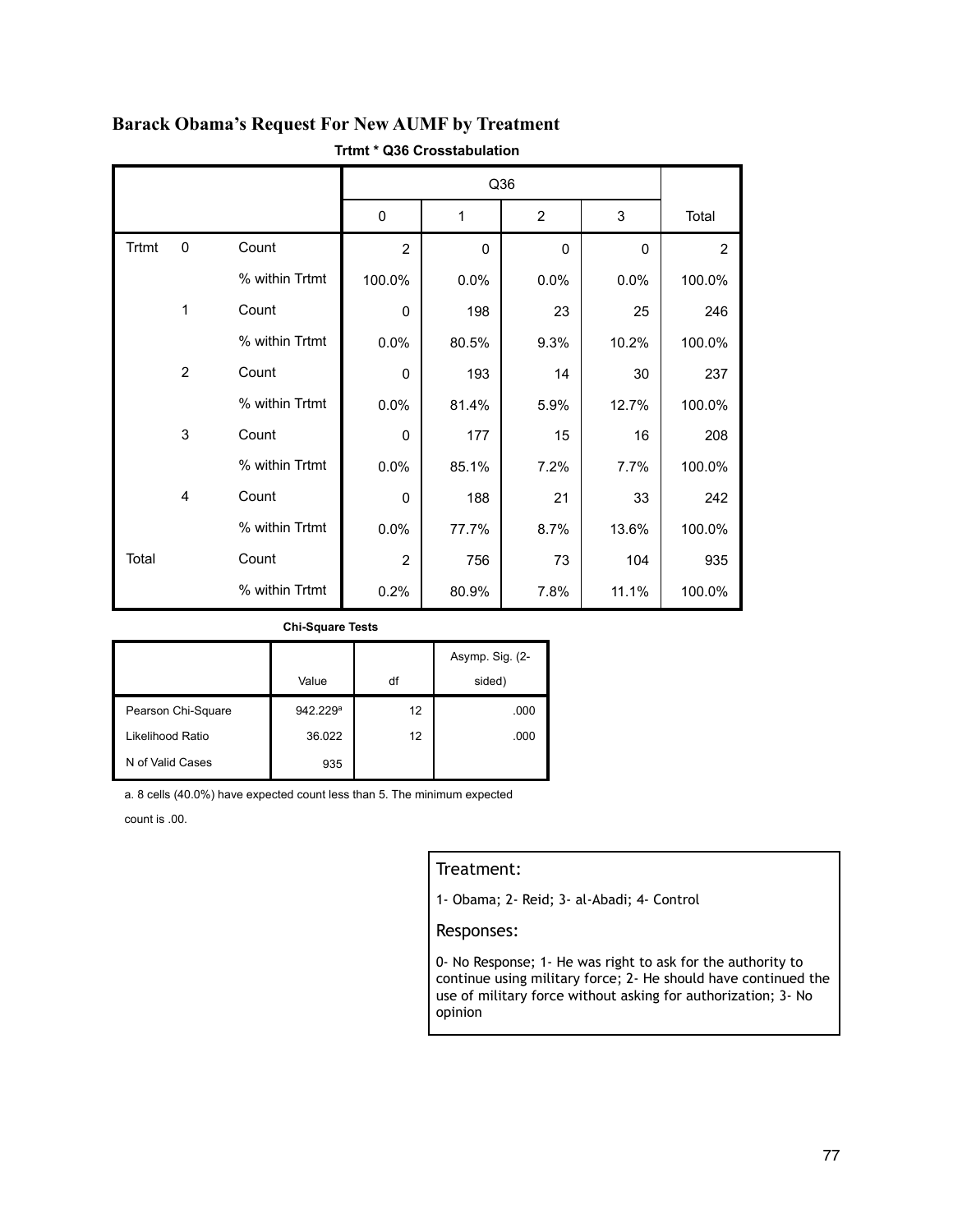|       |                |                |                | Q37      |                |       |        |  |
|-------|----------------|----------------|----------------|----------|----------------|-------|--------|--|
|       |                |                | $\mathbf 0$    | 1        | $\overline{2}$ | 3     | Total  |  |
| Trtmt | $\mathbf 0$    | Count          | $\overline{2}$ | $\Omega$ | $\mathbf{0}$   | 0     | 2      |  |
|       |                | % within Trtmt | 100.0%         | 0.0%     | 0.0%           | 0.0%  | 100.0% |  |
|       | 1              | Count          | $\mathbf 0$    | 151      | 51             | 44    | 246    |  |
|       |                | % within Trtmt | 0.0%           | 61.4%    | 20.7%          | 17.9% | 100.0% |  |
|       | $\overline{2}$ | Count          | 0              | 146      | 48             | 43    | 237    |  |
|       |                | % within Trtmt | 0.0%           | 61.6%    | 20.3%          | 18.1% | 100.0% |  |
|       | 3              | Count          | 0              | 132      | 40             | 36    | 208    |  |
|       |                | % within Trtmt | 0.0%           | 63.5%    | 19.2%          | 17.3% | 100.0% |  |
|       | $\overline{4}$ | Count          | $\mathbf 0$    | 151      | 52             | 39    | 242    |  |
|       |                | % within Trtmt | 0.0%           | 62.4%    | 21.5%          | 16.1% | 100.0% |  |
| Total |                | Count          | $\overline{2}$ | 580      | 191            | 162   | 935    |  |
|       |                | % within Trtmt | 0.2%           | 62.0%    | 20.4%          | 17.3% | 100.0% |  |

## **Support for Congressional Approval of New AUMF by Treatment Trtmt \* Q37 Crosstabulation**

#### **Chi-Square Tests**

|                    |                      |    | Asymp. Sig. (2- |
|--------------------|----------------------|----|-----------------|
|                    | Value                | df | sided)          |
| Pearson Chi-Square | 935.727 <sup>a</sup> | 12 | .000            |
| Likelihood Ratio   | 29.316               | 12 | .004            |
| N of Valid Cases   | 935                  |    |                 |

a. 8 cells (40.0%) have expected count less than 5. The minimum expected

count is .00.

### Treatment:

1- Obama; 2- Reid; 3- al-Abadi; 4- Control

### Responses:

0- No Response; 1- Should; 2- Should not; 3- No opinion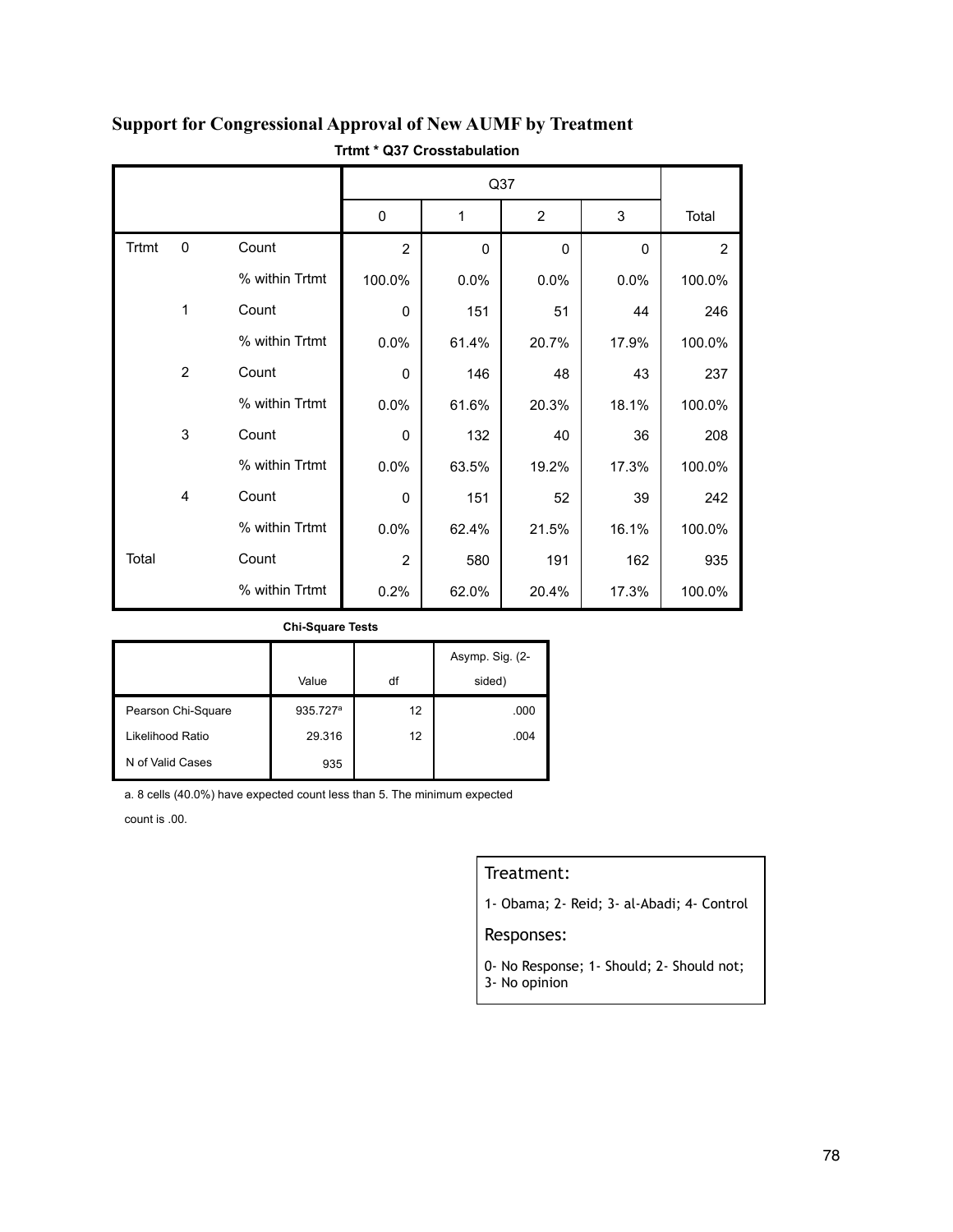|     | Trtmt * IssueRank * Q47 Crosstabulation |                |                |   |                |                |       |                |        |
|-----|-----------------------------------------|----------------|----------------|---|----------------|----------------|-------|----------------|--------|
|     |                                         |                |                |   |                | IssueRank      |       |                |        |
| Q47 |                                         |                |                | 0 | $\mathbf{1}$   | $\overline{2}$ | 3     | 4              | Total  |
| 3   | Trtmt                                   | $\mathbf{1}$   | Count          |   | $\overline{7}$ | 40             | 15    | 4              | 66     |
|     |                                         |                | % within Trtmt |   | 10.6%          | 60.6%          | 22.7% | 6.1%           | 100.0% |
|     |                                         | $\overline{2}$ | Count          |   | 5              | 27             | 21    | 5              | 58     |
|     |                                         |                | % within Trtmt |   | 8.6%           | 46.6%          | 36.2% | 8.6%           | 100.0% |
|     |                                         | 3              | Count          |   | 14             | 23             | 8     | 5              | 50     |
|     |                                         |                | % within Trtmt |   | 28.0%          | 46.0%          | 16.0% | 10.0%          | 100.0% |
|     |                                         | 4              | Count          |   | 8              | 19             | 17    | 12             | 56     |
|     |                                         |                | % within Trtmt |   | 14.3%          | 33.9%          | 30.4% | 21.4%          | 100.0% |
|     | Total                                   |                | Count          |   | 34             | 109            | 61    | 26             | 230    |
|     |                                         |                | % within Trtmt |   | 14.8%          | 47.4%          | 26.5% | 11.3%          | 100.0% |
| 4   | Trtmt                                   | $\mathbf{1}$   | Count          |   | 0              | 34             | 10    | $\overline{2}$ | 46     |
|     |                                         |                | % within Trtmt |   | 0.0%           | 73.9%          | 21.7% | 4.3%           | 100.0% |
|     |                                         | 2              | Count          |   | 2              | 22             | 9     | $\overline{2}$ | 35     |
|     |                                         |                | % within Trtmt |   | 5.7%           | 62.9%          | 25.7% | 5.7%           | 100.0% |
|     |                                         | 3              | Count          |   | $\overline{2}$ | 17             | 8     | $\overline{2}$ | 29     |
|     |                                         |                | % within Trtmt |   | 6.9%           | 58.6%          | 27.6% | 6.9%           | 100.0% |
|     |                                         | 4              | Count          |   | 8              | 16             | 5     | $\overline{2}$ | 31     |
|     |                                         |                | % within Trtmt |   | 25.8%          | 51.6%          | 16.1% | 6.5%           | 100.0% |

## **Differences Between Ideologies on Issue Rank by Treatment**

### Ideology:

0- No Response; 1- Very Liberal; 2- Liberal; 3- Independent; 4- Conservative; 5- Very Conservative

Responses:

0- No Response; 1- Environment; 2- Foreign Affairs; 3- Healthcare; 4-Civil Rights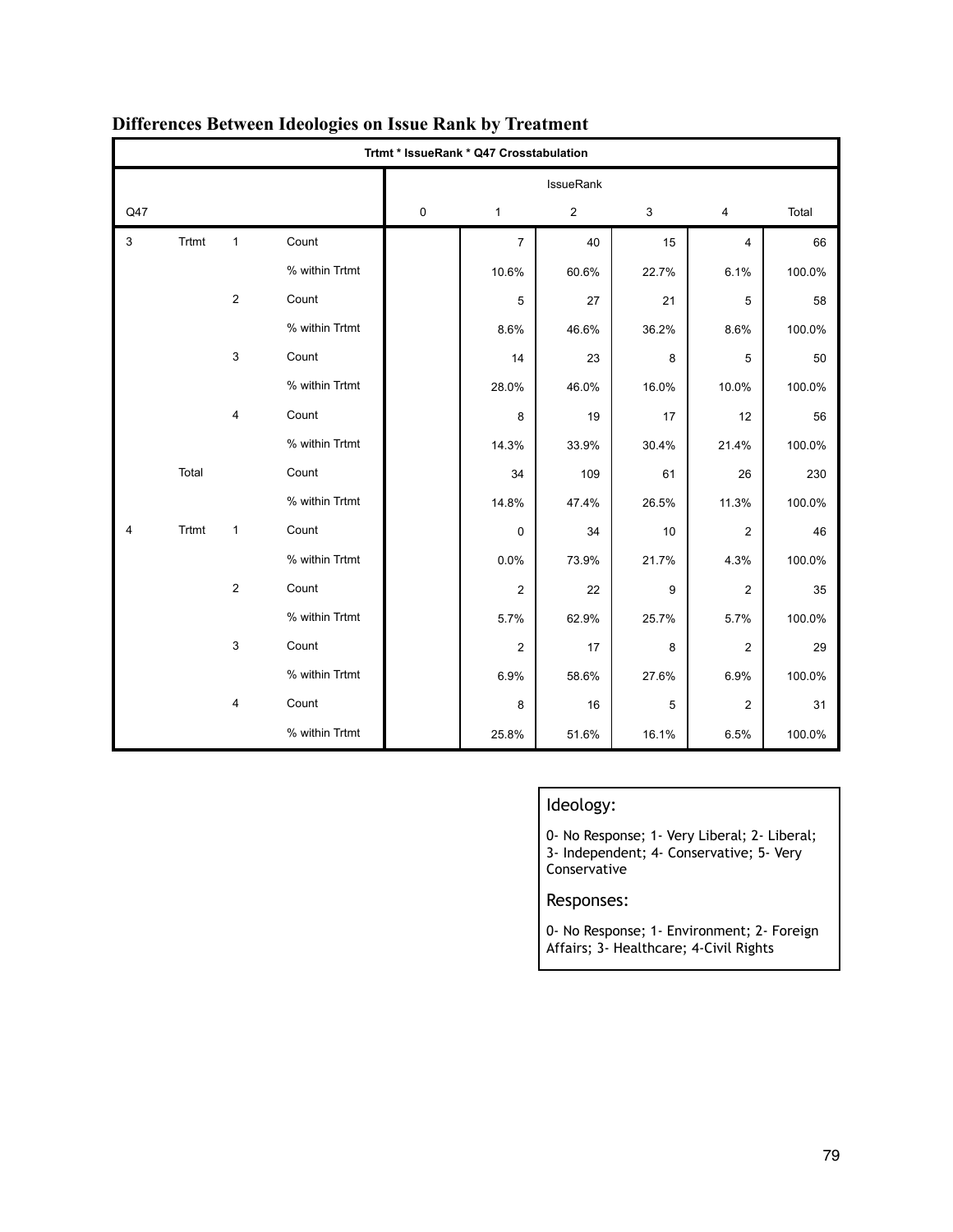|          |                    |                      |    | Asymp. Sig. (2- |
|----------|--------------------|----------------------|----|-----------------|
| Q47      |                    | Value                | df | sided)          |
| $\Omega$ | Pearson Chi-Square | 10.000b              | 6  | .125            |
|          | Likelihood Ratio   | 10.549               | 6  | .103            |
|          | N of Valid Cases   | 5                    |    |                 |
| 1        | Pearson Chi-Square | 10.089c              | 9  | .343            |
|          | Likelihood Ratio   | 9.909                | 9  | .358            |
|          | N of Valid Cases   | 179                  |    |                 |
| 2        | Pearson Chi-Square | 8.929 <sup>d</sup>   | 9  | .444            |
|          | Likelihood Ratio   | 9.078                | 9  | .430            |
|          | N of Valid Cases   | 339                  |    |                 |
| 3        | Pearson Chi-Square | 24.725 <sup>e</sup>  | 9  | .003            |
|          | Likelihood Ratio   | 23.312               | 9  | .006            |
|          | N of Valid Cases   | 230                  |    |                 |
| 4        | Pearson Chi-Square | 18.120 <sup>f</sup>  | 9  | .034            |
|          | Likelihood Ratio   | 18.262               | 9  | .032            |
|          | N of Valid Cases   | 141                  |    |                 |
| 5        | Pearson Chi-Square | 4.8789               | 9  | .845            |
|          | Likelihood Ratio   | 6.139                | 9  | .726            |
|          | N of Valid Cases   | 41                   |    |                 |
| Total    | Pearson Chi-Square | 951.941 <sup>a</sup> | 16 | .000            |
|          | Likelihood Ratio   | 45.495               | 16 | .000            |
|          | N of Valid Cases   | 935                  |    |                 |

a. 9 cells (36.0%) have expected count less than 5. The minimum expected count is .00.

b. 12 cells (100.0%) have expected count less than 5. The minimum expected count is .20.

c. 0 cells (0.0%) have expected count less than 5. The minimum expected count is 7.84.

d. 0 cells (0.0%) have expected count less than 5. The minimum expected count is 10.90.

e. 0 cells (0.0%) have expected count less than 5. The minimum expected count is 5.65.

f. 8 cells (50.0%) have expected count less than 5. The minimum expected count is 1.65.

g. 14 cells (87.5%) have expected count less than 5. The minimum expected count is .07.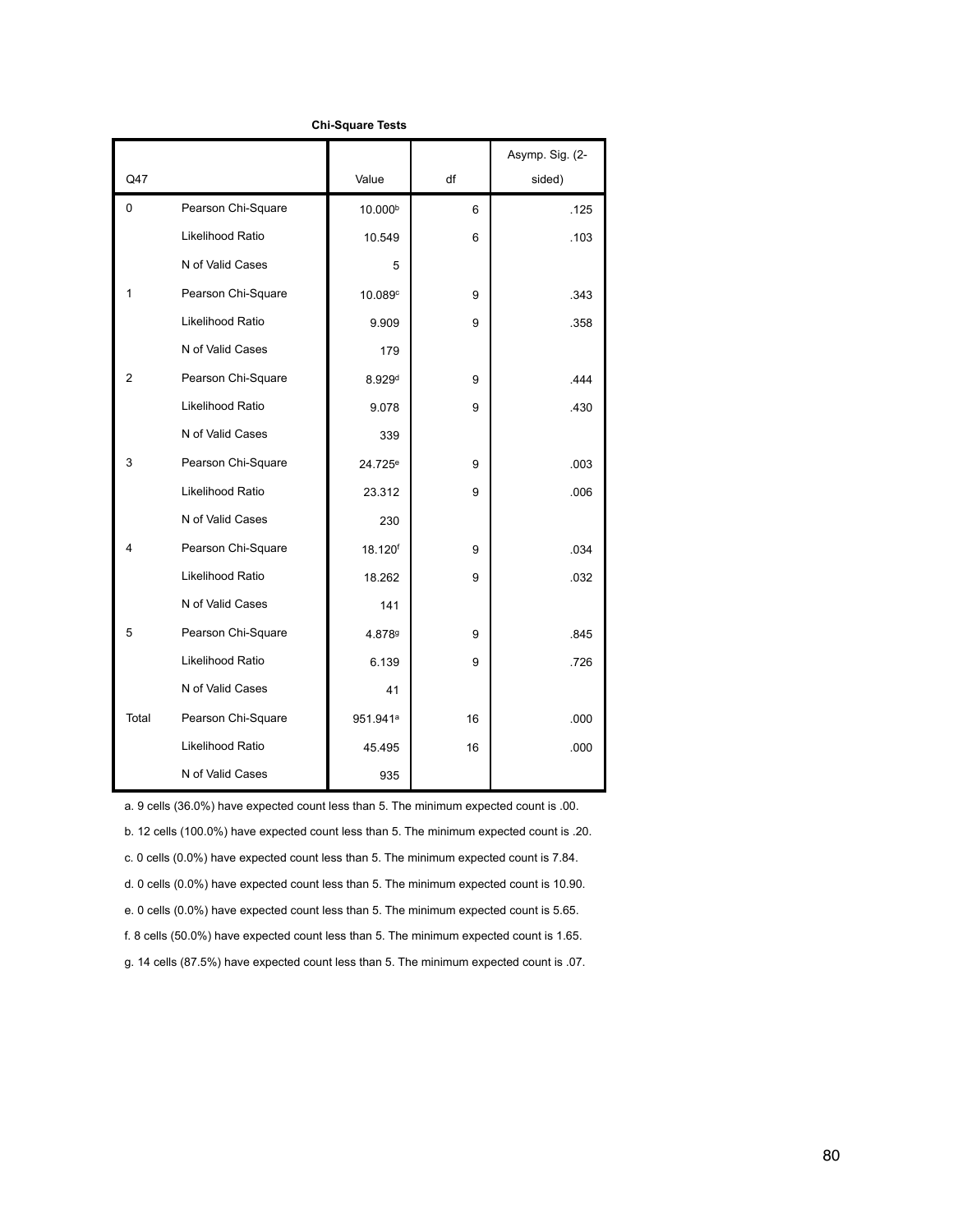|     |            |                         |                   |             | ObamaJob       |                  |       |                  |      |               |
|-----|------------|-------------------------|-------------------|-------------|----------------|------------------|-------|------------------|------|---------------|
| Q47 |            |                         |                   | $\mathbf 0$ | 1              | $\boldsymbol{2}$ | 3     | $\overline{4}$   | 5    | Total         |
| 3   | <b>Trt</b> | $\mathbf{1}$            | Count             |             | 6              | 12               | 25    | 18               | 5    | 66            |
|     | mt         |                         | % within<br>Trtmt |             | 9.1%           | 18.2%            | 37.9% | 27.3%            | 7.6% | 100.0<br>$\%$ |
|     |            | $\overline{2}$          | Count             |             | $6\phantom{1}$ | $9\,$            | 24    | 18               | 1    | 58            |
|     |            |                         | % within<br>Trtmt |             | 10.3%          | 15.5%            | 41.4% | 31.0%            | 1.7% | 100.0<br>$\%$ |
|     |            | $\mathsf 3$             | Count             |             | 9              | 18               | 8     | 11               | 4    | 50            |
|     |            |                         | % within<br>Trtmt |             | 18.0%          | 36.0%            | 16.0% | 22.0%            | 8.0% | 100.0<br>$\%$ |
|     |            | $\overline{\mathbf{4}}$ | Count             |             | 13             | 16               | 15    | $\boldsymbol{9}$ | 3    | 56            |
|     |            |                         | % within<br>Trtmt |             | 23.2%          | 28.6%            | 26.8% | 16.1%            | 5.4% | 100.0<br>$\%$ |
|     | Total      |                         | Count             |             | 34             | 55               | 72    | 56               | 13   | 230           |
|     |            |                         | % within<br>Trtmt |             | 14.8%          | 23.9%            | 31.3% | 24.3%            | 5.7% | 100.0<br>$\%$ |

## **Differences Between Ideologies on Job Approval by Treatment Trtmt \* ObamaJob \* Q47 Crosstabulation**

### Ideology:

0- No Response; 1- Very Liberal; 2- Liberal; 3- Independent;

4- Conservative; 5- Very Conservative

- 0- No Response; 1- Strongly Disapprove; 2- Disapprove;
- 3- Neutral; 4- Approve; 5- Strongly Approve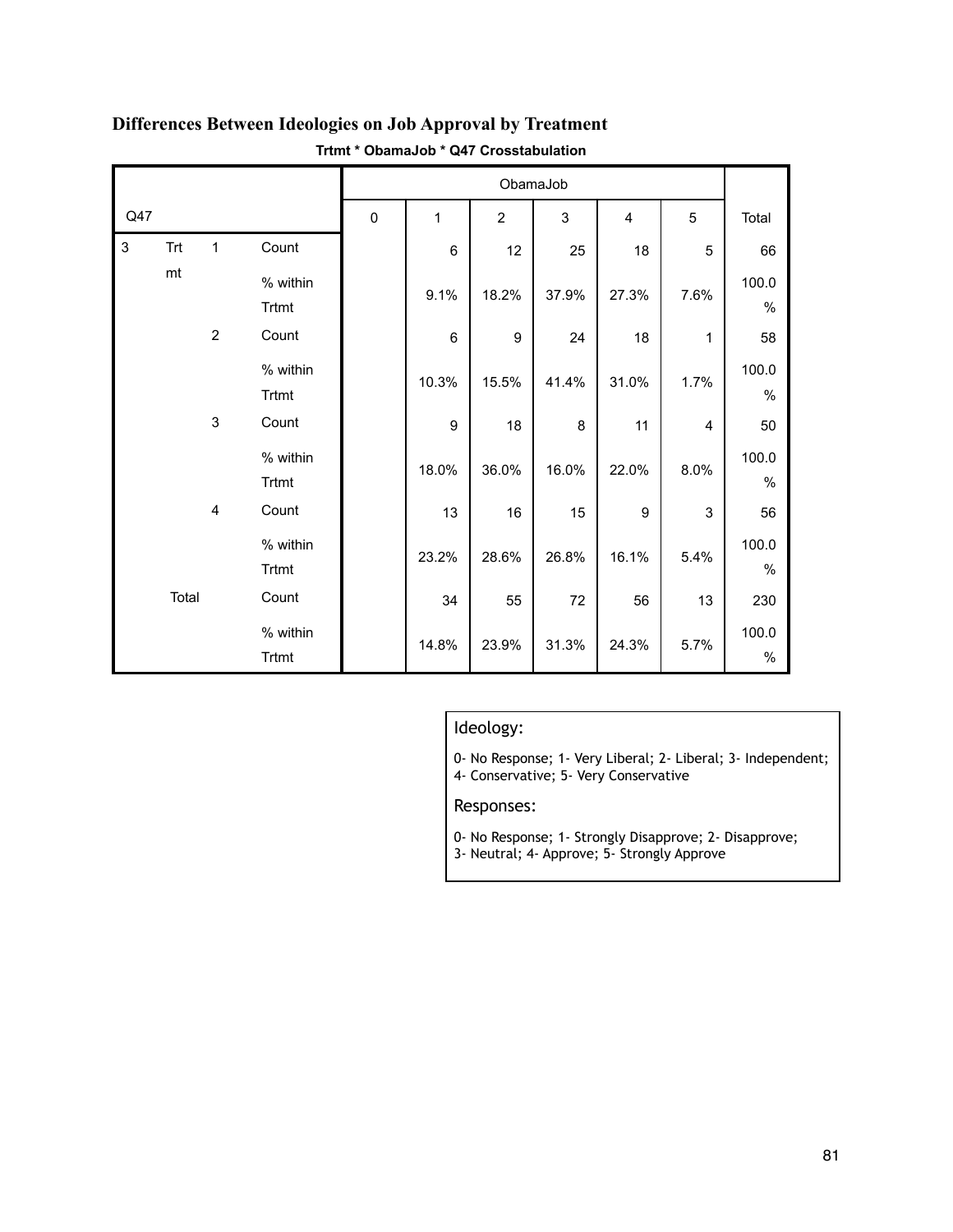|                |                    |                      |                 | Asymp. Sig. (2- |
|----------------|--------------------|----------------------|-----------------|-----------------|
| Q47            |                    | Value                | df              | sided)          |
| $\Omega$       | Pearson Chi-Square | 10.000b              | 6               | .125            |
|                | Likelihood Ratio   | 10.549               | 6               | .103            |
|                | N of Valid Cases   | 5                    |                 |                 |
| 1              | Pearson Chi-Square | 19.163 <sup>c</sup>  | 12              | .085            |
|                | Likelihood Ratio   | 23.013               | 12 <sup>2</sup> | .028            |
|                | N of Valid Cases   | 179                  |                 |                 |
| $\overline{2}$ | Pearson Chi-Square | 7.972 <sup>d</sup>   | 12              | .787            |
|                | Likelihood Ratio   | 7.962                | 12 <sup>2</sup> | .788            |
|                | N of Valid Cases   | 339                  |                 |                 |
| 3              | Pearson Chi-Square | 23.837 <sup>e</sup>  | 12 <sup>2</sup> | .021            |
|                | Likelihood Ratio   | 24.857               | 12              | .016            |
|                | N of Valid Cases   | 230                  |                 |                 |
| 4              | Pearson Chi-Square | $7.757$ <sup>f</sup> | 12 <sup>2</sup> | .804            |
|                | Likelihood Ratio   | 7.893                | 12 <sup>2</sup> | .793            |
|                | N of Valid Cases   | 141                  |                 |                 |
| 5              | Pearson Chi-Square | 18.7409              | 9               | .027            |
|                | Likelihood Ratio   | 18.617               | 9               | .029            |
|                | N of Valid Cases   | 41                   |                 |                 |
| Total          | Pearson Chi-Square | 944.701ª             | 20              | .000            |
|                | Likelihood Ratio   | 38.179               | 20              | .008            |
|                | N of Valid Cases   | 935                  |                 |                 |

a. 10 cells (33.3%) have expected count less than 5. The minimum expected count is .00.

b. 12 cells (100.0%) have expected count less than 5. The minimum expected count is .20.

c. 9 cells (45.0%) have expected count less than 5. The minimum expected count is 1.53.

d. 4 cells (20.0%) have expected count less than 5. The minimum expected count is 1.82.

e. 4 cells (20.0%) have expected count less than 5. The minimum expected count is 2.83.

f. 8 cells (40.0%) have expected count less than 5. The minimum expected count is .21.

g. 14 cells (87.5%) have expected count less than 5. The minimum expected count is .15.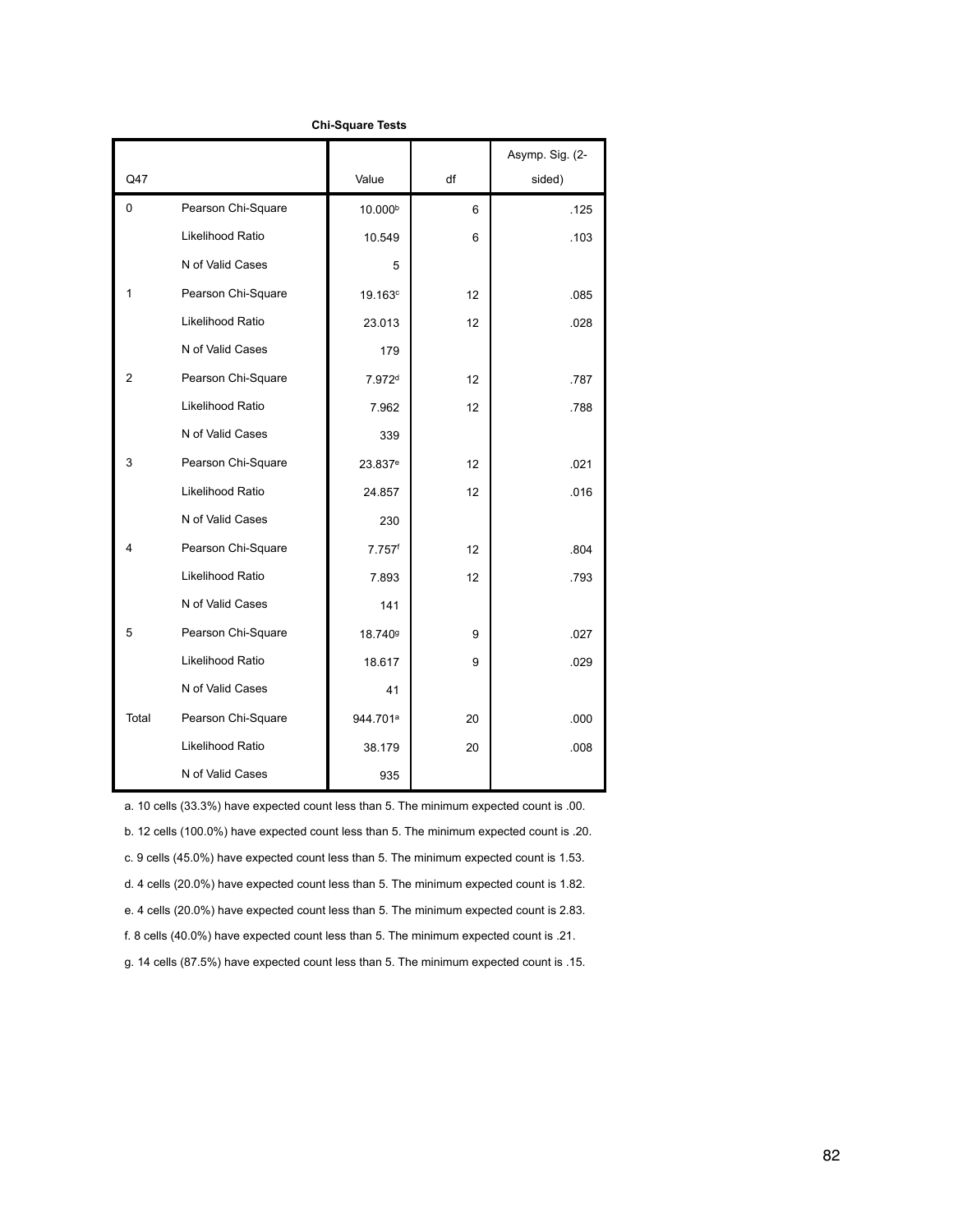|                |       |                         |                   |           | <b>USDisc</b> |                |       |       |        |
|----------------|-------|-------------------------|-------------------|-----------|---------------|----------------|-------|-------|--------|
| Q47            |       |                         |                   | $\pmb{0}$ | 1             | $\overline{2}$ | 3     | 4     | Total  |
| $\mathfrak{S}$ | Trtmt | $\mathbf{1}$            | Count             |           | $\pmb{0}$     | 35             | 19    | 12    | 66     |
|                |       |                         | % within<br>Trtmt |           | 0.0%          | 53.0%          | 28.8% | 18.2% | 100.0% |
|                |       | $\overline{2}$          | Count             |           | $\mathbf 0$   | 26             | 23    | 9     | 58     |
|                |       |                         | % within<br>Trtmt |           | 0.0%          | 44.8%          | 39.7% | 15.5% | 100.0% |
|                |       | $\mathsf 3$             | Count             |           | $\pmb{0}$     | 12             | 20    | 18    | 50     |
|                |       |                         | % within<br>Trtmt |           | 0.0%          | 24.0%          | 40.0% | 36.0% | 100.0% |
|                |       | $\overline{\mathbf{4}}$ | Count             |           | 1             | 15             | 21    | 19    | 56     |
|                |       |                         | % within<br>Trtmt |           | 1.8%          | 26.8%          | 37.5% | 33.9% | 100.0% |
|                | Total |                         | Count             |           | 1             | 88             | 83    | 58    | 230    |
|                |       |                         | % within<br>Trtmt |           | 0.4%          | 38.3%          | 36.1% | 25.2% | 100.0% |

## **Difference Between Ideologies on Barack Obama's Handling of ISIL by Treatment Trtmt \* USDisc \* Q47 Crosstabulation**

## Ideology:

0- No Response; 1- Very Liberal; 2- Liberal; 3- Independent; 4- Conservative; 5- Very Conservative

Responses:

0- No Response; 1- Too Tough; 2- About Right; 3- Not Tough Enough; 4-The US should not get too involved in the situation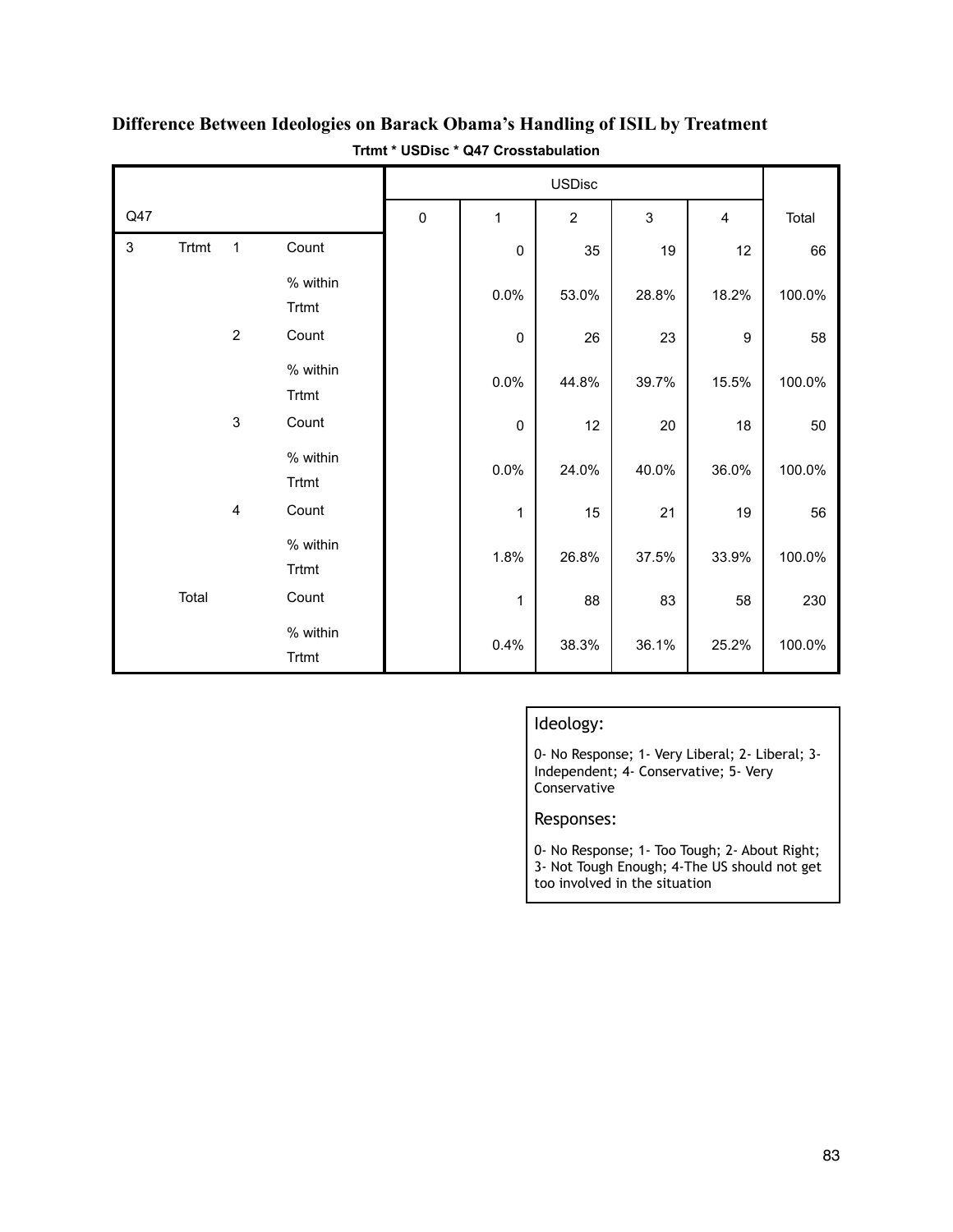|                |                    |                      |    | Asymp. Sig. (2- |
|----------------|--------------------|----------------------|----|-----------------|
| Q47            |                    | Value                | df | sided)          |
| 0              | Pearson Chi-Square | 15.000 <sup>b</sup>  | 9  | .091            |
|                | Likelihood Ratio   | 13.322               | 9  | .149            |
|                | N of Valid Cases   | 5                    |    |                 |
| 1              | Pearson Chi-Square | 16.468c              | 9  | .058            |
|                | Likelihood Ratio   | 17.023               | 9  | .048            |
|                | N of Valid Cases   | 179                  |    |                 |
| $\overline{2}$ | Pearson Chi-Square | 11.361 <sup>d</sup>  | 9  | .252            |
|                | Likelihood Ratio   | 12.047               | 9  | .211            |
|                | N of Valid Cases   | 339                  |    |                 |
| 3              | Pearson Chi-Square | 20.981 <sup>e</sup>  | 9  | .013            |
|                | Likelihood Ratio   | 21.004               | 9  | .013            |
|                | N of Valid Cases   | 230                  |    |                 |
| 4              | Pearson Chi-Square | 6.250 <sup>f</sup>   | 6  | .396            |
|                | Likelihood Ratio   | 6.383                | 6  | .382            |
|                | N of Valid Cases   | 141                  |    |                 |
| 5              | Pearson Chi-Square | 5.2239               | 6  | .516            |
|                | Likelihood Ratio   | 5.027                | 6  | .540            |
|                | N of Valid Cases   | 41                   |    |                 |
| Total          | Pearson Chi-Square | 947.170 <sup>a</sup> | 16 | .000            |
|                | Likelihood Ratio   | 40.769               | 16 | .001            |
|                | N of Valid Cases   | 935                  |    |                 |

a. 13 cells (52.0%) have expected count less than 5. The minimum expected count is .00.

b. 16 cells (100.0%) have expected count less than 5. The minimum expected count is .20.

c. 4 cells (25.0%) have expected count less than 5. The minimum expected count is 1.74.

d. 4 cells (25.0%) have expected count less than 5. The minimum expected count is .91.

e. 4 cells (25.0%) have expected count less than 5. The minimum expected count is .22.

f. 3 cells (25.0%) have expected count less than 5. The minimum expected count is 3.91.

g. 9 cells (75.0%) have expected count less than 5. The minimum expected count is .22.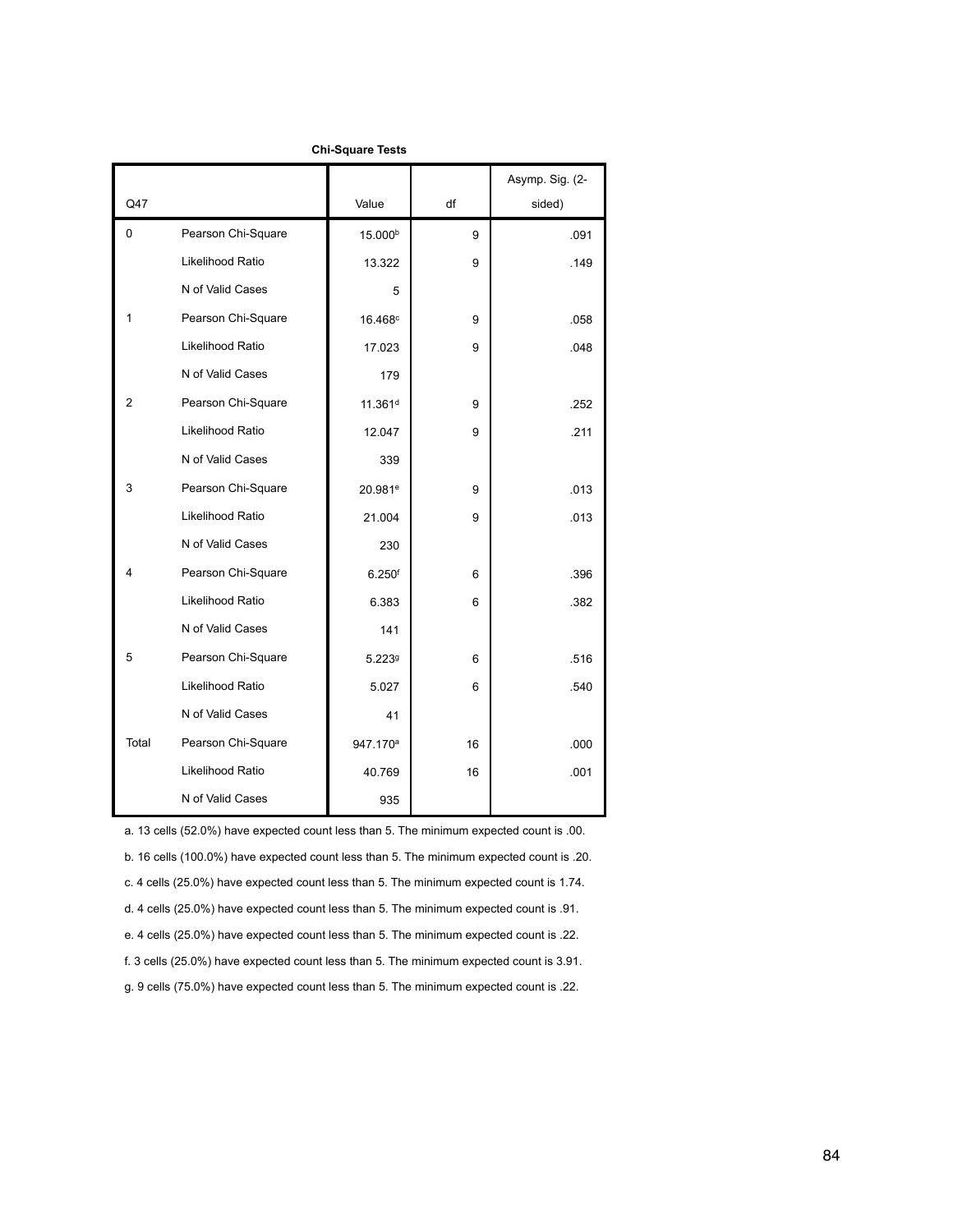|                |       |                |                |   | IssueRank      |                |       |                |        |
|----------------|-------|----------------|----------------|---|----------------|----------------|-------|----------------|--------|
| Q48            |       |                |                | 0 | $\mathbf{1}$   | $\overline{2}$ | 3     | 4              | Total  |
| $\overline{2}$ | Trtmt | $\mathbf{1}$   | Count          |   | $\mathbf 0$    | 34             | 9     | 0              | 43     |
|                |       |                | % within Trtmt |   | 0.0%           | 79.1%          | 20.9% | 0.0%           | 100.0% |
|                |       | $\overline{2}$ | Count          |   | $\mathbf{1}$   | 21             | 5     | 4              | 31     |
|                |       |                | % within Trtmt |   | 3.2%           | 67.7%          | 16.1% | 12.9%          | 100.0% |
|                |       | 3              | Count          |   | $\overline{c}$ | 20             | 10    | $\mathsf 0$    | 32     |
|                |       |                | % within Trtmt |   | 6.3%           | 62.5%          | 31.3% | 0.0%           | 100.0% |
|                |       | 4              | Count          |   | 5              | 24             | 8     | 3              | 40     |
|                |       |                | % within Trtmt |   | 12.5%          | 60.0%          | 20.0% | 7.5%           | 100.0% |
|                | Total |                | Count          |   | 8              | 99             | 32    | $\overline{7}$ | 146    |
|                |       |                | % within Trtmt |   | 5.5%           | 67.8%          | 21.9% | 4.8%           | 100.0% |
| 3              | Trtmt | $\mathbf{1}$   | Count          |   | 16             | 45             | 22    | 10             | 93     |
|                |       |                | % within Trtmt |   | 17.2%          | 48.4%          | 23.7% | 10.8%          | 100.0% |
|                |       | $\overline{2}$ | Count          |   | 11             | 32             | 26    | 5              | 74     |
|                |       |                | % within Trtmt |   | 14.9%          | 43.2%          | 35.1% | 6.8%           | 100.0% |
|                |       | 3              | Count          |   | 14             | 25             | 9     | 13             | 61     |
|                |       |                | % within Trtmt |   | 23.0%          | 41.0%          | 14.8% | 21.3%          | 100.0% |
|                |       | 4              | Count          |   | 19             | 25             | 30    | 15             | 89     |
|                |       |                | % within Trtmt |   | 21.3%          | 28.1%          | 33.7% | 16.9%          | 100.0% |
|                | Total |                | Count          |   | 60             | 127            | 87    | 43             | 317    |
|                |       |                | % within Trtmt |   | 18.9%          | 40.1%          | 27.4% | 13.6%          | 100.0% |

## **Differences Between Party Affiliations in Issue Rank By Treatment**

**Trtmt \* IssueRank \* Q48 Crosstabulation**

## Party Affiliation:

0- No Response; 1- Democrat; 2- Republican; 3- Independent; 4- Something Else

### Responses:

0- No Response; 1- Environment; 2- Foreign Affairs; 3- Healthcare; 4-Civil Rights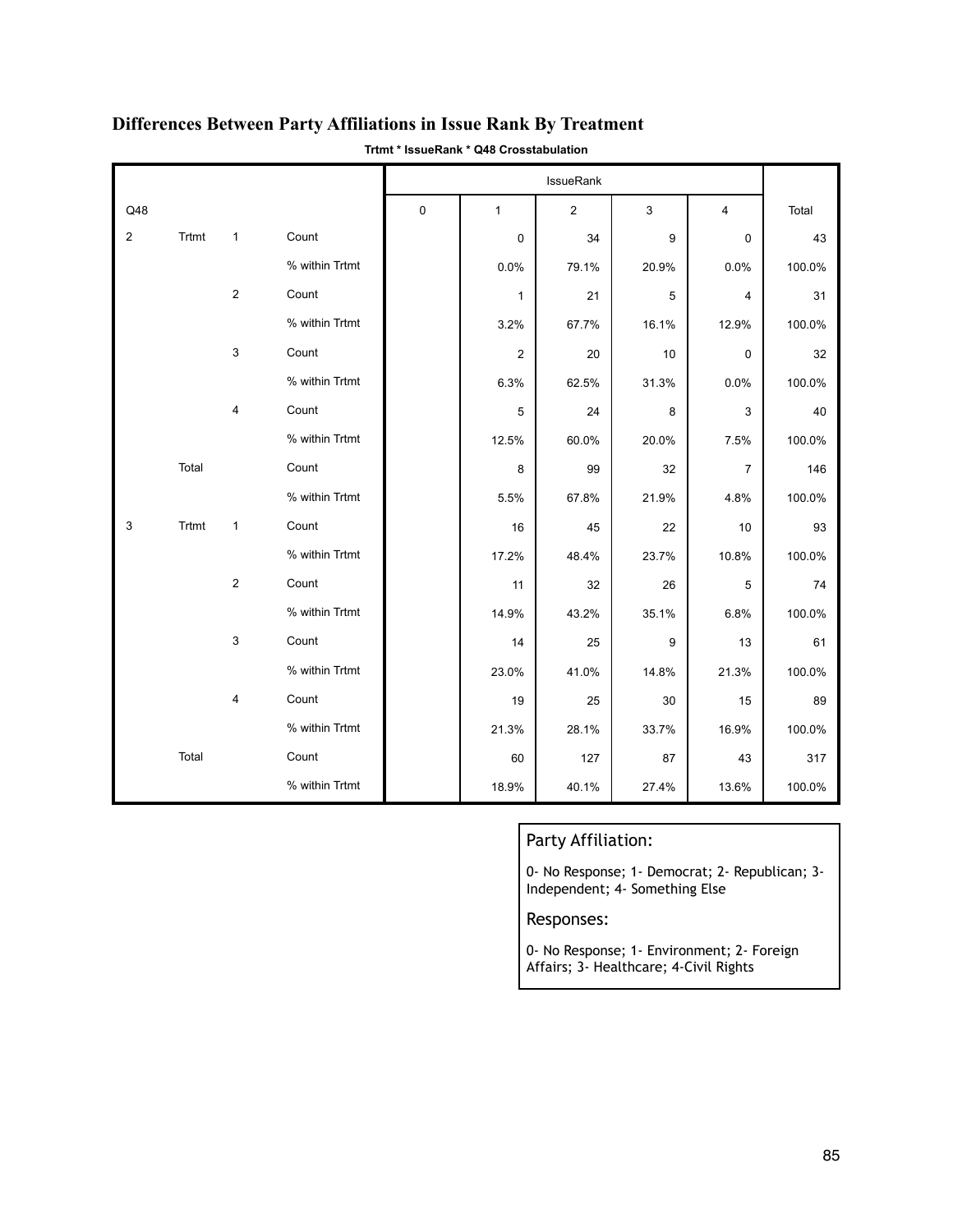|                |                    |                      |    | Asymp. Sig. |
|----------------|--------------------|----------------------|----|-------------|
| Q48            |                    | Value                | df | $(2-sided)$ |
| $\mathbf 0$    | Pearson Chi-Square | $\cdot^{\mathsf{b}}$ |    |             |
|                | N of Valid Cases   | $\overline{2}$       |    |             |
| 1              | Pearson Chi-Square | 6.932c               | 9  | .644        |
|                | Likelihood Ratio   | 6.860                | 9  | .652        |
|                | N of Valid Cases   | 418                  |    |             |
| $\overline{2}$ | Pearson Chi-Square | 17.863 <sup>d</sup>  | 9  | .037        |
|                | Likelihood Ratio   | 21.325               | 9  | .011        |
|                | N of Valid Cases   | 146                  |    |             |
| 3              | Pearson Chi-Square | 19.993 <sup>e</sup>  | 9  | .018        |
|                | Likelihood Ratio   | 20.977               | 9  | .013        |
|                | N of Valid Cases   | 317                  |    |             |
| 4              | Pearson Chi-Square | 16.061 <sup>f</sup>  | 9  | .066        |
|                | Likelihood Ratio   | 21.070               | 9  | .012        |
|                | N of Valid Cases   | 52                   |    |             |
| Total          | Pearson Chi-Square | 951.941 <sup>a</sup> | 16 | .000        |
|                | Likelihood Ratio   | 45.495               | 16 | .000        |
|                | N of Valid Cases   | 935                  |    |             |

a. 9 cells (36.0%) have expected count less than 5. The minimum expected count is .00.

b. No statistics are computed because Trtmt and IssueRank are constants.

c. 0 cells (0.0%) have expected count less than 5. The minimum expected count is 14.77.

d. 8 cells (50.0%) have expected count less than 5. The minimum expected count is 1.49.

e. 0 cells (0.0%) have expected count less than 5. The minimum expected count is 8.27.

f. 16 cells (100.0%) have expected count less than 5. The minimum expected count is 1.48.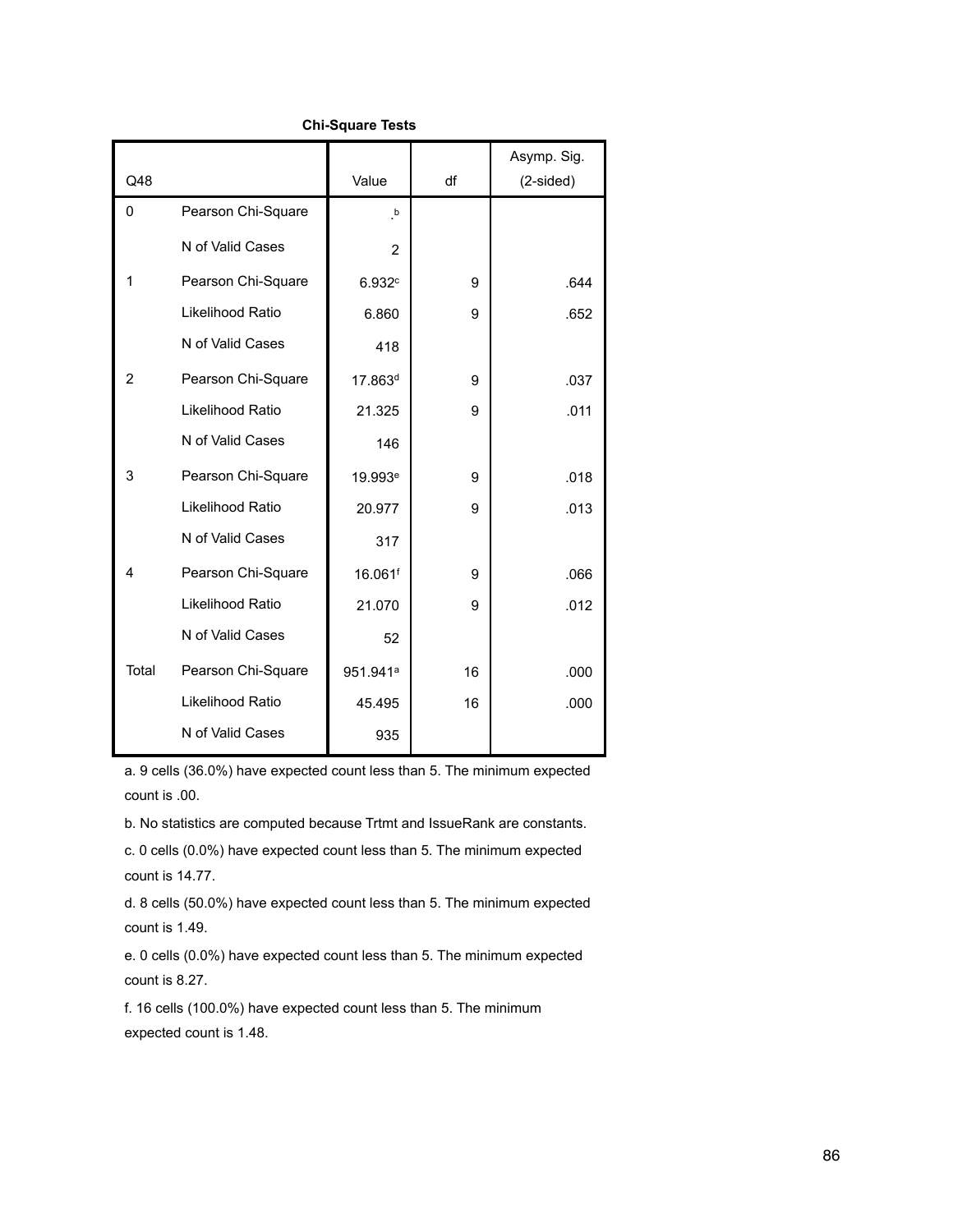#### **Works Cited**

 Annenberg Public Policy Center. "Americans know surprisingly little about their [government, survey finds." September 17, 2014 http://cdn.annenbergpublicpolicycenter.org/wp](http://cdn.annenbergpublicpolicycenter.org/wp-content/uploads/Civics-survey-press-release-09-17-2014-for-PR-Newswire.pdf)content/uploads/Civics-survey-press-release-09-17-2014-for-PR-Newswire.pdf

Baum, Matthew A. "Partisan Media and Attitude Polarization: The Case of Healthcare Reform," in *Regulatory Breakdown*, ed. Cary Coglianese, 118-142. Philadelphia: University of Pennsylvania Press, 2012.

 Bennet, W. Lance and Jarol B. Manheim, "Taking The Public By Storm: Information, Cuing, and the Democratic Process in the Gulf Conflict." *Political Communication* 10 (October-December 1993): 331-352.

 Berinsky, Adam J., Gregory A. Huber, and Gabriel S. Lenz. "Evaluating Online Labor Markets for Experimental Research: Amazon.com's Mechanical Turk." *Political Analysis* 20 (2012): 351-368.

 Buhrmester, Michael, Tracy Kwang, and Samuel D. Gosling. "Mechanical Turk: A New Source of Inexpensive, Yet High-Quality, Data?" *Perspectives on Psychological Science* 6  $(2011): 3-5.$ 

Druckman, James N., and Justin W. Holmes. "Does Presidential Rhetoric Matter? Priming and Presidential Approval." *Presidential Studies Quarterly* 34, No. 4 (December, 2004): 755-778.

Encyclopædia Britannica Online, s. v. "The New York Times." http:// [www.britannica.com/EBchecked/topic/412546/The-New-York-Times.](http://www.britannica.com/EBchecked/topic/412546/The-New-York-Times)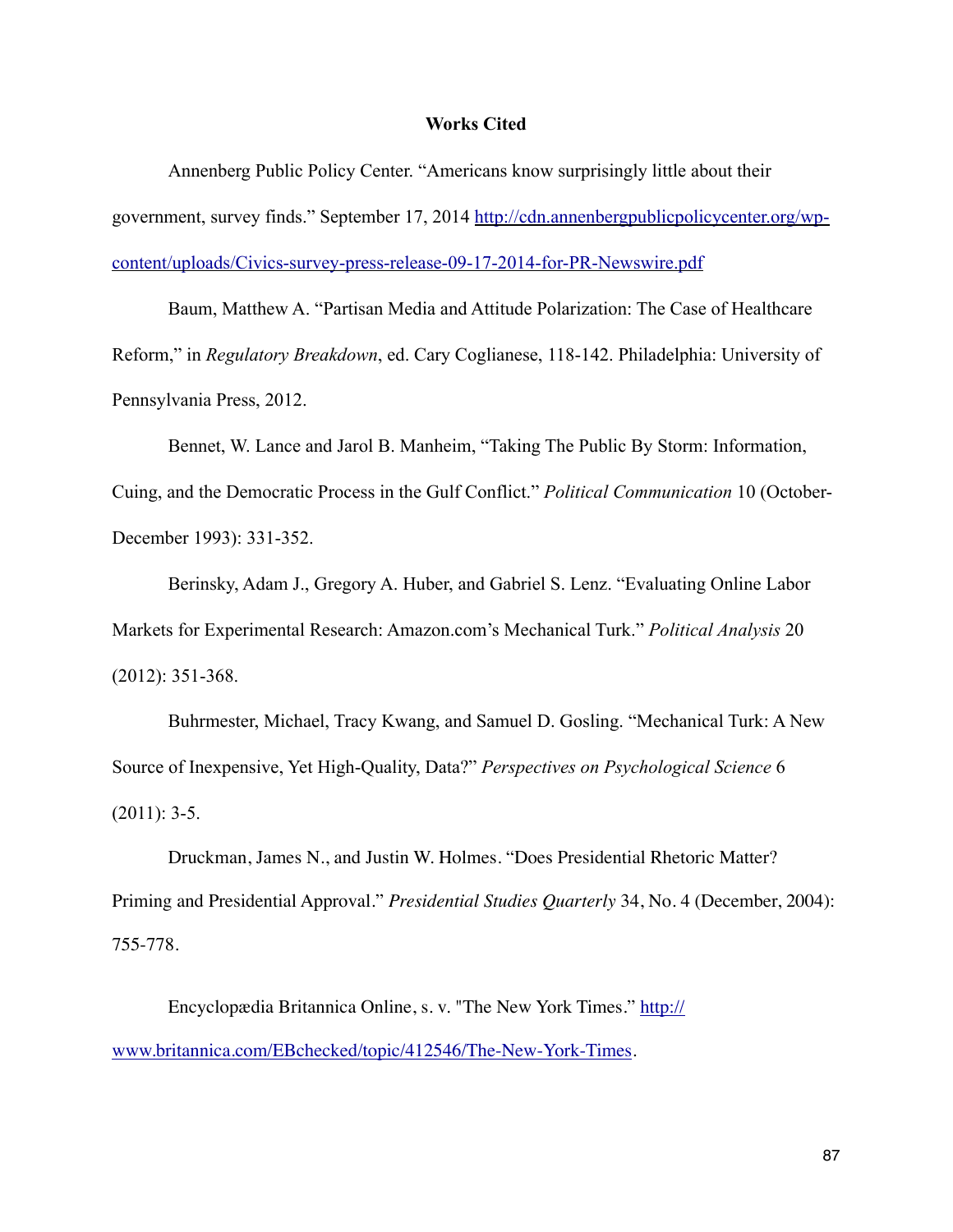Entman, Robert M. *Projections of Power*. Chicago: University of Chicago Press, 2004.

Frederick, Howard H. *Global communication and international relations*. Belmont, CA: Wadsworth, 1993.

Gilboa, Eytan. "Mass communication and diplomacy: A theoretical framework." *Communication Theory* 10, No. 3 (2000): 275-309.

Gilboa, Eytan. "Diplomacy in the media age: Three models of uses and effects." *Diplomacy and Statecraft* 12, No. 2 (2001): 1-28.

Gilboa, Eytan. "Searching for a Theory of Public Diplomacy." *Annals of the American Academy of Political and Social Science* 616 (March, 2008): 55-77.

Holmes, Jack E. *The Mood/Interest Theory of American Foreign Policy.* Lexington, KY: University Press of Kentucky, 2015.

Iyengar, Shanto and Donald Kinder. *News that Matters: Television and American Opinion*. Chicago: University of Chicago Press, 1987.

Iyengar, Shanto, Donald R. Kinder, Mark D. Peters, and Jon A. Krosnick. "The evening news and presidential evaluations." *Journal of Personality and Psychology* 46, no. 4 (1984): 778-787.

Krosnick, Jon A. & Donald Kinder. "Altering the foundations of support for the president through priming." *American Political Science Review* 84, no. 2 (1990): 497-512.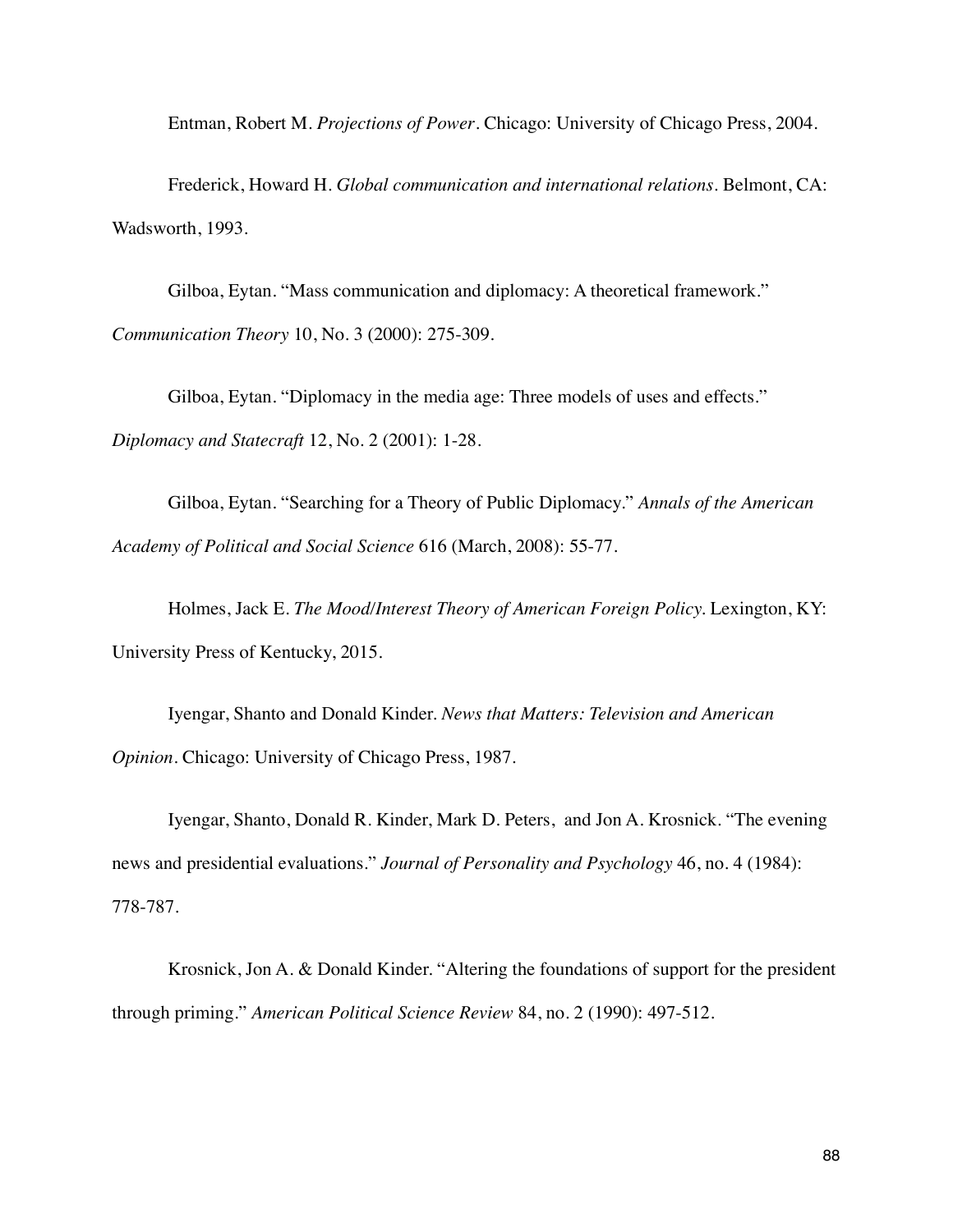Malone, Gifford. "Managing public diplomacy." *Washington Quarterly* 8, no. 3 (1985): 58-86.

Melissen, Jan. "The new public diplomacy: Between theory and practice," in *The New Public Diplomacy,* ed. Jan Melissen, 3-27. New York: Palgrave Macmillan, 2005.

Mermin, Jonathan. *Debating War and Peace*. Princeton: Princeton University Press, 1999.

"Mission Relaunched." *The Economist*, September 27, 2014. http://www.economist.com/ [news/leaders/21620191-fight-against-islamic-state-will-help-define-americas-role-world](http://www.economist.com/news/leaders/21620191-fight-against-islamic-state-will-help-define-americas-role-world-mission-relaunched?spc=scode&spv=xm&ah=9d7f7ab945510a56fa6d37c30b6f1709)mission-relaunched?spc=scode&spv=xm&ah=9d7f7ab945510a56fa6d37c30b6f1709

*The New York Times.* September 3, 2014 - September 17, 2014.

Price, Vincent and John Zaller. "Who Gets the News: Alternative Measures of News Reception and Their Implications for Research." *Public Opinion Quarterly* 57 (1993): 133-164.

Robinson, John P. "World Affairs Information and Mass Media Exposure." *Journalism Quarterly* 44 (1967): 23-31.

Robinson, John P. "Mass Communication and Information Diffusion," in *Current Perspectives in Mass Communication Research*, ed. F. Gerald Kline and Phillip J. Tichenor. Beverly Hills: Sage Publications, 1972.

Saunders, Elizabeth. "Good Democratic Leadership in Foreign Affairs: An Elite-Centered Approach," in *Good Democratic Leadership*, ed. John Kane and Haig Patapan. Oxford: Oxford University Press, 2014.